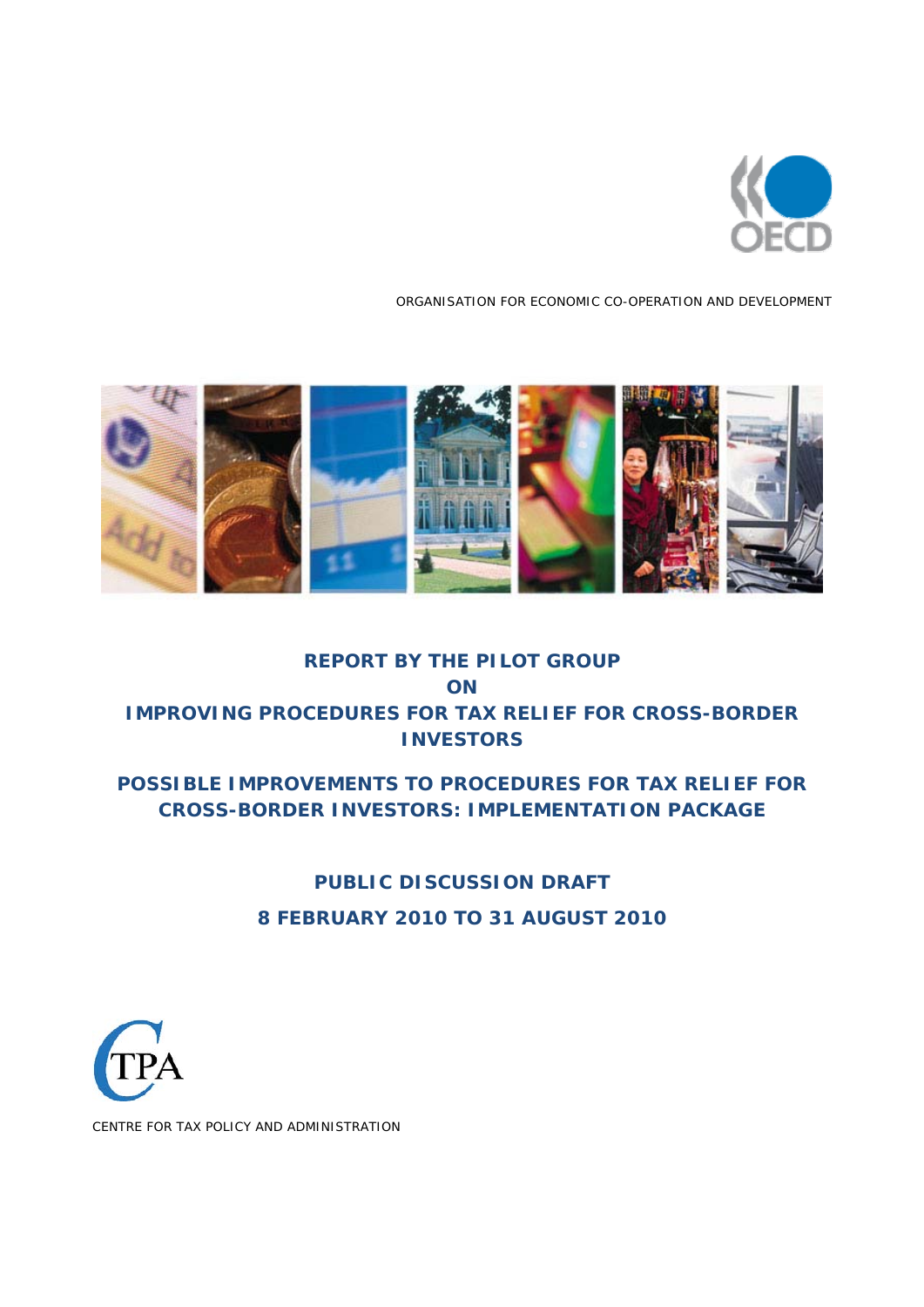### <span id="page-1-2"></span>**REPORT BY THE PILOT GROUP ON IMPROVING PROCEDURES FOR TAX RELIEF FOR CROSS-BORDER INVESTORS**

#### **8 February 2010**

1

### **POSSIBLE IMPROVEMENTS TO PROCEDURES FOR TAX RELIEF FOR CROSS-BORDER INVESTORS: IMPLEMENTATION PACKAGE**

#### *Public Discussion Draft*

This document provides draft documentation (Implementation Package) for implementing a streamlined procedure for portfolio investors to claim reductions in withholding rates pursuant to tax treaties or domestic law in the source country. This release represents the continuation of work that was begun by the Informal Consultative Group on the Taxation of Collective Investment Vehicles and Procedures for Tax Relief for Cross-Border Investors (ICG). The ICG was established in 2006<sup>[1](#page-1-0)</sup> by the OECD's Committee on Fiscal Affairs (CFA) to consider legal questions and administrative barriers that affect the ability of collective investment vehicles (CIVs) and other portfolio investors to effectively claim the benefits of tax treaties. On 1[2](#page-1-1) January 2009, the OECD released two reports<sup>2</sup> prepared by the ICG in fulfilment of this mandate. The ICG's first Report, on the "Granting of Treaty Benefits with respect to the Income of Collective Investment Vehicles", addresses the legal and policy issues relating specifically to CIVs. A modified version of that Report was released by the OECD for public comment on 9 December 2009.

The report by the ICG on "Possible Improvements to Procedures for Tax Relief for Cross-Border Investors" discusses the procedural problems in claiming treaty benefits faced by portfolio investors generally and makes a number of recommendations on "best practices" regarding procedures for making and granting claims for treaty benefits for intermediated structures. The Implementation Package was developed by the Pilot Group on Improving Procedures for Tax Relief for Cross-Border Investors (Pilot Group) to provide standardised documentation that could be used by countries that wish to adopt the "best" practices" described in the ICG's report. The Pilot Group includes representatives of the tax administrations of some OECD member countries as well as representatives from the financial services industry.

The Implementation Package provides a system for claiming treaty benefits that allows authorised

<span id="page-1-0"></span><sup>&</sup>lt;sup>11</sup> Additional information on the launch of the ICG can be found on the OECD website at: [http://www.oecd.org/document/14/0,3343,en\\_2649\\_33747\\_37840206\\_1\\_1\\_1\\_1,00.html.](http://www.oecd.org/document/14/0,3343,en_2649_33747_37840206_1_1_1_1,00.html)

<span id="page-1-1"></span><sup>&</sup>lt;sup>2</sup> The two reports prepared by the ICG can be found on the OECD website at: [http://www.oecd.org/document/27/0,3343,en\\_2649\\_33747\\_41962651\\_1\\_1\\_1\\_1,00.html.](http://www.oecd.org/document/27/0,3343,en_2649_33747_41962651_1_1_1_1,00.html)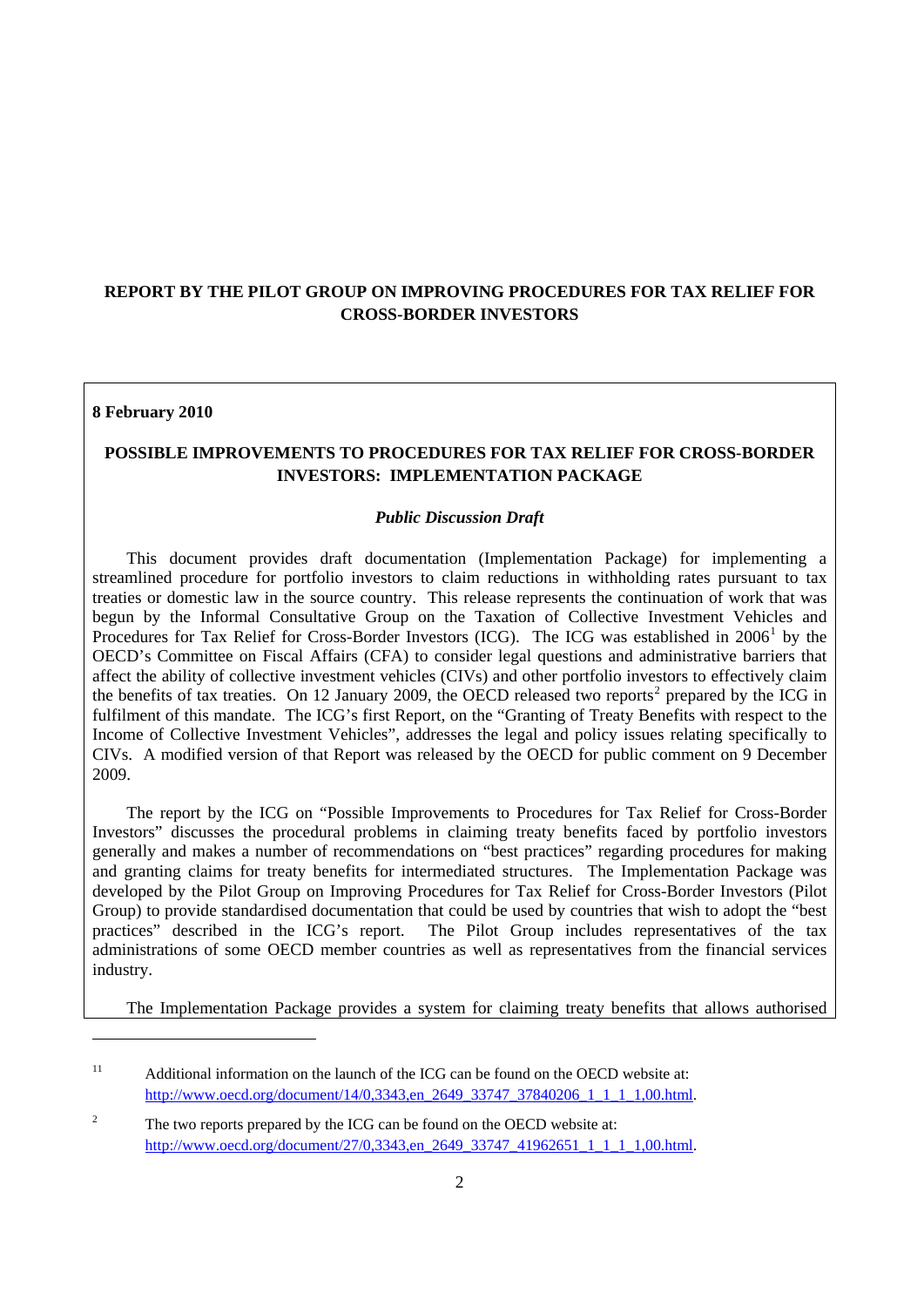intermediaries to make claims on behalf of portfolio investors on a "pooled" basis. One of the major benefits of such a system is that information regarding the beneficial owner of the income is maintained by the authorised intermediary that is nearest to the investor, rather than being passed up the chain of intermediaries. However, although a country may be willing to provide benefits on the basis of pooled information, it may want to maintain the ability to confirm that benefits that have been provided were in fact appropriate. For that reason, and in order to encourage compliance in the residence State, the Implementation Package also requires authorised intermediaries to report directly to source countries (*i.e.* not through the chain of intermediaries) investor-specific information regarding the beneficial owners of the income.

The ICG Report concluded that the most efficient way for the "best practices" to be implemented was through individual source countries entering into contracts with financial intermediaries. Accordingly, the Implementation Package consists of a self-contained set of all of the agreements and forms that would pass between a source country and the financial intermediaries and investors participating in the system. Some countries have indicated that they would implement the system by incorporating the procedures into their domestic law or regulations. It appears that the documents in the Implementation Package could be adapted relatively readily by a country pursuing such an administrative approach.

The Implementation Package is the work of the Pilot Group; neither the views expressed in the ICG reports nor the "best practices" reflected in the Implementation Package should be attributed to the OECD or any of its member states. The CFA will be deciding whether and how the work on improving procedures should be carried forward. Because the development of standardised documentation is useful only if the documentation is widely accepted by business and governments, the CFA has decided to invite comments from all interested parties before further consideration of the Implementation Package. Interested parties are therefore invited to send their comments on the Implementation Package **before 31 August 2010**. Comments should be sent electronically (in Word format) to:

 Jeffrey Owens Director, CTPA **OECD**  2, rue André Pascal 75775 Paris FRANCE e-mail: [jeffrey.owens@oecd.org](mailto:jeffrey.owens@oecd.org)

Unless otherwise requested at the time of submission, comments submitted to the OECD in response to this invitation will be posted on the OECD website.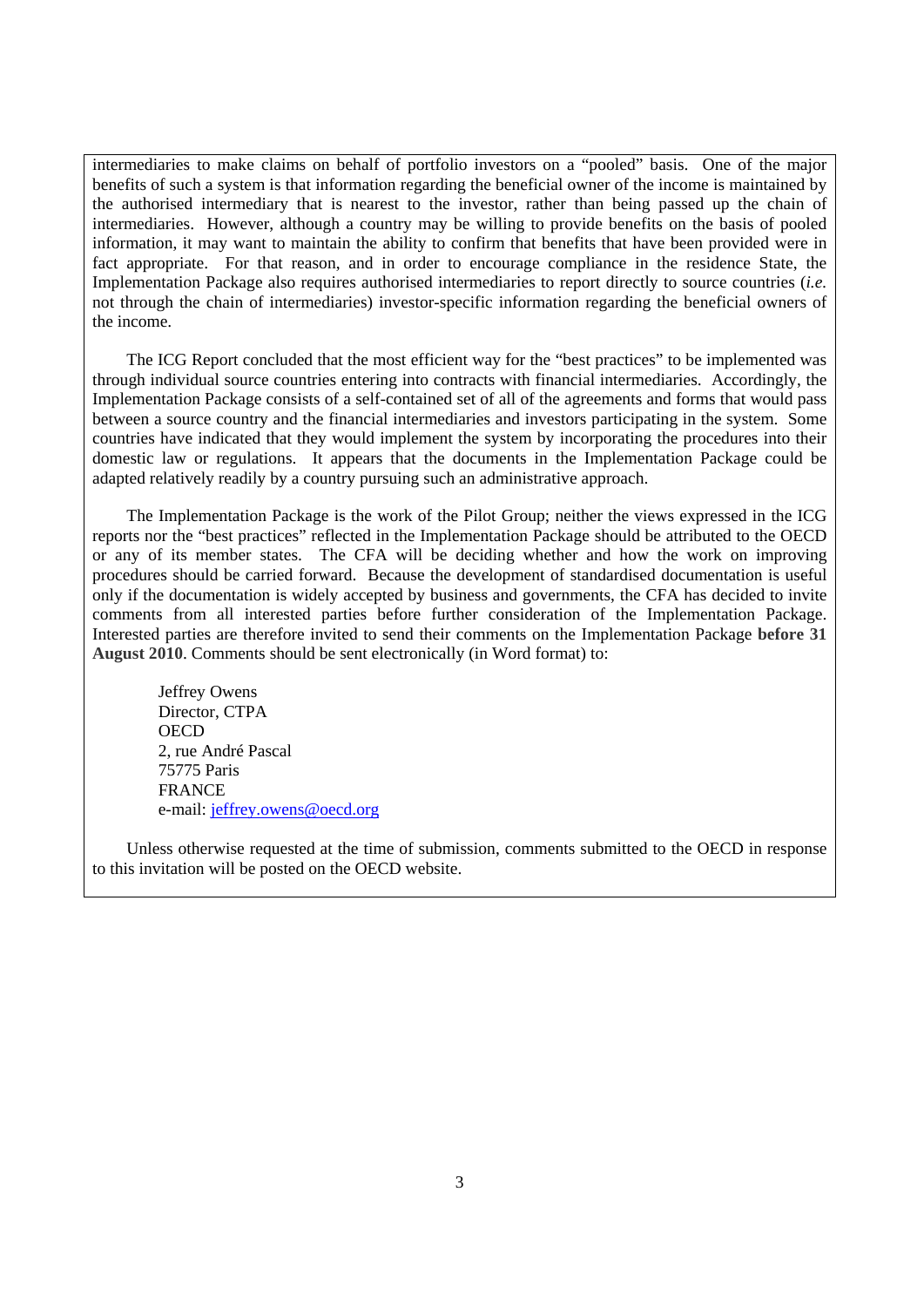### **TABLE OF CONTENTS**

| REPORT BY THE PILOT GROUP ON IMPROVING PROCEDURES FOR TAX RELIEF FOR                                                                                 |
|------------------------------------------------------------------------------------------------------------------------------------------------------|
|                                                                                                                                                      |
| APPLICATION BY [FINANCIAL INTERMEDIARY] TO [THE COMPETENT AUTHORITY OF THE<br>SOURCE COUNTRY] FOR AUTHORISATION TO ACT AS AN AUTHORISED INTERMEDIARY |
|                                                                                                                                                      |
| ANNEX A: AFFILIATES OF THE APPLICANT REQUESTING AUTHORISATION TO ACT AS                                                                              |
| AGREEMENT AUTHORISING FINANCIAL INTERMEDIARY TO ACT AS AN AUTHORISED                                                                                 |
| APPENDIX A: AFFILIATES OF THE APPLICANT AUTHORISED TO ACT AS AUTHORISED                                                                              |
| APPENDIX B: PROCEDURES REGARDING THE OPERATION OF A FINANCIAL                                                                                        |
|                                                                                                                                                      |
|                                                                                                                                                      |
| ANNEX 3: GUIDANCE FOR INDEPENDENT REVIEWERS OF AUTHORISED                                                                                            |
| APPENDIX C: ADDITIONAL PROCEDURES FOR AUTHORISED INTERMEDIARY THAT                                                                                   |
| MODEL MUTUAL AGREEMENTS ON COLLECTIVE INVESTMENT VEHICLES UNDER                                                                                      |
|                                                                                                                                                      |
|                                                                                                                                                      |
|                                                                                                                                                      |
|                                                                                                                                                      |
| INVESTOR SELF-DECLARATION FOR INDIVIDUALS PURCHASING DIRECT INVESTMENTS                                                                              |
| MEMBERS OF THE PILOT GROUP ON IMPROVING PROCEDURES FOR TAX RELIEF FOR                                                                                |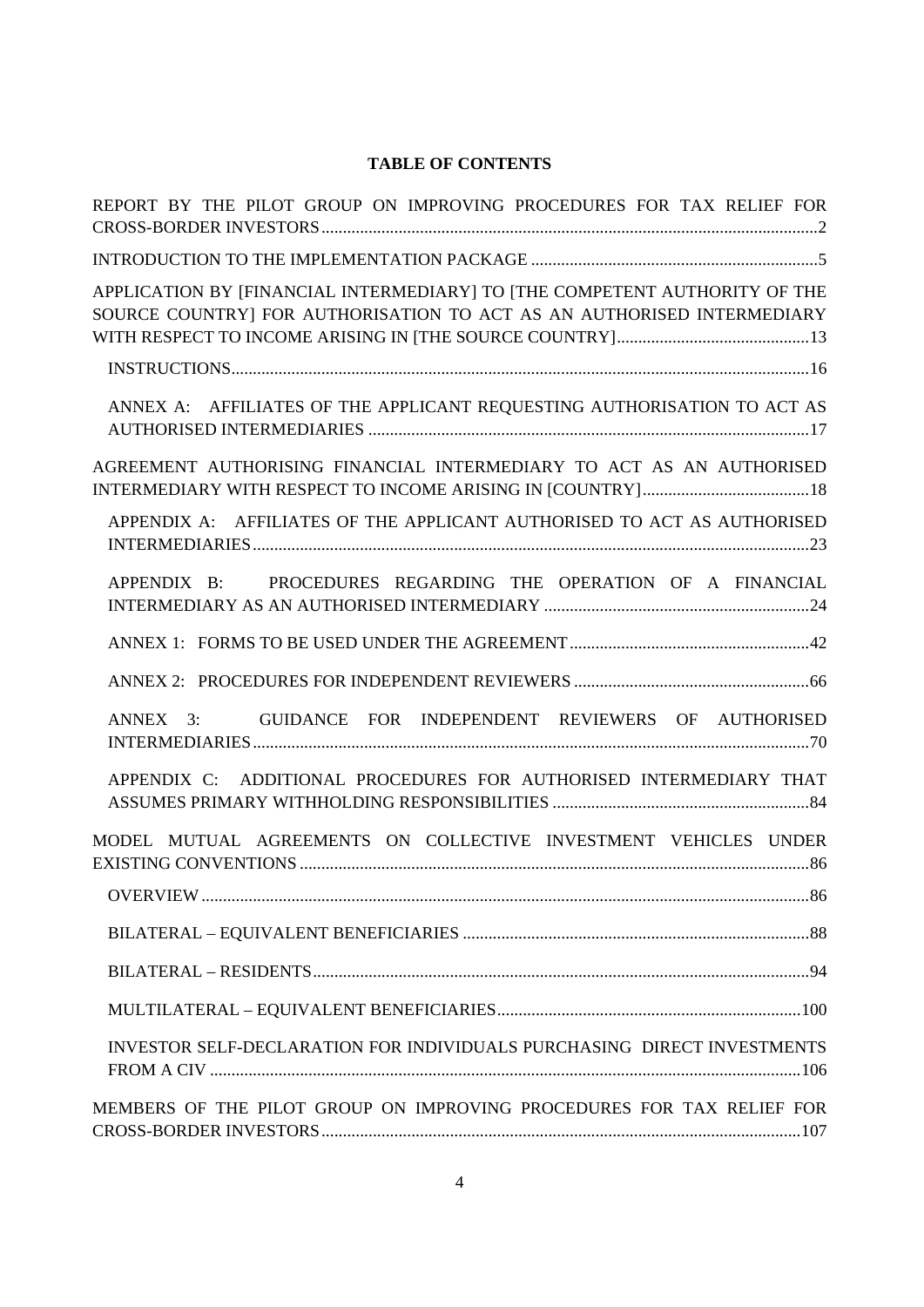#### <span id="page-4-0"></span>**INTRODUCTION TO THE IMPLEMENTATION PACKAGE**

#### *Development of the Implementation Package*

1

In 2006, the Committee on Fiscal Affairs ("CFA") and the Business and Industry Advisory Committee ("BIAC") agreed to pursue work on improving the process by which portfolio investors may claim treaty benefits. To this end, an Informal Consultative Group ("ICG") made up of government representatives and of experts from the business community was created. The initial two-year mandate of the ICG had two aspects: (1) legal and policy issues, primarily relating to the extent to which either collective investment vehicles ("CIVs") or their investors are entitled to treaty benefits; and (2) procedural aspects regarding claims for treaty benefits when assets are held indirectly, whether through CIVs or through nominees and custodians.

Pursuant to that mandate, the ICG prepared two reports. The first report ("Granting of Treaty Benefits with respect to the Income of Collective Investment Vehicles"),<sup>[3](#page-4-1)</sup> which addresses the technical issues relating to treaty qualification of income earned by CIVs, made a series of concrete recommendations regarding the technical issues relating to the treaty eligibility of collective investment vehicles. This work is being pursued by Working Party No. 1 of the CFA, which deals with tax treaty issues.<sup>[4](#page-4-2)</sup> The ICG also concluded that the approaches recommended in that report, several of which would allow a CIV to make claims for benefits on behalf of its investors, would depend on the development of practical and reliable procedures for determining ownership of interests in CIVs and of securities held through other intermediated structures. The second report ("Possible Improvements to Procedures for Tax Relief for Cross-Border Investors")<sup>[5](#page-4-3)</sup> discusses the procedural problems in claiming treaty benefits faced by portfolio investors more generally and included a number of recommendations regarding "best practices" regarding procedures for making and granting claims for treaty benefits for intermediated structures. The objective of the work on best practices is two-fold: (i) to develop systems that are as efficient as possible, in order to minimise administrative costs and allocate the costs to the appropriate parties; and (ii) to identify solutions that do not threaten, and that ideally enhance, countries' abilities to ensure proper compliance with tax obligations, from the perspective of both source and residence countries.

The ICG recommended that further work be undertaken to promote substantial uniformity across source countries in terms of the format used for reporting to multiple source countries, procedures to be

<span id="page-4-1"></span><sup>3</sup> Available at [http://www.oecd.org/document/27/0,3343,en\\_2649\\_33747\\_41962651\\_1\\_1\\_1\\_1,00.html](http://www.oecd.org/document/27/0,3343,en_2649_33747_41962651_1_1_1_1,00.html).

<span id="page-4-2"></span><sup>4</sup> A modified version of the first ICG Report prepared by Working Party No. 1, including proposed additions to the Commentary on the OECD Model Tax Convention, was publicly released as a discussion draft on 9 December 2009; see [Report on "The Granting of Treaty Benefits with respect to the Income of Collective](http://www.oecd.org/dataoecd/47/3/44211901.pdf)  [Investment Vehicles",](http://www.oecd.org/dataoecd/47/3/44211901.pdf) available at <http://www.oecd.org/dataoecd/47/3/44211901.pdf>.

<span id="page-4-3"></span><sup>5</sup> Available at [http://www.oecd.org/document/27/0,3343,en\\_2649\\_33747\\_41962651\\_1\\_1\\_1\\_1,00.html](http://www.oecd.org/document/27/0,3343,en_2649_33747_41962651_1_1_1_1,00.html).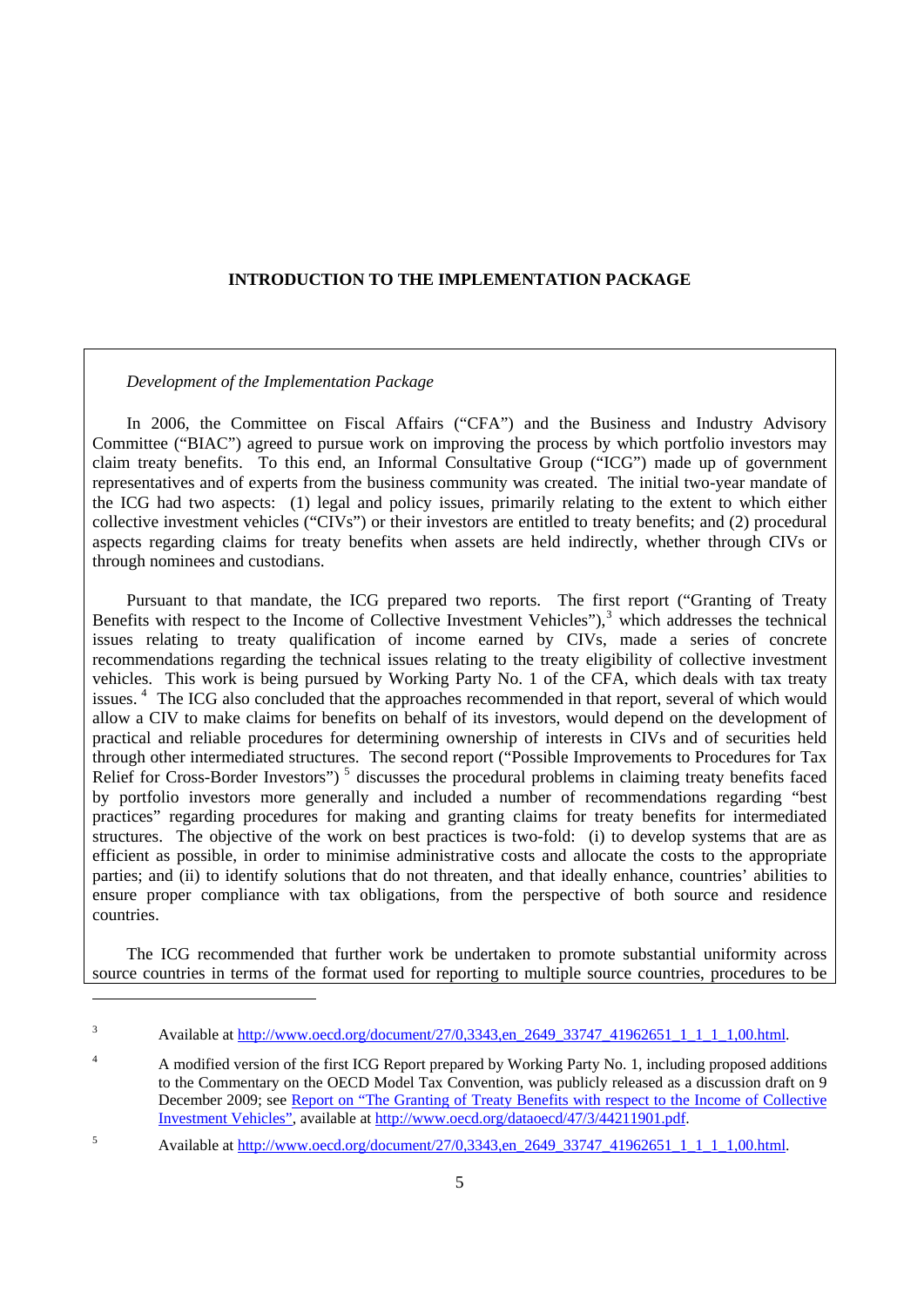followed by the intermediary to confirm the identity and treaty eligibility of their clients, and other compliance procedures, including liability issues. The basis for the proposed work was to develop these documents on the basis of the "best practices" as recommended in the second ICG Report, while taking account of any difficulties concerning the feasibility of the proposals in the report. In January 2009, the CFA approved the formation of a Pilot Group made up of government delegates and business representatives to pursue this work.

Implementation Package and that might prove useful to governments considering the adoption of this system and to intermediaries deciding whether to participate in the system. This Implementation Package was produced by the Pilot Group in fulfilment of the mandate from the CFA relating to the second ICG Report. This Introduction is intended to provide an overview of the Implementation Package and to explain the context and the function of the various documents included in it. In addition, this Introduction discusses some additional points that arose during the development of the

#### Outline of the Streamlined System for Claiming Reduced Withholding

inefficiencies, the system would make it more likely that investors will in fact receive treaty benefits in a timely manner. The system produced by the adoption of the Implementation Package would allow "authorised intermediaries" to claim treaty benefits on a "pooled basis" on behalf of their customers that are portfolio investors. One of the major benefits to intermediaries of such a system is that information regarding the beneficial owner of the income may be maintained by the intermediary with the most direct account relationship with the beneficial owner, rather than being passed up the chain of intermediaries. Accordingly, intermediaries in the chain can facilitate treaty claims for their customers, without passing proprietary customer information to potential competitors (*i.e.* the other intermediaries). Investors would be able to indicate their entitlement to treaty benefits by providing a standardised investor self-declaration to the intermediary with respect to which they have a customer relationship, without procuring a certificate of residence. Improving automatic exchange of information could replace any lingering source country requirements for certificates of residence by providing a more robust process for checking treaty eligibility, thereby reducing administrative costs for residence countries, investors and intermediaries. Accordingly, the system also eliminates the time and expense of handling large amounts of paper. By reducing

Compliance by the authorised intermediaries with their obligations under their arrangement with the source country would be verified by an independent reviewer, in accordance with agreed procedures. The Implementation Package requires an intermediary that wants to claim benefits on a pooled basis to provide to the source country tax administrators (on an annual basis, not at the time of payment) investor-specific information regarding the beneficial owners of the income. The information to be provided to the source country would include details of the income received, name and address of the beneficial owner, and, where the investor's residence country issues taxpayer identification numbers, that TIN, or such other identifying information as the residence country uses to identify individual taxpayers. Once that information is received by the source country government, it is expected that it will be provided to the government of the investor's residence country through automatic exchange of information programs. Ideally, the latter country, to the extent it receives the information in a timely fashion would inform the source country reasonably soon thereafter if the investor who purports to be a resident thereof in fact is not. The Implementation Package could provide a robust process by which both source and residence countries could determine whether income for which treaty benefits are being claimed is in fact eligible for such benefits and also whether it is being taken into account by the investor when it prepares its residence country tax returns. Countries that have received such investor-specific information would have the tools necessary to focus their further inquiries on the specific taxpayers that may present issues.

The source country would, of course, control which intermediaries could act as authorised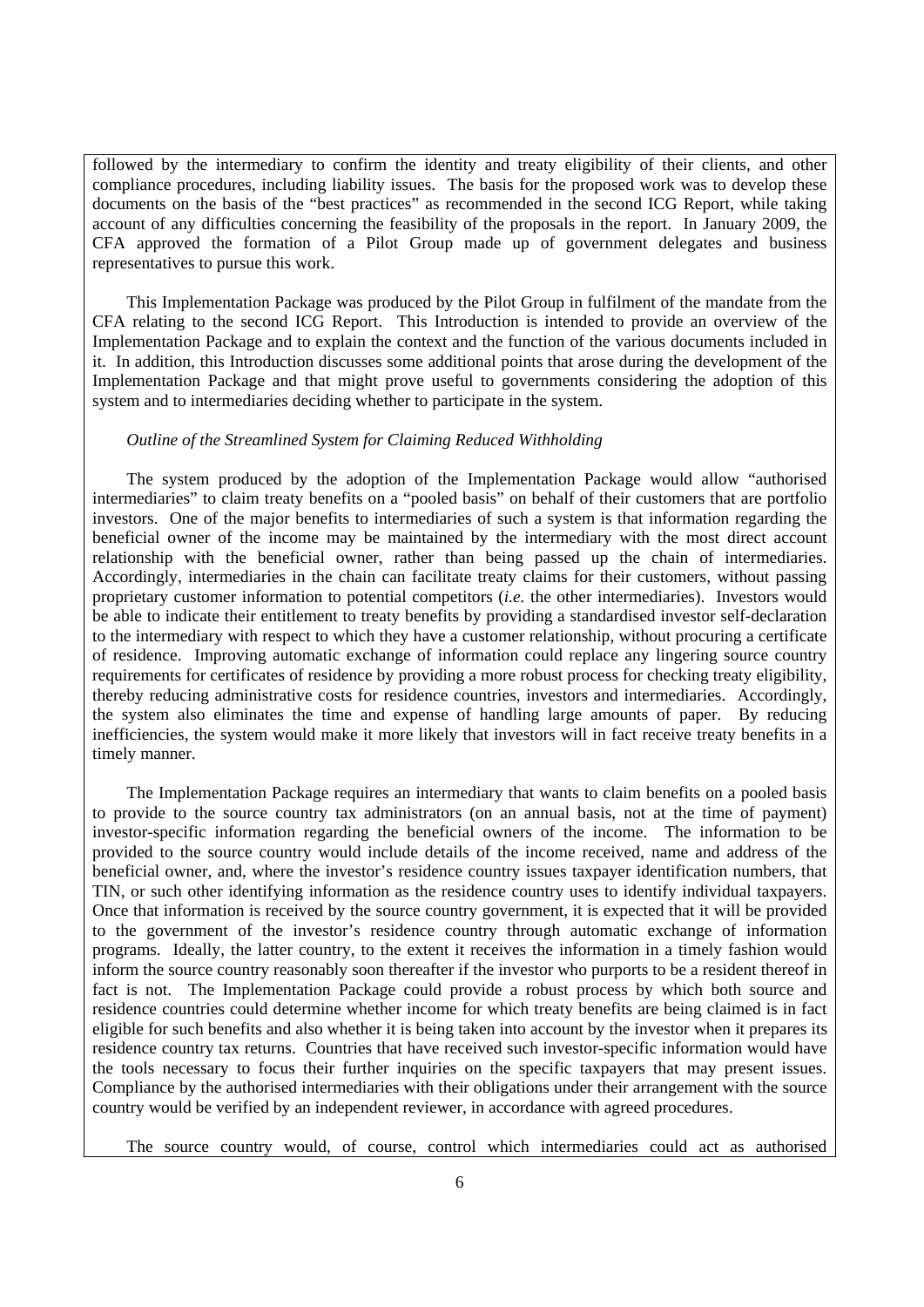intermediaries. A financial intermediary wishing to act as an authorised intermediary would make an application to the source country, which would then approve or deny it. An intermediary would have to represent that it is subject to know-your-customer rules that are consistent with specified anti-moneylaundering principles (though not necessarily identical to those principles) and an authorised intermediary can only operate through offices that are subject to such rules and that are located in countries that have been approved by the source country. An authorised intermediary would also have to agree to be subject to an independent review of its compliance with its obligations to the source country. An intermediary that does not become an authorised intermediary would be allowed to make claims for benefits through an authorised intermediary, but would have to provide customer information to the authorised intermediary in order to do so. Moreover, the source country could, in certain circumstances, prohibit an intermediary from making claims where the intermediary's past conduct has demonstrated that information provided by the intermediary is unreliable.

of the request for refund, provided that all necessary information from the account holder and the authorised intermediary has been received. Although the primary means by which reduced withholding would be claimed would be through relief at source, situations will remain in which an investor will be subject to full withholding at the time of payment and will need to make a claim for refund. The Implementation Package therefore also provides that the authorised intermediaries may make claims on behalf of their account holders on a streamlined basis. Governments would endeavour to process the claim and make payment within six months of receipt

utilise the procedures in the model mutual agreements, without implementing the relief at source system first. The ICG Report notes that, although it is possible for a source country to adopt some, but not all, of the best practices, in many cases the practices are inter-related. This is especially true with respect to the Implementation Package. For example, certain procedures, such as the procedures for independent review, are appropriate and work correctly only against the backdrop of the safeguards provided by information reporting to the source country. Accordingly, while there are some modifications that are relatively easy to make, countries should be cautious in picking and choosing pieces of the Implementation Package, particularly if intending to delete a requirement. One exception to this general rule relates to the model mutual agreements regarding the treatment of collective investment vehicles. These model mutual agreements provide procedures for determining the ownership of collective investment vehicles that are compatible with, but not dependent on, adoption of the procedures set out in the Implementation Package. That is, a source country could adopt the relief at source system provided in the Implementation Package without entering into any mutual agreements relating to the treatment of collective investment vehicles (although questions could arise in that case about the proper treatment of collective investment vehicles, as discussed below). Conversely, a source country could enter into mutual agreements, or new treaties that

#### Contents of the Implementation Package

Implementation Package consists of a self-contained set of all of the agreements and forms that would pass between a source country and the financial intermediaries and investors participating in the system. The ICG Report concluded that the most efficient way for the "best practices" to be implemented was through individual source countries entering into contracts with financial intermediaries. Accordingly, the

The following documents make up the Implementation Package:

information about the financial intermediary that the source country government will need • An application to be completed by a financial intermediary requesting authorisation from a particular source country to act as an authorised intermediary and providing certain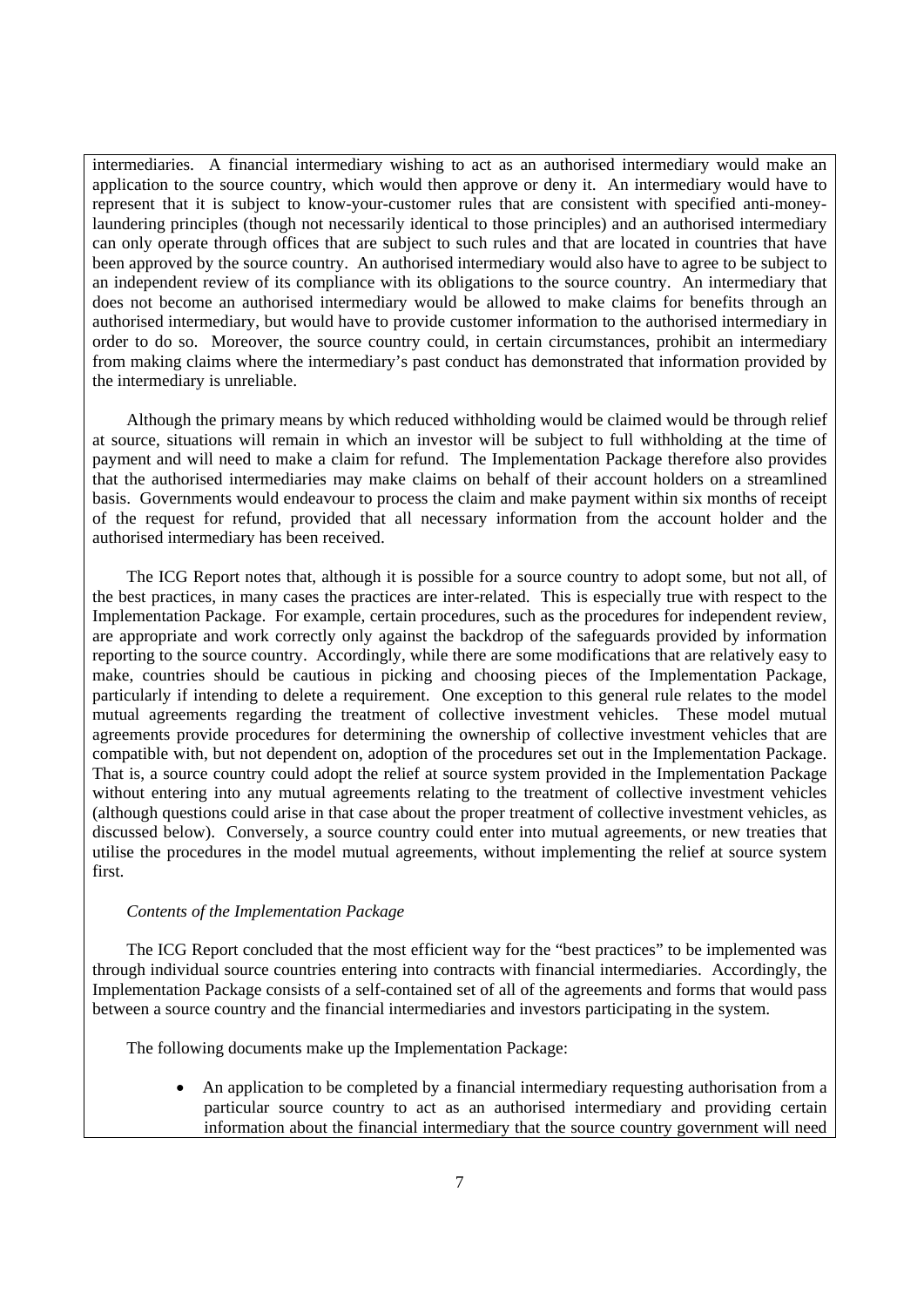in order to decide whether to enter into an agreement with the financial intermediary;

- The contract between the source country and the financial intermediary;
- Agreed procedures that the authorised intermediary would follow in implementing the system, including rules on the extent of the authorised intermediary's liability for any under-withholding of tax;
- The forms to be used under the system, including:
	- ¾Separate investor self-declarations for individuals and for entities;
	- $\blacktriangleright$  Intermediary declarations to be provided by authorised intermediaries, which may pass on pooled information, and by other intermediaries, which can make claims only by passing on their customers' investor self-declarations;
	- ¾Forms to be used for annual information reporting with respect to investors and with respect to other authorised intermediaries;
	- ¾A year-end summary to be filed at the same time as the annual information reports, aggregating the information contained in those reports;
	- $\triangleright$  Forms to be used for claiming refunds when it has not been possible to claim relief at source and for notifying the authorised intermediary that a refund has been made (or has been denied);
- A description of the procedures to be followed by the independent reviewer;
- Additional procedures to be followed by an authorised intermediary that has also taken on primary withholding responsibilities; and
- Model mutual agreements providing procedures applicable to CIVs.

should be the same from source country to source country, except for the insertion of the name of the relevant source country. To that end, the procedures deal with the simplest case, with options that create com plications (*e.g.*, taking on primary withholding responsibility) found in annexes and appendices. The documents are drafted so as to minimise the amount of material that will be customised from country to country. Accordingly, the agreement between the authorised intermediary and the source country government is relatively short, containing primarily that information that is specific to individual authorised intermediaries (such as their mailing addresses, name of independent reviewer, etc.) or to specific source countries (such as rules regarding the geographic scope of the arrangements, statutes of limitations, etc.). The longest document, on procedures to be followed by an authorised intermediary,

It is acceptable and expected for intermediaries to conform the formatting and presentation of the forms to other documents presented to their customers, particularly other documents completed as part of an account-opening package, as long as all of the information in the form is included in the same order.

#### *Adoption of the System and Potential Effects on Domestic Law*

While the documents in the Implementation Package are self-contained, in many circumstances the source country will need to modify its domestic law in order to adopt the system. Some countries have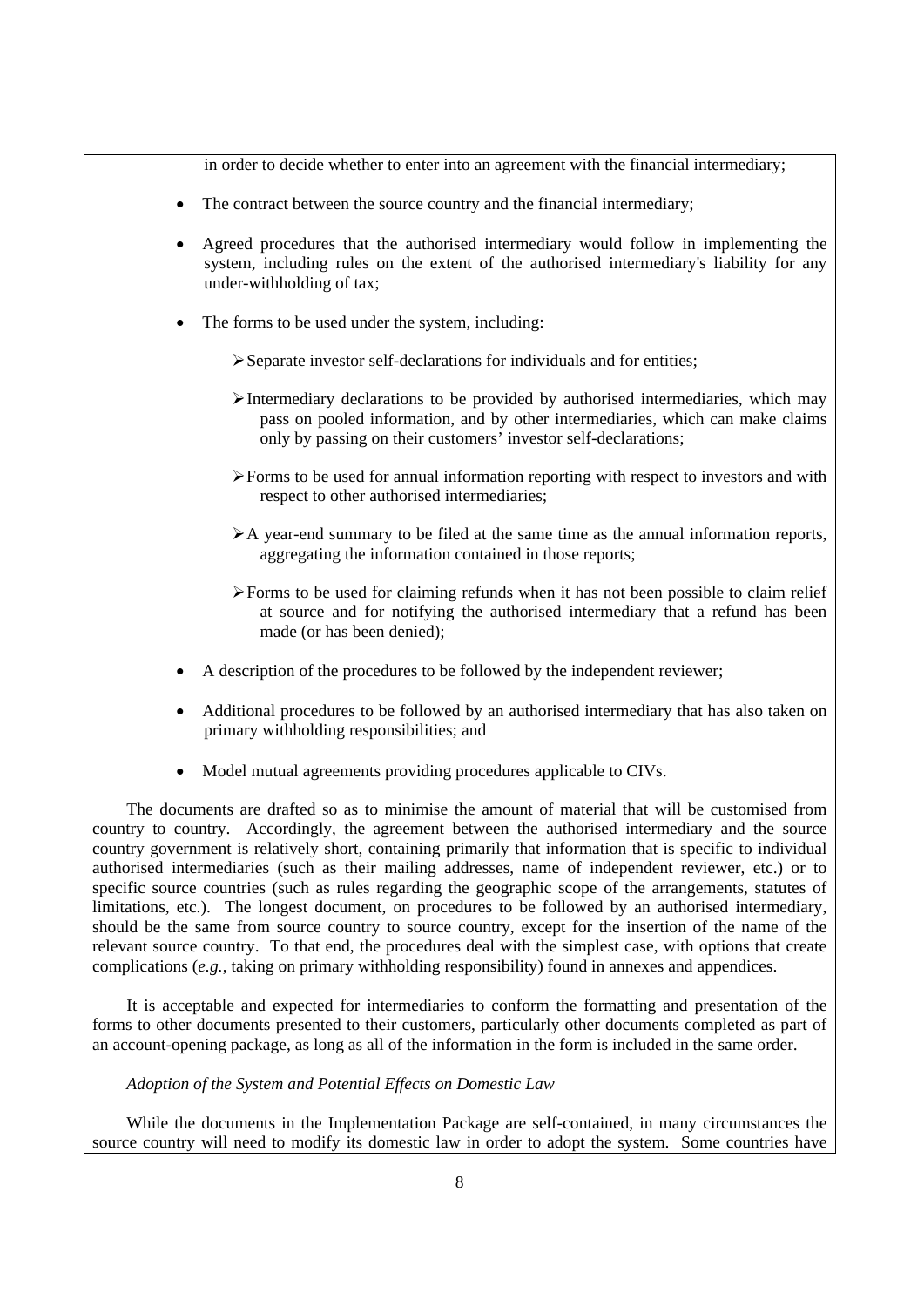indicated that they would have to change their domestic law in order to allow the contractual agreements contemplated by the Implementation Package. Others have indicated that they would implement the system by incorporating the procedures into their domestic law or regulations. In that case, there would not be a contract between the source country and the financial intermediary but financial intermediaries would apply to the source country and would be approved to act as authorised intermediaries. It appears that the documents in the Implementation Package could be adapted relatively readily by a country pursuing such an administrative approach. In that case, the application to become an authorised intermediary likely would be quite similar to the one provided in the Implementation Package. The other concepts addressed by the Implementation Package, including those in the Agreement, would be reflected in th e source country's domestic law or regulation.

procedures set out in the Implementation Package. Those procedures are intended to reduce the risk of under-withholding, but not the authorised intermediary's liability, as described above, if such underwith holding in fact occurs. The Implementation Package provides that an authorised intermediary will be liable for underwithholding if that under-withholding relates to an investor who has an account directly with the authorised intermediary, or if the investor holds securities through one or more intermediaries that are not authorised intermediaries. In these cases, the authorised intermediary will be liable even if it has complied with the

liable for under-withholding. Each source country therefore will need to consider how best to achieve that result in the context of its own legal framework. For example, some countries may need to provide that the annu al reporting forms constitute a "tax return" under the source country's domestic law. Some countries may be content with a contractual claim against the authorised intermediary, particularly if the domestic law already provides for a claim for under-withholding against a domestic withholding agent and the investor. Other countries believe that, for the approach to operate as intended, they will need to change their domestic law so that each intermediary in the chain would be potentially

In considering how to implement these procedures, countries will want to consider the effect that the introduction of these procedures will have with respect to their domestic withholding agents and to coordinate that treatment with the treatment of any authorised intermediary that has taken on primary withholding responsibilities. For example, the Implementation Package provides that an authorised intermediary may be liable for under-withholding even if it has complied with the procedures set out therein. At least in part, this "strict liability" standard recognises that the intermediary that has the most direct account relationship with the investor has access to information about the investor beyond what is provided on the investor self-declaration. A country may decide, however, that a domestic withholding agent, such as the company paying the dividend, should not be held strictly liable for any underwithholding. Such a company may be reluctant to take on the risk of under-withholding because it must rely on information provided by others, including many with which it has no relationship, contractual or otherwise. Unless this problem is addressed, the company may be reluctant to participate in the relief at source system, and may insist on withholding tax at the statutory rate, forcing investors to request refunds and undermining the system. Various approaches have evolved to address this problem. In some countries, it is common for the issuer of securities to require indemnification against its potential liability; providing such indemnifications may require adjustments to current contractual relationships, or the creation of new ones. Another approach is taken by countries that do not hold a withholding agent or other intermediary liable (or will not collect against it, even if it is still technically liable for the tax) if the withholding agent or intermediary has taken "reasonable measures" to collect the correct tax or has operated in "good faith". A "reasonable measures" or "good faith" standard may be left to circumstances or to requirements spelled out in detail by the source country (for example, requiring the domestic withholding agent to collect the identification numbers assigned to authorised intermediaries that have received the dividend and to check them against a list of those intermediaries that have been designated by the source country as ineligible to make claims for relief at source on behalf of their customers). If such a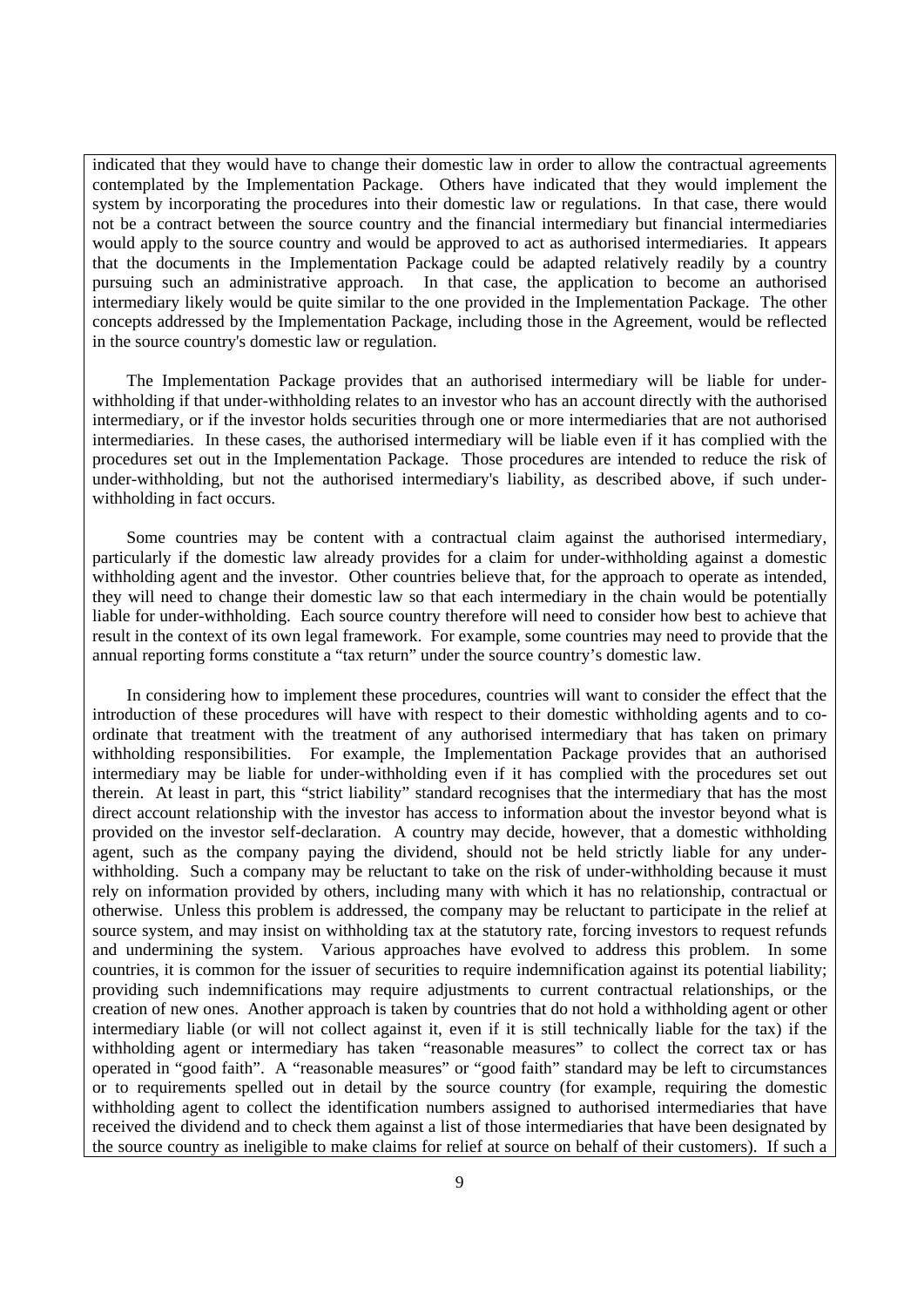standard is adopted, it should be applied in a non-discriminatory manner, so that any difference in treatment between a domestic withholding agent and a foreign intermediary is based on differences in their circumstances (such as their relationship to the investor or access to information) rather than the mere fact of th eir residence in different countries.

with its rules regarding confidentiality of taxpayer information, the more likely it is that the indemnifications will in fact result in the costs of under-withholding being imposed on the person best in a posi tion to prevent under-withholding in the future. Under the Implementation Package, there may be circumstances in which an upper-tier withholding agent is required to pay a tax that has been under-withheld and which the source country tax authorities have been unable to collect from the authorised intermediary that is nearest to the investor. In that case, if the government simply identified for the upper-tier withholding agent the investor with respect to which there was under-withholding, or even the investor and the authorised intermediary that reported the payment to the source country, the information might not be helpful to an upper-tier entity seeking to enforce an indemnification. The entity would need to have information regarding the payment that it made that eventually was passed on through the chain to that authorised intermediary on behalf of that investor. The more information regarding the chain of intermediaries that the government can provide, consistent

#### *Treatment of Certain Entities, Including Fiscally Transparent Entities*

the fiscally transparent entity would provide to an upstream payor the same intermediary declaration as other intermediaries that are not authorised intermediaries, along with the investor self-declarations com pleted by the entity's partners or beneficiaries. The Implementation Package does not address questions regarding the substantive treaty entitlement of various entities. Such treatment is provided in domestic law and under treaties, including through competent authority agreements. Once the correct treatment – whether the entity or its investors (owners, partners or beneficiaries) are entitled to treaty benefits – is established, the application of the Implementation Package should be straightforward. For example, in some treaties, a fiscally transparent entity is treated as a resident of the State in which it is established to the extent that the income received by the entity is treated as the income of residents of that State. Such an entity would complete an investor self-declaration, setting out the percentage of its income that qualifies for benefits. In other treaties, income received by a fiscally transparent entity is treated as received directly by the entity's partners or beneficiaries. In that case, each partner or beneficiary would complete an investor self-declaration. Such a fiscally transparent entity is treated as an intermediary for purposes of the Implementation Package. It is likely that, in most cases, the fiscally transparent entity would not become an authorised intermediary, so

For the system to work properly, therefore, there should be consistency in the way that a source country and intermediaries view specific entities for purposes of applying withholding taxes. This need for consistency extends beyond the fiscally transparent entities described in the preceding paragraph to other types of entities whose entitlement to treaty benefits has been subject to question. In the vast majority of cases, there is little question about investors' entitlement to treaty benefits. However, issues do arise with respect to particular types of entities. Although it is not possible or desirable to expend the resources necessary to provide guidance with respect to all types of entities, a source country that intends to adopt the system embodied in the Implementation Package may want to provide guidance in those areas where there has been the greatest uncertainty. For example, business has identified the issue of treaty entitlement of pension funds and charities as one where guidance would be helpful. The granting of treaty benefits with respect to the income of collective investment vehicles also has raised questions that in some cases could be addressed by a source country, although in many cases a bilateral approach may be necessary. Accordingly, the system will function most efficiently if governments provide guidance regarding the treatment of such entities in a timely fashion, and if intermediaries regularly request such guidance where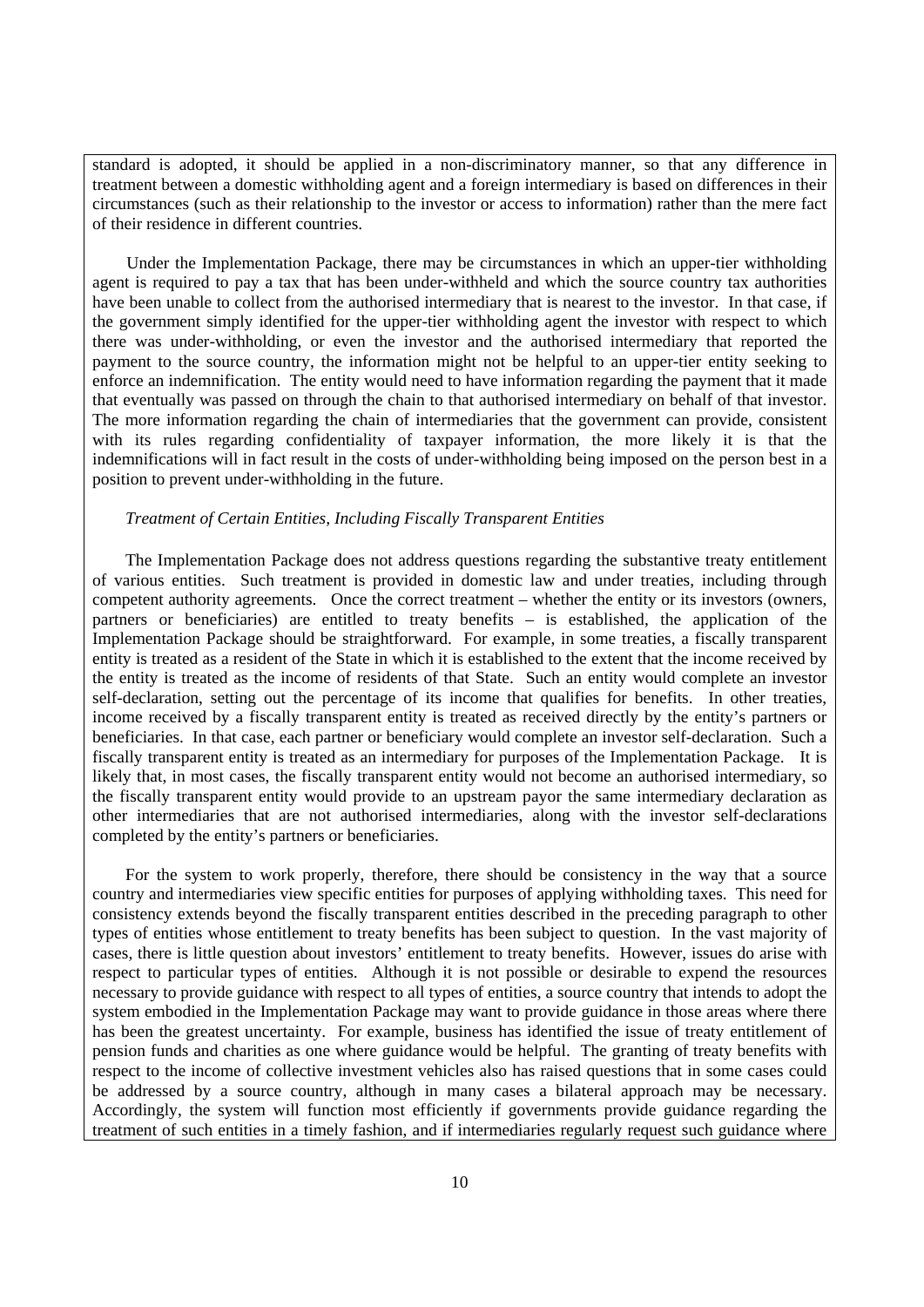the lack of guidance otherwise might result in inconsistent treatment.

#### *Communication and Co-operation*

Both a source country that adopts the system and Intermediaries, including authorised intermediaries, will have a common interest in ensuring that uncertainties in administering the system are minimised. Each wants to ensure that the correct rate is applied to a payment.

such information is difficult to find, there is a risk that the guidance will not be applied consistently by investors and intermediaries. Accordingly, the source country has an interest in making the information publ icly available in an easily accessible manner. Achieving this goal will require co-operation and may also benefit from new ways of organising and presenting information. The preceding section described substantive guidance that the source country may want to provide, and that authorised intermediaries may want to request, with respect to certain entities. If

system would be particularly attractive for information that a source country wishes to disseminate to all auth orised intermediaries rapidly, such as the designation of an Excluded Intermediary. A source country that is in the process of adopting this system may want to compile guidance that it has previously issued, whether in the form of public guidance or private rulings, with respect to issues of treaty entitlement and interpretation. Such a compilation could also address other areas identified by business as generating uncertainty with respect to the law or practice of the source country that are relevant to the operation of the system. Some source countries with similar systems have developed web pages that deal only with that system, making it easy for intermediaries to keep up with relevant developments. Such a web page could, for example, include not only the interpretive guidance described above, but other information that would be relevant to the operation of the system, such as the list of "Eligible Countries" (*i.e.* countries in which an intermediary's operations are covered by the authorised intermediary arrangement) or the identity of authorised intermediaries and of "Excluded Intermediaries" (*i.e.* intermediaries that have been designated by the source country as ineligible to make claims for relief at source on behalf of their customers). Many governments and other entities maintain lists of subscribers that receive e-mail alerts when new items are posted on a specific web page; this type of e-mail alert

entitled to relief, to this relief at source system, where the intermediary could be held liable if its inter pretation of the law turns out to be incorrect. The level of information provided by a source country can be expected to affect the willingness of Intermediaries to participate in the system by reducing uncertainty and therefore their potential risk. This consideration is particularly relevant if the source country is moving away from a refund system, where the intermediary generally is not held liable if it processes a claim for an investor that turns out not to be

#### *Further Development of the Implementation Package*

For example, it is expected that standard instructions will be developed for the various forms that are provided in Annex 1, which instructions would be based on the experience of governments and business in impl ementing similar systems and, of course, as this system is implemented. While the Implementation Package provides a framework for the system of relief at source, there are a number of details and matters of a technical nature that will need to be addressed before it can be adopted.

Significant work also needs to take place with respect to a number of technology issues. For example, the system assumes a certain level of automatic exchange of information between the tax authorities of the source country and of the residence country. Countries may want to assure themselves that they can achieve that level of exchange before adopting the system. A related issue is the format and communications channel for information to be reported by authorised intermediaries to the source countries. In order to achieve a level of standardisation that will make the system economically feasible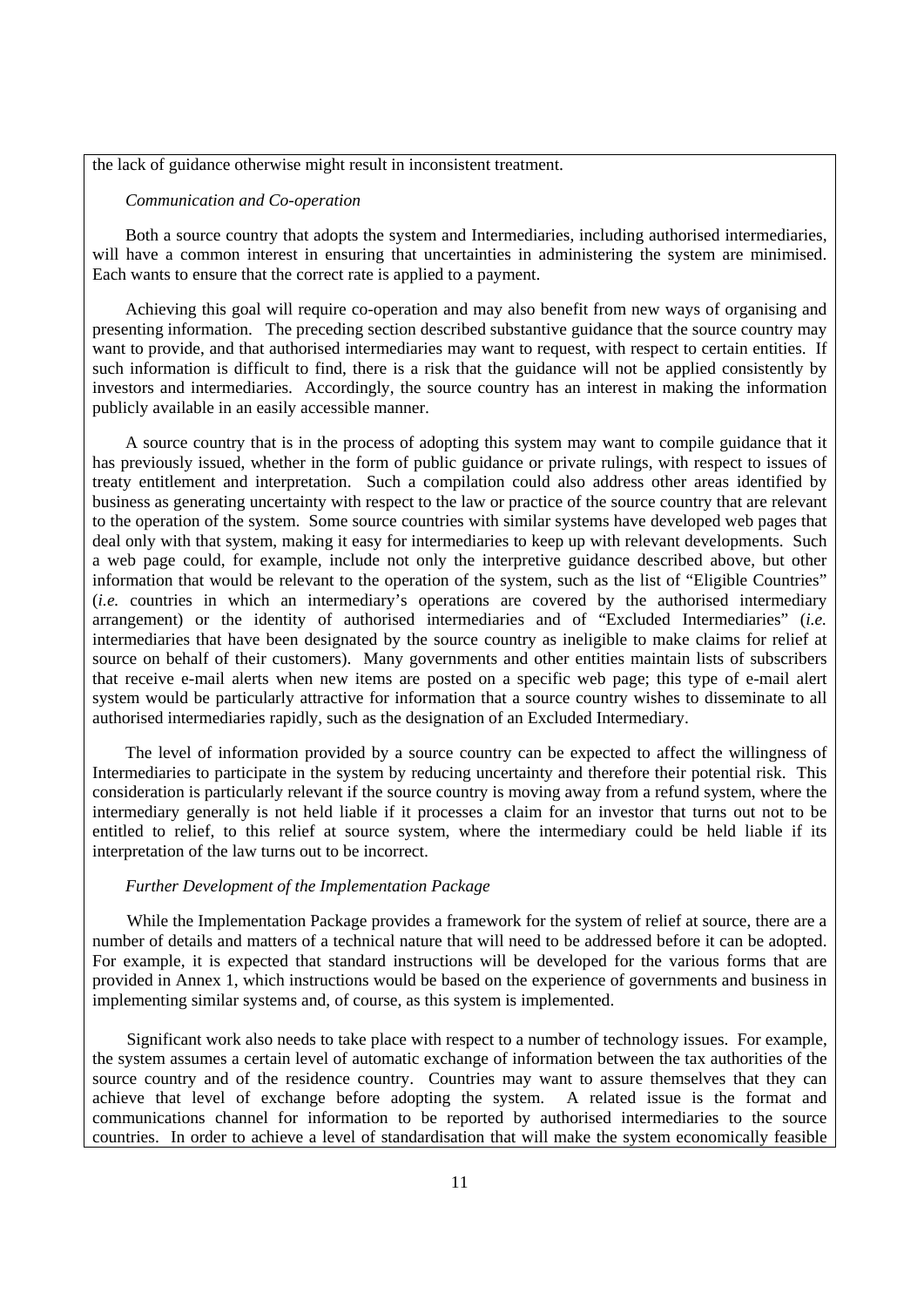for intermediaries, government and business will need to work together to develop information technology systems that will provide a seamless process for information that is reported by the authorised intermediaries to be exchanged with the residence countries and used by the residence countries in their computerised matching programs. Developing standardised electronic versions of the relevant forms that are i ncluded in Annex 1 should be part of that process.

address that issue directly. Similarly, more work may be needed to refine the details of the independent review procedures, particularly to specify how the review should proceed when a single review is being carried out for the benefit of multiple source countries. In addition, the introduction of any new system requires governments to consider how they will review taxpayers' compliance with the system. While the Implementation Package addresses compliance issues, and includes reporting forms that would be used in that regard, these are necessarily based on a few countries' experience with similar systems. Because the system that would be adopted through the Implementation Package is not identical to any existing system, it is likely that both governments and business will want to continue to review these procedures during the process of implementation to ensure that they provide governments with the information that they need to review intermediaries' compliance without being more burdensome than is necessary. In that regard, business notes that it is not clear that all financial institutions that might wish to become authorised intermediaries will be able to provide all of the information that would be included in the year-end summary. It is expected that further work would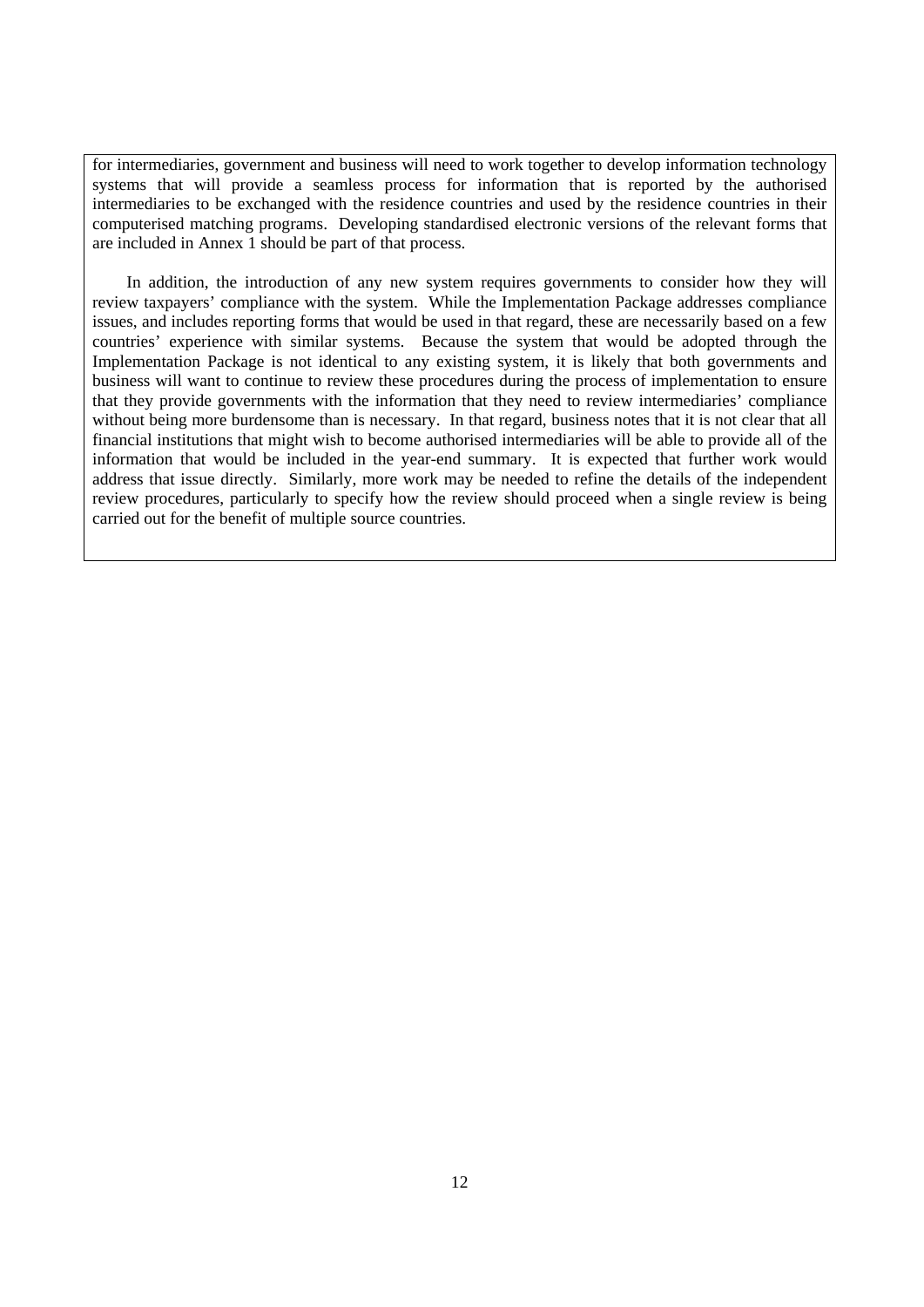### <span id="page-12-0"></span>**APPLICATION BY [FINANCIAL INTERMEDIARY] TO [THE COMPETENT AUTHORITY OF THE SOURCE COUNTRY] FOR AUTHORISATION TO ACT AS AN AUTHORISED INTERMEDIARY WITH RESPECT TO INCOME ARISING IN [THE SOURCE COUNTRY]**

Name of Applicant (the "Applicant"):

Address of Applicant:

Taxpayer Identification Number (if any) in [Country] ("the Source Country"):

#### **I. Request for Authorisation.**

The Applicant hereby requests that [the competent authority of Country] (the "Competent Authority") enter into an agreement in the form found at [cross-reference to relevant guidance in Source Country] (the "Agreement") authorising the Applicant and each of the Affiliates, if any, included in Annex A to this Application to act as an Authorised Intermediary with respect to certain income arising in the Source Country. Terms used in this application have the meaning set forth in the Instructions to this Application.

#### **II. Representations.**

The Applicant represents that it, and each of the Affiliates, if any, included in Annex A to this Application is a resident for tax purposes of the Source Country or is a resident for tax purposes of one of the Eligible Countries (or, in the case of a Fiscally Transparent Entity, is established in the Source Country or an Eligible Country);

The Applicant represents that it, and each of the Affiliates, if any, included in Annex A, is an Intermediary;

The Applicant represents that it, and each of the Affiliates, if any, included in Annex A, is subject to Know Your Customer Rules with respect to each of the Offices through which it will act in its capacity as an Authorised Intermediary and, if different, the jurisdiction in which it is established (except to the extent that the Applicant or an Affiliate is an Intermediary only by reason of being a Fiscally Transparent Entity);

The Applicant represents that it has reviewed the Procedures regarding the Operation of a Financial Intermediary as an Authorised Intermediary found at [cross-reference to relevant guidance in the Source Country] and that it and each of the Affiliates, if any, included in Annex A has the authority and adequate resources to undertake and perform the responsibilities described therein. Audited financial statements for the Applicant and the Affiliates included in Annex A are attached;

The AI represents that none of the laws (including any contracts) to which it is subject prohibits disclosure of the identity of any Account Holder or account information to the AI's Independent Reviewer or to any relevant tax authorities to the extent that such disclosure (1) is foreseeably relevant or necessary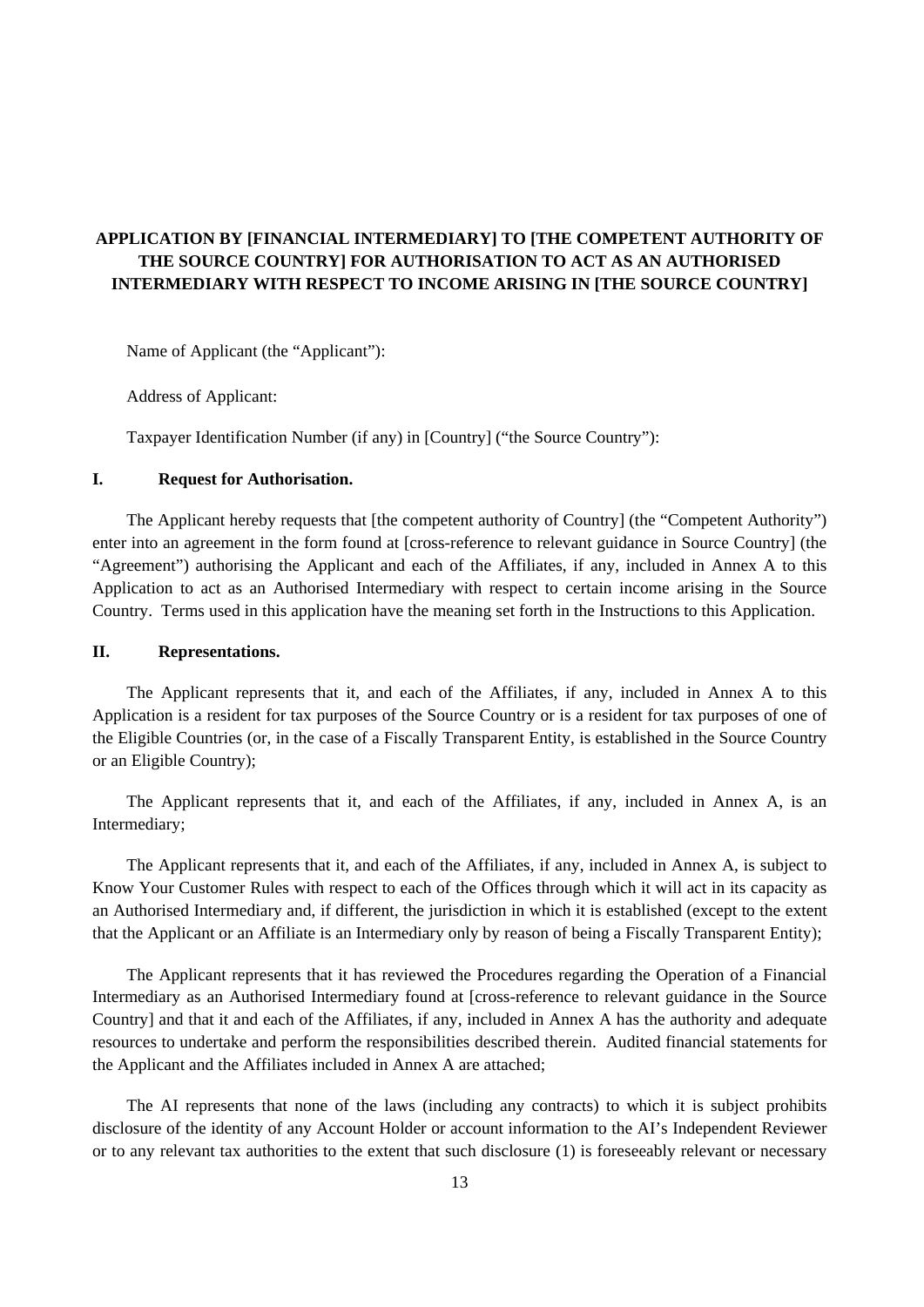to the determination of any Account Holder's entitlement to any benefits claimed in accordance with these Procedures; or (2) is foreseeably relevant for any other purpose contemplated by the Agreement, including determining the extent to which the AI has complied with the Agreement.

#### **III. Identification of Covered Payments.**

The Applicant wishes to modify the definition of Covered Payments that otherwise would apply under the Procedures to include:

and/or exclude:

#### **IV. Definition of Eligible Countries.**

The Applicant wishes to modify the definition of Eligible Countries to include:

Information supporting the request for the addition of [the jurisdictions requested to be added to the list] is attached.

#### **V. Primary Withholding Responsibilities.**

The Applicant and each of the Affiliates, if any, included in Annex A does/does not intend to act as a Withholding Agent.

#### **VI. Independent Reviewer.**

The Applicant proposes that the Independent Reviewer shall be:

| Name:      |                                                                                                                                                                                                                                |         |  |
|------------|--------------------------------------------------------------------------------------------------------------------------------------------------------------------------------------------------------------------------------|---------|--|
| Contact:   |                                                                                                                                                                                                                                |         |  |
|            |                                                                                                                                                                                                                                |         |  |
| City:      |                                                                                                                                                                                                                                |         |  |
|            |                                                                                                                                                                                                                                |         |  |
| Telephone: | Fax: The contract of the contract of the contract of the contract of the contract of the contract of the contract of the contract of the contract of the contract of the contract of the contract of the contract of the contr | e-mail: |  |

#### **VII. Address for Notices:**

The Applicant's address for receipt of notices shall be

| Contact:   |                                             |         |  |  |
|------------|---------------------------------------------|---------|--|--|
| Address:   |                                             |         |  |  |
| City:      | Province, State or Locality: ______________ |         |  |  |
| Country:   | Postal Code:                                |         |  |  |
| Telephone: | Fax:                                        | e-mail: |  |  |

### **VIII. Request for Authorised Intermediary Identification Number.**

The Applicant hereby requests that the Competent Authority issue an Authorised Intermediary Identification Number for the Applicant and each of the Affiliates, if any, included in Annex A.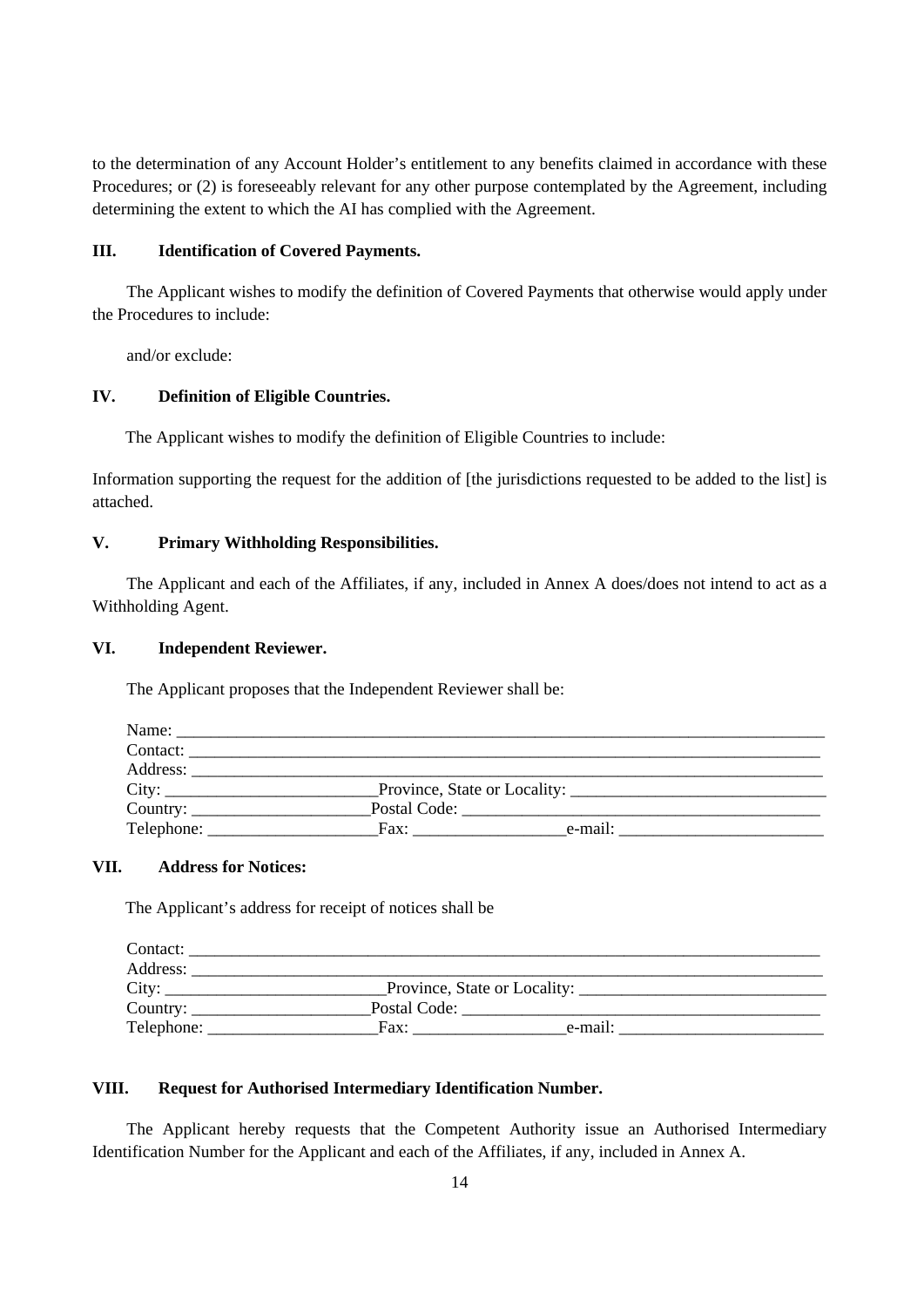On behalf of the Applicant, I declare that all statements made in this application are correct and complete.

By:

Signature Date

\_\_\_\_\_\_\_\_\_\_\_\_\_\_\_\_\_\_\_\_\_\_\_\_\_\_\_\_\_\_\_\_\_\_\_ Name of Signatory in block capitals or type

\_\_\_\_\_\_\_\_\_\_\_\_\_\_\_\_\_\_\_\_\_\_\_\_\_\_\_\_\_\_\_\_\_\_

Title of Signatory

[Additional signature blocks, if necessary, for affiliates]

\_\_\_\_\_\_\_\_\_\_\_\_\_\_\_\_\_\_\_\_\_\_\_\_\_\_\_\_\_\_\_ \_\_\_\_\_\_\_\_\_\_\_\_\_\_\_\_\_\_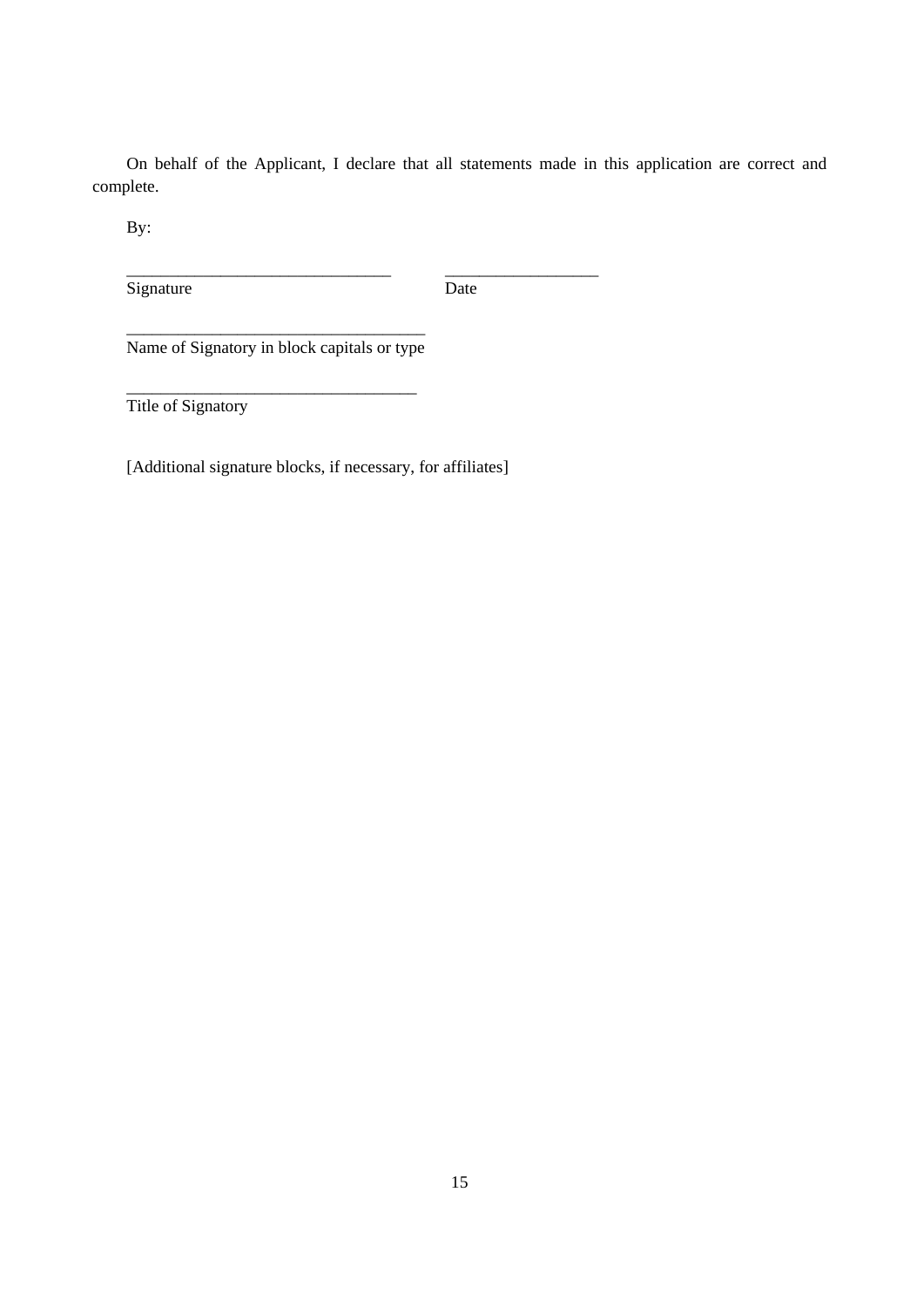#### **INSTRUCTIONS**

<span id="page-15-0"></span>For purposes of the Application, the following definitions shall apply:

"Affiliate" means any person that controls the Applicant, that is controlled by the Applicant, or that is under common control with the Applicant;

"Eligible Countries" means: [list of countries and jurisdictions identified by the Source Country, taking into account factors including whether the Source Country has with that country or jurisdiction an effective exchange of information relationship, whether that country or jurisdiction has in effect adequate Know Your Customer Rules, whether the country or jurisdiction is a member of a multilateral organisation or community or grouping of countries that adopt common standards and approaches to issues of tax compliance, including mutual assistance (such as the Member States of the European Union or Organisation for Economic Co-Operation and Development)];

"Fiscally Transparent Entity" means an entity or arrangement with respect to which, under applicable tax treaties or the domestic law of the Source Country, the partners, beneficiaries or similar persons are treated for tax purposes as the owners of the income received by the entity or arrangement;

"Intermediary" means any person that acts on behalf of another person such as a custodian, broker, nominee or other agent, including a Fiscally Transparent Entity;

"Know Your Customer Rules" means customer due diligence and record-keeping requirements relating to the opening and maintenance of accounts with financial services firms that are based on the relevant principles established by the Financial Action Task Force, including in particular Recommendations 4-11 of the 40 Recommendations relating to measures to prevent money laundering and terrorist financing and the 9 Special Recommendations relating to terrorist financing as they relate to financial institutions (found at www.fatf-gafi.org); and

"Offices" means the branches, agencies, representative offices and other establishments through which the Applicant and each of the Affiliates that are listed in Annex A conduct their business.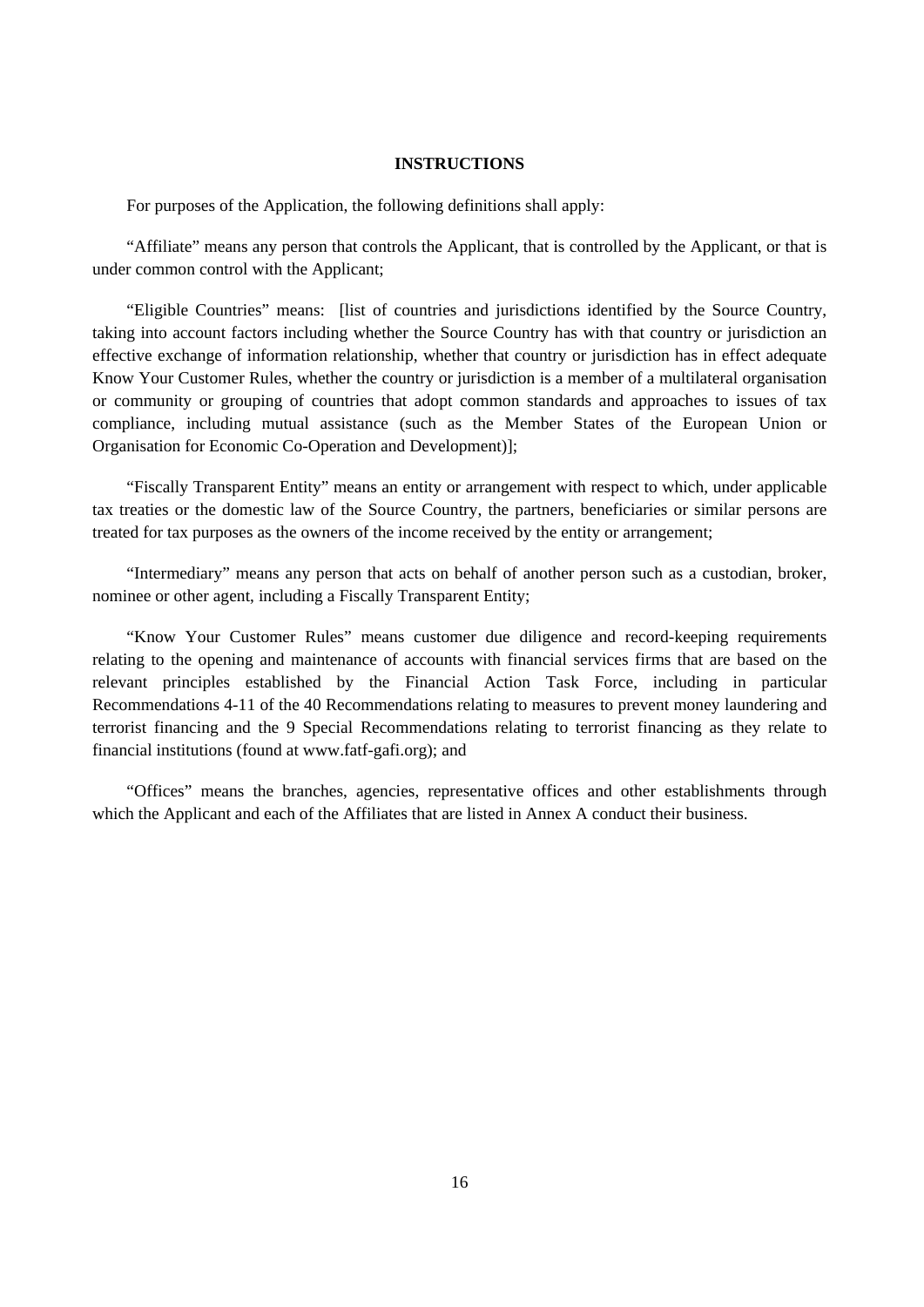### **ANNEX A:**

### <span id="page-16-0"></span>**AFFILIATES OF THE APPLICANT REQUESTING AUTHORISATION TO ACT AS AUTHORISED INTERMEDIARIES**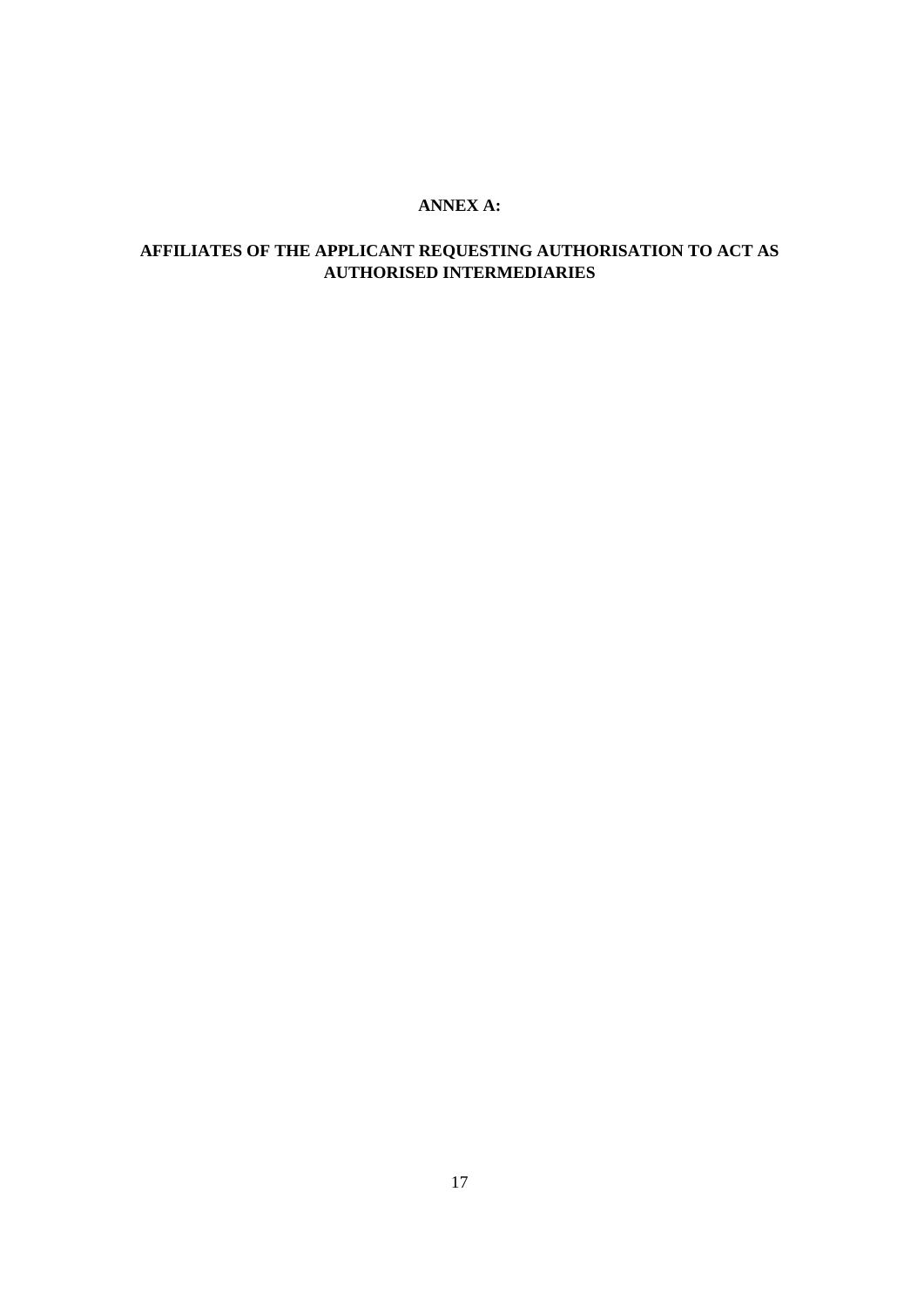### <span id="page-17-0"></span>**AGREEMENT AUTHORISING FINANCIAL INTERMEDIARY TO ACT AS AN AUTHORISED INTERMEDIARY WITH RESPECT TO INCOME ARISING IN [COUNTRY]**

**WHEREAS**, [Financial Intermediary] (the "Applicant") has submitted an application to become an Authorised Intermediary with respect to certain types of income arising in [Country] (the "Source Country");

**WHEREAS**, the Applicant and the Affiliates of the Applicant designated in Appendix A to this Agreement that are signatories to this Agreement (individually and collectively referred to as "the AI"), and [the competent authority of the Source Country] (the "Competent Authority") desire to enter into an agreement (this "Agreement") to establish the AI's rights and obligations regarding documentation, information reporting, and compliance with respect to certain types of income arising in the Source Country;

**WHEREAS,** the AI and the Competent Authority (the "Parties") have accepted the procedures designated in Appendix B to this Agreement (the "Procedures"), as such Procedures may be modified by this Agreement;

**NOW, THEREFORE**, in consideration of the following terms, representations, and conditions, the Parties agree as follows:

- 1. The AI agrees to undertake the responsibilities and assume the liabilities of an Authorised Intermediary as set out in the Procedures, as they may be modified by this Agreement, and the Competent Authority agrees to allow the AI to act as an Authorised Intermediary in accordance with, and subject to, those Procedures.
- 2. The Parties agree that the definition of Covered Payment set forth in the Procedures shall be modified to include the following types of income:

 $\lceil$   $\rceil$ ;

and to exclude:

[ ].

3. The Parties agree that the definition of Reportable Payment set forth in the Procedures shall be modified to include the following types of income:

 $\lceil$   $\rceil$ ;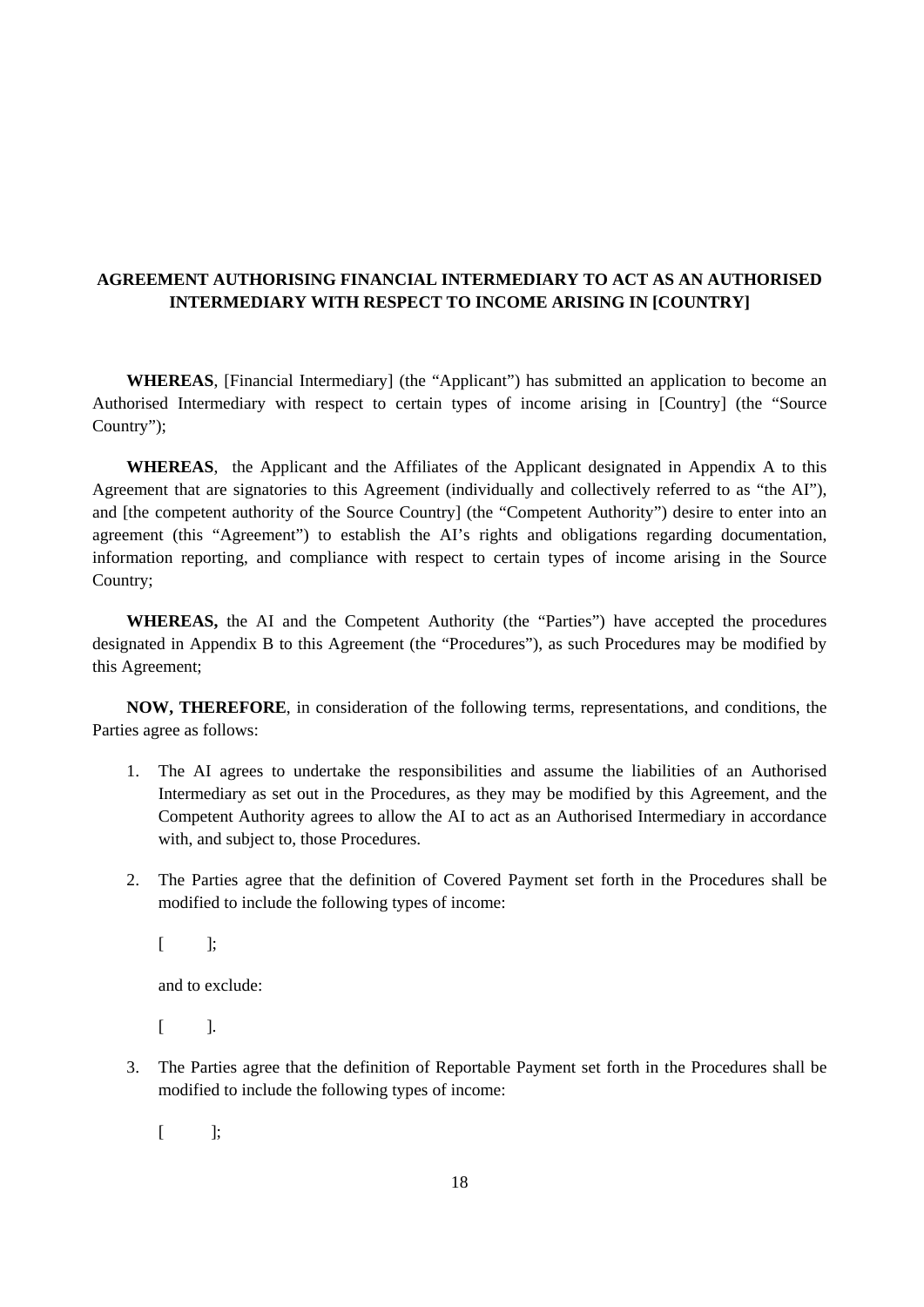and to exclude:

 $\lceil$   $\rceil$ .

- 4. The Parties agree that the term "Eligible Countries" shall mean: [list of countries and jurisdictions identified by the Source Country, taking into account factors including whether the Source Country has with that country or jurisdiction an effective exchange of information relationship, whether that country or jurisdiction has in effect adequate Know Your Customer Rules, and whether the country or jurisdiction is a member of a multilateral organisation or community or grouping of countries that adopt common standards and approaches to issues of tax compliance, including mutual assistance (such as the Member States of the European Union or Organisation for Economic Co-Operation and Development)];
- 5. The Parties agree that the AI will/will not undertake primary withholding responsibilities. [In undertaking such primary withholding responsibilities, the AI agrees to comply with the additional procedures set out in Appendix C to this Agreement.]
- 6. For purposes of providing Tax Rate Information to a Payor in accordance with Paragraph IV.A of the Procedures, the rate of withholding that will apply to:

(a) a Covered Payment in respect of a resident of the Source Country with respect to which the AI has received a valid Investor Self-Declaration, either directly from the AI's own Direct Account Holder that is an Investor, or indirectly through a Contractual Intermediary, is/are [the rate(s) provided in the Source Country's domestic law at the time this Agreement is entered into for residents of the Source Country with respect to each relevant income type], as such rate may be modified by [reference to relevant provision(s) of domestic law];

(b) a Covered Payment in respect of a resident of the Source Country with respect to which the AI has not received a valid Investor Self-Declaration either directly from the AI's own Direct Account Holder that is an Investor, or indirectly through a Contractual Intermediary is/are [the back-up rate(s) provided in the Source Country's domestic law at the time this Agreement is entered into for the relevant category or categories of residents of the Source Country with respect to each relevant income type, if applicable], as such rate may be modified by [reference to relevant provision(s) of domestic law];

(c) a Covered Payment in respect of a non-resident of the Source Country with respect to which the AI has received a valid Investor Self-Declaration, either directly from the AI's own Direct Account Holder that is an Investor, or indirectly through a Contractual Intermediary, is/are the [lower of the] rate(s) provided in the relevant tax treaty with respect to income of that type, but excluding lower rates applicable to companies receiving dividends from companies in which they own a specified percentage of the capital or voting rights (or some combination thereof)[, or in [cross-reference to relevant provisions of domestic law providing a reduction or an exemption from withholding tax]];

(d) a Covered Payment with respect to which the AI has assumed primary withholding responsibilities is zero;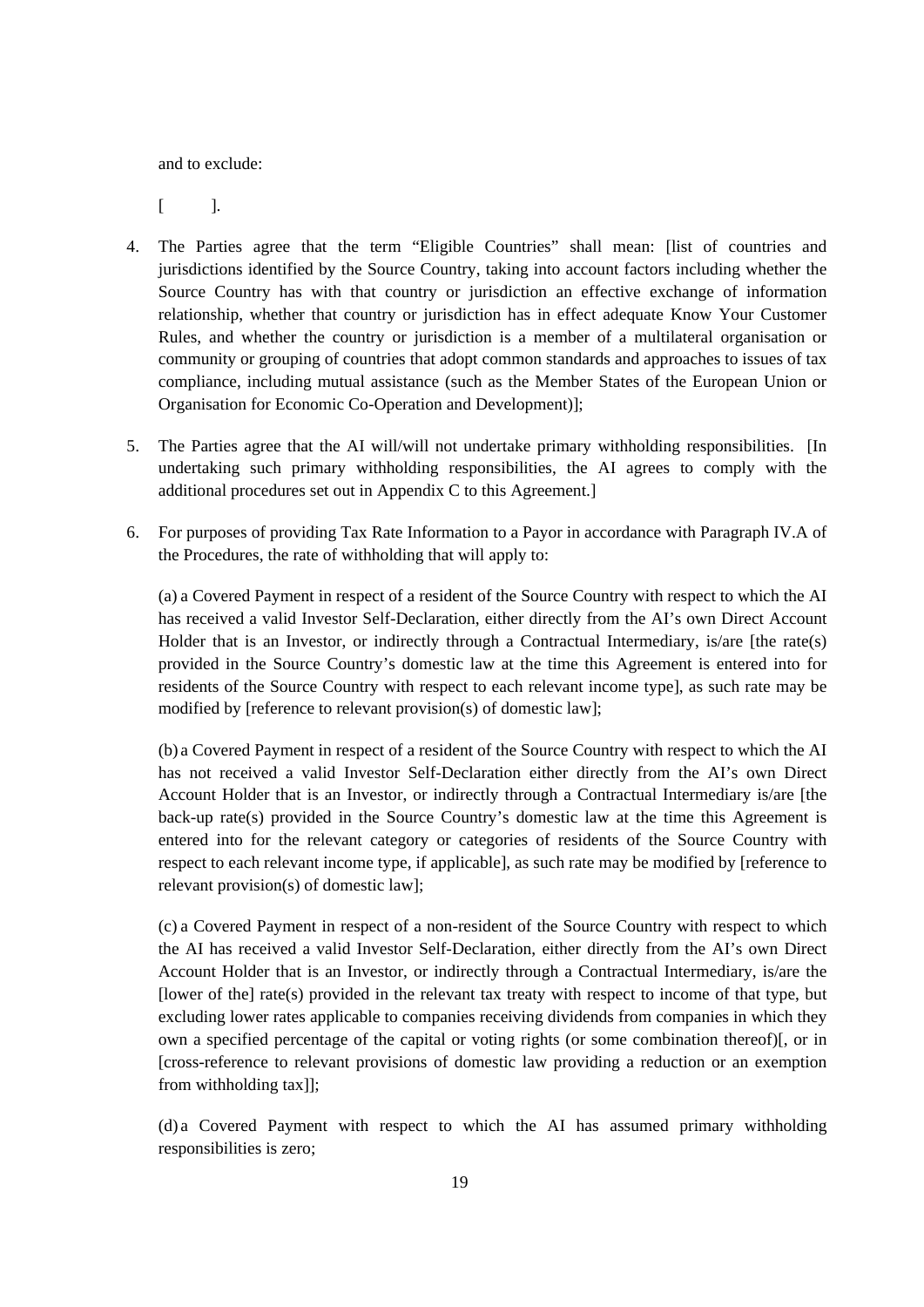(e) a Covered Payment with respect to which the AI has received from an Authorised Intermediary a valid Intermediary Declaration and Tax Rate Information is/are the rates specified in that Tax Rate Information; and

(f) all other Covered Payments, is/are [standard rate(s) for the relevant income types provided under Source Country law at the time this Agreement is entered into for non-resident investors], as such rate may be modified by [reference to relevant provision(s) of domestic law].

- 7. The Parties agree that the period for retention of Tax Rate Information for purposes of Paragraph IV.C of the Procedures shall be [description of applicable document retention period in the Source Country, including starting date] and for retention of documentation for purposes of Paragraph V.E of the Procedures shall be [description of applicable document retention period in the Source Country, including starting date].
- 8. The Parties agree that claims made under paragraph VI.A.3 of the Procedures will be processed only if they are filed by [description of applicable statute of limitations in the Source Country, including starting date].
- 9. The Parties agree that the applicable period for purposes of Paragraph II.B (regarding claims against the AI for under-withholding) shall be [description of applicable statute of limitations in the Source Country for an assessment by the Competent Authority with respect to underwithholding on an Investor, including starting date].
- 10. The Parties agree that, unless changed in accordance with Paragraph VIII.B.6 of the Procedures, the Independent Reviewer shall be: [ ]

The AI represents that there are no legal prohibitions that prevent the Independent Reviewer from examining any information relevant to the completion of the Independent Reviewer's Report and that there are no legal prohibitions that prevent the Competent Authority from communicating directly with the Independent Reviewer.

11. Notices shall be directed as follows:

To the Competent Authority:

|            | Contact: |  |  |
|------------|----------|--|--|
|            |          |  |  |
|            |          |  |  |
|            |          |  |  |
|            |          |  |  |
| To the AI: |          |  |  |
|            | Contact: |  |  |
|            |          |  |  |
|            |          |  |  |
|            |          |  |  |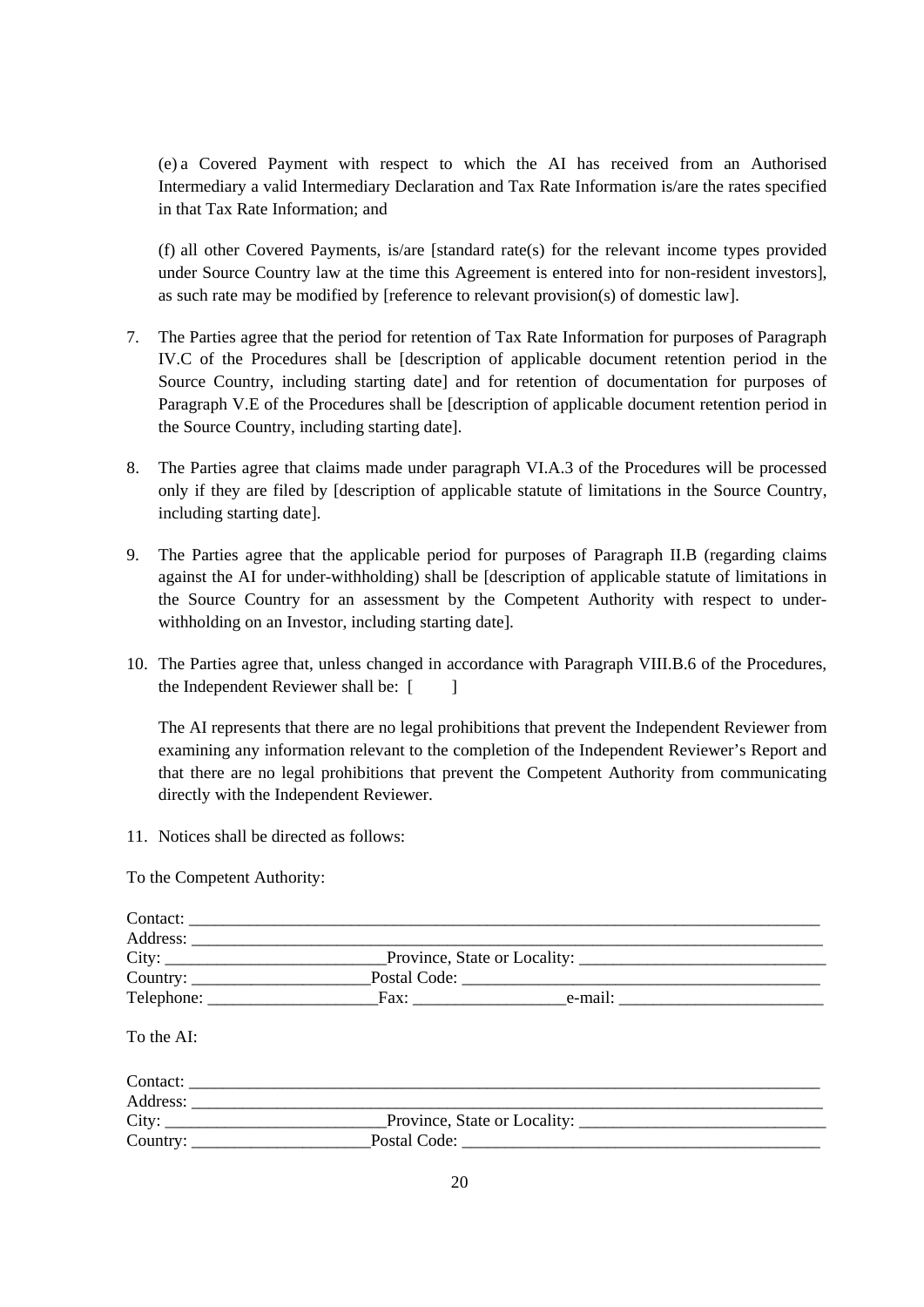Telephone: Fax: e-mail:

To the Independent Reviewer:

| Contact:        |              |                              |  |
|-----------------|--------------|------------------------------|--|
| Address:        |              |                              |  |
|                 |              | Province, State or Locality: |  |
| Country: $\_\_$ | Postal Code: |                              |  |
| Telephone:      | Fax:         | e-mail:                      |  |

- 12. The Agreement shall be governed by the laws of the Source Country. Any legal action brought under this Agreement shall be brought only in [appropriate court of the Source Country]. For this purpose, the AI agrees to submit to the jurisdiction of such court.
- 13. This Agreement shall enter into effect on [ ] and shall remain in effect indefinitely unless terminated by either Party in accordance with Section IX of the Procedures.
- 14. The AI's application to become an Authorised Intermediary and all the Appendices to this Agreement and Annexes to the Procedures are hereby incorporated into and made an integral part of this Agreement, which shall constitute the entire agreement between the Parties.
- 15. Terms used in this Agreement shall have the meaning given to them in the Procedures, except as explicitly modified by this Agreement.
- 16. The Applicant's Authorised Intermediary Identification Number shall be [ ] and those of its Affiliates designated in Appendix A to this Agreement shall be as set out therein.
- 17. The AI hereby gives permission to the Competent Authority to disclose its status as an Authorised Intermediary or to make such information publicly available and, if the Competent Authority designates the Applicant or any Affiliate designated in Appendix A as an Excluded Intermediary, to disclose such Excluded Intermediary's status as such to any person or to make such information publicly available.

THIS AGREEMENT is made in duplicate by and between the Applicant, any Affiliates of the Applicant designated in Appendix A to this Agreement, and the Competent Authority by:

On behalf of the Competent Authority:

\_\_\_\_\_\_\_\_\_\_\_\_\_\_\_\_\_\_\_\_\_\_\_\_\_\_\_\_\_\_\_

Signature Date

Name of Signatory in block capitals or type

\_\_\_\_\_\_\_\_\_\_\_\_\_\_\_\_\_\_\_\_\_\_\_\_\_\_\_\_\_\_\_\_\_\_\_\_\_

\_\_\_\_\_\_\_\_\_\_\_\_\_\_\_\_\_\_\_\_\_\_\_\_\_\_\_\_\_\_\_ \_\_\_\_\_\_\_\_\_\_\_\_\_\_\_\_\_\_

Title of Signatory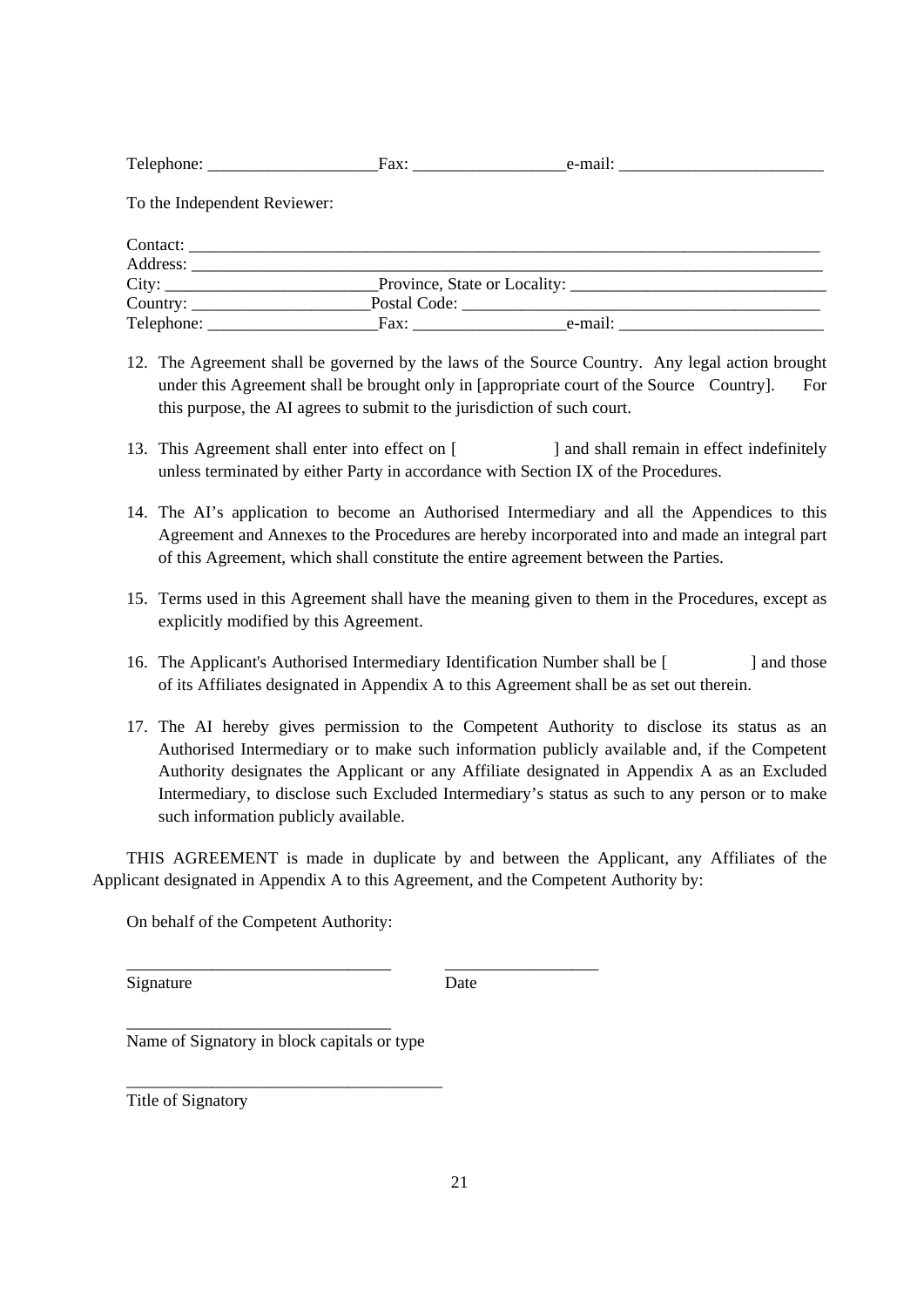On behalf of the Applicant:

Signature Date

\_\_\_\_\_\_\_\_\_\_\_\_\_\_\_\_\_\_\_\_\_\_\_\_\_\_\_\_\_\_\_\_\_\_\_ Name of Signatory in block capitals or type

\_\_\_\_\_\_\_\_\_\_\_\_\_\_\_\_\_\_\_\_\_\_\_\_\_\_\_\_\_\_\_\_\_\_

Title of Signatory

[Additional signature blocks, if necessary, for affiliates]

\_\_\_\_\_\_\_\_\_\_\_\_\_\_\_\_\_\_\_\_\_\_\_\_\_\_\_\_\_\_\_ \_\_\_\_\_\_\_\_\_\_\_\_\_\_\_\_\_\_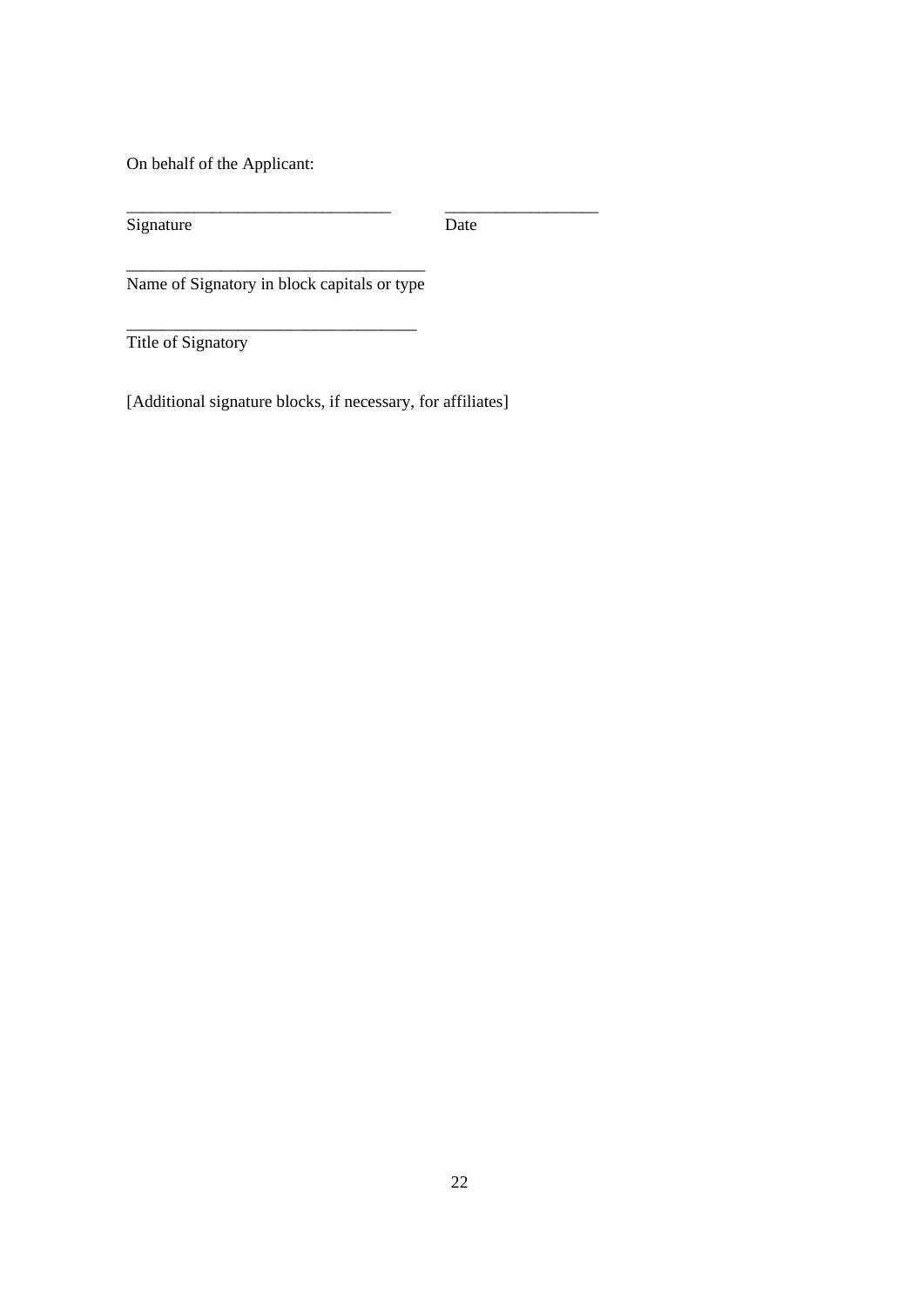### **APPENDIX A:**

### <span id="page-22-0"></span>**AFFILIATES OF THE APPLICANT AUTHORISED TO ACT AS AUTHORISED INTERMEDIARIES**

The following Affiliates of the Applicant are authorised to act as Authorised Intermediaries with respect to Covered Payments arising in the Source Country, and their AIINs are as indicated: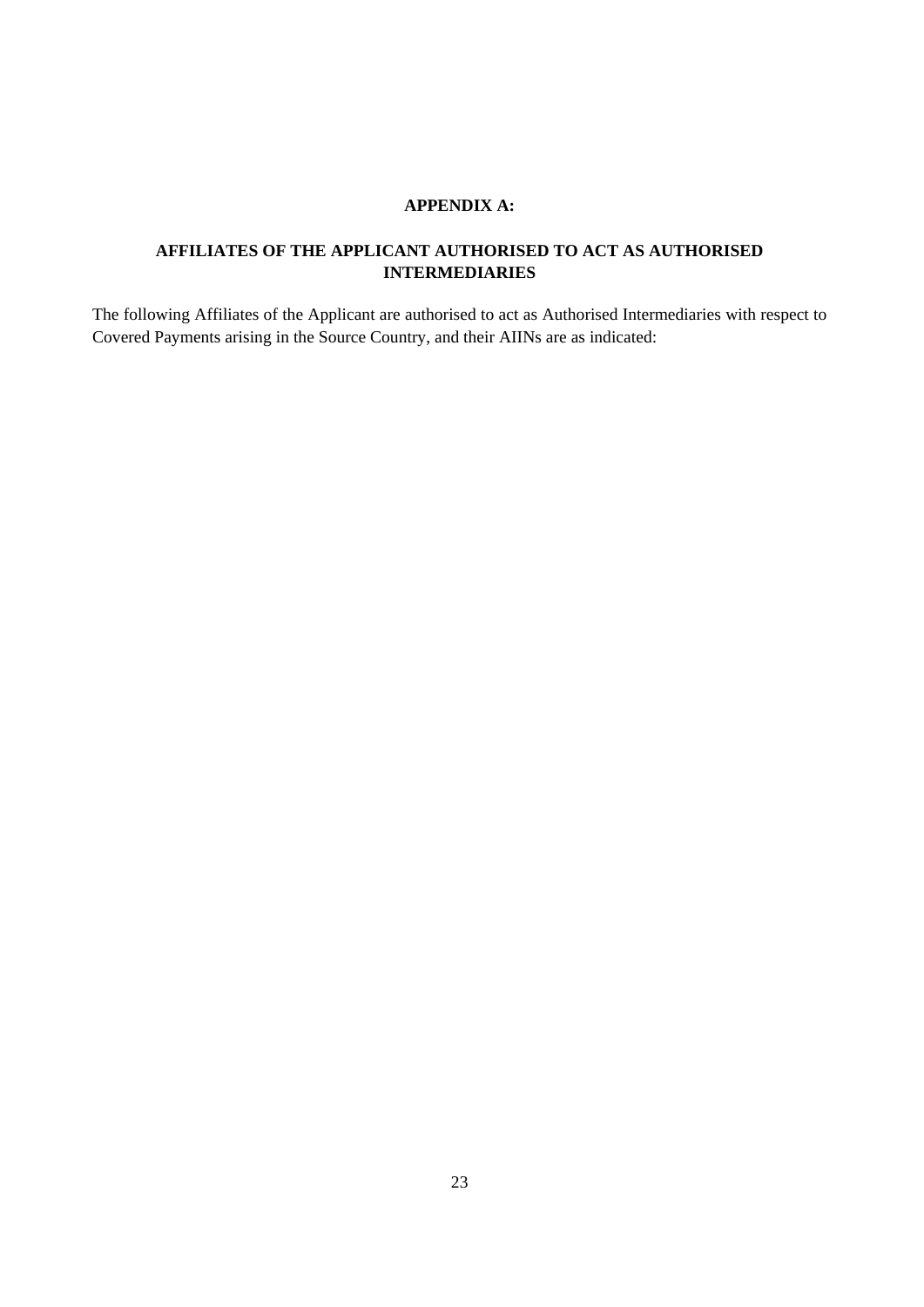#### **APPENDIX B:**

### <span id="page-23-0"></span>**PROCEDURES REGARDING THE OPERATION OF A FINANCIAL INTERMEDIARY AS AN AUTHORISED INTERMEDIARY**

#### **I. PURPOSE**

This document provides guidance regarding the procedures (the "Procedures") to be followed by a financial intermediary in fulfilling its obligations under an agreement (the "Agreement"), to which these Procedures are appended as Appendix B, with the taxing authorities of [Country] (the "Source Country") to be an Authorised Intermediary with respect to certain payments arising in the Source Country. These Procedures form part of the Agreement and are subject to the specific undertakings contained therein.

#### **II. OBLIGATIONS OF THE AUTHORISED INTERMEDIARY**

- **(A) In General.** The AI shall:
	- 1. determine the correct withholding rate to be applied to its Account Holders on the basis of the documentation requirements of Section V;
	- 2. make claims for reduced withholding rates on behalf of its Account Holders by providing Tax Rate Information, as described in Section IV, to Payors of Covered Payments;
	- 3. collect Tax Rate Information provided by other Authorised Intermediaries in accordance with paragraph IV.D.1;
	- 4. report to the Competent Authority on an annual basis information regarding Reportable Payments paid by the AI to Account Holders, in the manner described in Section VII;
	- 5. retain records of such Tax Rate Information and other relevant declarations and notifications, including Investor Self-Declarations, in the manner described in Paragraphs IV.C and V.E and, upon request, make all such records available for inspection by the Competent Authority or Independent Reviewer as provided for in Section VIII; and
	- 6. use its best efforts to operate these Procedures in accordance with their terms.

**(B) Liability of the AI.** The AI acknowledges that it is liable for the payment of any underwithholding of tax that occurs with respect to a Covered Payment received on behalf of an Investor, whether a Direct Account Holder or an Indirect Account Holder, unless that Investor is also an Account Holder with respect to another Authorised Intermediary that has received the Covered Payment, directly or indirectly, through the AI. For these purposes, "under-withholding" does not include the failure to deposit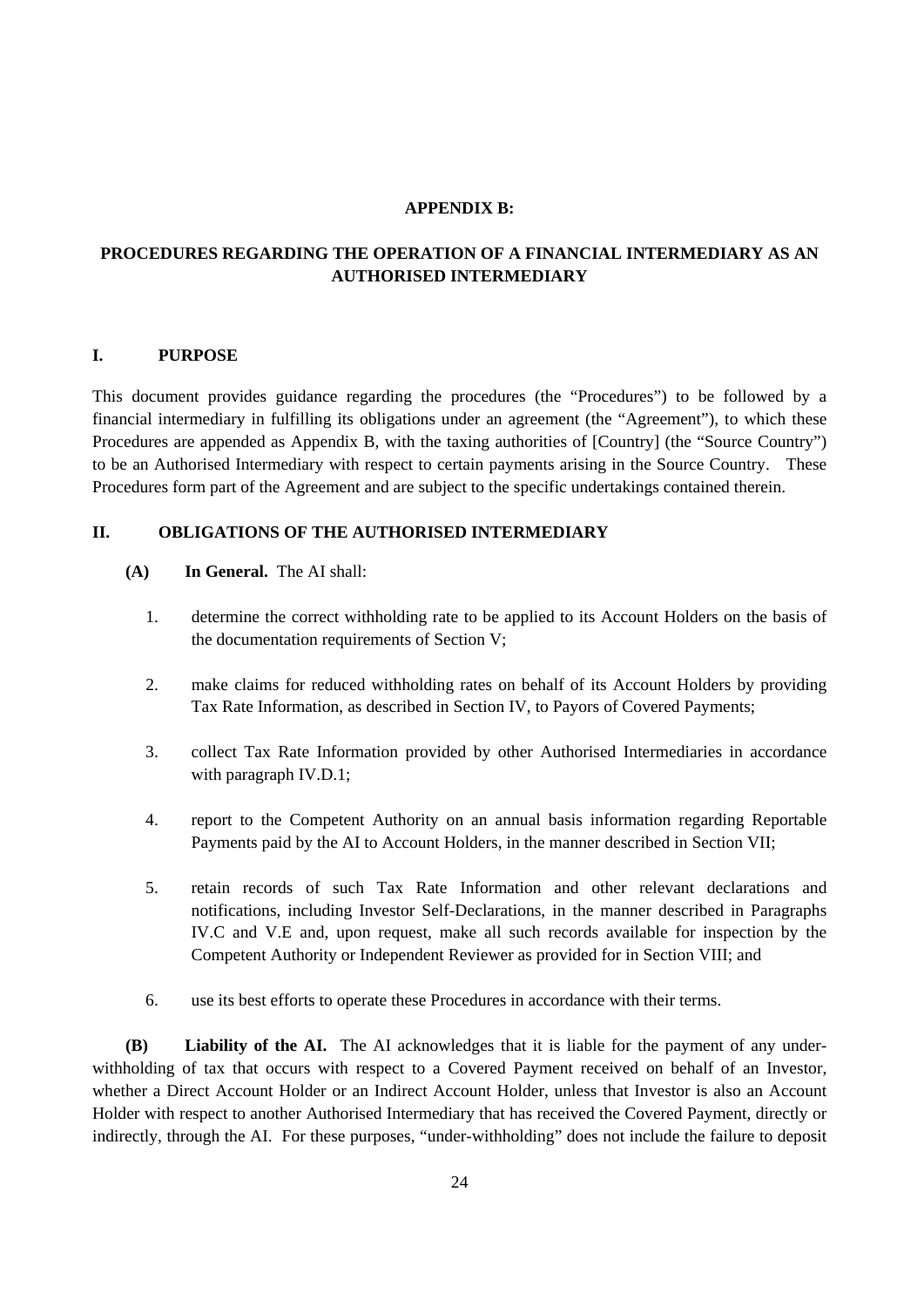(by any person other than the AI) amounts that have been withheld. This paragraph shall apply notwithstanding that the AI may have complied with these Procedures with respect to the Covered Payments to which such under-withholding relates. Claims by the Competent Authority under this paragraph shall be barred, however, if they are made after the period set out in Paragraph 9 of the Agreement has run.

**(C) Scope of the Agreement.** The Agreement shall apply to each Office of the AI located in the Eligible Countries, but only to the extent that such an Office receives a Covered Payment with respect to an account that the AI has designated as an account for which it is acting in its capacity as an Authorised Intermediary, in accordance with Paragraph IV.A of these Procedures.

### **III. DEFINITIONS.**

For purposes of these Procedures, the terms set out below shall have the meaning provided by this Section III.

**(A) "Account Holder"** means any person that is a Direct Account Holder or an Indirect Account Holder and with respect to which the AI acts as an Authorised Intermediary. A Direct Account Holder is any person (including another Intermediary) who has an account directly with an Authorised Intermediary. An Indirect Account Holder is any person who receives amounts that have been paid through an Authorised Intermediary but who does not have a direct account relationship with the Authorised Intermediary. For example, a person that has an account with a foreign Intermediary which, in turn, is a Direct Account Holder of the AI is an Indirect Account Holder. A person is an Indirect Account Holder even if there are multiple tiers of Intermediaries (each of which would also be a Direct or Indirect Account Holder of the Authorised Intermediary) between the person and the Authorised Intermediary. If a Fiscally Transparent Entity acts as an Intermediary under these Procedures by making claims on behalf of its partners, beneficiaries, or similar persons, each such partner, beneficiary or similar person shall be treated as an Account Holder.

**(B) "Affiliate"** means any person that controls the Applicant, that is controlled by the Applicant, or that is under common control with the Applicant.

**(C) "the AI"** means the Applicant and its Affiliates designated as Authorised Intermediaries in the Agreement of which these Procedures form a part;

**(D) "the Applicant"** means the Intermediary that submitted the application to enter into the Agreement of which these Procedures form a part;

**(E) "Authorised Intermediary"** means any Intermediary, including the AI, that has entered into an agreement with the Competent Authority to be treated as an Authorised Intermediary and acts in its capacity as an Authorised Intermediary;

**(F) "Authorised Intermediary Identification Number" or "AIIN"** means a unique combination of numbers assigned by the Source Country to an Intermediary upon the Source Country's conclusion of an agreement to treat the Intermediary as an Authorised Intermediary;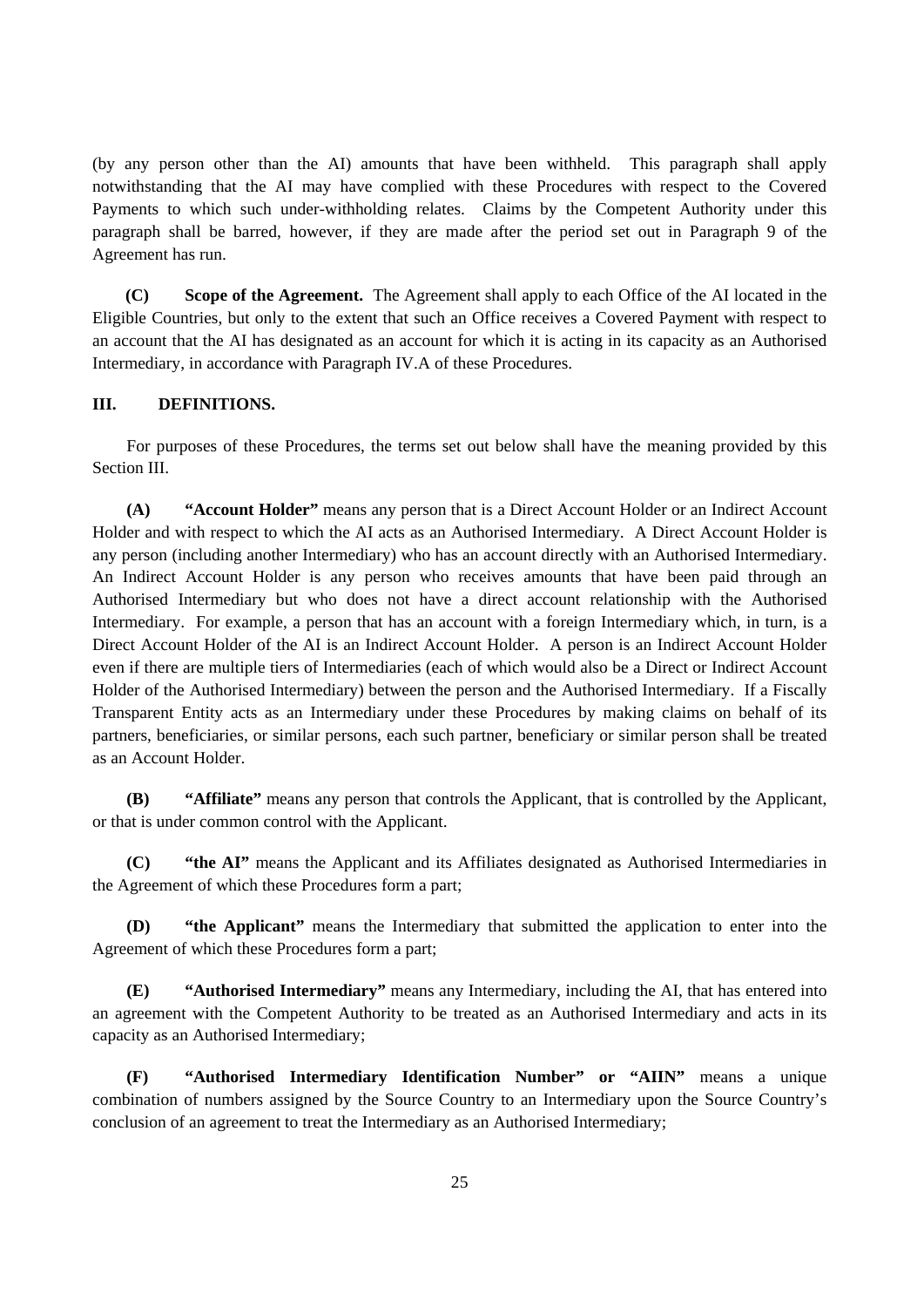**(G) "Competent Authority"** means the tax authority of the Source Country designated in the Agreement of which these Procedures form a part;

**(H) "Contractual Intermediary"** means any Intermediary that is neither an Excluded Intermediary with respect to the Source Country nor acting as an Authorised Intermediary and with respect to which the AI has received a valid Intermediary Declaration (original or copy) in the form set out in Annex 1 for Contractual Intermediaries certifying that the Intermediary is subject to Know Your Customer Rules (except to the extent that it is an Intermediary only by reason of being a Fiscally Transparent Entity) with respect to the Account Holders for which claims are made through the AI, authorising the disclosure of the declaration to relevant tax authorities in accordance with its terms and agreeing to specified procedures for the recovery of under-withheld tax;

**(I) "Covered Payment"** means, except to the extent modified by the Agreement, any payment of dividends or interest arising in the Source Country received by the AI with respect to an account that has been designated by the AI in accordance with Paragraph IV.A as one for which it is acting in its capacity as an Authorised Intermediary;

**(J) "Eligible Countries"** means the countries and jurisdictions designated as such in the Agreement of which these Procedures form a part;

**(K) "Excluded Intermediary"** means an Intermediary that has been designated as such by the Competent Authority in accordance with Paragraph V.D or IX.C;

**(L) "Fiscally Transparent Entity"** means an entity or arrangement that has not provided an Investor Self-Declaration on its own behalf because, under applicable tax treaties or the domestic law of the Source Country, the partners, beneficiaries or similar persons are treated for tax purposes as the owners of the income received by the entity or arrangement;

**(M) "Independent Reviewer"** means the third party designated in the Agreement to perform a review of the AI's compliance with its obligations under these Procedures;

**(N) "Independent Reviewer's Report"** means a report of the Independent Reviewer described in Section VIII that includes the results of testing the AI's processes relating to the AI's obligations under the Agreement and these Procedures and, to the extent provided in Annex 2, also includes a review of the AI's systems and controls with respect to those processes;

**(O) "Intermediary"** means any person that acts on behalf of another person such as a custodian, broker, nominee or other agent, including a Fiscally Transparent Entity, with respect to a Covered Payment;

**(P) "Intermediary Declaration"** means the certification, in one of the forms set out in Annex 1, provided by an Intermediary to another Intermediary, authorising the disclosure of the declaration to relevant tax authorities in accordance with its terms and agreeing to specified procedures for the recovery of under-withheld tax;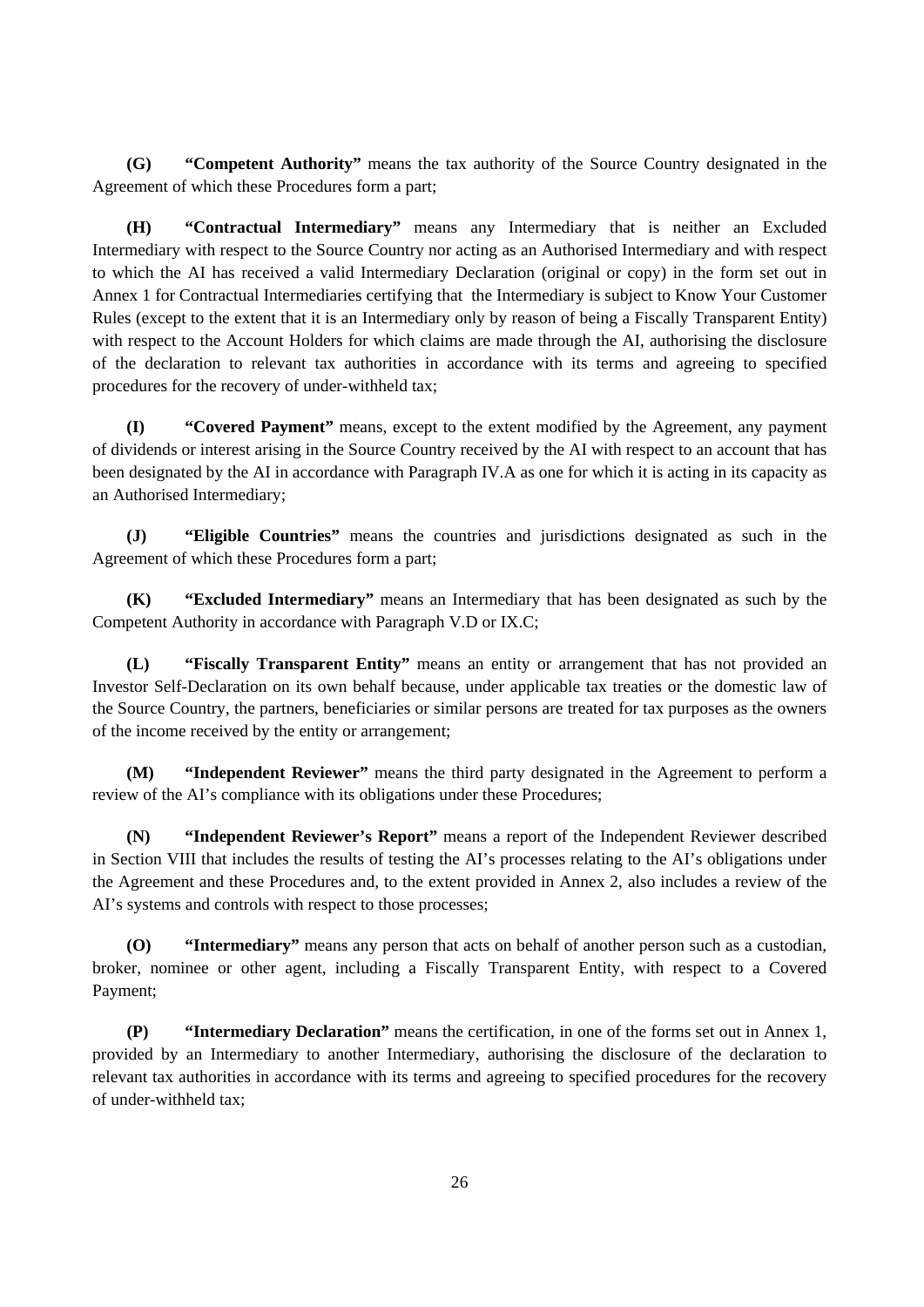**(Q) "Investor"** means any person that receives a Covered Payment and that is not acting as an Intermediary with respect to that Covered Payment;

**(R) "Investor Self-Declaration"** means the certification, in one of the forms set out in Annex 1, provided by an Account Holder to an Intermediary, certifying that the Account Holder is the beneficial owner of the income to be paid or credited to the account(s) to which the certification relates, providing certain additional information relevant to determining the appropriate rate of withholding to be applied to the income to be received, authorising the disclosure of the declaration to relevant tax authorities in accordance with its terms and agreeing to specified procedures for the recovery of under-withheld tax;

**(S) "Know Your Customer Rules"** means customer due diligence and record-keeping requirements relating to the opening and maintenance of accounts with financial services firms that are based on the relevant principles established by the Financial Action Task Force, including in particular Recommendations 4-11 of the 40 Recommendations relating to measures to prevent money laundering and terrorist financing and the 9 Special Recommendations relating to terrorist financing as they relate to financial institutions found at www.fatf-gafi.org;

**(T) "Office"** means any branch, agency, representative office or other establishment through which any of the Intermediaries designated in the Agreement as the AI conducts its business.

**(U) "Payor"** means any person that makes a Covered Payment, directly or indirectly, to an Authorised Intermediary;

**(V) "Reportable Payment"** means, except to the extent modified by the Agreement, any Covered Payment, but only to the extent that the Covered Payment (1) is paid directly, or indirectly through one or more Contractual Intermediaries, to another Authorised Intermediary acting in its capacity as an Authorised Intermediary, or (2) if not so paid, is either (a) paid, directly or indirectly, to a person who is a resident of the Source Country for tax purposes or (b) a payment that qualifies for a reduction or exemption from withholding tax in accordance with Paragraph 6 of the Agreement;

**(W) "Tax Rate Information"** means pooled information provided by an Authorised Intermediary to a Payor regarding the withholding rate to be applied to a payment;

**(X) "Taxpayer Identification Number"** means a unique combination of letters or numbers, however described, assigned by a country or other taxing authority to its residents and used to identify the residents in the course of collecting taxes; and

**(Y) "Withholding Agent"** means the person who is required, under the laws of the Source Country, to withhold tax on a Covered Payment and remit it to the Competent Authority. The term includes an Authorised Intermediary that has assumed primary withholding responsibility under an agreement with the Source Country.

#### **IV. PROVISION OF TAX RATE INFORMATION.**

**(A) In General.** The AI agrees to provide to each Payor from which the AI receives a Covered Payment in its capacity as an Authorised Intermediary Tax Rate Information that meets the requirements of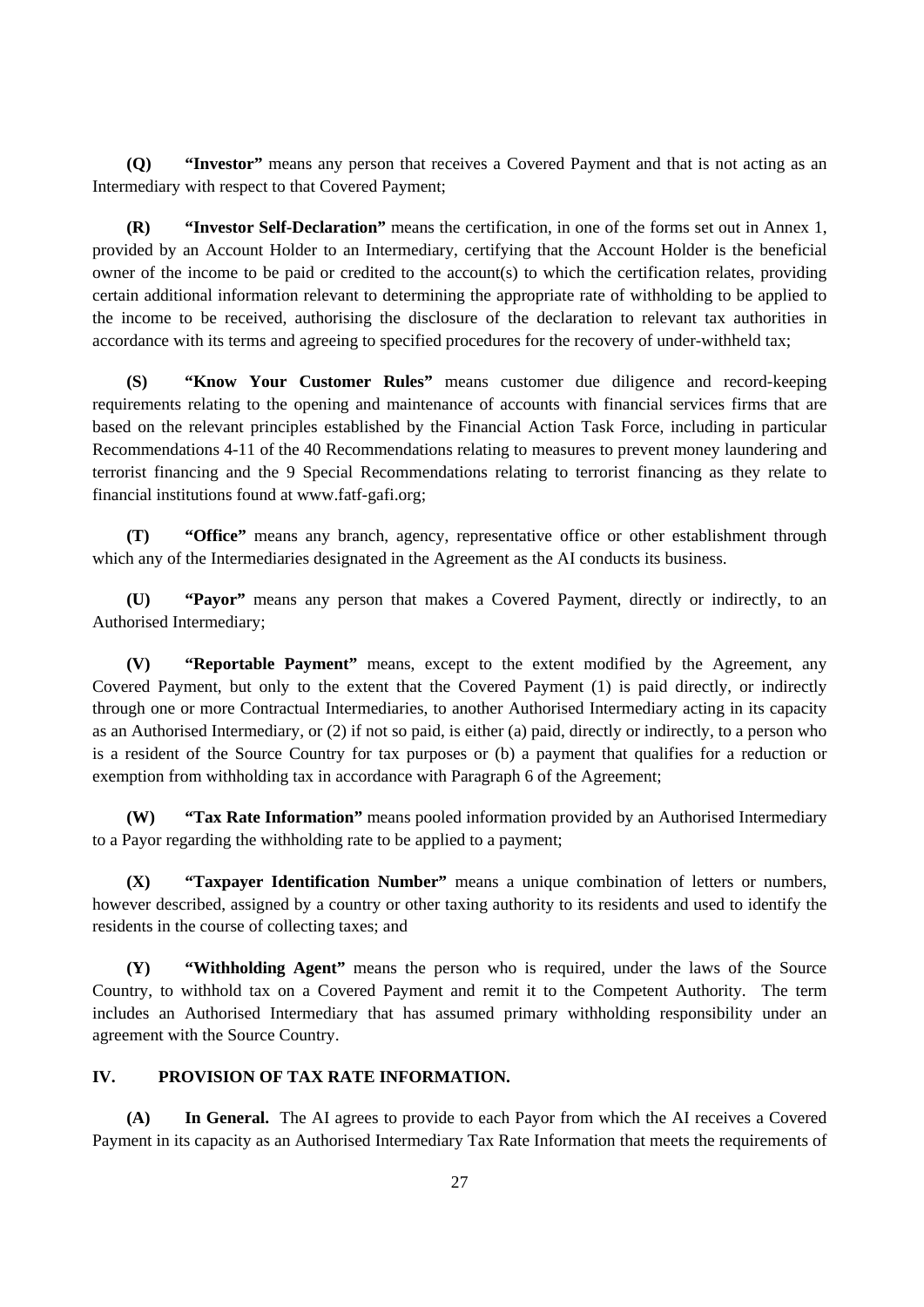this Section IV. The Tax Rate Information must contain sufficient information for a Payor to apply the correct rate of withholding on Covered Payments with respect to which the AI is acting in its capacity as an Authorised Intermediary and, to the extent so required, to properly report such payments on the form in Annex 1 for reporting of Reportable Payments to Authorised Intermediaries. For purposes of this paragraph, the AI shall be treated as acting in its capacity as an Authorised Intermediary only with respect to those accounts with the Payor which have been so designated by the AI by providing the appropriate Intermediary Declaration.

**(B) Determination of Appropriate Tax Rate.** For purposes of providing Tax Rate Information to the Payor, the AI will determine the appropriate rate of tax based on the rate(s) of tax set out in Paragraph 6 of the Agreement. For purposes of that paragraph, the AI shall treat an Investor Self-Declaration as valid only if the AI has satisfied the requirements of Section V with respect to that Investor Self-Declaration.

**(C) Form and Retention of Tax Rate Information.** The Tax Rate Information may be provided in any manner, and in any form, to which the AI and the Payor mutually agree, so long as it allows the Payor to determine the number of shares or other securities that are subject to each applicable withholding rate (rather than a "blended" rate applied to all the shares or securities in the account). For example, the AI may agree to establish a procedure to furnish Tax Rate Information with respect to each payment of income accruing on securities held in a single "omnibus" account. Alternatively, the AI may establish with the Payor separate accounts for securities that are subject to different withholding rates. The AI would then shift securities from one account to another as necessary to take account of any transfers between investors. By establishing the accounts and communicating to the Payor the rate that should apply to each account, the AI will have provided Tax Rate Information within the meaning of this paragraph. The AI must retain records of all Tax Rate Information received by the AI from other Authorised Intermediaries and all Tax Rate Information provided by the AI to Payors (including Tax Rate Information provided in electronic form) for the period set out in Paragraph 7 of the Agreement.

**(D) Information from Intermediaries.** If the AI has an Account Holder that is an Authorised Intermediary or a Contractual Intermediary, the AI may combine the account holder information described in this paragraph and provided by the Intermediary with information held by the AI with respect to its Direct Account Holders that are Investors in order to provide aggregate Tax Rate Information to a Payor. The AI may not combine the information received from such other Intermediary with its own information if the AI knows or should have known that the information provided by the Intermediary is incorrect or incomplete.

**(1) Information from other Authorised Intermediaries.** If the Direct Account Holder with the AI is another Authorised Intermediary that has designated the relevant account as one for which it is acting in its capacity as an Authorised Intermediary, then the AI may combine the Tax Rate Information provided by the Authorised Intermediary with the AI's own account information.

**(2) Information from Contractual Intermediaries.** If the Direct Account Holder with the AI is a Contractual Intermediary, the AI may combine the information received from the Contractual Intermediary with the AI's own account information in order to provide aggregate Tax Rate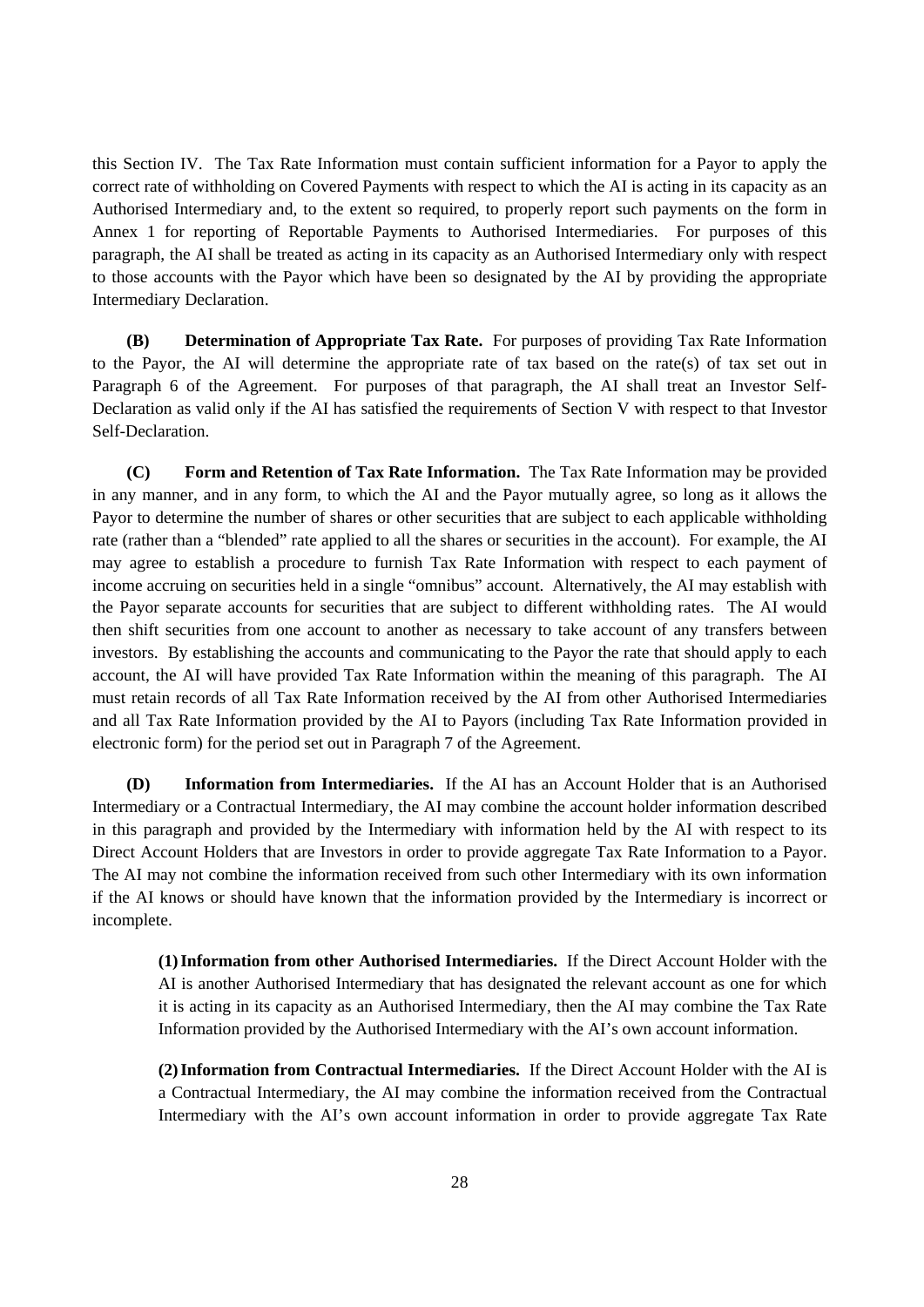Information to a Payor only if the AI receives from the Contractual Intermediary, in addition to a valid Intermediary Declaration from the Contractual Intermediary, the following information:

(a) with respect to each Indirect Account Holder of the AI that is an Investor and for which a reduced rate of withholding tax has been claimed, a copy of the Investor Self-Declaration provided by that Account Holder that supports the claim for the reduced withholding tax, unless that Investor is also an Account Holder with respect to another Authorised Intermediary that provides Tax Rate Information in accordance with clause (b) and that Investor receives amounts paid through the Contractual Intermediary through that other Authorised Intermediary;

(b) with respect to each Indirect Account Holder of the AI that is an Intermediary with an Account Holder for whom documentation is required to be provided under clause (a) and that holds through the Contractual Intermediary, a copy of the Intermediary Declaration provided by that Intermediary and, if the Intermediary is an Authorised Intermediary, Tax Rate Information originating with that Authorised Intermediary (unless that Authorised Intermediary is also an Account Holder with respect to another Authorised Intermediary that provides Tax Rate Information in accordance with this clause (b) and that Intermediary receives amounts paid through the Contractual Intermediary through that other Authorised Intermediary); and

(c) allocation information enabling the AI to match income payments to each underlying Account Holder for whom documentation is required under clause (a) or (b).

**(3) Information from Other Intermediaries.** The AI may not combine with its own account information Tax Rate Information or Investor Self-Declarations provided by an Intermediary that is neither an Authorised Intermediary nor a Contractual Intermediary. Accordingly, the appropriate rate of tax to be applied to any Covered Payment to be paid, directly or indirectly, to or through such an Intermediary shall be the rate provided in subparagraph 6.f of the Agreement.

#### **V. DOCUMENTATION REQUIREMENTS.**

**(A) Direct Account Holders.** The AI may make a claim for a reduced rate of withholding with respect to a Covered Payment paid to a Direct Account Holder that is an Investor only if the AI has received from such Direct Account Holder a properly completed and duly executed Investor Self-Declaration that supports the claim to be made and the AI does not know or have reason to know that the Investor Self-Declaration is unreliable or incorrect. The AI shall base the Tax Rate Information it provides to a Payor under Section IV of these Procedures, as well as the information to be reported to the Competent Authority in accordance with Section VII, on the documentation rules of this Section V.

**(1) Account-Opening Procedures.** In connection with the opening of an account, the AI shall use reasonable efforts to obtain an Investor Self-Declaration from each of its Direct Account Holders that is an Investor. The AI shall review the Investor Self-Declaration and other information that is in its possession, including the Investor's account information and other information that the AI may have as a result of complying with applicable Know Your Customer Rules in order to determine whether the Investor Self-Declaration is unreliable or incorrect.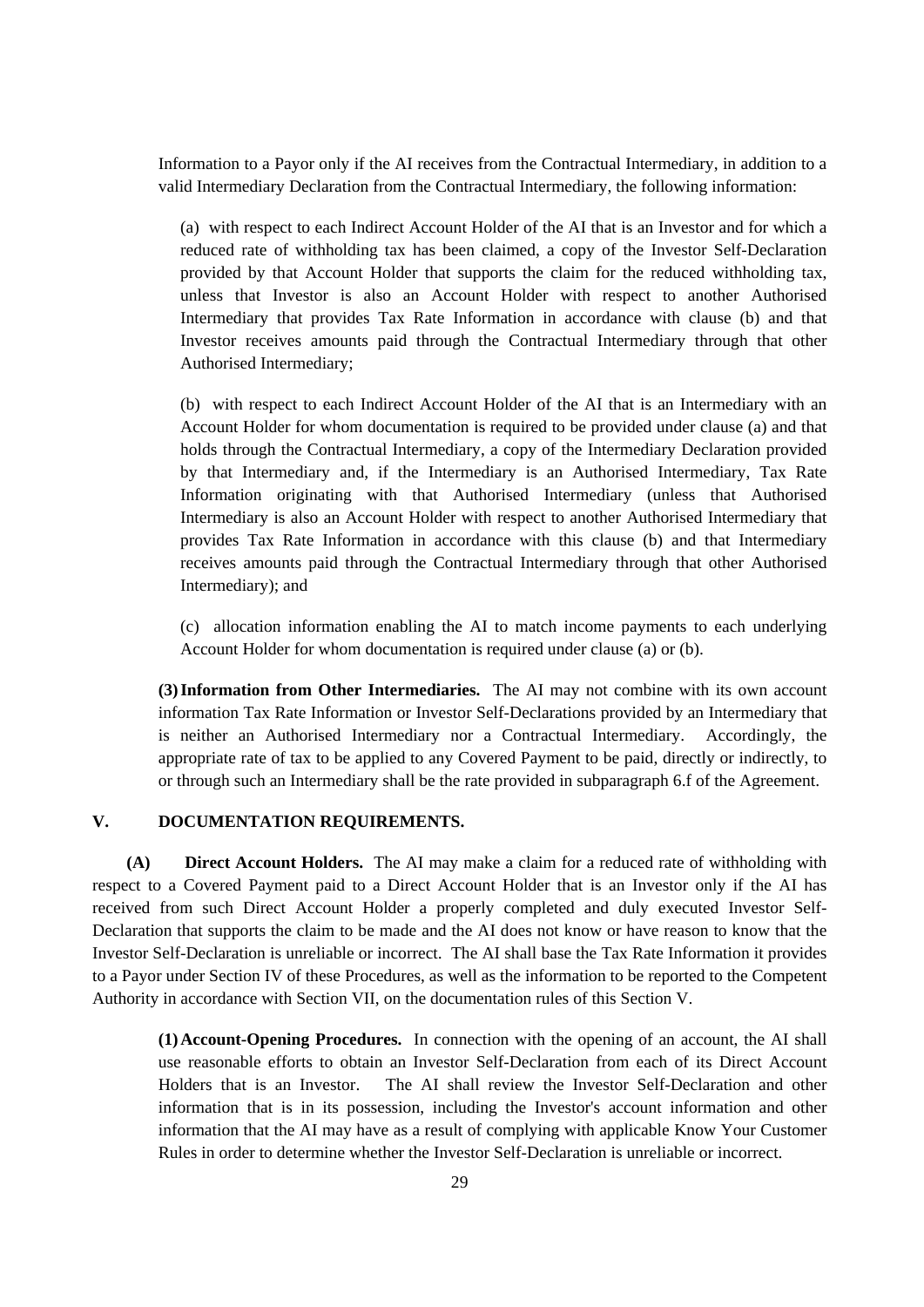**(2) Continuing Validity of an Investor Self-Declaration. (a) In General.** Except as provided in this paragraph, an Investor Self-Declaration shall expire on the last day of the fifth calendar year following the year in which the Investor Self-Declaration is signed. The Investor Self-Declaration shall remain valid indefinitely, however, if it is provided with respect to a government (including a central bank of issue, agency or instrumentality) or an international organisation. If the Source Country develops procedures that provide for electronic confirmation of the information contained in the Investor Self-Declaration, then the validity of the Investor Self-Declaration may be extended in accordance with terms of such procedures.

**(b) Updating Investor Self-Declarations.** The AI shall institute appropriate measures to ensure that changes in an Account Holder's account information that could affect the Investor's Investor Self-Declaration (such as a change of address) will result in a review and, if necessary, an updating of the Investor Self-Declaration. The AI shall inform the Investor at the time the account is opened and at regular intervals thereafter of the Investor's obligation to update an Investor Self-Declaration if the information contained therein becomes incorrect. The AI will be considered to know that the information contained in the Investor Self-Declaration is incorrect if it has been informed by the Investor, the Competent Authority or a Payor or another Intermediary that the information contained in the Investor Self-Declaration is unreliable.

#### **(B) Unreliable or Incorrect Investor Self-Declarations.**

**(1) In General.** The AI may not make claims on the basis of an Investor Self-Declaration if the AI knows, or should have known, that the information or statements contained in the Investor Self-Declaration are unreliable or incorrect. The determination of whether the AI knows, or should have known, that the Investor Self-Declaration is unreliable or incorrect will be made by taking into account all of the information that the AI has in its possession, including the Investor's account information and other information that the AI may have in its possession as a result of complying with applicable Know Your Customer Rules. Once the AI knows, or has reason to know, that the Investor Self-Declaration provided by an Investor is unreliable or incorrect, it can no longer make claims for a reduced withholding rate on the basis of that Investor Self-Declaration. If the AI discovers that information contained in an Investor Self-Declaration is unreliable or incorrect, or if the AI receives notification from the Competent Authority that the Investor Self-Declaration provided by the Investor is unreliable or incorrect (e.g., that a Taxpayer Identification Number provided by an Investor is incorrect), the AI agrees that it will correct its records in relation to the Investor within 30 days after the AI discovers or is notified that the Investor Self-Declaration is unreliable or incorrect.

**(2) Specific Examples.** This section provides a non-exhaustive list of circumstances in which the AI shall be considered to have reason to know that an Investor Self-Declaration provided by a Direct Account Holder is unreliable or incorrect. If a Direct Account Holder has provided an Investor Self-Declaration that is not reliable under the rules of this Paragraph V.B., the AI shall require new documentation to the extent necessary to comply with the requirements set out below.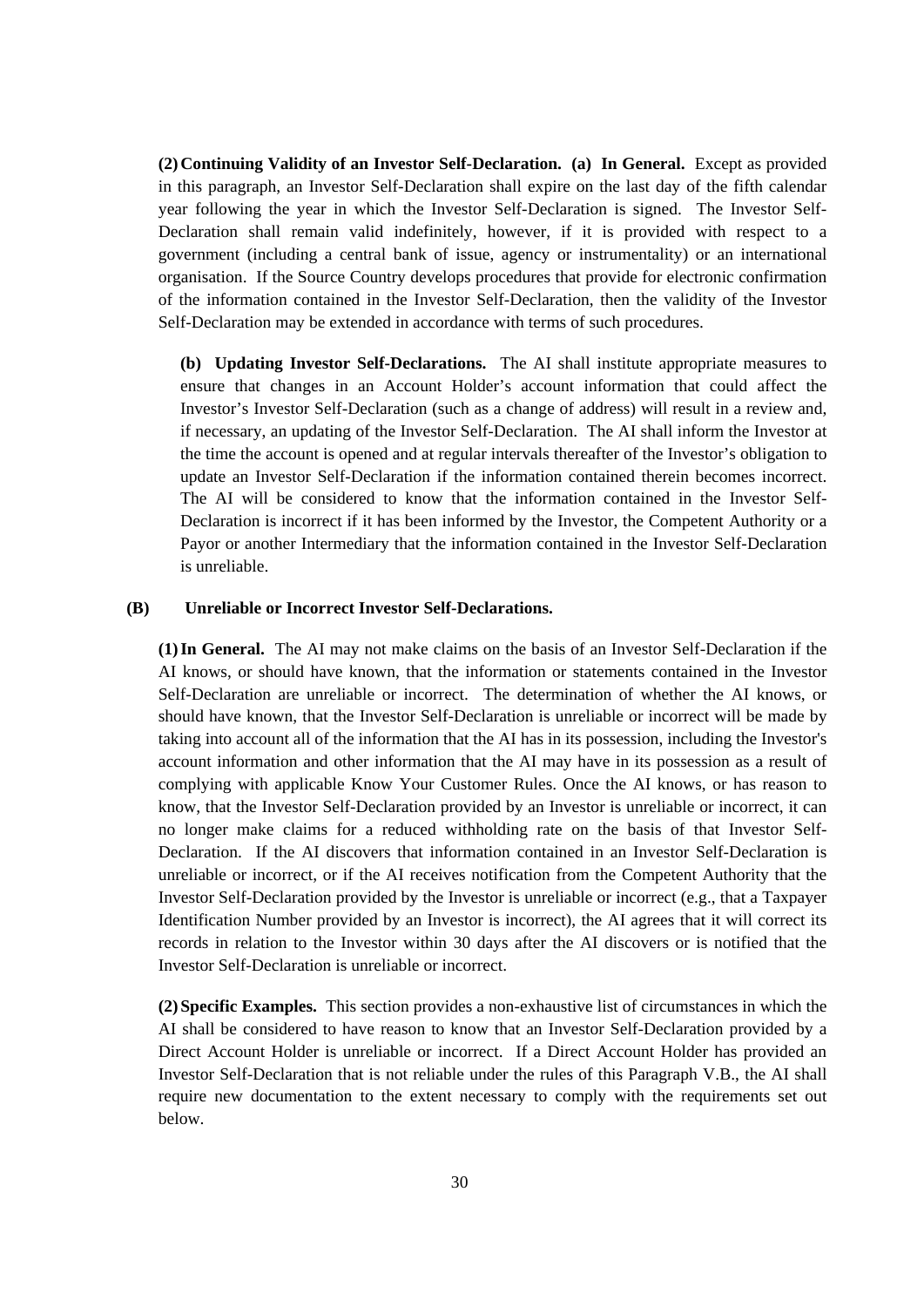(a) If the Investor is a natural person, and the AI has examined, in order to comply with applicable Know Your Customer Rules, the passport of the Investor, an Investor Self-Declaration provided by the Investor will be deemed unreliable if the photograph in the passport does not match the appearance of the person presenting the passport.

(b) The AI may not rely on an Investor Self-Declaration to reduce the withholding rate that would otherwise apply if the Investor Self-Declaration is incomplete, contains information that is inconsistent with the Investor's claim, or the AI has other information that is inconsistent with the Investor's claim.

(c) The AI shall not treat an Investor as a resident of a country other than the Source Country if the permanent residence address on the Investor Self-Declaration is outside the Source Country but the AI has a mailing or residence address for the Investor inside the Source Country. The AI nevertheless may treat the Investor as a resident of a country other than the Source Country if the AI has in its possession or obtains additional corroborative documentation that supports the Investor's claim not to be a resident of the Source Country.

(d) The AI shall not treat an Investor as a resident of a country under an income tax treaty if the permanent residence address on the Investor Self-Declaration is not in the applicable treaty country. The AI nevertheless may treat the Investor as a resident of the applicable treaty country if the AI has in its possession or obtains additional corroborative documentation that supports the Investor's claim that it is a resident of the applicable treaty country.

(e) The AI shall not treat an Investor as a resident of a country under an income tax treaty if the permanent residence address on the Investor Self-Declaration is in the applicable treaty country but the AI has a mailing or residence address for the Investor outside the applicable treaty country. If the AI has a mailing or residence address for the Investor outside the applicable treaty country, the AI may nevertheless treat the Investor as a resident of the applicable treaty country if the AI has in its possession or obtains additional corroborative documentation that supports the Investor's claim that it is a resident of the applicable treaty country.

**(C) Unreliable or Incorrect Information relating to Indirect Account Holders.** The AI shall be considered to know that relevant information or statements contained in documentation, including Tax Rate Information, relating to an Indirect Account Holder are unreliable or incorrect if a reasonably prudent person in the position of an Authorised Intermediary would question the claims made. The AI shall be considered to have reason to know that a claim for a reduced withholding rate provided by a Contractual Intermediary is unreliable or incorrect if the Contractual Intermediary does not provide the AI with the information set out in Paragraph IV.D.2.A Payor, including an Authorised Intermediary, may not in any case rely on, or make a claim on the basis of, information originating with an Excluded Intermediary even if such information is provided to the Payor or Authorised Intermediary by a Contractual Intermediary.

**(D) Designation as an Excluded Intermediary.** The Competent Authority may, in its discretion, determine that information provided by a specific Intermediary is by definition unreliable. Such determination should be based on (1) objective evidence that information provided by the Intermediary in connection with these Procedures (whether with respect to the Source Country or another country) has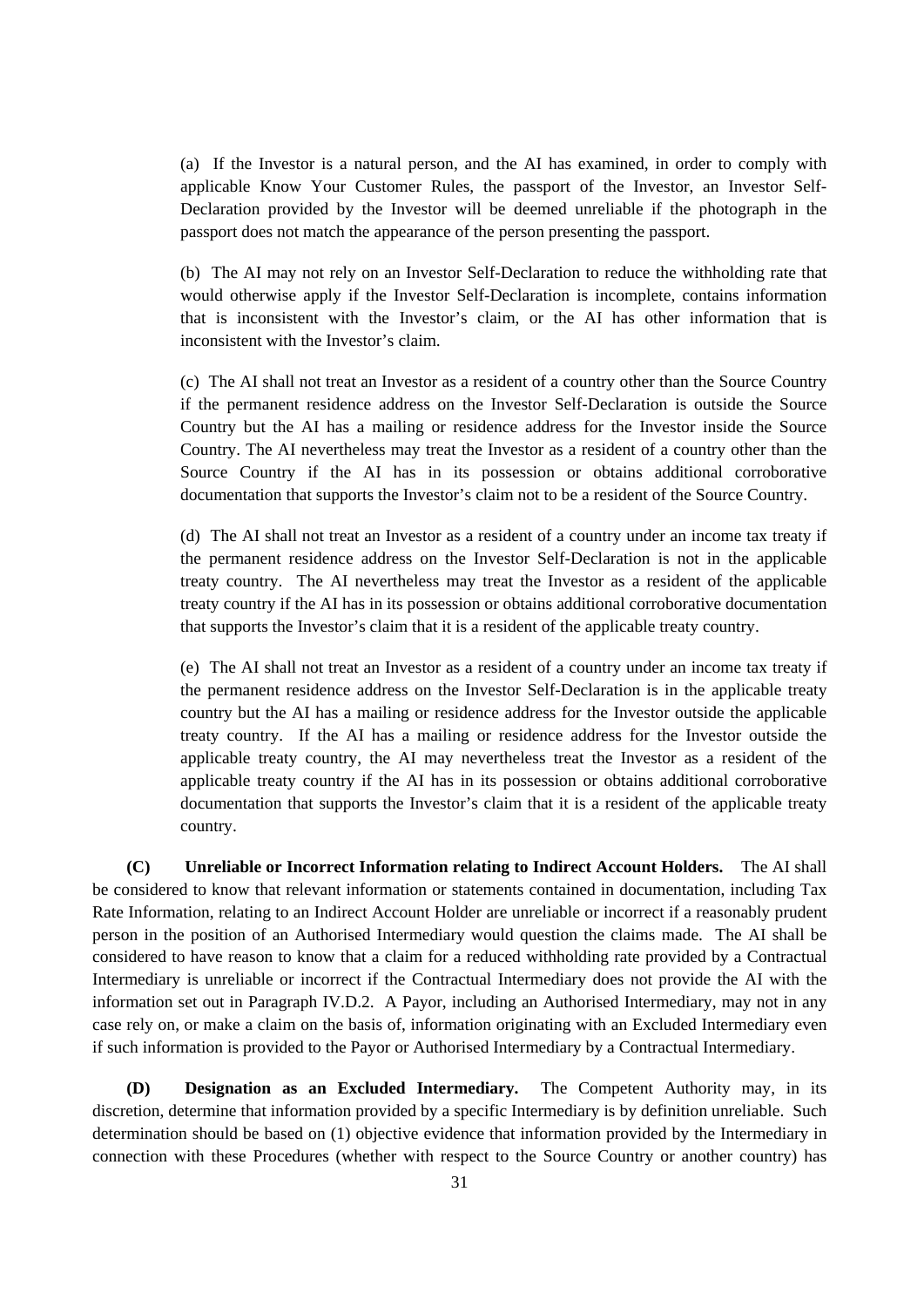repeatedly been unreliable or incorrect and that such information has resulted in material underwithholding of tax that has not been promptly corrected in accordance with Section VI, or paid by the Intermediary or (2) in the case of a Contractual Intermediary, the Intermediary's failure to fulfil significant procedural obligations, including a failure to make documents described in Paragraph V.F available for inspection in accordance with that paragraph. Upon making such determination, the Competent Authority shall designate the Intermediary an Excluded Intermediary and shall add such Intermediary to the list maintained by the Competent Authority in accordance with Paragraph X.B. With respect to the Intermediary so designated, such designation shall take effect immediately, subject to Paragraph IX.C and the Intermediary so designated immediately shall cease to make any claims for reductions in the rate of withholding tax to be applied to Covered Payments. With respect to Covered Payments to be paid by the AI, directly or indirectly, to the Intermediary so designated, the designation will take effect for payments with respect to which entitlement to the payment is determined 15 days or more after the earliest of: (1) the date the Excluded Intermediary notifies the AI that a previously-provided Intermediary Declaration is no longer correct; (2) the date the AI has been notified by the Competent Authority that the Intermediary is an Excluded Intermediary (which, for this purpose, may be satisfied by an email to the appropriate person at the AI identified in Paragraph 11 of the Agreement); or (3) the date the AI otherwise discovers that the Intermediary has been designated an Excluded Intermediary. The Intermediary shall remain on such list unless it becomes an Authorised Intermediary, subject to these Procedures, with respect to the Source Country, or the Competent Authority otherwise determines that the Intermediary should be removed from the list.

**(E) Maintenance and Retention of Documentation.** The AI shall retain the original Investor Self-Declaration, a certified copy thereof, or a secure electronic scan thereof with respect to each Account Holder that is an Investor, and the Intermediary Declaration, a certified copy thereof, or a secure electronic scan thereof, with respect to each Account Holder that is an Intermediary. The AI shall also retain any other relevant information from the Account Holder's file. All such documentation shall be saved for the period specified in Paragraph 7 of the Agreement. However, if the Competent Authority has notified the AI that there is an open audit or investigation for which documentation in the Account Holder's file and/or an Intermediary Declaration is relevant, such documentation may not be destroyed but must be retained until the Competent Authority has notified the AI that the audit or investigation has been completed.

**(F) Access to Documentation.** The AI shall make the Investor Self-Declarations and any Intermediary Declarations received in accordance with Paragraph IV.D.2, associated Tax Rate Information provided to Payors and any other information referred to in this Section V (including information received as a result of complying with Know Your Customer Rules) available upon request for inspection by the Independent Reviewer and the Competent Authority in accordance with Section VIII. The AI shall also use its best efforts to make available to the Independent Reviewer and the Competent Authority any information described in the preceding sentence that is held by any Contractual Intermediary that is an Affiliate of the AI. The AI shall, upon request, transmit the documents and information described in this paragraph to the Competent Authority in the Source Country or, to the extent possible, make such documents and other information available to the Competent Authority for inspection at the Offices of the AI.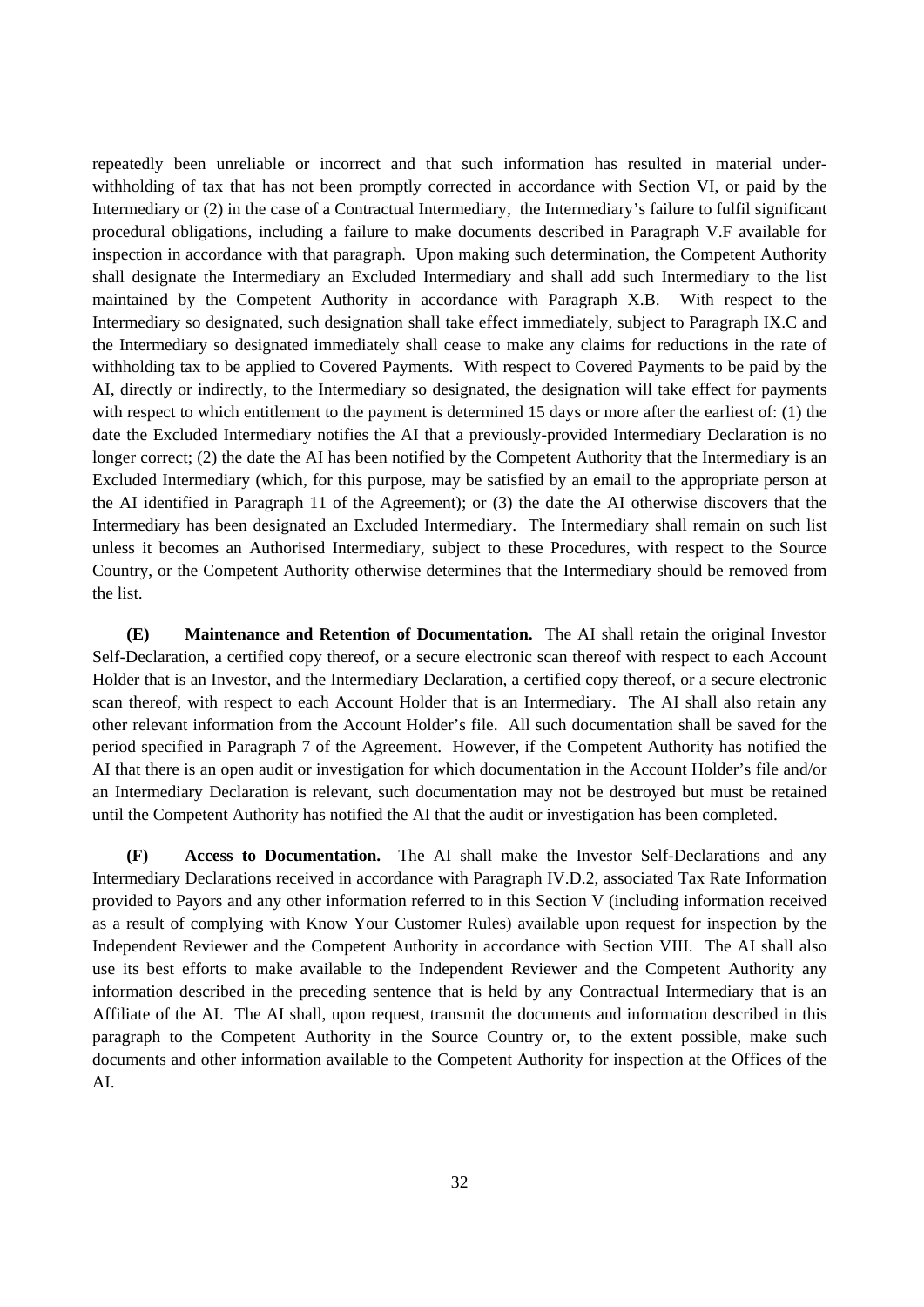### **VI. ADJUSTMENTS FOR OVER- AND UNDER-WITHHOLDING.**

**(A) Adjustments by AI before Annual Report is Filed.** If, at any time prior to the filing of the Annual Report required by Section VII, the AI discovers that the Tax Rate Information provided to a Payor, and/or the withholding tax collected by the Payor, was incorrect, the procedures provided in this Paragraph A shall apply. Any adjustments that have been made in accordance with this Paragraph shall be reflected in the annual information reports required by Section VII.

**(1) Over-Withholding.** The AI may request that a Payor make an adjustment for amounts paid to the AI with respect to which too much tax has been withheld. Such adjustment may be made by way of the reimbursement procedure described in clause (a) or the set-off procedure described in clause (b). Such adjustment must be requested and made within the time period prescribed in such clauses. An Account Holder that has received a Covered Payment with respect to which too much tax has been withheld may request that the AI make the request described in this paragraph. The AI shall use its best efforts to ensure that any request for adjustment is made in a timely manner and shall co-operate with the Payor to facilitate a prompt adjustment. If an adjustment has not been made before the end of the period prescribed in clause (a) or (b) below, the AI shall withdraw its request and shall file a claim for refund in accordance with Paragraph C below. The AI may also withdraw its request and file a claim for refund in accordance with Paragraph C below if the time period in clause (a) or (b) has not expired but 2 months have elapsed since the date of the request and no adjustment has been made.

**(a) Reimbursement Procedure.** The AI may request that a Payor repay the AI for any amount over-withheld, in which case the Payor may make a similar request of any other Payor from which it has received a Covered Payment. The AI must make such request to the Payor prior to the due date for filing the report required by Paragraph VII.B.

**(b) Set-Off Procedure.** The AI may request that a Payor repay the AI by applying the amount over-withheld against any amount that otherwise would be required to be withheld from Covered Payments made by the Payor to the AI. The AI must make such request to the Payor prior to the due date for filing the report required by Paragraph VII.B.

**(2) Under-Withholding.** If the AI knows that an amount should have been withheld from a previous Covered Payment made to an Account Holder but it has not been withheld (or the amount withheld was too low), the AI shall notify the Payor and shall agree with the Payor as to the appropriate course to remedy the shortfall. For example, the Payor, if it is a Withholding Agent with respect to the Covered Payments, may withhold from future payments made to the AI with respect to the relevant Account Holder. Alternatively, the AI may arrange covering payment from the Account Holder or, if necessary, satisfy the obligation out of property of the Account Holder over which it has control, by making payment to, or to the order of, the Payor.

**(3) Claim for Refund.** If an AI has provided Tax Rate Information to a Payor that results in too much tax being withheld from a Covered Payment, or the Payor incorrectly collects too much withholding tax, and the AI is not able to make a request for an adjustment, or has withdrawn such a request, in accordance with Paragraph A.1 of this Section, the AI may make a claim for refund of the over-withheld tax by filing a claim on behalf of Account Holders that are Investors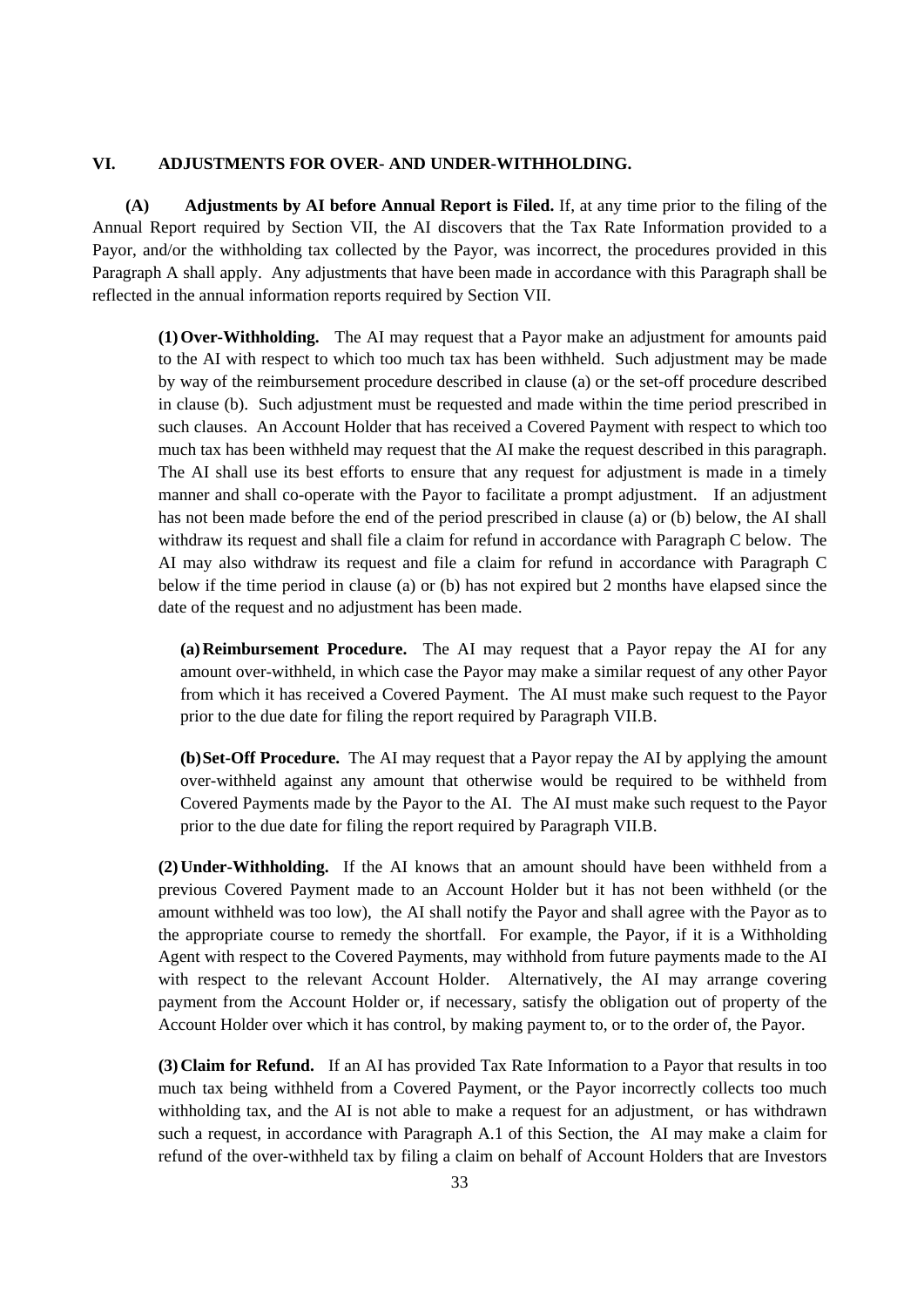directly with the Competent Authority at the address provided in the Agreement or electronically using [description of transmission format]. If the over-withholding is attributable to Tax Rate Information originating with an underlying Authorised Intermediary in accordance with Paragraph IV.D.1, the claim for refund shall be made by the Authorised Intermediary that originated the Tax Rate Information, not by the AI. All claims under this Paragraph VI.A.3 must be filed by the date specified in Paragraph 8 of the Agreement, using the form in Annex 1.

**(B) Adjustments by AI with Year-End Summary.** In connection with filing the information report required by Section VII, the AI shall also file the Year-End Summary of Covered Payments in the form set out in Annex 1. Any adjustments for over- or under-withholding of tax that have not been made in accordance with Paragraph A shall be reflected in the Year-End Summary. The AI shall pay any additional tax reflected on the Summary at the time the Summary is filed with the Competent Authority.

(**C) Adjustments Originating with the Competent Authority.** If the Competent Authority determines that tax has been under-withheld and that, in accordance with Section II.B, the AI is liable for the under-withheld tax, the Competent Authority shall so notify the AI before proceeding against any other Intermediary and/or a Withholding Agent. The AI shall have 30 days to demonstrate to the satisfaction of the Competent Authority that the tax in fact was not under-withheld, or to pay the under-withheld tax. If the AI has not paid the under-withheld tax by the expiration of such period, the Competent Authority may proceed against any Withholding Agent.

#### **VII. INFORMATION REPORTING.**

**(A) In General.** The AI shall be required to report to the Source Country detailed information regarding Reportable Payments paid, directly or through one or more Contractual Intermediaries, to its Account Holders that are Investors as well as those that are Authorised Intermediaries, during the calendar year. In connection with filing such information reports, the AI shall also file the Year-End Summary of Covered Payments in the form set out in Annex 1.

- **(B) Contents of Information Report.** The information report shall include:
	- (1) the name, address, and AIIN of the AI;
	- (2) the name, address and Taxpayer Identification Number of the Account Holder (or other form of information or combination of information (e.g., address and birth date) used by a country or other taxing authority to identify its residents for purposes of collecting taxes) and country of residence in the case of an Account Holder that is not an Authorised Intermediary; and
	- (3) information regarding the amount of a Reportable Payment (in the currency of the Source Country), the date on which it was paid or credited to the Account Holder, details of the securities in respect of which the payment was made and amount of tax withheld from the Reportable Payment.

In the case of a Reportable Payment paid to another Authorised Intermediary, the relevant Taxpayer Identification Number shall be the Authorised Intermediary Identification Number. In the case of a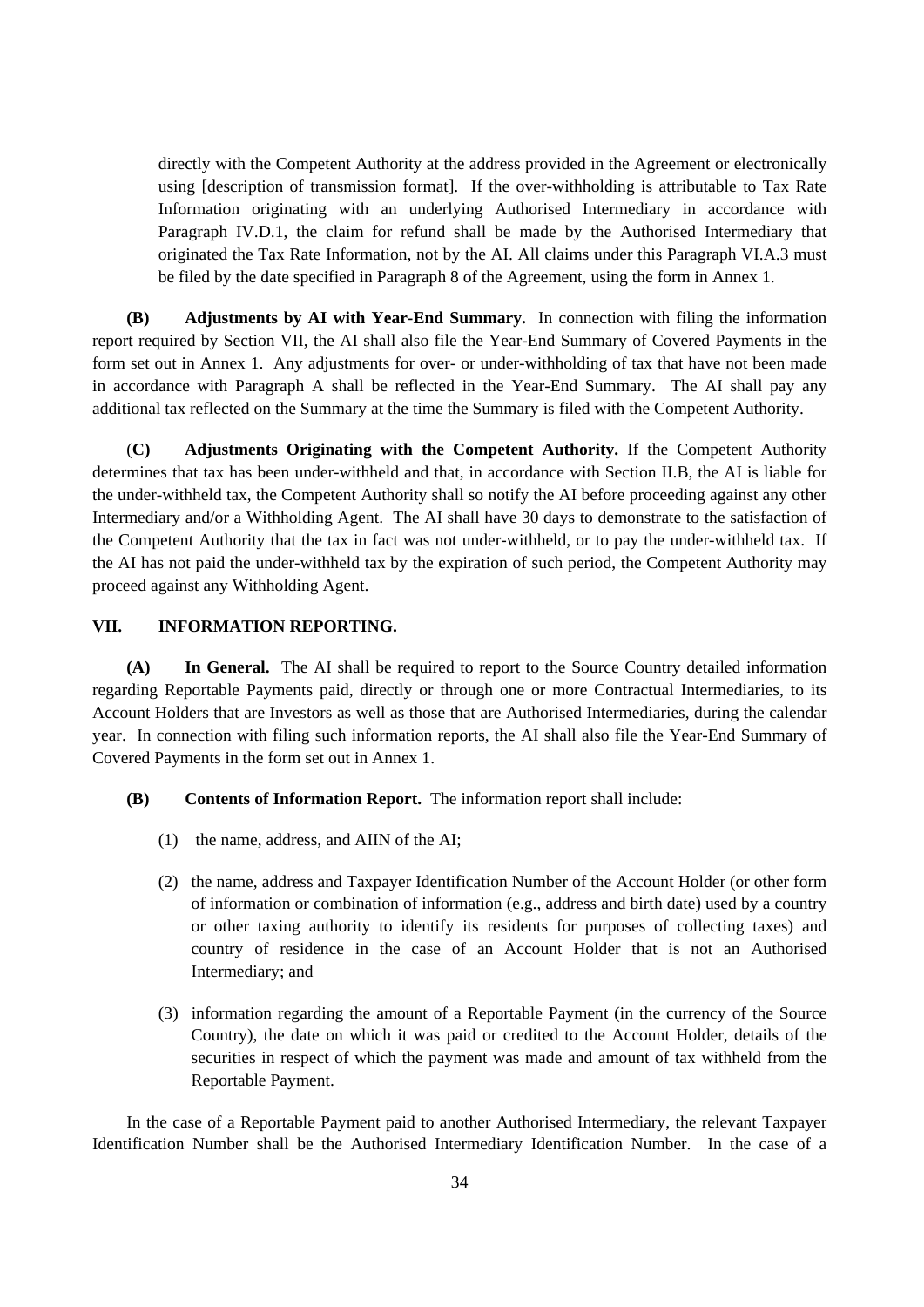Reportable Payment made to a resident of the Source Country, the AI shall use any Taxpayer Identification Number assigned to that resident by the Source Country, even if the Account Holder is also a resident of another country.

**(C) Format and Filing.** Reporting with respect to Account Holders that are not Authorised Intermediaries shall be made on the relevant form required by Annex 1. Reporting with respect to Authorised Intermediaries shall be made on the relevant form required by Annex 1. Such forms shall be filed annually, on or before 30 April of the year following any calendar year in which the AI receives Reportable Payments in its capacity as an Authorised Intermediary. The AI may file such reports electronically using the Standard Transmission Format developed by the Organisation for Economic Co-Operation and Development. All amounts shall be reported in the currency of the Source Country.

#### **VIII. COMPLIANCE.**

**(A) In General.** In order to assess compliance by the AI with its obligations under the Agreement and these Procedures, the Competent Authority may require the delivery of an Independent Reviewer's Report in accordance with Paragraph B of this Section. The Competent Authority shall, in addition, maintain the right to review directly the AI's compliance with these Procedures and the Agreement.

**(B) Report of the Independent Reviewer.** The Independent Reviewer's Report shall focus on the AI's compliance with its obligations under the Agreement and these Procedures. In this regard, the Independent Reviewer's Report will review the AI's processing of Covered Payments, including the application of tax withholding in accordance with Paragraph 6 of the Agreement and the documentation secured under Section V, and its reporting to the Source Country in accordance with Section VII. The Independent Reviewer's Report shall be prepared in accordance with Annex 2.

**(1) Access to Information.** The AI shall permit the Independent Reviewer to have access to all relevant records of the AI for purposes of completing the Independent Reviewer's Report, including information regarding specific Account Holders receiving Covered Payments. The AI shall permit the Competent Authority to examine the Independent Reviewer's work papers and reports.

**(2) Timing and Filing of Independent Reviewer's Report.** (a) In General. The AI shall have the Independent Reviewer prepare an Independent Reviewer's Report for the first full calendar year that the AI has in effect an agreement with any country pursuant to which it acts as an Authorised Intermediary in accordance with these Procedures. Thereafter, the Independent Reviewer will prepare an Independent Reviewer's Report only upon request by any tax authority that is a Competent Authority under any such agreement, which shall be no more often than every third year unless a Competent Authority has good cause for requesting a more frequent Independent Review, including that a prior review of the AI has indicated a significant failure by the AI to meet its obligations under the Agreement and these Procedures and/or the risk of default. Notwithstanding the preceding sentences, if the Independent Reviewer's Report identifies failures by the AI to meet its obligations under the Agreement and these Procedures, the years between the last reviewed year and the year subject to the Independent Reviewer's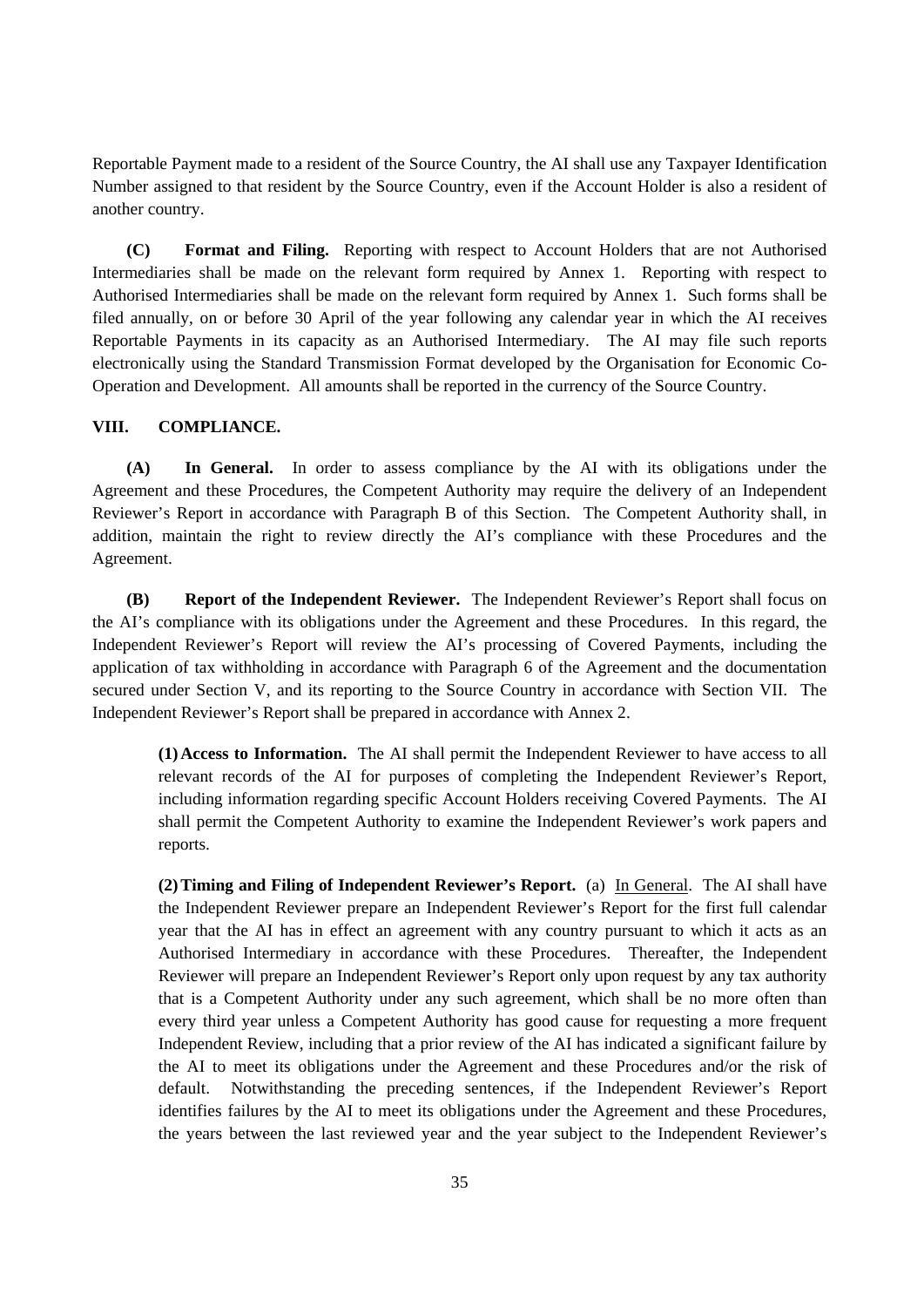Report shall also be subject to review, but only if the AI would be liable under Paragraph II.B with respect to any claim by the Competent Authority with respect to such year.

(b) First Year of the Agreement. Upon the entry into effect of the Agreement, the AI shall provide the Competent Authority with a copy of the most recent Independent Reviewer's Report prepared in accordance with subparagraph (a). If the first full calendar year that the Agreement is in effect is not a year for which an Independent Review otherwise would be performed in accordance with subparagraph (a), the Competent Authority nevertheless may elect to have an Independent Review performed for that year. However, such Independent Review shall be limited to a review, in accordance with Sections III to V of Annex 2, of the processing of two Covered Payments arising in the Source Country unless, after receiving the results of that review, the Competent Authority has reasonable concerns regarding the AI's compliance with the Agreement. In that case, the Competent Authority may request a supplementary review as described in Section VI of Annex 2. Thereafter, Independent Reviews with respect to the Source Country will be performed on the same schedule as set out in subparagraph (a).

(c) Notice and Filing. A Competent Authority requesting an Independent Review in accordance with subparagraph (a) or (b) must notify the AI that a report will be required no later than 31 December of the year to which the report is to relate. The Independent Reviewer shall provide a copy of any Independent Reviewer's Report prepared pursuant to subparagraph (a) to each country with which the AI has in effect an agreement pursuant to which it acts as an Authorised Intermediary in accordance with these Procedures no later than 30 September of the year following the year to which the report relates. A Competent Authority may, however, upon request by the Independent Reviewer, extend the due date for the Independent Reviewer's Report upon a showing of good cause.

**(3) Scope of the Independent Reviewer's Report.** In connection with the Independent Reviewer's Report prepared with respect to the first full calendar year that an Agreement is in effect, the Independent Reviewer must review the AI's compliance with the Agreement and these Procedures in accordance with the agreed procedures for review set forth in Annex 3. At a minimum, the Independent Reviewer must review the AI's processing of Covered Payments, including the application of tax withholding in accordance with paragraph 6 of the Agreement and the documentation secured under Section V, and its reporting to the Source Country in accordance with Section VII. With respect to later years, if the Competent Authority requests further review by the Independent Reviewer, such review may encompass any reasonable combination of the elements in Annex 3. The Independent Reviewer's Report must fully describe the scope of the review, the methodologies (including sampling techniques) used to determine whether the AI is in compliance with the provisions of the Agreement and these Procedures and address each of the items in the preceding sentences.

**(4) Use of Statistical Sampling.** If a procedure in Annex 2 requires an Independent Reviewer to make a determination based on a valid sample of accounts, it shall use a statistical sampling whenever an examination of all accounts within a particular class of accounts would be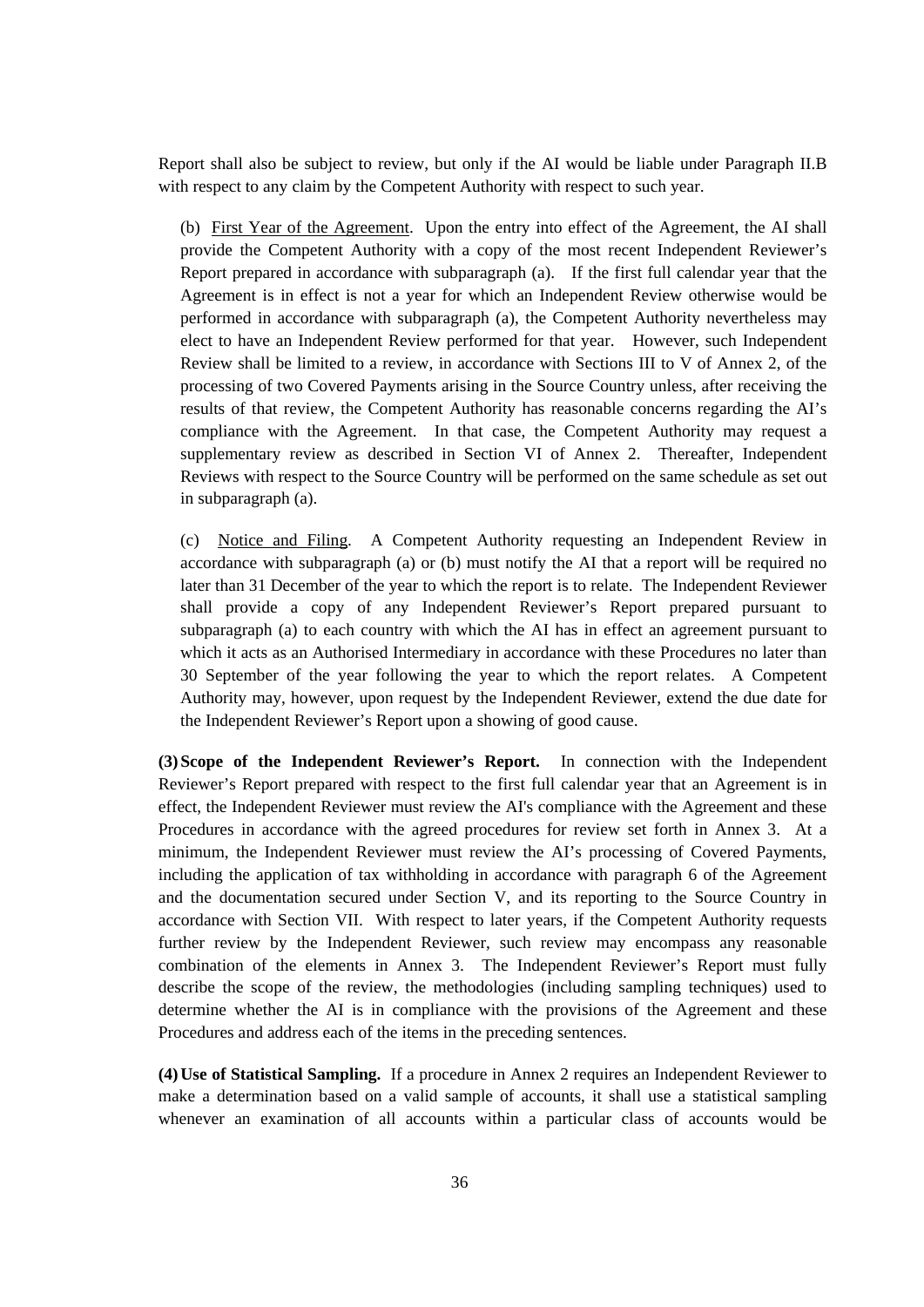unreasonable in terms of time and expense. If it is reasonable to examine all accounts in connection with a particular issue, statistical sampling techniques shall not be used.

**(5) Consolidated Review of the AI.** The Independent Reviewer may conduct a consolidated review of the AI, so long as (1) the members of the group making up the AI operate with uniform practices and procedures and shared systems for performing the functions being reviewed, and (2) those practices and procedures and shared systems are subject to uniform monitoring and control.

**(6) Designation of Independent Reviewer.** The AI shall propose to the Competent Authority an initial Independent Reviewer that is subject to laws, regulations or rules that impose sanctions for failure to exercise its independence and to perform the review competently. The AI's initial Independent Reviewer is designated in Paragraph 9 of the Agreement. The Competent Authority may, however, revoke its acceptance of the Independent Reviewer if it reasonably believes that the reviewer designated is not independent or cannot perform an effective review under these Procedures. In such case, the Competent Authority shall notify the AI by June 30 of the year preceding the year for which an Independent Review is to be conducted. Within 90 days of such notification, the AI shall propose a substitute for the Independent Reviewer that the AI reasonably believes to be subject to laws, regulations or rules that impose sanctions for failure to exercise its independence and to perform the review competently. The Competent Authority shall approve or reject the substitute Independent Reviewer within 30 days of receiving the proposal from the AI.

**(C) Review by the Competent Authority.** The Competent Authority may also review directly the AI's compliance with the Agreement. Such a review may take the form of spot checks, pursuant to which the Competent Authority would request information regarding a certain percentage or number of Account Holders receiving a specific Covered Payment, in order to determine whether the amount of withholding tax collected, and any information required to be reported, was correct. In connection with such a spot check, the Competent Authority might also examine other information held by the AI with respect to the relevant Account Holders, such as information collected in the course of complying with Know Your Customer Rules. The Competent Authority may also decide to confirm the claims for benefits, with respect to specific Account Holders or a random sample of Account Holders, by requesting that the country listed on the Investor Self-Declaration as the Account Holder's country of residence confirm that the Account Holder is in fact a resident of that country. In addition to such spot checks, the Competent Authority may also pursue a more expansive examination of the AI's operations and procedures. Such an examination might occur, for example, when the Independent Reviewer's Report and/or the spot checks described in this paragraph suggest a persistent and pervasive failure by the AI to meet its obligations under the Agreement and these Procedures or when the Competent Authority becomes aware of problems that might not be discovered as a result of the information reporting required by Section VII. In those cases, the Competent Authority will meet with the AI in order to clarify and resolve those problems, with a view to avoiding a default that would necessitate termination of the Agreement.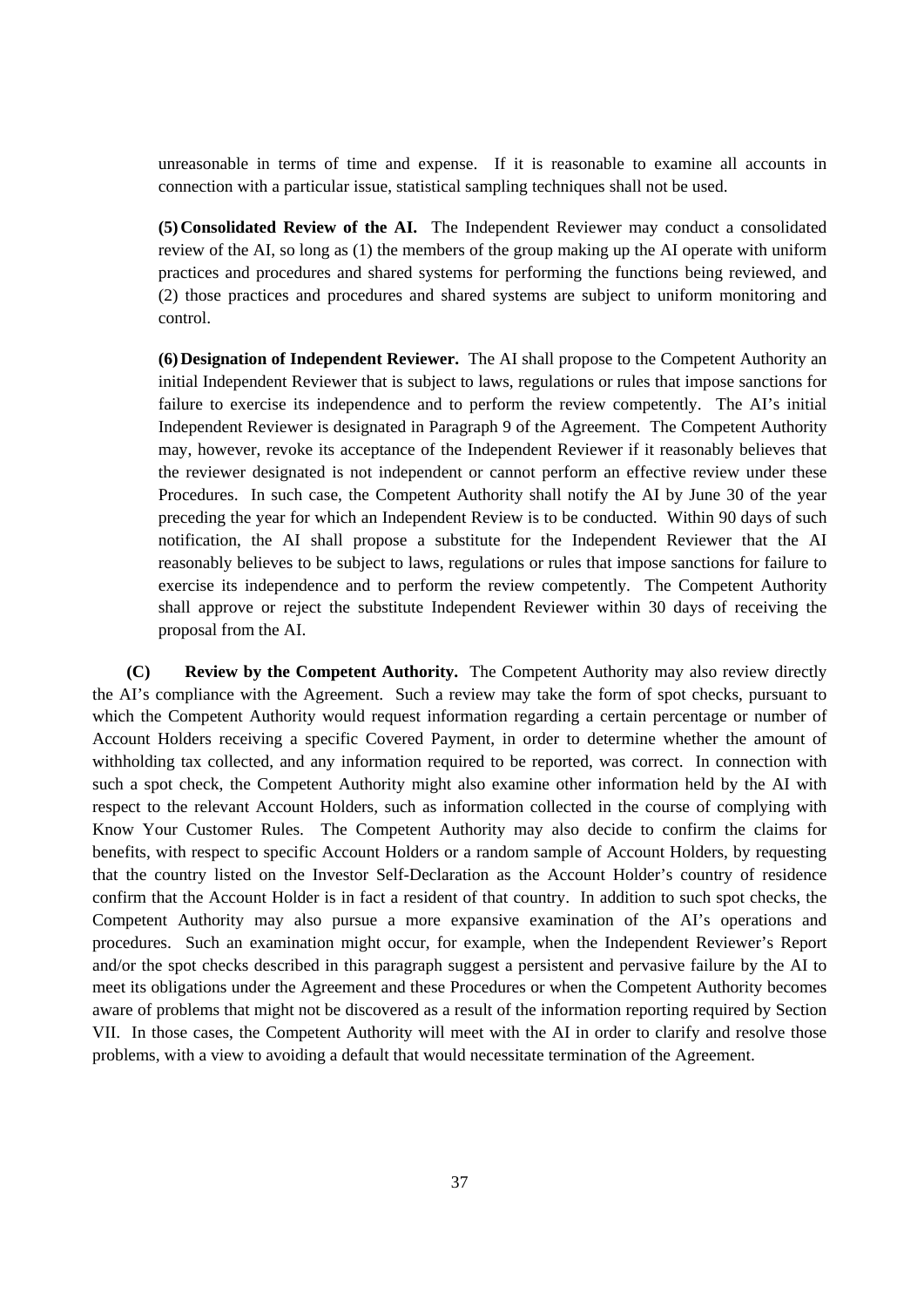## **IX. TERMINATION OF AGREEMENT**

**(A) In General.** Subject to Paragraph B of this Section, the Agreement may be terminated by either the Competent Authority or the AI by delivery of a notice of termination to the other party in accordance with Paragraph X.E. A notice of termination sent by either party shall take effect on the date specified in the notice, which in the case of a notice sent by the Competent Authority shall be at least 30 days after the date on which the notice is received by the AI.

**(B) Termination for Cause.** During the period beginning with the effective date provided in Paragraph 12 of the Agreement (without regard to any later effective date applicable with respect to any modification of the Agreement) and ending seven years thereafter, the Competent Authority shall not terminate the Agreement unless there has been a significant change in circumstances, as defined in Subparagraph 1, or an event of default has occurred, as defined in Subparagraph 2. Before delivering notice of termination for cause, the Competent Authority shall follow the resolution procedures in Subparagraph 3.

**(1) Significant Change in Circumstances.** For purposes of these Procedures, a significant change in circumstances includes, but is not limited to –

**(a)** An acquisition of all, or substantially all, of the AI's assets in any transaction unless, in the case of a merger, the AI is the surviving legal entity;

**(b)** A change in any applicable law or policy that affects the validity of any representation made by the AI in its application to become an Authorised Intermediary, affects the validity of any provision of the Agreement, materially affects the procedures contained in these Procedures or affects the AI's ability to perform its obligations under the Agreement and these Procedures;

**(c)** A final ruling of any court that affects the validity of any provision of the Agreement or these Procedures; or

**(d)** Any other significant change in the AI's circumstances that affects the AI's ability to meet its obligations under the Agreement and these Procedures.

**(2) Events of Default.** For purposes of these Procedures, an event of default occurs if the AI fails to perform any material duty or obligation required under the Agreement and these Procedures, and includes, but is not limited to, the occurrence of any of the following:

**(a)** The AI fails to implement adequate procedures, accounting systems, and internal controls to ensure compliance with the Agreement and these Procedures;

**(b)** The AI makes a misrepresentation with respect to Tax Rate Information that results in substantial under-withholding by a Withholding Agent;

**(c)** The AI fails to notify a Payor that an amount that should have been withheld from a previous Covered Payment made to the AI has not been withheld (or the amount withheld was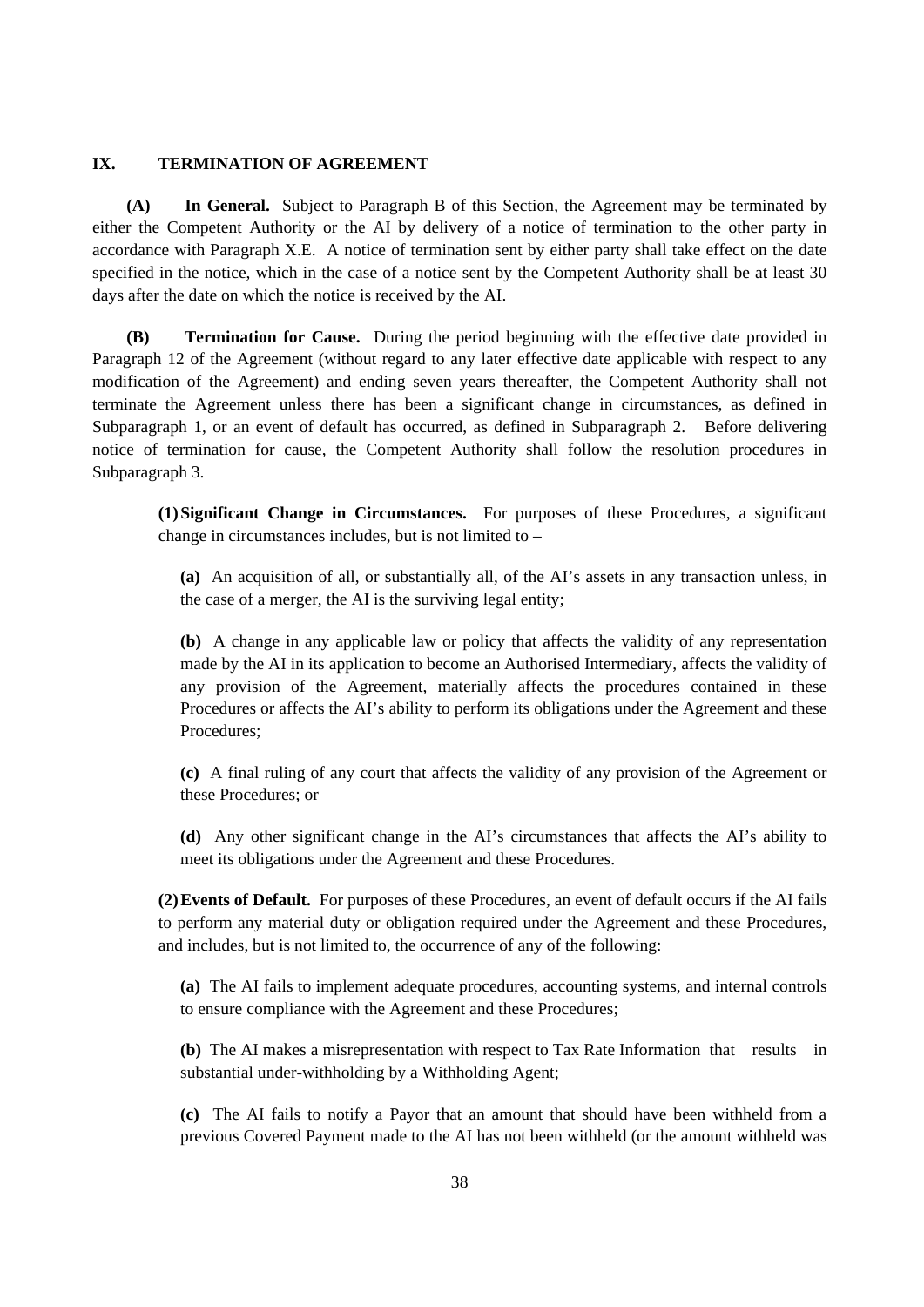too low), and/or fails to take the actions specified in Section VI to remedy the underwithholding;

**(d)** The AI makes refund claims in excess of the amount to which its Account Holders are entitled;

**(e)** The AI fails to timely file the forms required by Section VII, or files forms that are materially incorrect or fraudulent;

**(f)** The AI fails to have the Independent Reviewer prepare an Independent Reviewer's Report required by Section VIII.B, the AI fails to cooperate with the Independent Reviewer, or the AI or its Independent Reviewer fails to provide reasonable cooperation with the Competent Authority;

**(g)** The AI fails to inform the Competent Authority within 90 days of any significant change in its circumstances to the extent that change affects the AI's obligations under the Agreement and these Procedures;

**(h)** The AI fails to cure a material error, omission or deficiency identified by the Competent Authority or by an Independent Reviewer;

**(i)** The AI makes any fraudulent statement or a misrepresentation of material fact with regard to the Agreement to the Competent Authority, a Payor or Withholding Agent, or the AI's Independent Reviewer;

**(j)** The AI fails to provide the Competent Authority with an Independent Reviewer's Report that complies with Section VIII;

**(k)** The AI is prohibited for any reason (including by law or contract) from disclosing the identity of an Account Holder or account information to the AI's Independent Reviewer or any relevant tax authorities for the purposes of monitoring the AI's performance under the Agreement; or

**(l)** The AI removes residents of the Source Country from accounts covered by the Agreement for the purpose of circumventing the information reporting requirements of Section VII.

**(3) Resolution Process.** Upon the occurrence of an event of default, the Competent Authority may deliver to the AI a notice of default specifying the event of default that has occurred and proposing a date for a meeting between the Competent Authority, the AI and, if necessary, the Independent Reviewer, which date shall be within 45 days of the date of the notice. The purpose of such meeting shall be to clarify and resolve any underlying problems that have led to the event of default. In advance of that meeting, the AI may provide an offer to cure the event of default, including the time period in which the cure will be accomplished, or a statement giving any reasons why the AI does not agree that an event of default has occurred. The Competent Authority may provide its own counter-proposal regarding the method of cure and the applicable timetable and/or a response to any statement by the AI regarding the existence of an event of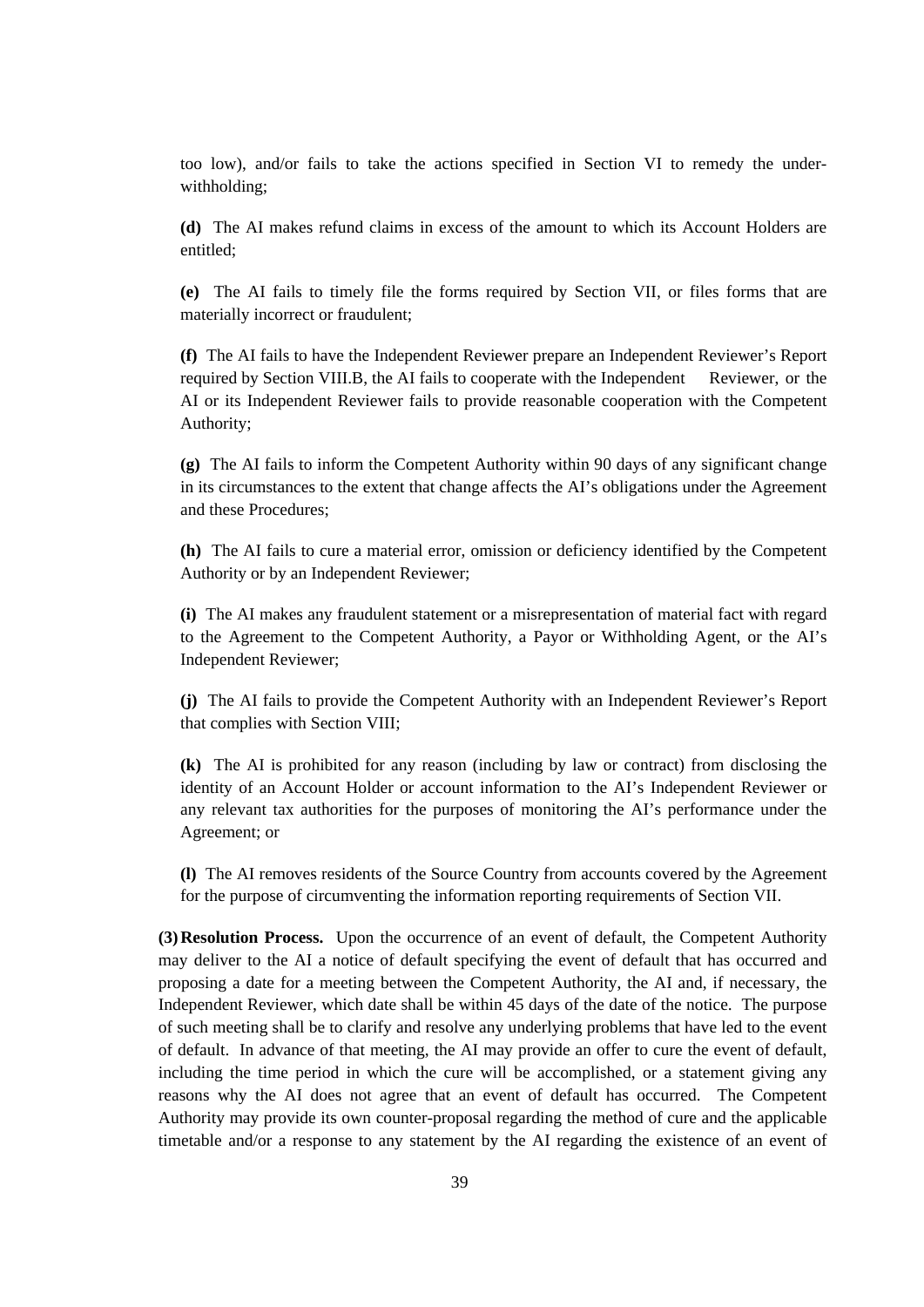default. If the Competent Authority and the AI reach a satisfactory resolution regarding whether an event of default exists and a method and timetable for the cure of any such default, or a timetable for further discussions that might lead to such a satisfactory resolution, the Competent Authority shall not terminate the Agreement so long as the AI complies with the terms of any such resolution or discussions that might lead to such a resolution are on-going. If the Competent Authority and the AI cannot reach a satisfactory resolution at the meeting, and cannot agree to a timetable for further discussions that might lead to such a resolution, the Competent Authority may deliver a notice of termination in accordance with this Paragraph B. The Competent Authority may also deliver a notice of termination for cause if the AI does not agree to hold a meeting within 45 days of the delivery of the notice of default or fails to attend the scheduled meeting, unless the AI can show good cause for such a delay or failure and agrees to hold such a meeting as soon as practicable and within a time frame acceptable to the Competent Authority. If an event of default is discovered in the course of an Independent Review, the AI may cure the default, without following the procedures of this paragraph, if the Independent Reviewer's report describes the default and the actions that the AI took to cure the default and the Competent Authority determines that the cure procedures followed by the AI were sufficient. If the Competent Authority determines that the AI's actions to cure the default described in the preceding sentence were not sufficient, the Competent Authority shall issue a notice of default and the procedures described in this paragraph shall be followed.

**(C) Co-Ordination with Designation as an Excluded Intermediary.** If the Competent Authority designates the AI as an Excluded Intermediary in accordance with Paragraph V.D, such designation shall, at the request of the AI, be treated as an event of default to which the resolution process provided in Paragraph B will apply. However, in such case the initial meeting generally will take place within 15 days of such designation. If a satisfactory resolution is reached, the Competent Authority may suspend the designation so long as the AI complies with the terms of such resolution. If a satisfactory solution is not reached or the AI fails to comply with such resolution, the designation of the AI as an Excluded Intermediary shall become effective in accordance with the terms of Paragraph V.D. In addition, if the Competent Authority terminates the Agreement for cause in accordance with Paragraph B, the AI shall thereafter be treated as an Excluded Intermediary for a period of five years, unless the Competent Authority earlier agrees (1) that an Authorised Intermediary may treat it as a Contractual Intermediary or (2) that the Intermediary may act as an Authorised Intermediary.

### **X. MISCELLANEOUS PROVISIONS.**

**(A) List of Authorised Intermediaries.** The Competent Authority shall maintain a list of Intermediaries that have been authorised by the Competent Authority to act as Authorised Intermediaries with respect to income arising in the Source Country and whose authorisations have not been revoked. The Competent Authority will make available to any person the name and address of any such Intermediaries which have been so authorised and may if they so choose publish such information.

**(B) List of Excluded Intermediaries.** The Competent Authority shall maintain a list of Intermediaries that have been identified as Excluded Intermediaries. Such list shall include those Intermediaries whose authorisation to act as Authorised Intermediaries has been terminated by the Competent Authority in accordance with Section IX and any other Intermediaries designated by the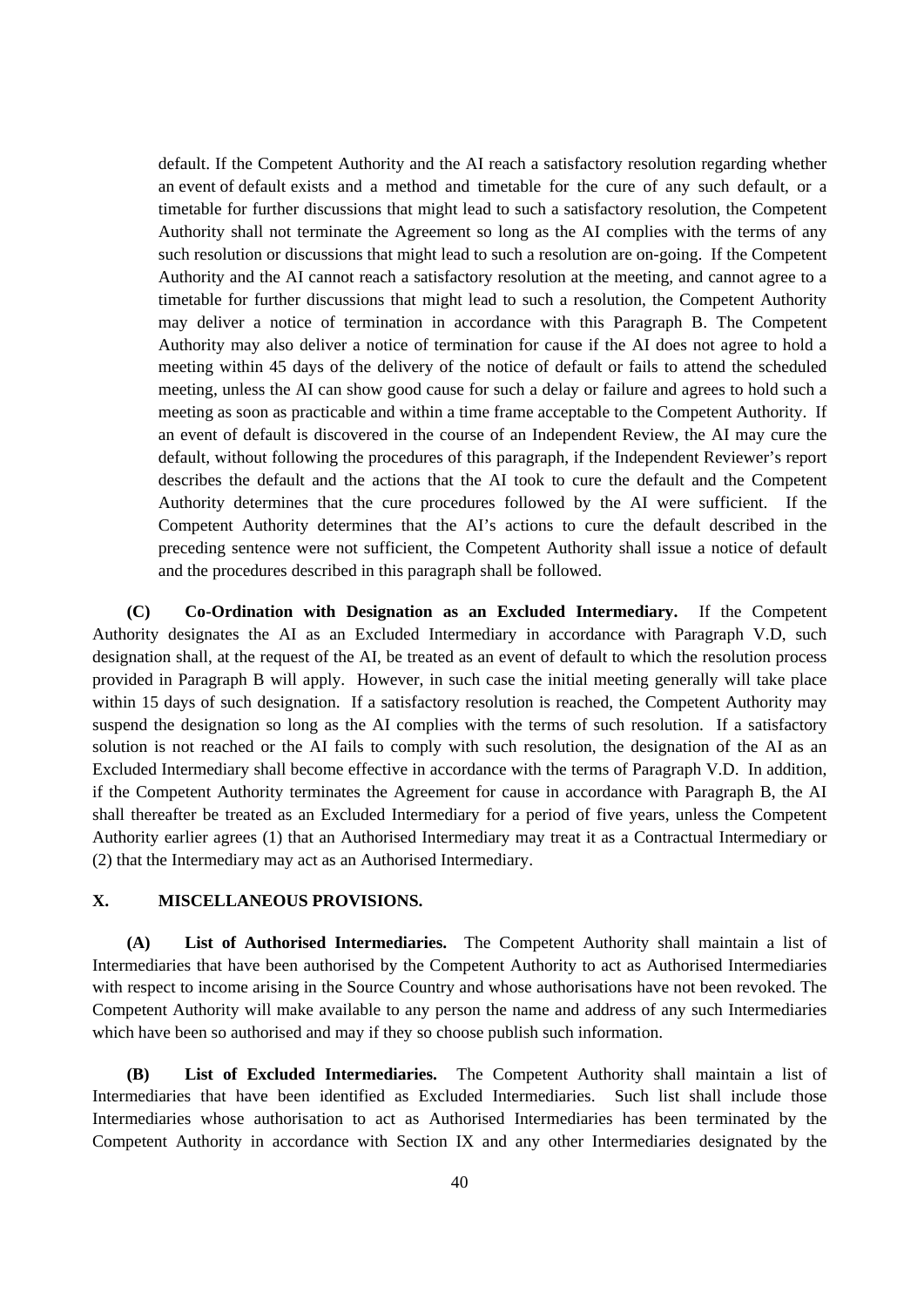Competent Authority in accordance with Paragraph V.D. The Competent Authority will make available to any person the name and address of any such Intermediaries which have been so designated and may if they so choose publish such information.

**(C) Waiver.** Any waiver of a provision of the Agreement or these Procedures by the Competent Authority is a waiver solely of that provision. The waiver does not obligate the Competent Authority to waive other provisions of the Agreement or these Procedures or the same provision with respect to a later period.

**(D) No Assignment.** The AI's rights and responsibilities under the Agreement and these Procedures cannot be assigned to another person.

**(E) Notices.** Notices provided under the Agreement shall be mailed registered, first class mail with, if permissible, a copy sent by e-mail. Such notices shall be directed as provided in the Agreement. All notices sent to the Competent Authority must include the AI's AIIN.

**(F) No Agency.** The AI, acting in its capacity as an Authorised Intermediary, or in any other capacity, does not act as an agent of the Competent Authority, nor does it have the authority to hold itself out as an agent of the Competent Authority.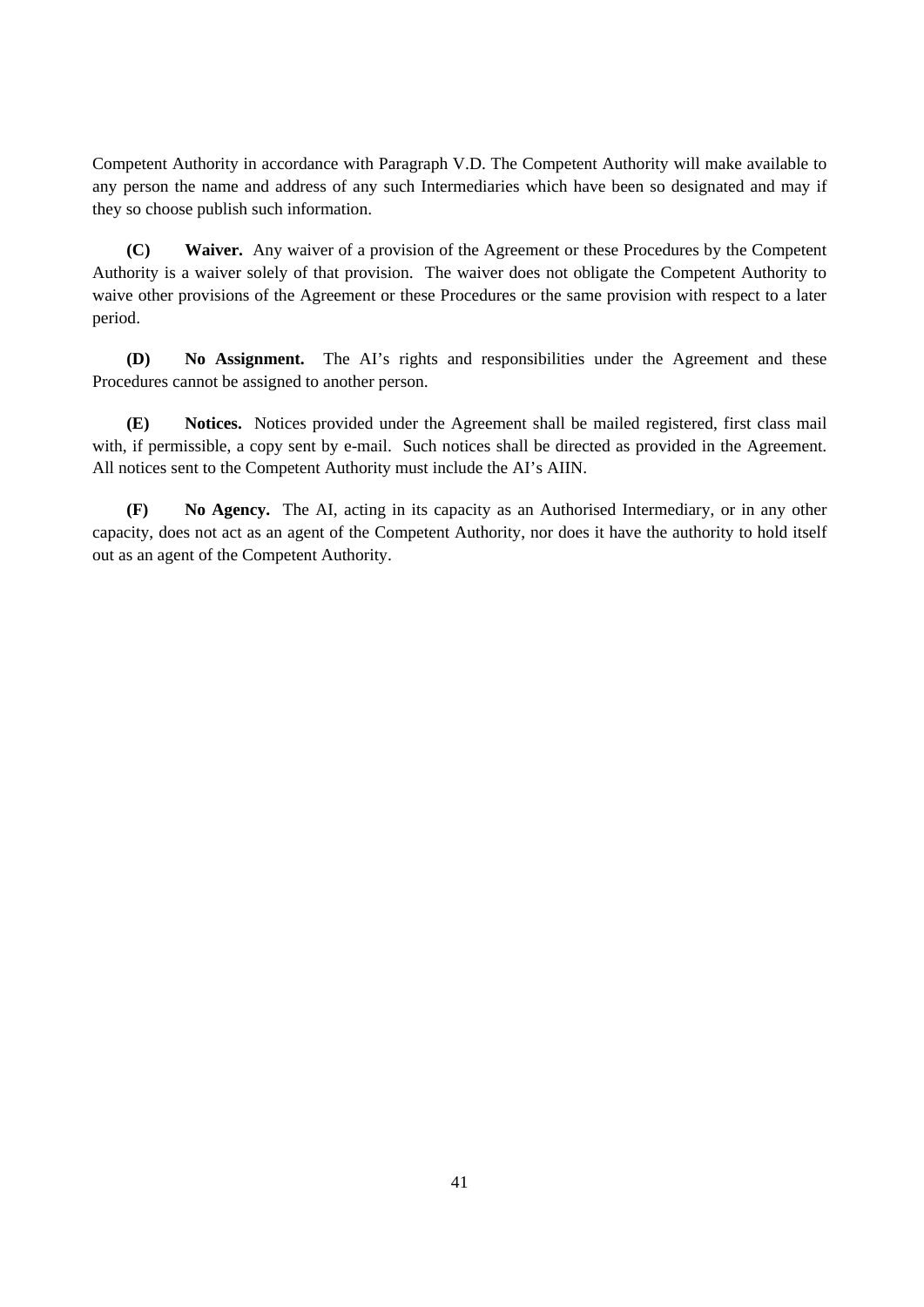#### **ANNEX 1:**

## **FORMS TO BE USED UNDER THE AGREEMENT**

- 1. Investor Self-Declaration Individuals *(required by Section V of the Procedures)*
- 2. Investor Self-Declaration Entities *(required by Section V of the Procedures)*
- 3. Intermediary Declaration Authorised Intermediary *(required by Section IV.C of the Procedures)*
- 4. Intermediary Declaration Contractual Intermediary *(required by Section IV.D.2 of the Procedures)*
- 5. Annual Information Report by an Authorised Intermediary with respect to Reportable Payments Made, Directly or Indirectly through Contractual Intermediaries, to an Investor *(required by Section VII.A of the Procedures)*
- 6. Annual Information Report by an Authorised Intermediary with respect to Reportable Payments Made, Directly or Indirectly through Contractual Intermediaries, to an Authorised Intermediary *(required by Section VII.A of the Procedures)*
- 7. Year-End Summary of Covered Payments *(required by Section VII.A of the Procedures)*
- 8. Claim for Refund by an Authorised Intermediary with respect to Reportable Payments *(provided for in Section VI.A of the Procedures)*
- 9. Optional Notification from the Competent Authority to an Authorised Intermediary that a Refund Has Been Paid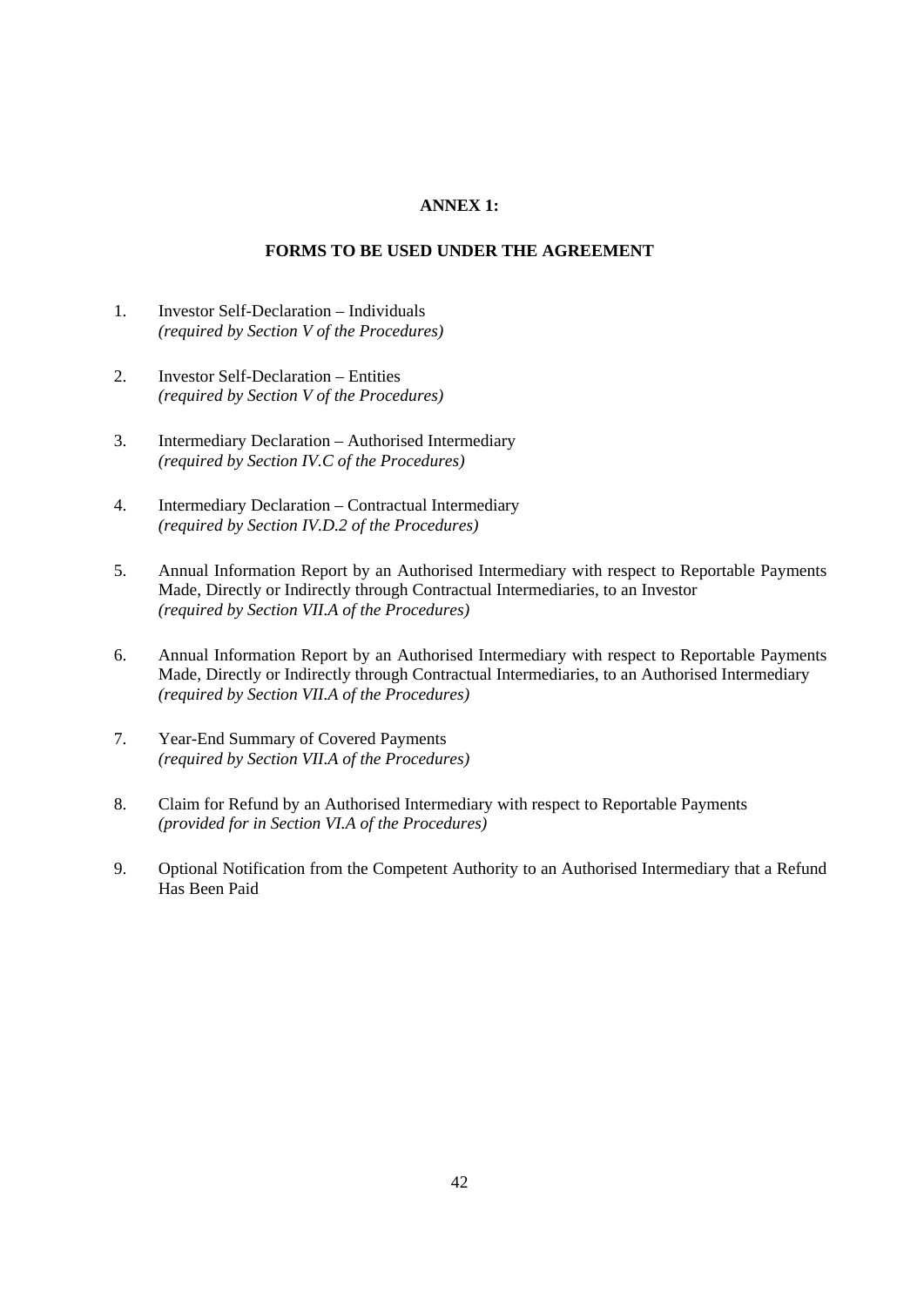### **INVESTOR SELF-DECLARATION – INDIVIDUALS**

| interest, the "Recipient")                                                                                                                     |  |  |  |
|------------------------------------------------------------------------------------------------------------------------------------------------|--|--|--|
|                                                                                                                                                |  |  |  |
|                                                                                                                                                |  |  |  |
|                                                                                                                                                |  |  |  |
|                                                                                                                                                |  |  |  |
|                                                                                                                                                |  |  |  |
|                                                                                                                                                |  |  |  |
|                                                                                                                                                |  |  |  |
|                                                                                                                                                |  |  |  |
|                                                                                                                                                |  |  |  |
|                                                                                                                                                |  |  |  |
| purposes. I further certify that: (Must either complete (a) or initial (b) ):                                                                  |  |  |  |
| (a) my Taxpayer Identification Number ("TIN") in my country of residence is                                                                    |  |  |  |
| (b) my country of residence does not issue TINs to its residents or I am otherwise unable to<br>procure a TIN from my country of residence. [] |  |  |  |
| 2.<br>I certify that: <i>(Must either initial (a) or complete (b))</i>                                                                         |  |  |  |

(a) I am not a resident for tax purposes of any country other than that set out in paragraph  $1 \mid \cdot \cdot \rangle$ ; or

(b) I am a resident for domestic tax purposes of the following countries in addition to that set out in paragraph 1 and my TIN in each additional country of residence is set out below or I have initialled to indicate that a TIN is unavailable:

| $\tilde{\phantom{a}}$<br>Counti | . | or<br>able            |  |
|---------------------------------|---|-----------------------|--|
| ∽<br><b>Counti</b>              | . | <sub>or</sub><br>able |  |

3. I certify that, except to the extent set out in this paragraph, I am a resident of the country set out in paragraph 1 for purposes of all relevant tax treaties, am not acting as an agent, nominee or conduit with respect to the income that is to be paid or credited to the account(s) to which this Declaration relates, and am the beneficial owner of such income, and that I meet any additional criteria necessary to claim the benefits of such treaties with respect to the income to be received through my account(s) with the Recipient. I further certify that such income is not attributable to a permanent establishment or fixed base that is maintained by me outside the country set out in paragraph 1. The certifications in this paragraph do not apply to the following treaties, with respect to which I am subject to restrictions on treaty benefits (for example, because the relevant treaty would deny me benefits as a non-domiciliary resident of the country noted in paragraph 1) with respect to the specified types of income: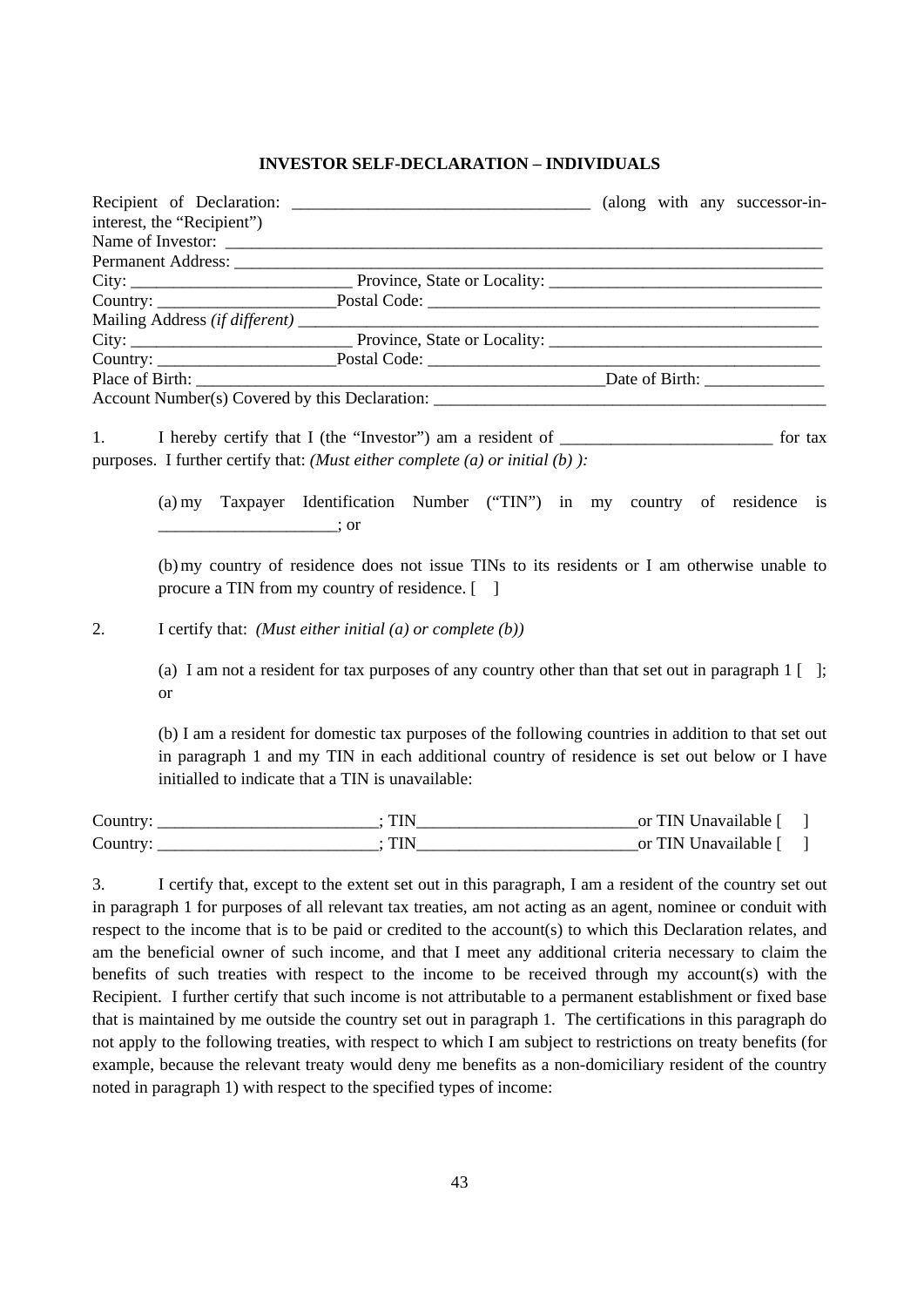4. I hereby authorise the Recipient to provide, directly or indirectly, to any relevant tax authorities a copy of this form and to disclose to such tax authorities any additional information that the Recipient may have in its possession that is relevant to my qualification for any benefits claimed on the basis of this Investor Self-Declaration. I acknowledge and agree that information regarding income paid or credited to or for the benefit of the account(s) set out above may be reported to the tax authorities of the country in which such income arises and that those tax authorities may provide the information to the country or countries in which I am a resident for tax purposes.

\_\_\_\_\_\_\_\_\_\_\_\_\_\_\_\_\_\_\_\_\_\_\_\_\_\_\_\_\_\_\_\_\_\_\_\_\_\_\_\_\_\_\_\_\_\_\_\_\_\_\_\_\_\_\_\_\_\_\_\_\_\_\_\_\_\_\_\_\_\_\_\_\_\_\_\_\_\_\_\_\_\_\_\_\_\_ \_\_\_\_\_\_\_\_\_\_\_\_\_\_\_\_\_\_\_\_\_\_\_\_\_\_\_\_\_\_\_\_\_\_\_\_\_\_\_\_\_\_\_\_\_\_\_\_\_\_\_\_\_\_\_\_\_\_\_\_\_\_\_\_\_\_\_\_\_\_\_\_\_\_\_\_\_\_\_\_\_\_\_\_\_\_ \_\_\_\_\_\_\_\_\_\_\_\_\_\_\_\_\_\_\_\_\_\_\_\_\_\_\_\_\_\_\_\_\_\_\_\_\_\_\_\_\_\_\_\_\_\_\_\_\_\_\_\_\_\_\_\_\_\_\_\_\_\_\_\_\_\_\_\_\_\_\_\_\_\_\_\_\_\_\_\_\_\_\_\_\_\_

5. I also authorise the Recipient to provide, directly or indirectly, a copy of this form to any person that has control, receipt, or custody of income to which this form relates or any person that can disburse or make payments of income to which this form relates.

6. If the Recipient determines that an amount that should have been withheld from a previous payment made to my account(s) has not been withheld (or the amount withheld was too low), I authorise the Recipient to take such action as may be appropriate to remedy the shortfall, including increasing the withholding from future payments made to me, arranging covering payment from me or, if necessary, satisfying the obligation out of property that it holds for me.

7. I undertake to advise the Recipient promptly of any change in circumstances which causes the information contained herein to become incorrect and to provide the Recipient with a suitably updated Self-Declaration within 30 days of such change in circumstances.

I declare that all statements made in this declaration are, to the best of my knowledge and belief, correct and complete.

Signed: Title: Mr./Ms./etc.

\_\_\_\_\_\_\_\_\_\_\_\_\_\_\_\_\_\_\_\_\_\_\_\_\_\_\_\_\_\_\_\_\_\_ Name of Signatory in block capitals or type

Date: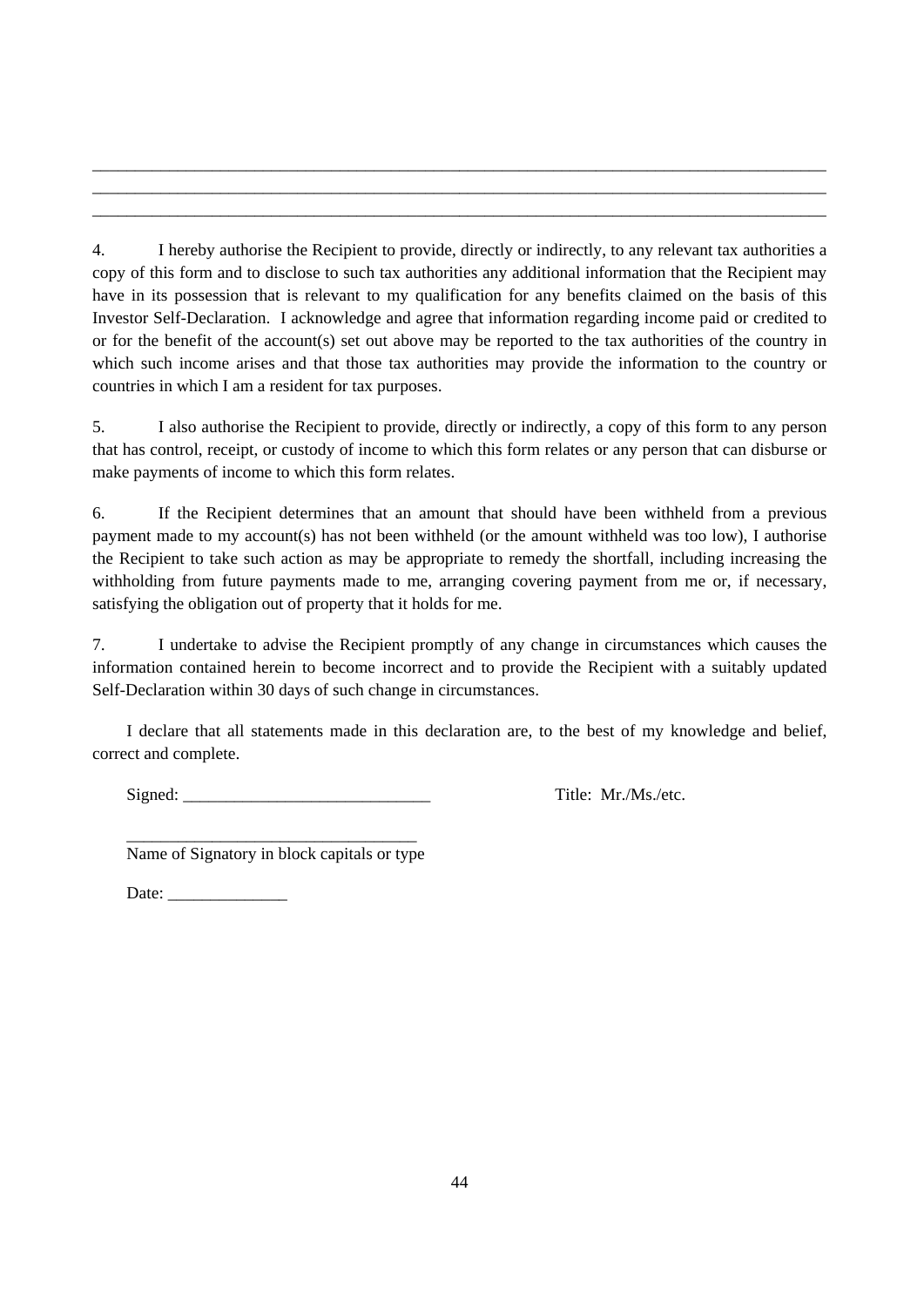#### **INVESTOR SELF-DECLARATION – ENTITIES**

| interest, the "Recipient") |                                                                                   |  |  |
|----------------------------|-----------------------------------------------------------------------------------|--|--|
|                            |                                                                                   |  |  |
|                            |                                                                                   |  |  |
|                            |                                                                                   |  |  |
|                            |                                                                                   |  |  |
|                            |                                                                                   |  |  |
|                            |                                                                                   |  |  |
|                            |                                                                                   |  |  |
|                            | Place of Incorporation/Organisation:                                              |  |  |
|                            | Date of Incorporation/Organisation:                                               |  |  |
|                            | Account Number(s) Covered by this Declaration: __________________________________ |  |  |

1. I hereby certify that the Investor is a resident of  $\blacksquare$  for tax purposes. I further certify that: *(Must either complete (a) or initial (b))* :

(a) the Investor's Taxpayer Identification Number ("TIN") in its country of residence is  $\therefore$  or

(b) the Investor's country of residence does not issue TI Ns to its residents or the Investor otherwise is unable to procure a TIN from its country of residence. [ ]

2. I certify that: *(Must either initial (a) or complete (b)):* 

(a) The Investor is not a resident for tax purposes of any country other than that set out in paragraph 1 [ ]; or

(b) The Investor is a resident for domestic tax purposes of the following countries in addition to that set out in paragraph 1 and its TIN in each additional country of residence is set out below or I have initialled to indicate that a TIN is unavailable:

| $\sqrt{2}$<br>Country: | or TIN Unavailable [ |
|------------------------|----------------------|
| $\sim$<br>Country      | or TIN Unavailable L |

3. I certify that, except to the extent set out in this paragraph, the Investor is a resident of the country set out in paragraph 1 for purposes of all relevant tax treaties, is not acting as an agent, nominee or conduit with respect to the income that is to be paid or credited to the account(s) to which this Declaration relates, and is the beneficial owner of such income, and that the Investor meets any additional criteria necessary to claim the standard benefits of such treaties with respect to the income to be received through such account(s) with the Recipient or has detailed at paragraphs 5 to 9 below any preferential treaty entitlements. I further certify that such income is not attributable to a permanent establishment or fixed base that is maintained by the Investor outside the country set out in paragraph 1. The certifications in this paragraph do not apply to the following treaties, with respect to which the Investor is subject to restrictions on treaty benefits (for example, because the Investor does not meet any applicable limitation on benefits or anti-abuse provisions) with respect to the specified types of income: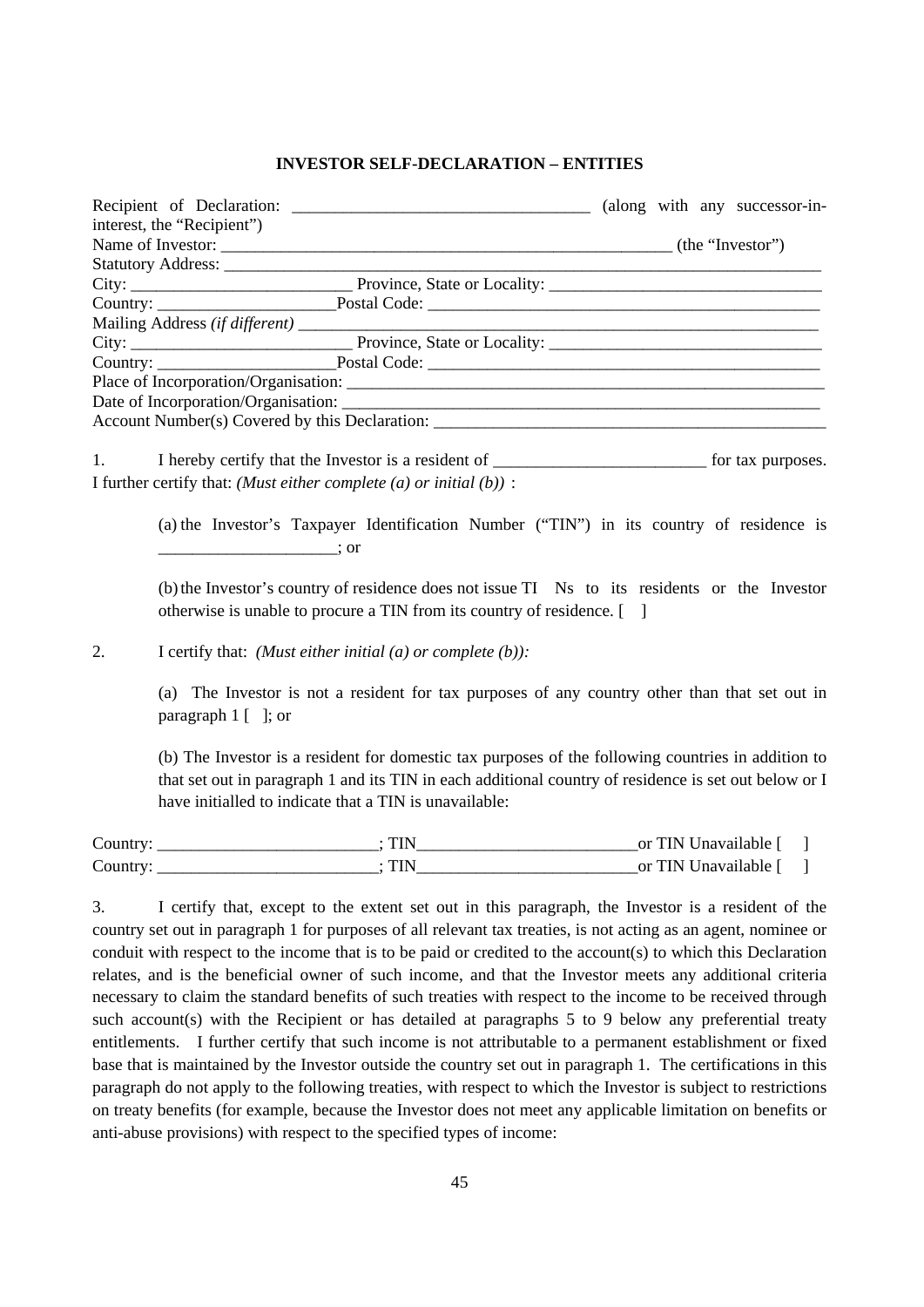4. I certify that the Investor is of the following type in the country set out in paragraph 1: [ ] Body Corporate [ ] Government (including central bank of issue, agency or instrumentality) [ ] International Organisation [ ] Pension Fund [ ] Charity [ ] Collective Investment Vehicle [ ] Partnership (other than a collective investment vehicle) [ ] Trust (other than a collective investment vehicle, charity or pension fund) [ ] Estate [ ] Other (please describe) \_\_\_\_\_\_\_\_\_\_\_\_\_\_\_\_\_\_\_\_\_\_\_\_\_\_\_\_\_\_\_\_\_\_\_

\_\_\_\_\_\_\_\_\_\_\_\_\_\_\_\_\_\_\_\_\_\_\_\_\_\_\_\_\_\_\_\_\_\_\_\_\_\_\_\_\_\_\_\_\_\_\_\_\_\_\_\_\_\_\_\_\_\_\_\_\_\_\_\_\_\_\_\_\_\_\_\_\_\_\_\_\_\_\_\_\_\_\_\_\_\_ \_\_\_\_\_\_\_\_\_\_\_\_\_\_\_\_\_\_\_\_\_\_\_\_\_\_\_\_\_\_\_\_\_\_\_\_\_\_\_\_\_\_\_\_\_\_\_\_\_\_\_\_\_\_\_\_\_\_\_\_\_\_\_\_\_\_\_\_\_\_\_\_\_\_\_\_\_\_\_\_\_\_\_\_\_\_ \_\_\_\_\_\_\_\_\_\_\_\_\_\_\_\_\_\_\_\_\_\_\_\_\_\_\_\_\_\_\_\_\_\_\_\_\_\_\_\_\_\_\_\_\_\_\_\_\_\_\_\_\_\_\_\_\_\_\_\_\_\_\_\_\_\_\_\_\_\_\_\_\_\_\_\_\_\_\_\_\_\_\_\_\_\_

5. *(Applicable only if the "Government", "Pension Fund" or "Charity" box is checked at paragraph 4 above)* 

[ ] I certify that the Investor is a governmental entity, pension fund, charity or other similar entity that is entitled to a preferential rate of withholding tax under the following treaties with respect to the specified types of income:

\_\_\_\_\_\_\_\_\_\_\_\_\_\_\_\_\_\_\_\_\_\_\_\_\_\_\_\_\_\_\_\_\_\_\_\_\_\_\_\_\_\_\_\_\_\_\_\_\_\_\_\_\_\_\_\_\_\_\_\_\_\_\_\_\_\_\_\_\_\_\_\_\_\_\_\_\_\_\_\_\_\_\_\_\_\_ \_\_\_\_\_\_\_\_\_\_\_\_\_\_\_\_\_\_\_\_\_\_\_\_\_\_\_\_\_\_\_\_\_\_\_\_\_\_\_\_\_\_\_\_\_\_\_\_\_\_\_\_\_\_\_\_\_\_\_\_\_\_\_\_\_\_\_\_\_\_\_\_\_\_\_\_\_\_\_\_\_\_\_\_\_\_ \_\_\_\_\_\_\_\_\_\_\_\_\_\_\_\_\_\_\_\_\_\_\_\_\_\_\_\_\_\_\_\_\_\_\_\_\_\_\_\_\_\_\_\_\_\_\_\_\_\_\_\_\_\_\_\_\_\_\_\_\_\_\_\_\_\_\_\_\_\_\_\_\_\_\_\_\_\_\_\_\_\_\_\_\_\_

6. *(Applicable only if the "International Organisation" box is checked at paragraph 4 above)* 

[ ] I certify that the Investor is an international organisation that is entitled to an exemption or a preferential rate of withholding tax under the following statutory authority or tax or other treaties (if other treaty, specify to which countries it is applicable) with respect to the specified types of income:

\_\_\_\_\_\_\_\_\_\_\_\_\_\_\_\_\_\_\_\_\_\_\_\_\_\_\_\_\_\_\_\_\_\_\_\_\_\_\_\_\_\_\_\_\_\_\_\_\_\_\_\_\_\_\_\_\_\_\_\_\_\_\_\_\_\_\_\_\_\_\_\_\_\_\_\_\_\_\_\_\_\_\_\_\_\_ \_\_\_\_\_\_\_\_\_\_\_\_\_\_\_\_\_\_\_\_\_\_\_\_\_\_\_\_\_\_\_\_\_\_\_\_\_\_\_\_\_\_\_\_\_\_\_\_\_\_\_\_\_\_\_\_\_\_\_\_\_\_\_\_\_\_\_\_\_\_\_\_\_\_\_\_\_\_\_\_\_\_\_\_\_\_ \_\_\_\_\_\_\_\_\_\_\_\_\_\_\_\_\_\_\_\_\_\_\_\_\_\_\_\_\_\_\_\_\_\_\_\_\_\_\_\_\_\_\_\_\_\_\_\_\_\_\_\_\_\_\_\_\_\_\_\_\_\_\_\_\_\_\_\_\_\_\_\_\_\_\_\_\_\_\_\_\_\_\_\_\_\_

7. *(Applicable only if the "Collective Investment Vehicle" box is checked at paragraph 4 above)* 

[ ] I certify that the Investor is a widely-held collective investment vehicle that is entitled to claim benefits on its own behalf, in whole or in part, with respect to the source countries set out in Attachment A, as it may be updated from time to time.

8. *(Applicable only if the "Partnership", "Trust" or "Estate" box is checked at paragraph 4 above)* 

[ ] I certify that the Investor is a partnership, trust, estate or similar vehicle, not being a widely-held collective investment vehicle, that is entitled to claim benefits on its own behalf, in whole or in part, with respect to the source countries set out in Attachment B, as it may be updated from time to time.

9. *(If applicable)* [ ] I certify that the Investor is entitled to a preferential treaty rate of withholding tax not otherwise covered at paragraph 5 above (including rates applicable to companies receiving dividends from companies in which they own a specified percentage of the capital or voting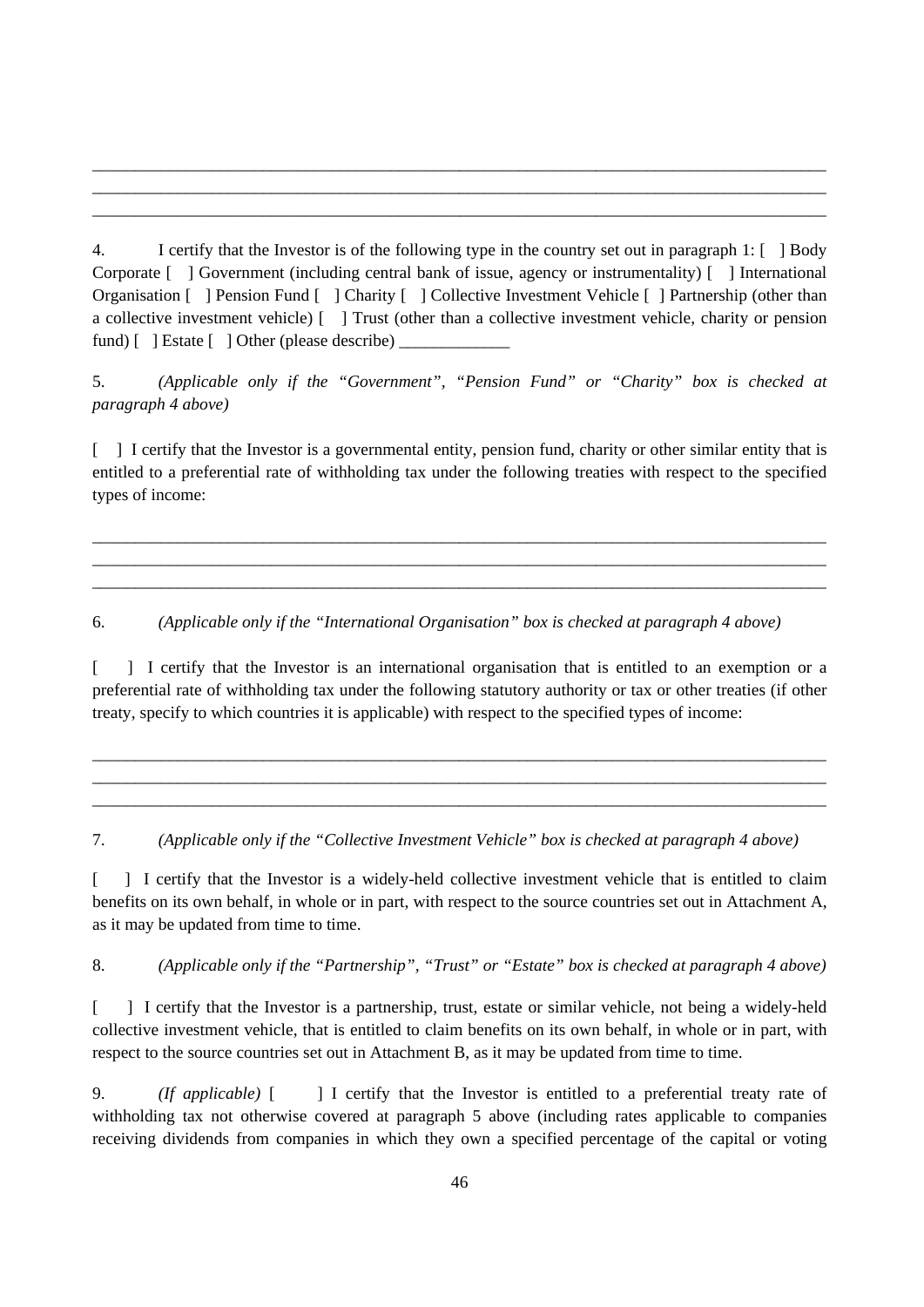rights (or some combination thereof), with respect to which the Investor or Recipient must make a separate claim) under the following treaties with respect to the specified types of income:

\_\_\_\_\_\_\_\_\_\_\_\_\_\_\_\_\_\_\_\_\_\_\_\_\_\_\_\_\_\_\_\_\_\_\_\_\_\_\_\_\_\_\_\_\_\_\_\_\_\_\_\_\_\_\_\_\_\_\_\_\_\_\_\_\_\_\_\_\_\_\_\_\_\_\_\_\_\_\_\_\_\_\_\_\_\_ \_\_\_\_\_\_\_\_\_\_\_\_\_\_\_\_\_\_\_\_\_\_\_\_\_\_\_\_\_\_\_\_\_\_\_\_\_\_\_\_\_\_\_\_\_\_\_\_\_\_\_\_\_\_\_\_\_\_\_\_\_\_\_\_\_\_\_\_\_\_\_\_\_\_\_\_\_\_\_\_\_\_\_\_\_\_ \_\_\_\_\_\_\_\_\_\_\_\_\_\_\_\_\_\_\_\_\_\_\_\_\_\_\_\_\_\_\_\_\_\_\_\_\_\_\_\_\_\_\_\_\_\_\_\_\_\_\_\_\_\_\_\_\_\_\_\_\_\_\_\_\_\_\_\_\_\_\_\_\_\_\_\_\_\_\_\_\_\_\_\_\_\_

10. I hereby authorise the Recipient to provide, directly or indirectly, to any relevant tax authorities a copy of this form and to disclose to such tax authorities any additional information that the Recipient may have in its possession that is relevant to the Investor's qualification for any benefits claimed on the basis of this Investor Self-Declaration. I acknowledge and agree that information regarding income paid or credited to or for the benefit of the account(s) set out above may be reported to the tax authorities of the country in which such income arises and that those tax authorities may provide the information to the country or countries in which the Investor is a resident for tax purposes.

11. I also authorise the Recipient to provide, directly or indirectly, a copy of this form to any person that has control, receipt, or custody of income to which this form relates or any person that can disburse or make payments of income to which this form relates.

12. If the Recipient determines that an amount that should have been withheld from a previous payment made to the account(s) of the Investor has not been withheld (or the amount withheld was too low), I authorise the Recipient to take such action as may be appropriate to remedy the shortfall, including increasing the withholding from future payments made to the Investor, arranging covering payment from the Investor or, if necessary, satisfying the obligation out of property that it holds for the Investor.

13. I undertake to advise the Recipient promptly of any change in circumstances which causes the information contained herein to become incorrect and to provide the Recipient with a suitably updated Self-Declaration within 30 days of such change in circumstances.

On behalf of the Investor, I declare that all statements made in this declaration are, to the best of my knowledge and belief, correct and complete.

\_\_\_\_\_\_\_\_\_\_\_\_\_\_\_\_\_\_\_\_\_\_\_\_\_\_\_\_\_\_\_\_\_\_ \_\_\_\_\_\_\_\_\_\_\_\_\_\_\_\_\_\_\_\_\_\_\_\_

Signature Date

\_\_\_\_\_\_\_\_\_\_\_\_\_\_\_\_\_\_\_\_\_\_\_\_\_\_\_\_\_\_\_\_\_\_ \_\_\_\_\_\_\_\_\_\_\_\_\_\_\_\_\_\_\_\_\_\_\_\_\_ Name of Signatory in block capitals or type Position with respect to Investor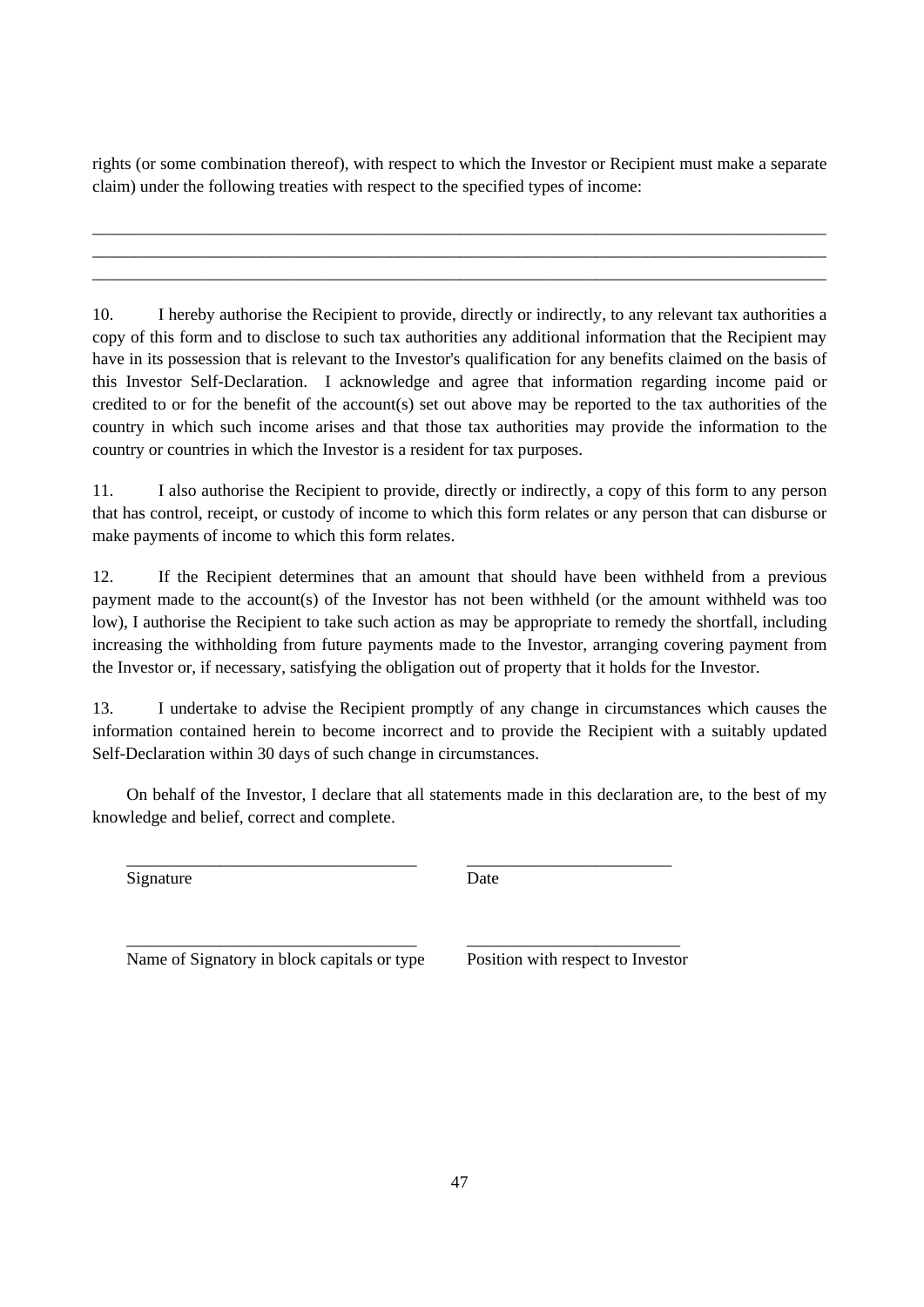## **ATTACHMENT A TO INVESTOR SELF-DECLARATION – ENTITIES**

|                            |                                               |  | (along with any successor-in- |
|----------------------------|-----------------------------------------------|--|-------------------------------|
| interest, the "Recipient") |                                               |  |                               |
|                            |                                               |  | (the "Investor")              |
|                            |                                               |  |                               |
|                            |                                               |  |                               |
|                            |                                               |  |                               |
|                            | Account Number(s) Covered by this Attachment: |  |                               |

## **QUALIFICATION OF INCOME RECEIVED BY COLLECTIVE INVESTMENT VEHICLES ELIGIBLE FOR TREATY BENEFITS**

| Source<br>Country | 100%<br>Eligible<br>(Yes/No) | Proportion (if<br>No) | Period<br>Covered | Method<br>(Quarterly Determinations, Sales<br>Restrictions, Tracing, etc.) |
|-------------------|------------------------------|-----------------------|-------------------|----------------------------------------------------------------------------|
|                   |                              |                       |                   |                                                                            |
|                   |                              |                       |                   |                                                                            |
|                   |                              |                       |                   |                                                                            |
|                   |                              |                       |                   |                                                                            |
|                   |                              |                       |                   |                                                                            |
|                   |                              |                       |                   |                                                                            |
|                   |                              |                       |                   |                                                                            |
|                   |                              |                       |                   |                                                                            |
|                   |                              |                       |                   |                                                                            |

On behalf of the Investor, I declare that all statements made in this declaration are, to the best of my knowledge and belief, correct and complete.

\_\_\_\_\_\_\_\_\_\_\_\_\_\_\_\_\_\_\_\_\_\_\_\_\_\_\_\_\_\_\_\_\_\_ \_\_\_\_\_\_\_\_\_\_\_\_\_\_\_\_\_\_\_\_\_\_\_\_

\_\_\_\_\_\_\_\_\_\_\_\_\_\_\_\_\_\_\_\_\_\_\_\_\_\_\_\_\_\_\_\_\_\_ \_\_\_\_\_\_\_\_\_\_\_\_\_\_\_\_\_\_\_\_\_\_\_\_\_

Signature Date

Name of Signatory in block capitals or type Position with respect to Investor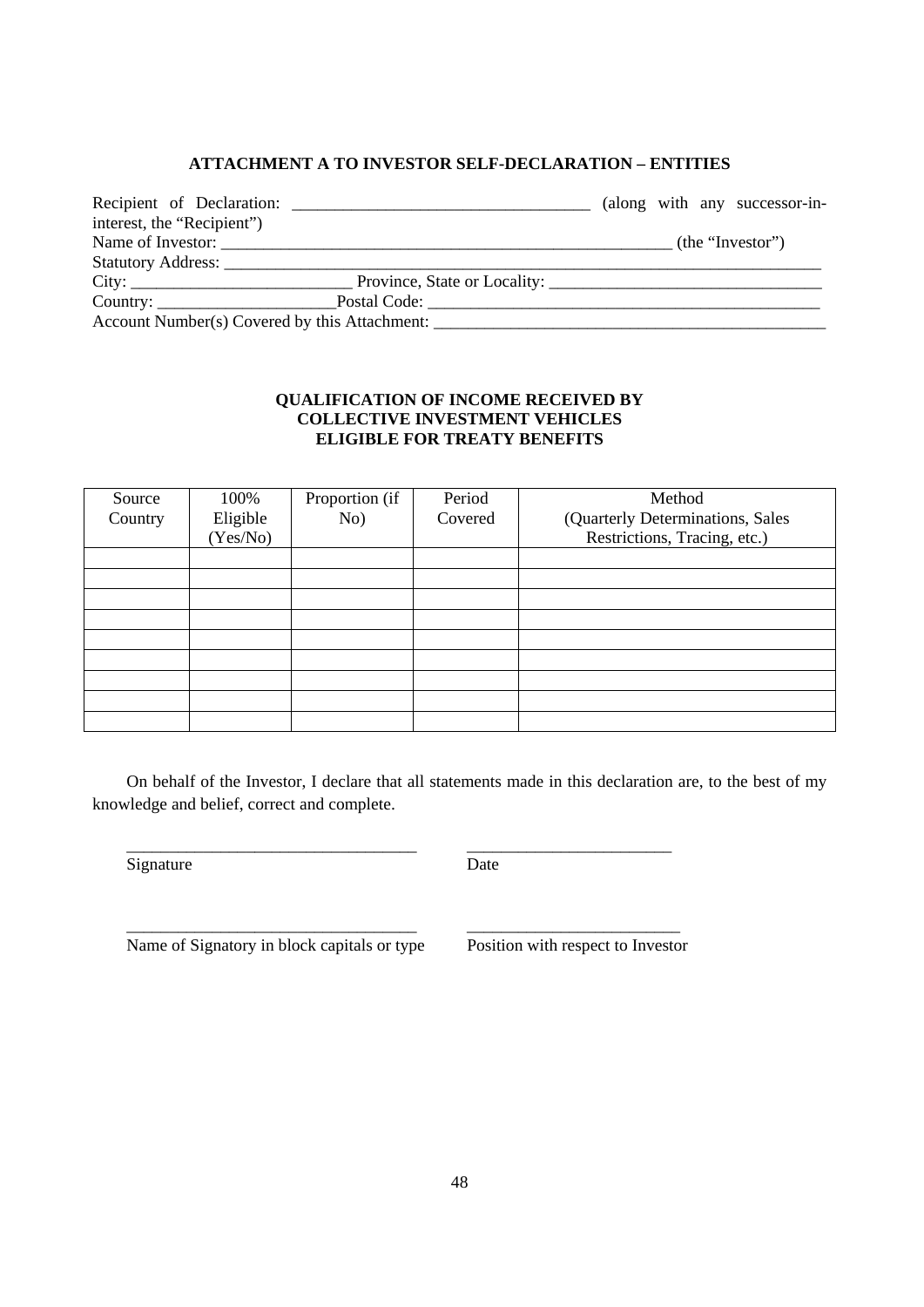# **ATTACHMENT B TO INVESTOR SELF-DECLARATION – ENTITIES**

| Recipient of Declaration:  |                                               |  | (along with any successor-in- |
|----------------------------|-----------------------------------------------|--|-------------------------------|
| interest, the "Recipient") |                                               |  |                               |
|                            |                                               |  | $\equiv$ (the "Investor")     |
| Statutory Address:         |                                               |  |                               |
|                            |                                               |  |                               |
|                            |                                               |  |                               |
|                            | Account Number(s) Covered by this Attachment: |  |                               |

## **QUALIFICATION OF INCOME RECEIVED BY A PARTNERSHIP, TRUST OR SIMILAR VEHICLE ELIGIBLE FOR TREATY BENEFITS**

| <b>Source Country</b> | 100% Eligible (Yes/No) | Proportion (if No) | Period Covered |
|-----------------------|------------------------|--------------------|----------------|
|                       |                        |                    |                |
|                       |                        |                    |                |
|                       |                        |                    |                |
|                       |                        |                    |                |
|                       |                        |                    |                |
|                       |                        |                    |                |
|                       |                        |                    |                |
|                       |                        |                    |                |
|                       |                        |                    |                |

On behalf of the Investor, I declare that all statements made in this declaration are, to the best of my knowledge and belief, correct and complete.

\_\_\_\_\_\_\_\_\_\_\_\_\_\_\_\_\_\_\_\_\_\_\_\_\_\_\_\_\_\_\_\_\_\_ \_\_\_\_\_\_\_\_\_\_\_\_\_\_\_\_\_\_\_\_\_\_\_\_

\_\_\_\_\_\_\_\_\_\_\_\_\_\_\_\_\_\_\_\_\_\_\_\_\_\_\_\_\_\_\_\_\_\_ \_\_\_\_\_\_\_\_\_\_\_\_\_\_\_\_\_\_\_\_\_\_\_\_\_

Signature Date

Name of Signatory in block capitals or type Position with respect to Investor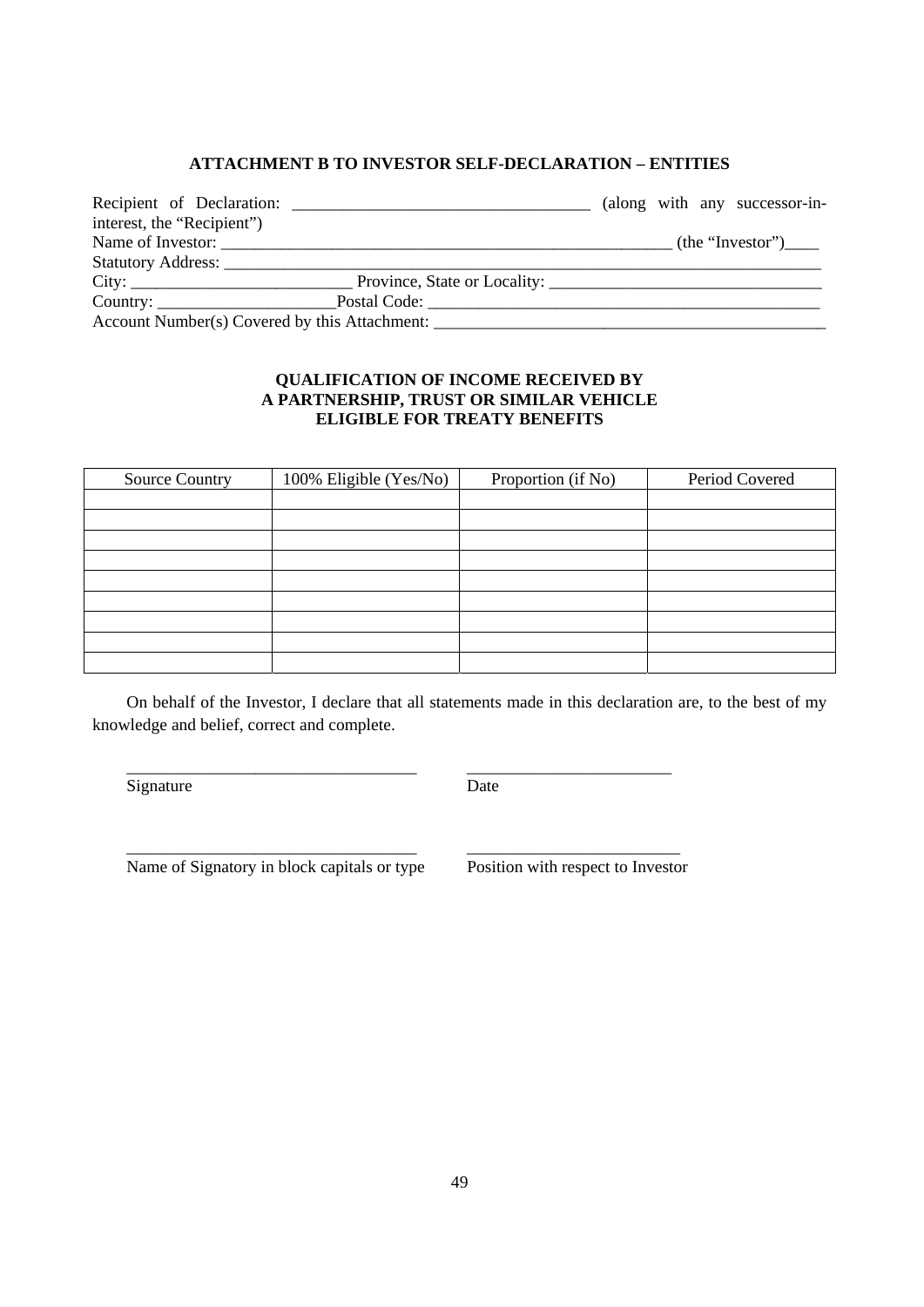## **INTERMEDIARY DECLARATION – AUTHORISED INTERMEDIARY**

|                                                                  |  |  | (along with any successor-in- |
|------------------------------------------------------------------|--|--|-------------------------------|
| interest, the "Recipient")                                       |  |  |                               |
| Name of Intermediary Providing Declaration: (the "Intermediary") |  |  |                               |
|                                                                  |  |  |                               |
|                                                                  |  |  |                               |
|                                                                  |  |  |                               |
|                                                                  |  |  |                               |

1. I hereby certify that the Intermediary is an Authorised Intermediary with respect to each of the Countries in the attached table, its Authorised Intermediary Identification Number with respect to each Country is as provided therein, it is acting in its capacity as an Authorised Intermediary with respect to the account(s) listed above and, if so indicated, its Agreement with the relevant Country provides for a modified definition of Covered Payments. It is understood that, in order for a payment received by the Intermediary to receive a reduction or exemption from withholding tax in such Countries, the Intermediary must provide Tax Rate Information to the Recipient.

2. I authorise the Recipient to provide, directly or indirectly, to any relevant tax authorities a copy of this form and to disclose to such tax authorities any additional information that the Recipient may have in its possession that is relevant to determining whether any Investor that holds through the Recipient qualifies for any benefits claimed on the basis of this Intermediary Declaration and other information such as Tax Rate Information provided to the Recipient.

3. I also authorise the Recipient to provide, directly or indirectly, a copy of this form to any person that has control, receipt, or custody of income to which this form relates or any person that can disburse or make payments of income to which this form relates.

4. If the Recipient determines that an amount that should have been withheld from a previous payment made to the account of the Intermediary has not been withheld (or the amount withheld was too low), I authorise the Recipient to take such action as may be necessary to remedy the shortfall, including increasing the withholding from future payments made to the Intermediary, arranging covering payment from the Intermediary or, if necessary, satisfying the obligation out of property that it holds for the Intermediary.

5. The Intermediary undertakes to advise the Recipient promptly of any change in circumstances which causes the information contained herein to become incorrect and to provide the Recipient with a suitably updated Declaration within 30 days of such change in circumstances.

On behalf of the Intermediary, I declare that all statements made in this declaration are, to the best of my knowledge and belief, correct and complete.

\_\_\_\_\_\_\_\_\_\_\_\_\_\_\_\_\_\_\_\_\_\_\_\_\_\_\_\_\_\_\_\_\_\_ \_\_\_\_\_\_\_\_\_\_\_\_\_\_\_\_\_\_\_\_\_\_\_\_\_\_\_\_

\_\_\_\_\_\_\_\_\_\_\_\_\_\_\_\_\_\_\_\_\_\_\_\_\_\_\_\_\_\_\_\_\_\_ \_\_\_\_\_\_\_\_\_\_\_\_\_\_\_\_\_\_\_\_\_\_\_\_\_\_\_\_\_

Signature Date

Name of Signatory in block capitals or type Position with respect to Intermediary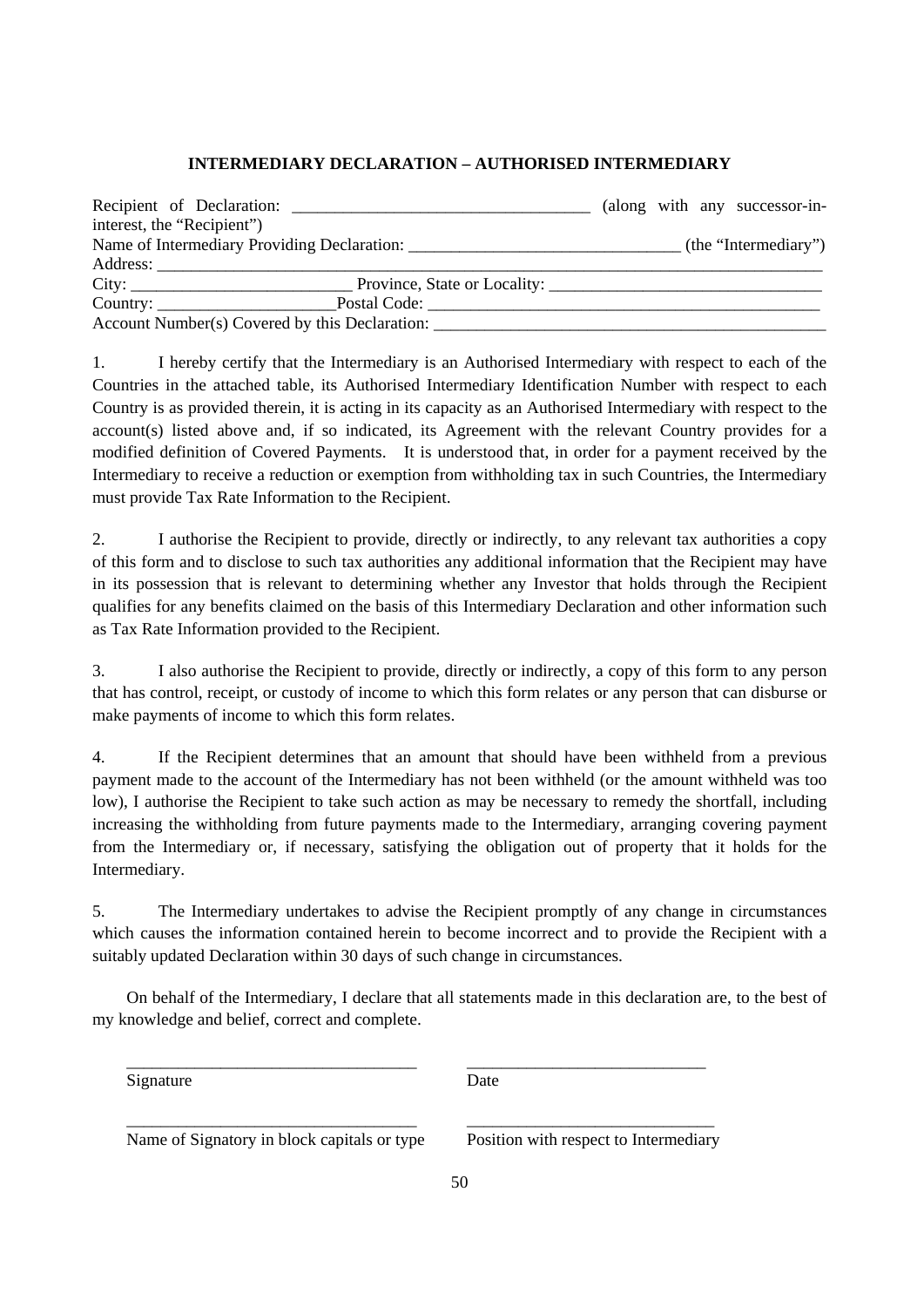## **Source Countries with Respect to which the Intermediary is an Authorised Intermediary**

| Country | <b>AIIN</b> | Modification to<br>Definition of Covered<br>Payment (Y/N) | Description of<br>Modification |
|---------|-------------|-----------------------------------------------------------|--------------------------------|
|         |             |                                                           |                                |
|         |             |                                                           |                                |
|         |             |                                                           |                                |
|         |             |                                                           |                                |
|         |             |                                                           |                                |
|         |             |                                                           |                                |
|         |             |                                                           |                                |
|         |             |                                                           |                                |
|         |             |                                                           |                                |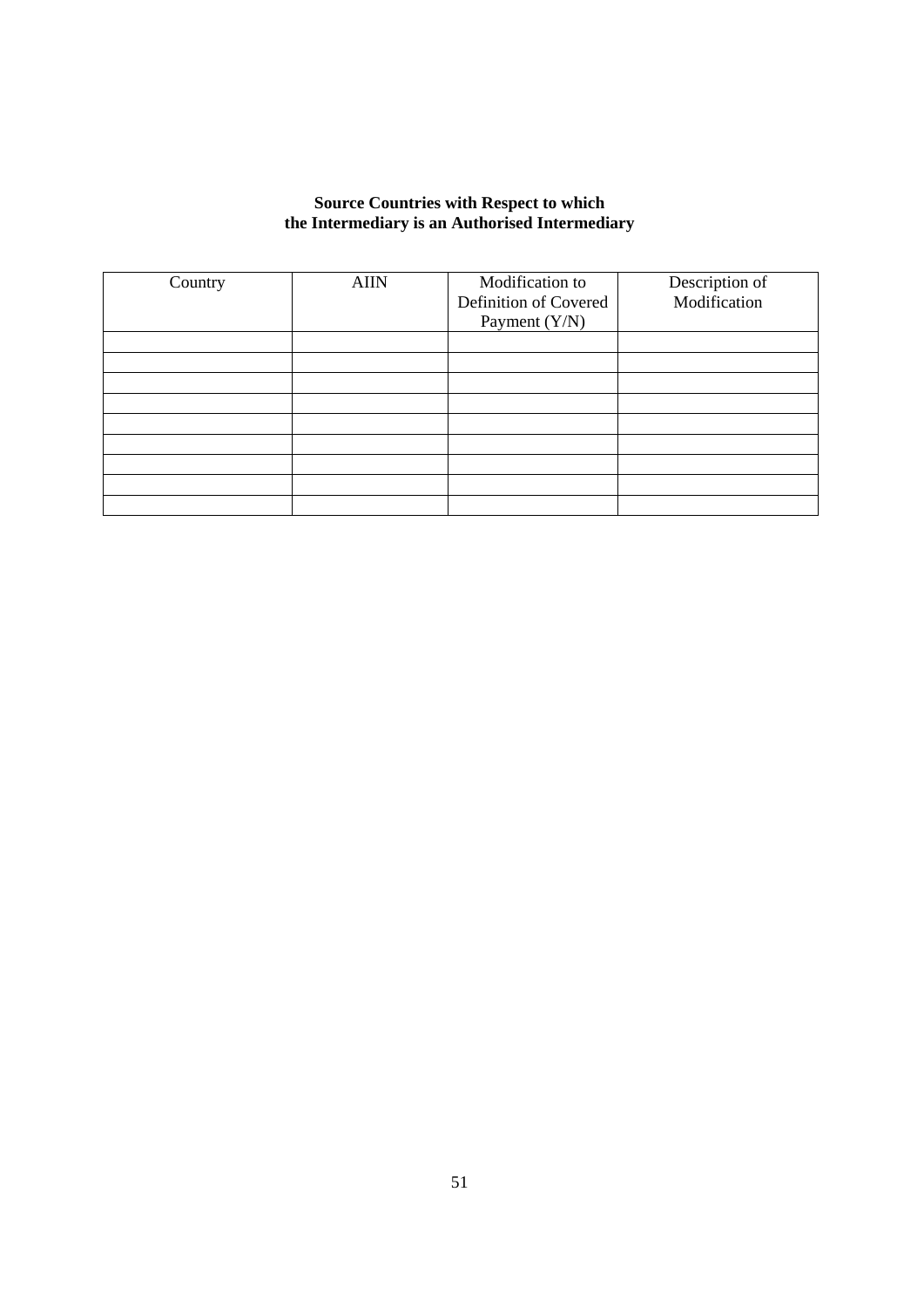### **INTERMEDIARY DECLARATION – CONTRACTUAL INTERMEDIARY**

| Recipient of Declaration:                                                                     |  |  | (along with any successor-in- |
|-----------------------------------------------------------------------------------------------|--|--|-------------------------------|
| interest, the "Recipient")                                                                    |  |  |                               |
| Name of Intermediary Providing Declaration: _____________________________(the "Intermediary") |  |  |                               |
|                                                                                               |  |  |                               |
|                                                                                               |  |  |                               |
| Country: Postal Code:                                                                         |  |  |                               |
| Account Number(s) Covered by this Declaration:                                                |  |  |                               |

1. I hereby certify that the Intermediary is a resident of \_\_\_\_\_\_\_\_\_\_\_\_\_\_\_\_\_\_\_\_\_\_ for tax purposes. I further certify that: *(Must either complete (a) or initial (b))* :

(a) the Intermediary's Taxpayer Identification Number ("TIN") in its country of residence is  $\vdots$  or

(b) the Intermediary's country of residence does not issue TINs to its residents or the Intermediary otherwise is unable to procure a TIN from its country of residence. [ ]

2. I hereby certify that the Intermediary is not an Excluded Intermediary with respect to any of the Countries in the attached list and, with respect to such Countries, is not acting as an Authorised Intermediary with respect to the account(s) listed above. It is understood that, in order for a payment received by the Intermediary to receive a reduction or exemption from withholding tax in such Countries, the Intermediary must provide to the Recipient, in addition to this Declaration:

(a) with respect to each Investor that receives payments through the Intermediary, either directly or indirectly, a copy of the Investor Self-Declaration provided by that Investor that supports the claim for the reduced withholding tax, unless that Investor holds through an Authorised Intermediary that provides Tax Rate Information in accordance with clause (b) that is passed on to the Recipient and that Investor receives amounts paid through the Intermediary through that Authorised Intermediary;

(b) with respect to each other Intermediary that receives payments through the Intermediary, either directly or indirectly, and that has an Account Holder for whom documentation is required to be provided under clause (a), a copy of the Intermediary Declaration provided by that Intermediary and, if that other Intermediary is an Authorised Intermediary, Tax Rate Information originating with that Authorised Intermediary (unless that Authorised Intermediary is also an Account Holder with respect to another Authorised Intermediary that provides Tax Rate Information in accordance with this clause (b) and that Intermediary receives amounts paid through the Contractual Intermediary through that other Authorised Intermediary; and

(c) allocation information enabling the Recipient to match income payments to each underlying Investor or Intermediary for whom documentation is required to be provided under clause (a) or (b).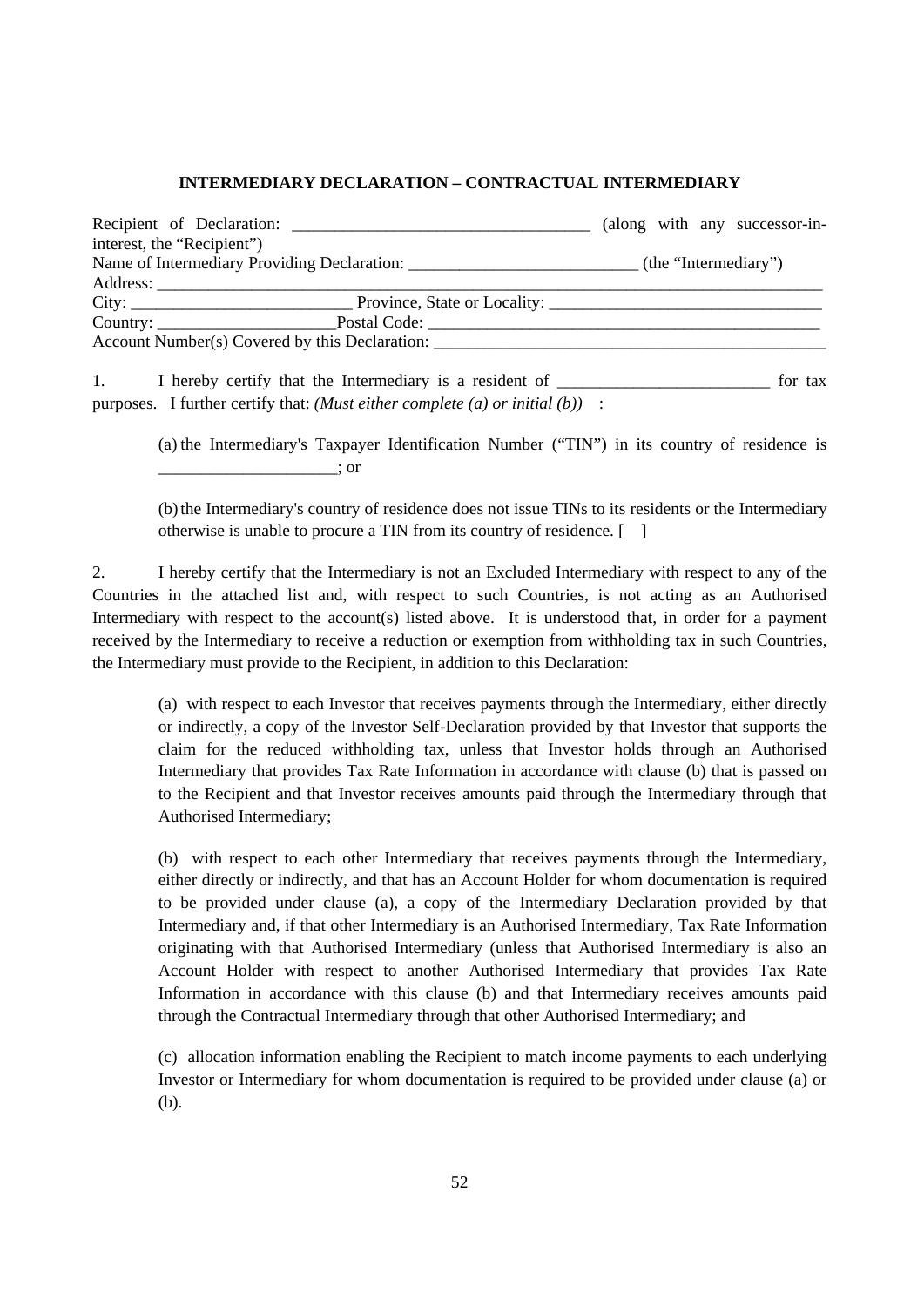It is understood that the payment received by the Intermediary shall not receive any reduction or exemption from withholding tax of the countries in the attached list where an Investor holds through another Intermediary that is neither an Authorised Intermediary nor a Contractual Intermediary.

3. It is understood that the Intermediary will no longer be able to make claims for reduction or exemption from withholding tax with respect to a country on the attached list if the competent authority of that country determines that the Intermediary is an Excluded Intermediary. The Intermediary hereby gives permission to the competent authority to disclose its status as an Excluded Intermediary to any person or to make such information publicly available.

4. I hereby certify that (except to the extent that the Intermediary is an Intermediary only by reason of being a Fiscally Transparent Entity) the Intermediary is subject to Know Your Customer Rules with respect to the Direct Account Holders for which claims will be made pursuant to this Declaration. The Intermediary agrees that it will not make a claim for a reduction or exemption from withholding tax with respect to an Account Holder if it knows or should have known that the corresponding Investor Self-Declaration is unreliable or incorrect. The Intermediary acknowledges that it may be held liable for any tax that is under-withheld as a result of an incorrect Investor Self-Declaration provided by the Intermediary to a Recipient.

5. I authorise the Recipient to provide, directly or indirectly, to any relevant tax authorities a copy of this form and to disclose to such tax authorities any additional information that the Recipient may have in its possession that is relevant to determining whether any Investor that holds through the Recipient qualifies for any benefits claimed on the basis of the Investor Self-Declarations, Intermediary Declarations or other information provided pursuant to Paragraph 2. I further agree that the Intermediary shall provide directly to any such tax authorities such information that the Intermediary may have in its possession that is relevant to determining whether any Investor that holds through the Intermediary qualifies for any such benefits claimed.

6. I also authorise the Recipient to provide, directly or indirectly, a copy of this form to any person that has control, receipt, or custody of income to which this form relates or any person that can disburse or make payments of income to which this form relates.

7. If the Recipient determines that an amount that should have been withheld from a previous payment made for the account of an Investor has not been withheld (or the amount withheld was too low), I authorise the Recipient to take such action as may be necessary to remedy the shortfall, including increasing the withholding from future payments made to the Investor, arranging covering payment from the Intermediary for the Investor or, if necessary, satisfying the obligation out of property that it holds for the Investor.

8. The Intermediary undertakes to advise the Recipient promptly of any change in circumstances which causes the information contained herein to become incorrect and to provide the Recipient with a suitably updated Declaration within 30 days of such change in circumstances.

On behalf of the Intermediary, I declare that all statements made in this declaration are, to the best of my knowledge and belief, correct and complete.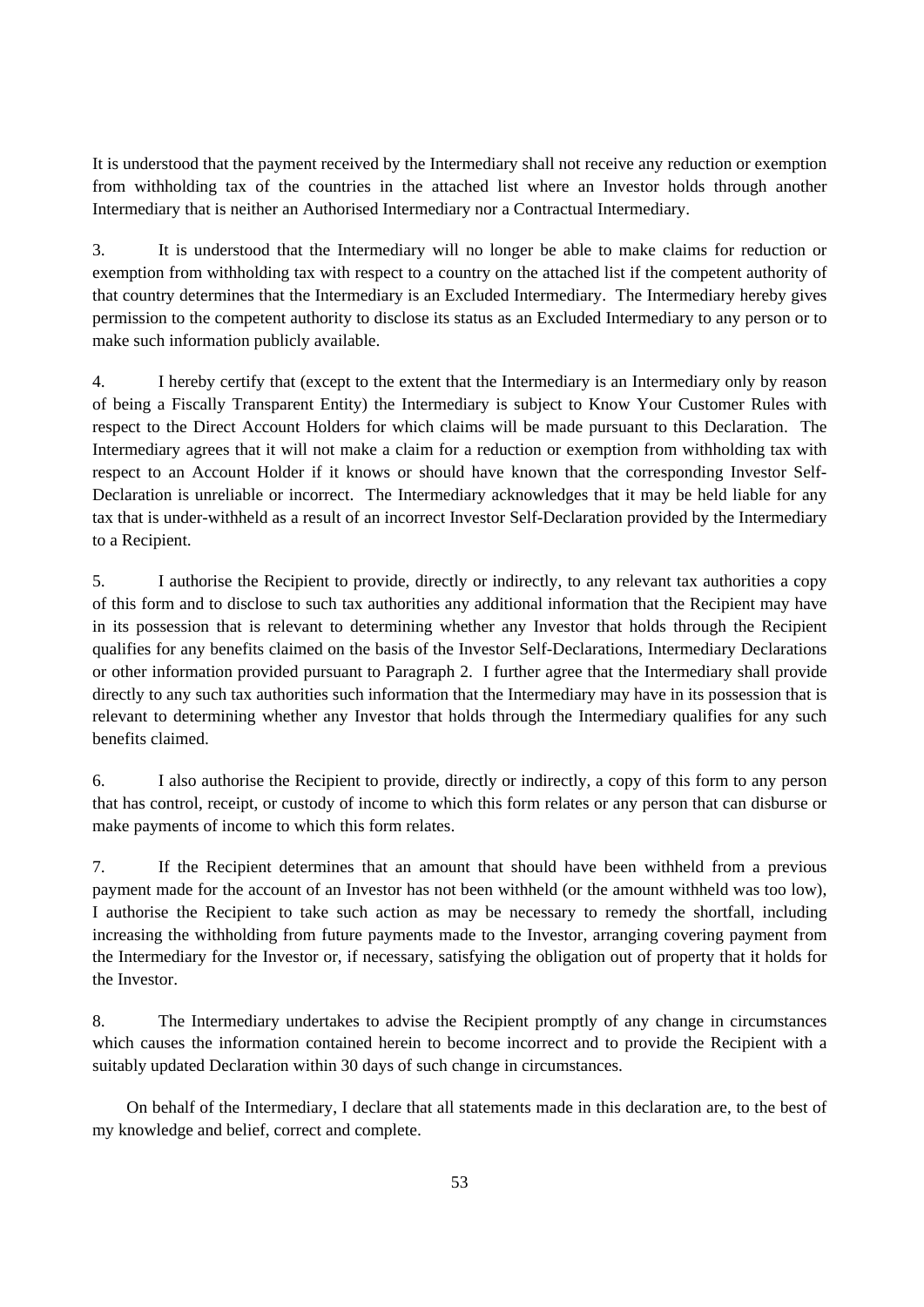| Signature                                   | Date                                                     |
|---------------------------------------------|----------------------------------------------------------|
| Name of Signatory in block capitals or type | Position with respect to Intermediary                    |
|                                             | LIST OF COUNTRIES WITH AN AUTHORISED INTERMEDIARY SYSTEM |

\_\_\_\_\_\_\_\_\_\_\_\_\_\_\_\_\_\_\_\_\_\_\_\_\_\_\_\_\_\_\_\_\_\_ \_\_\_\_\_\_\_\_\_\_\_\_\_\_\_\_\_\_\_\_\_\_\_\_\_\_\_\_\_\_\_\_\_\_\_

#### **LIST OF COUNTRIES WITH AN AUTHORISED INTERMEDIARY SYSTEM WITH RESPECT TO WHICH THE CONTRACTUAL INTERMEDIARY IS NOT ACTING AS AN AUTHORISED INTERMEDIARY WITH RESPECT TO THE LISTED ACCOUNTS**

| ]<br>]<br>] |  | ]<br>]<br>] |
|-------------|--|-------------|
|             |  |             |
|             |  |             |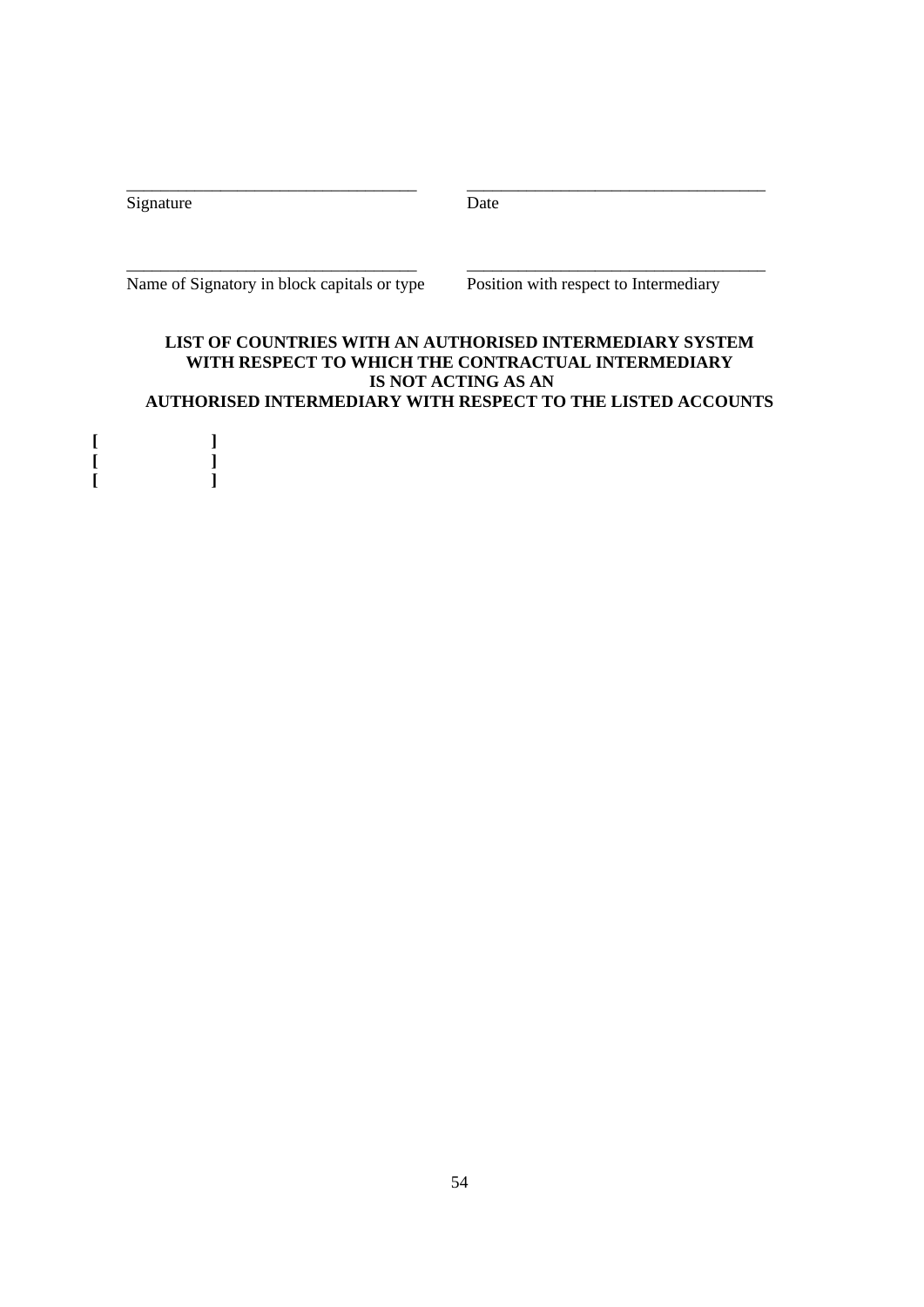## **INSTRUCTIONS**

For purposes of the Declaration, undefined terms shall have the meaning given to them in the specified procedures regarding the operation of an Intermediary as an Authorised Intermediary, setting out the specific obligations regarding documentation, information reporting and compliance undertaken by an Authorised Intermediary in connection with entering into the agreements with the countries in the attached list, which document appears as Appendix B to each of the agreements found at [insert appropriate references to procedures as promulgated by relevant source countries] with respect to such countries.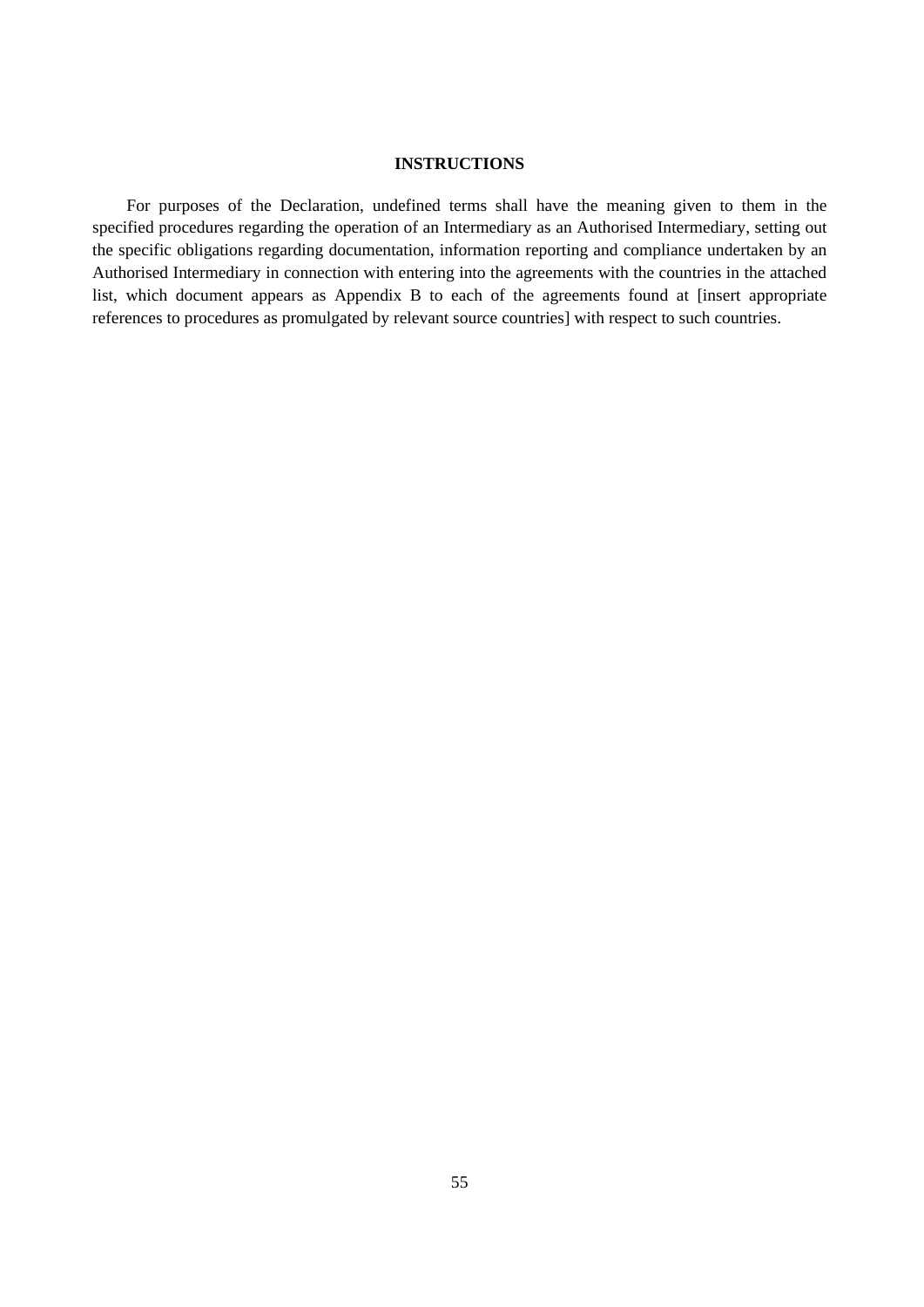# **ANNUAL INFORMATION REPORT BY AN AUTHORISED INTERMEDIARY WITH RESPECT TO REPORTABLE PAYMENTS MADE, DIRECTLY OR INDIRECTLY THROUGH CONTRACTUAL INTERMEDIARIES, TO AN INVESTOR**

#### **Information regarding the Authorised Intermediary:**

| City: |              |
|-------|--------------|
|       | Postal Code: |
|       |              |

#### **Information regarding the Investor Payee:**

| Investor is of the following type (in its country of residence): [ ] Individual [ ] Body Corporate        |  |
|-----------------------------------------------------------------------------------------------------------|--|
| [ ] Government (including central bank of issue, agency or instrumentality) [ ] International             |  |
| Organisation [ ] Pension Fund [ ] Charity [ ] Collective Investment Vehicle [ ] Partnership (other than   |  |
| a collective investment vehicle) [] Trust (other than a collective investment vehicle, charity or pension |  |
|                                                                                                           |  |
|                                                                                                           |  |
|                                                                                                           |  |
|                                                                                                           |  |
| Residence Country Taxpayer Identification Number (if any): ______________________                         |  |
| (For Individuals)                                                                                         |  |
| Place of Birth: <u>Date of Birth:</u>                                                                     |  |
| (For Investors other than Individuals)                                                                    |  |
|                                                                                                           |  |
| Date of Incorporation/Organisation: _________                                                             |  |

#### **Information regarding Reportable Payments:**

| (interest, dividend, etc.) |                                                                                                      |
|----------------------------|------------------------------------------------------------------------------------------------------|
| Issuer of Security:        |                                                                                                      |
| Security Number:           |                                                                                                      |
|                            | Gross Amount of Payment (in currency of source country):_________________________                    |
|                            |                                                                                                      |
|                            | Amount of Tax Withheld by Authorised Intermediary: ______________________________                    |
|                            | Amount of Tax Withheld by Withholding Agent, if different: _____________                             |
|                            | (If Applicable for Collective Investment Vehicles, Partnerships, Trusts and Estates)                 |
|                            | Proportion of Payment Entitled to Reduced Rate of Withholding                                        |
|                            | (If Applicable for a Widely-Held Collective Investment Vehicle)                                      |
|                            | Method Used to Determine Proportion of Payment Entitled to Reduced Rate of Withholding [ ] Quarterly |

Determinations [ ] Sales Restrictions/Investor Restriction [ ] Sales Restrictions/Geographic Restriction [ ] Sales Restrictions/Preferential Rate Restriction [ ] Tracing

[Information repeated with respect to additional Reportable Payments paid to Investor]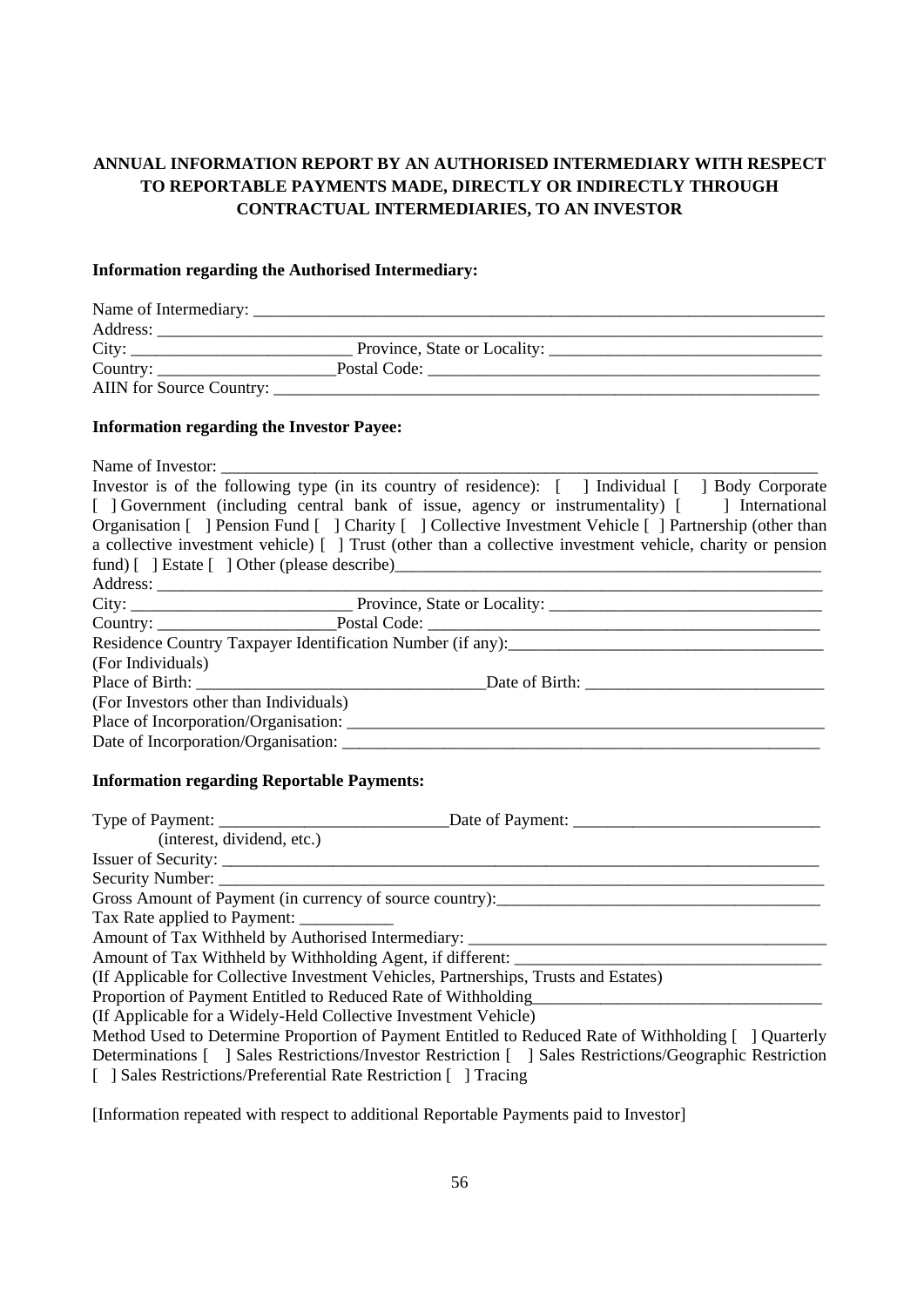# **Information regarding any Contractual Intermediary to which the Investor Provided an Investor Self-Declaration:**

| Address: |                                                                  |  |
|----------|------------------------------------------------------------------|--|
| City:    |                                                                  |  |
|          | Country: Postal Code: Postal Code:                               |  |
|          | Taxpayer Identification Number (if any) in Country of Residence: |  |

#### **Information regarding any other Contractual Intermediary through which the Authorised Intermediary received the Investor's Investor Self-Declaration:**

| Country of Residence for Tax Purposes:                           |
|------------------------------------------------------------------|
| Taxpayer Identification Number (if any) in Country of Residence: |

[Information repeated as necessary to reflect tiered structures]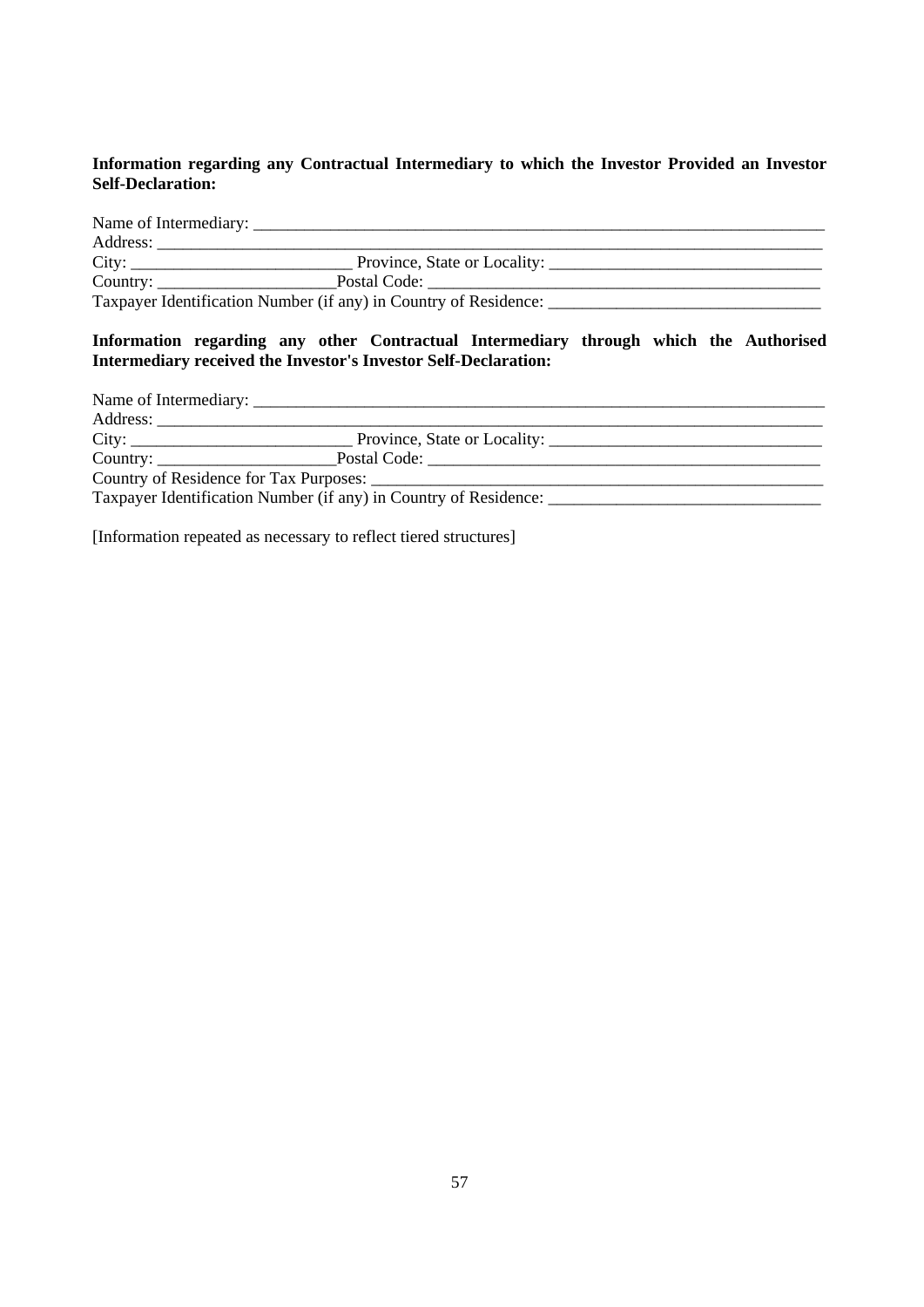## **ANNUAL INFORMATION REPORT BY AN AUTHORISED INTERMEDIARY WITH RESPECT TO REPORTABLE PAYMENTS MADE, DIRECTLY OR INDIRECTLY THROUGH CONTRACTUAL INTERMEDIARIES, TO AN AUTHORISED INTERMEDIARY**

### **Information regarding the Authorised Intermediary Payor:**

| Address:                 |                              |  |
|--------------------------|------------------------------|--|
| City:                    | Province, State or Locality: |  |
|                          | Postal Code:                 |  |
| AIIN for Source Country: |                              |  |

## **Information regarding the Authorised Intermediary Payee:**

#### **Information regarding Reportable Payments:**

| (interest, dividend, etc.)                                                        |
|-----------------------------------------------------------------------------------|
|                                                                                   |
|                                                                                   |
| Gross Amount of Payment (in currency of source country): ________________________ |
| Tax Rate applied to Payment:                                                      |
|                                                                                   |
| Amount of Tax Withheld by Withholding Agent, if different:                        |
|                                                                                   |

[Information repeated with respect to additional Reportable Payments paid to Intermediary]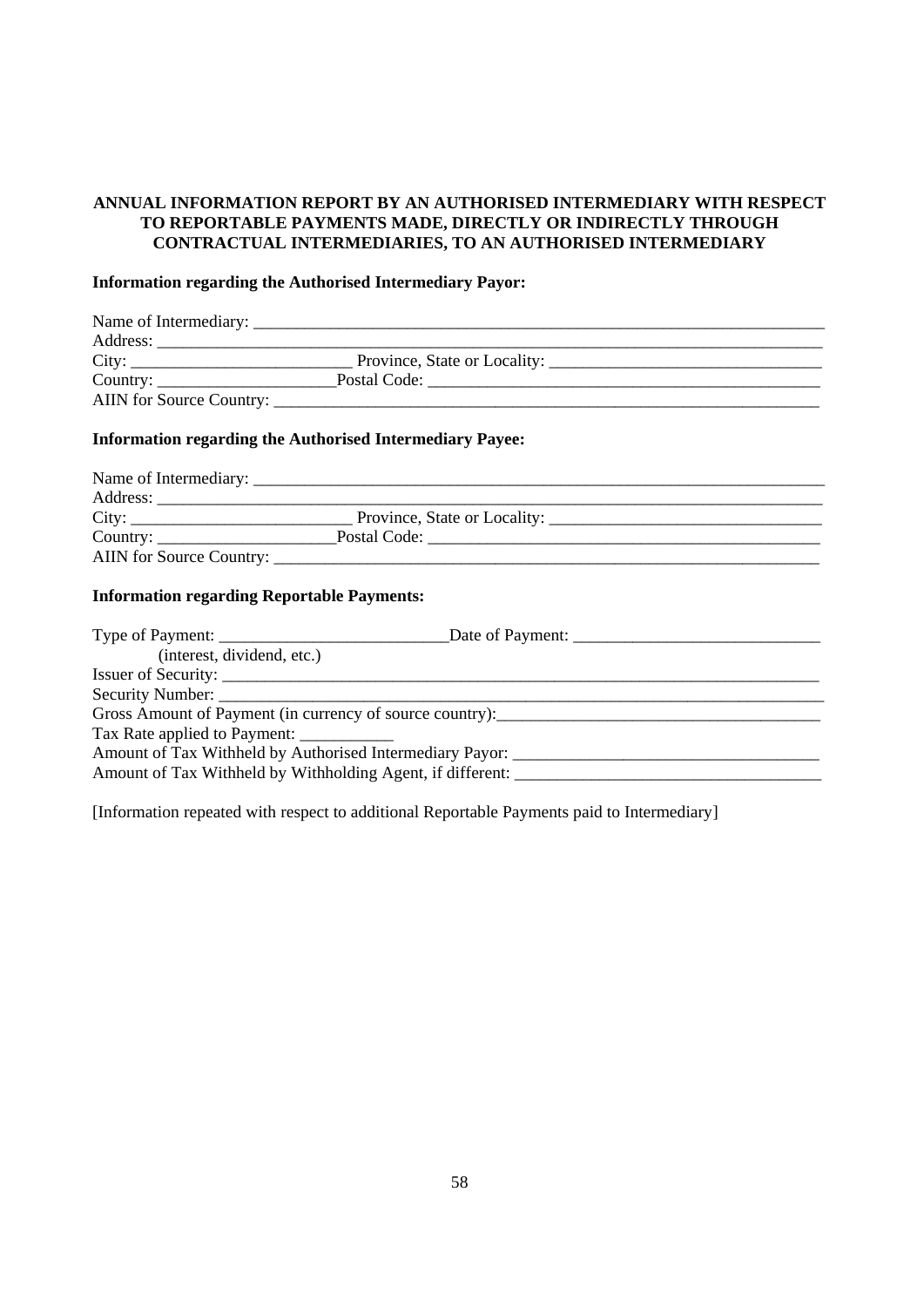## **YEAR-END SUMMARY OF COVERED PAYMENTS**

#### **Information regarding the Authorised Intermediary:**

| Address:<br><u> 1989 - John Stone, Amerikaansk politiker († 1908)</u> |  |
|-----------------------------------------------------------------------|--|
| City:                                                                 |  |
|                                                                       |  |
|                                                                       |  |

#### **Information regarding Aggregate Covered Payments:**

Gross Amount of Covered Payments for Which Tax Rate Information was Provided to Payors:

Gross Amount of Reportable Payments paid to Residents of the Source Country:

Gross Amount of Reportable Payments for which a Reduction of or Exemption from Withholding was Claimed: \_\_\_\_\_\_\_\_\_\_\_\_\_\_\_\_\_\_\_\_\_\_\_\_\_\_\_\_\_\_\_\_\_\_\_\_\_\_\_\_\_\_\_\_\_\_\_\_\_\_\_\_\_\_\_\_\_\_\_\_\_\_\_\_\_\_\_\_\_\_\_\_\_\_\_\_\_\_

Gross Amount of Covered Payments that are not Reportable Payments:

Total Reportable Payments Paid to other Authorised Intermediaries and Reported to Competent Authority \_\_\_\_\_\_\_\_\_\_\_\_\_\_\_\_\_\_\_\_\_\_\_\_\_\_\_\_\_\_\_\_\_\_\_\_\_\_\_\_\_\_\_\_\_\_\_\_\_\_\_\_\_\_\_\_\_\_\_\_\_\_\_\_\_\_\_\_\_\_\_\_\_\_\_\_\_\_\_\_\_\_\_\_\_\_

\_\_\_\_\_\_\_\_\_\_\_\_\_\_\_\_\_\_\_\_\_\_\_\_\_\_\_\_\_\_\_\_\_\_\_\_\_\_\_\_\_\_\_\_\_\_\_\_\_\_\_\_\_\_\_\_\_\_\_\_\_\_\_\_\_\_\_\_\_\_\_\_\_\_\_\_\_\_\_\_\_\_\_\_\_\_

\_\_\_\_\_\_\_\_\_\_\_\_\_\_\_\_\_\_\_\_\_\_\_\_\_\_\_\_\_\_\_\_\_\_\_\_\_\_\_\_\_\_\_\_\_\_\_\_\_\_\_\_\_\_\_\_\_\_\_\_\_\_\_\_\_\_\_\_\_\_\_\_\_\_\_\_\_\_\_\_\_\_\_\_\_\_

Total Reportable Payments Paid to Investors that are not Authorised Intermediaries and Reported to Competent Authority:

Aggregate Tax Withheld by Authorised Intermediary as Reported to Competent Authority:

Aggregate Tax Withheld by Withholding Agents, if different, as Reported to Competent Authority:

### **Covered Payments for which Increased Withholding is Required and for which Adjustment Has Not Been Made in Accordance with Section VI.A of the Procedures:**

\_\_\_\_\_\_\_\_\_\_\_\_\_\_\_\_\_\_\_\_\_\_\_\_\_\_\_\_\_\_\_\_\_\_\_\_\_\_\_\_\_\_\_\_\_\_\_\_\_\_\_\_\_\_\_\_\_\_\_\_\_\_\_\_\_\_\_\_\_\_\_\_\_\_\_\_\_\_\_\_\_\_\_\_\_\_

\_\_\_\_\_\_\_\_\_\_\_\_\_\_\_\_\_\_\_\_\_\_\_\_\_\_\_\_\_\_\_\_\_\_\_\_\_\_\_\_\_\_\_\_\_\_\_\_\_\_\_\_\_\_\_\_\_\_\_\_\_\_\_\_\_\_\_\_\_\_\_\_\_\_\_\_\_\_\_\_\_\_\_\_\_\_

| (interest, dividends, etc.)                               |                                                                                                                |  |
|-----------------------------------------------------------|----------------------------------------------------------------------------------------------------------------|--|
|                                                           |                                                                                                                |  |
|                                                           |                                                                                                                |  |
| (If Increased Withholding relates to a Specific Investor) |                                                                                                                |  |
|                                                           |                                                                                                                |  |
| Residence Country Taxpayer Identification Number:         |                                                                                                                |  |
|                                                           |                                                                                                                |  |
|                                                           |                                                                                                                |  |
|                                                           | Tax Rate applied to Payment: ______________________Tax Rate for which Payment Eligible: ______________________ |  |
|                                                           |                                                                                                                |  |
|                                                           |                                                                                                                |  |
|                                                           |                                                                                                                |  |

 [Information repeated with respect to additional Covered Payments for which increased withholding is required]

Total Amount of Additional Tax to be Paid: \_\_\_\_\_\_\_\_\_\_\_\_\_\_\_\_\_\_\_\_\_\_\_\_\_\_\_\_\_\_\_\_\_\_\_\_\_\_\_\_\_\_\_\_\_\_\_\_\_\_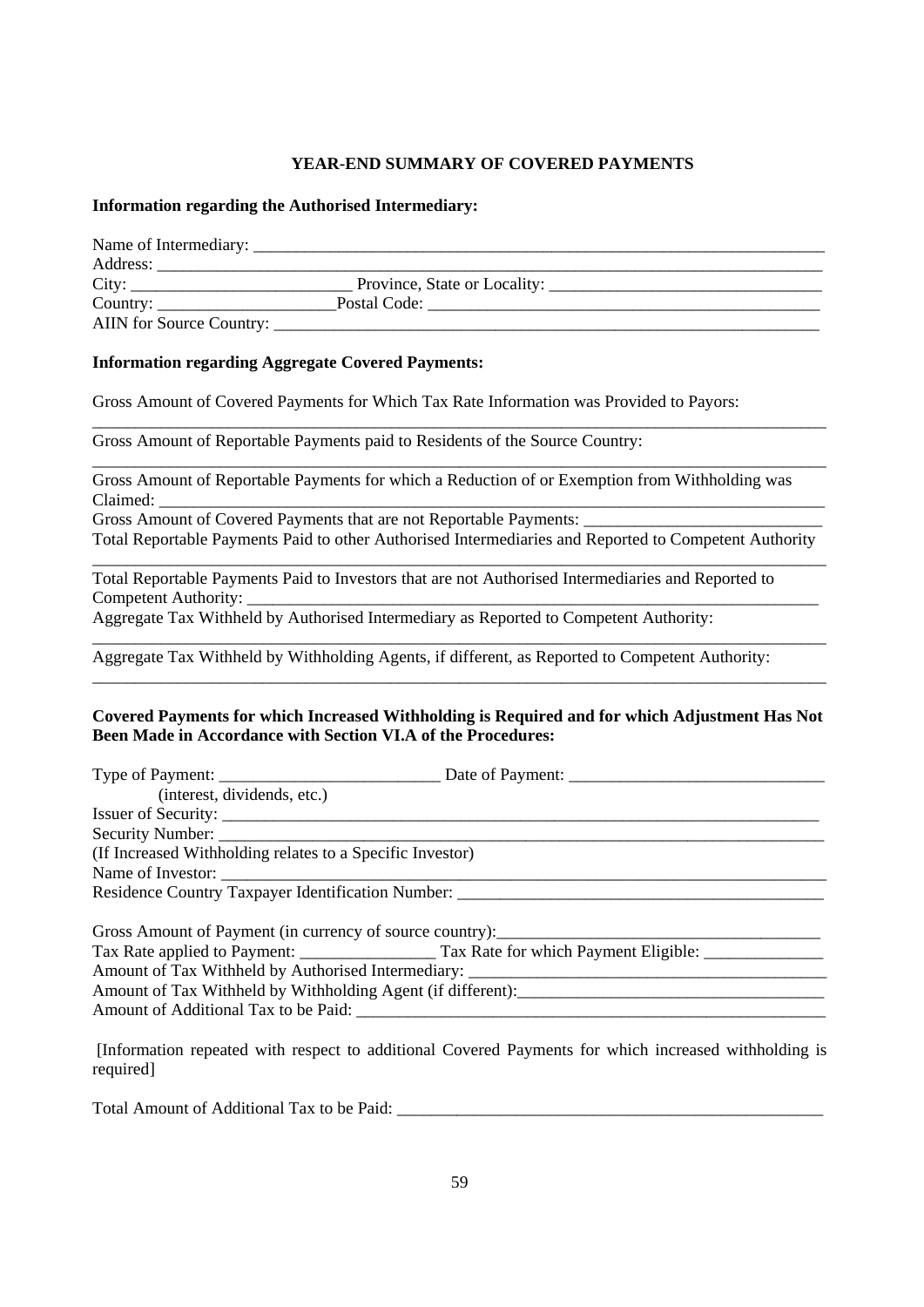## **Covered Payments Entitled to Reduced Withholding and for which Adjustment Has Not Been Made in Accordance with Section VI.A of the Procedures and for which Claim for Refund Has Not Been Made:**

| (interest, dividends, etc.)                |                                                                                                      |
|--------------------------------------------|------------------------------------------------------------------------------------------------------|
|                                            |                                                                                                      |
|                                            |                                                                                                      |
| (If Refund relates to a Specific Investor) |                                                                                                      |
|                                            |                                                                                                      |
|                                            |                                                                                                      |
|                                            |                                                                                                      |
|                                            |                                                                                                      |
|                                            |                                                                                                      |
|                                            |                                                                                                      |
|                                            |                                                                                                      |
|                                            | [Information repeated with respect to additional Covered Payments for which refund is claimed]       |
|                                            |                                                                                                      |
|                                            | Net Additional Tax to be [ ] Paid: _________________or [ ] Refunded: _______________________________ |
| <b>Refund Payment Details:</b>             |                                                                                                      |
|                                            |                                                                                                      |
|                                            |                                                                                                      |
|                                            |                                                                                                      |
|                                            |                                                                                                      |
|                                            |                                                                                                      |
|                                            |                                                                                                      |
|                                            |                                                                                                      |
|                                            |                                                                                                      |
| <b>SWIFT/BIC Code:</b>                     |                                                                                                      |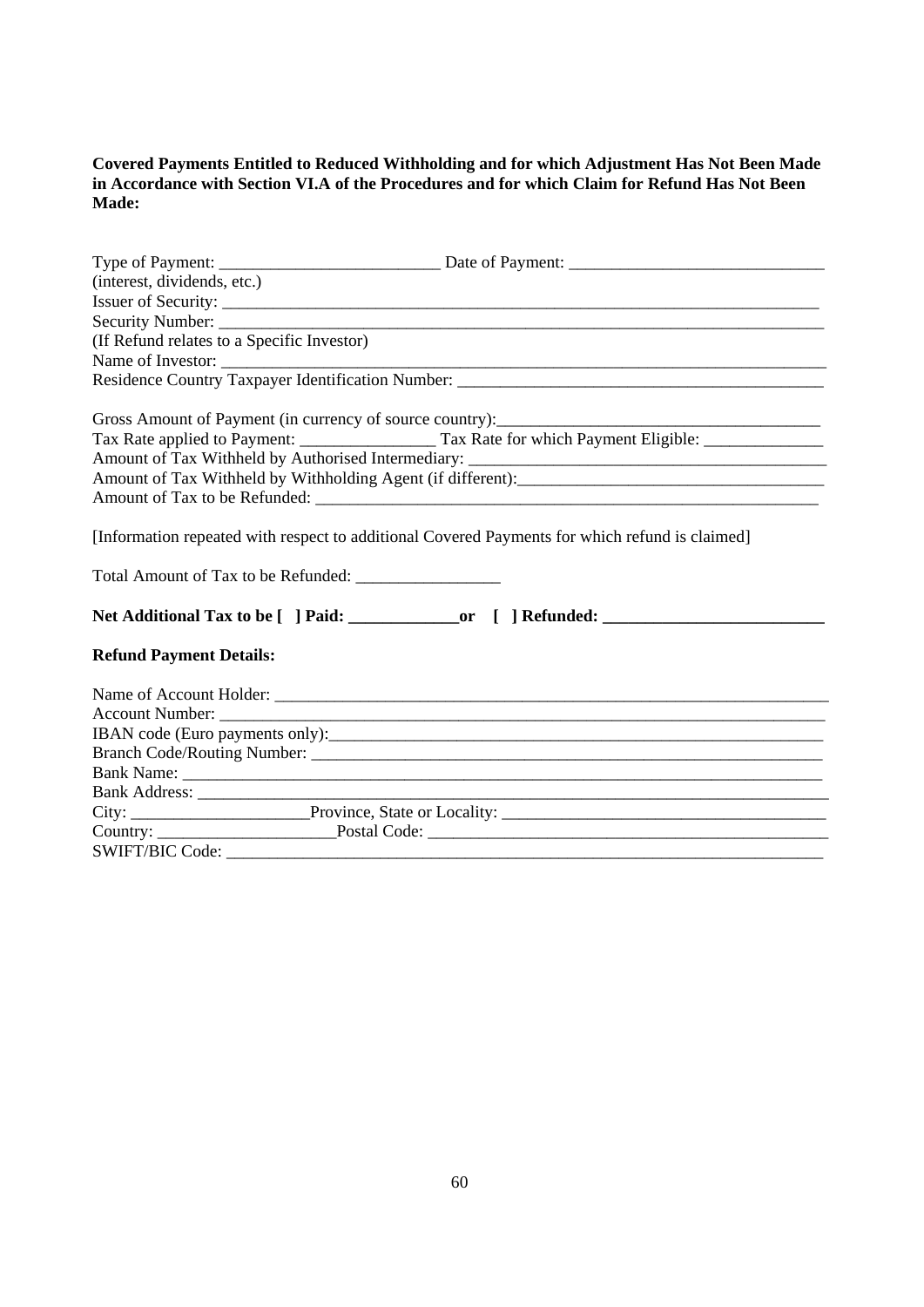## **CLAIM FOR REFUND BY AN AUTHORISED INTERMEDIARY WITH RESPECT TO REPORTABLE PAYMENTS**

I hereby certify that the Authorised Intermediary described below has been authorised by the Investor whose details are set out below to claim a refund of taxes with respect to the payments listed. Attached is a copy of the authorisation from the Investor or any specific authorisation or power of attorney required by the Source Country.

#### **Information regarding the Authorised Intermediary:**

#### **Information regarding the Investor:**

|                                        | Residence Country Taxpayer Identification Number (if any): ______________________                          |
|----------------------------------------|------------------------------------------------------------------------------------------------------------|
| (For Individuals)                      |                                                                                                            |
|                                        |                                                                                                            |
| (For Investors other than Individuals) |                                                                                                            |
|                                        | Type of Investor (in its country of residence): [ ] Individual [ ] Body Corporate [ ] Government           |
|                                        | (including central bank of issue, agency or instrumentality) [ ] International Organisation [ ] Pension    |
|                                        | Fund [ ] Charity [ ] Collective Investment Vehicle [ ] Partnership (other than a collective investment     |
|                                        | vehicle) [] Trust (other than a collective investment vehicle, charity or pension fund) [] Estate [] Other |
|                                        |                                                                                                            |
|                                        |                                                                                                            |
|                                        |                                                                                                            |
|                                        | (If Applicable for Collective Investment Vehicles, Partnerships, Trusts and Estates)                       |
|                                        | Proportion of Payment Entitled to Reduced Rate of Withholding                                              |
|                                        | (If Applicable for a Widely-Held Collective Investment Vehicle)                                            |

Method Used to Determine Proportion of Payment Entitled to Reduced Rate of Withholding [ ] Quarterly Determinations [ ] Sales Restrictions/Investor Restriction [ ] Sales Restrictions/Geographic Restriction [ ] Sales Restrictions/Preferential Rate Restriction [ ] Tracing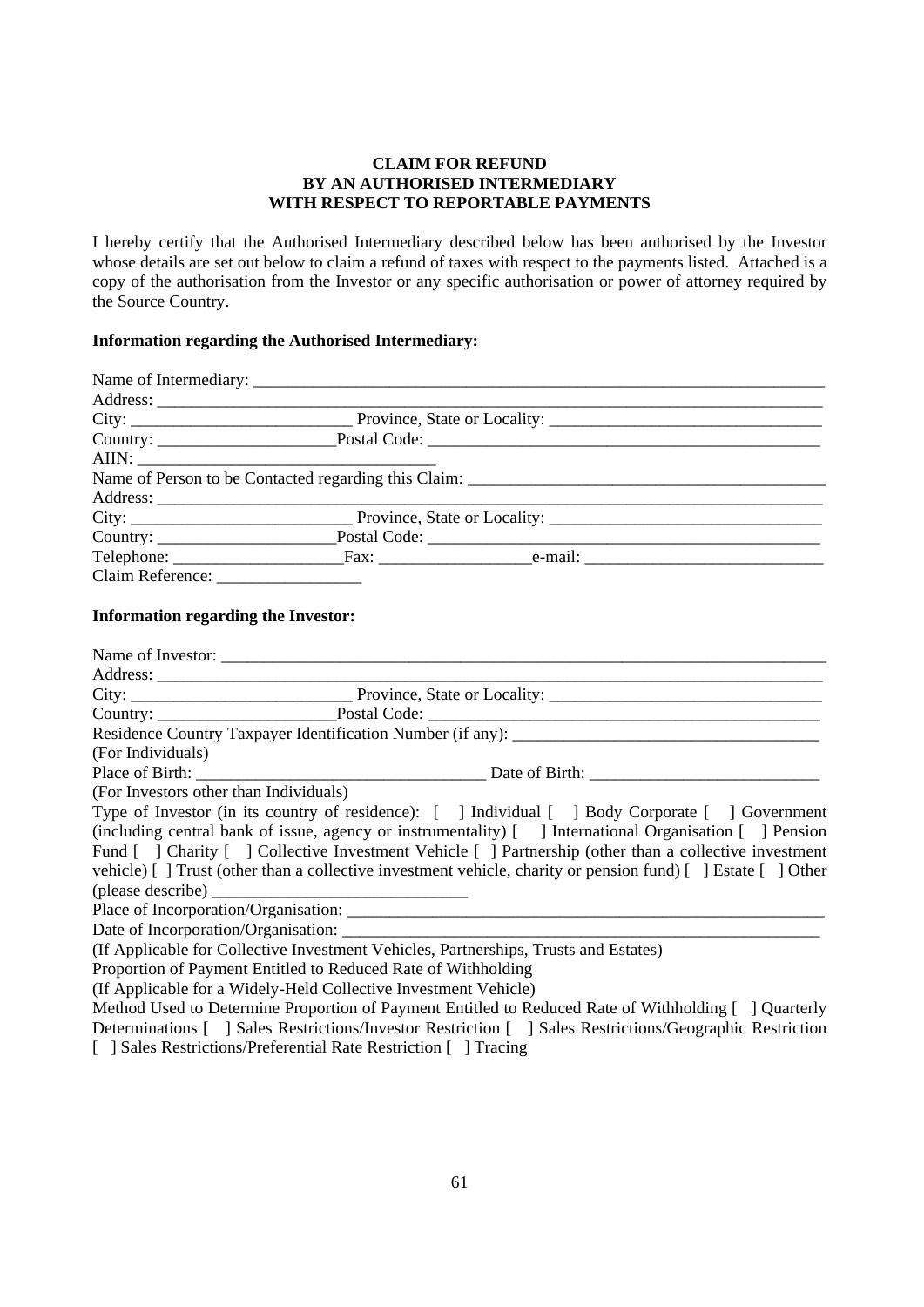#### **Information regarding Reportable Payments:**

| (interest, dividends, etc.)                              |                                                                    |  |
|----------------------------------------------------------|--------------------------------------------------------------------|--|
|                                                          |                                                                    |  |
| Security Number:                                         |                                                                    |  |
| Gross Amount of Payment (in currency of source country): |                                                                    |  |
|                                                          | Tax Rate applied to Payment: Tax Rate for which Investor Eligible: |  |
|                                                          |                                                                    |  |
|                                                          |                                                                    |  |
| Amount of Tax to be Refunded:                            |                                                                    |  |

[Information repeated with respect to additional Reportable Payments for which refund is claimed]

Total Amount of Tax to be Refunded with respect to all Reportable Payments listed above: \_\_\_\_\_\_\_\_\_\_\_\_

## **Information regarding any Contractual Intermediary to which the Investor Provided an Investor Self-Declaration:**

| City: |                                                                                                      |  |
|-------|------------------------------------------------------------------------------------------------------|--|
|       |                                                                                                      |  |
|       |                                                                                                      |  |
|       | Taxpayer Identification Number (if any) in Country of Residence: ___________________________________ |  |

# **Information regarding any other Contractual Intermediary through which the Authorised Intermediary received the Investor's Investor Self-Declaration:**

| City:                                                                             |  |
|-----------------------------------------------------------------------------------|--|
|                                                                                   |  |
|                                                                                   |  |
| Taxpayer Identification Number (if any) in Country of Residence: ________________ |  |

[Information repeated as necessary to reflect tiered structures]

## **Refund Payment Details:**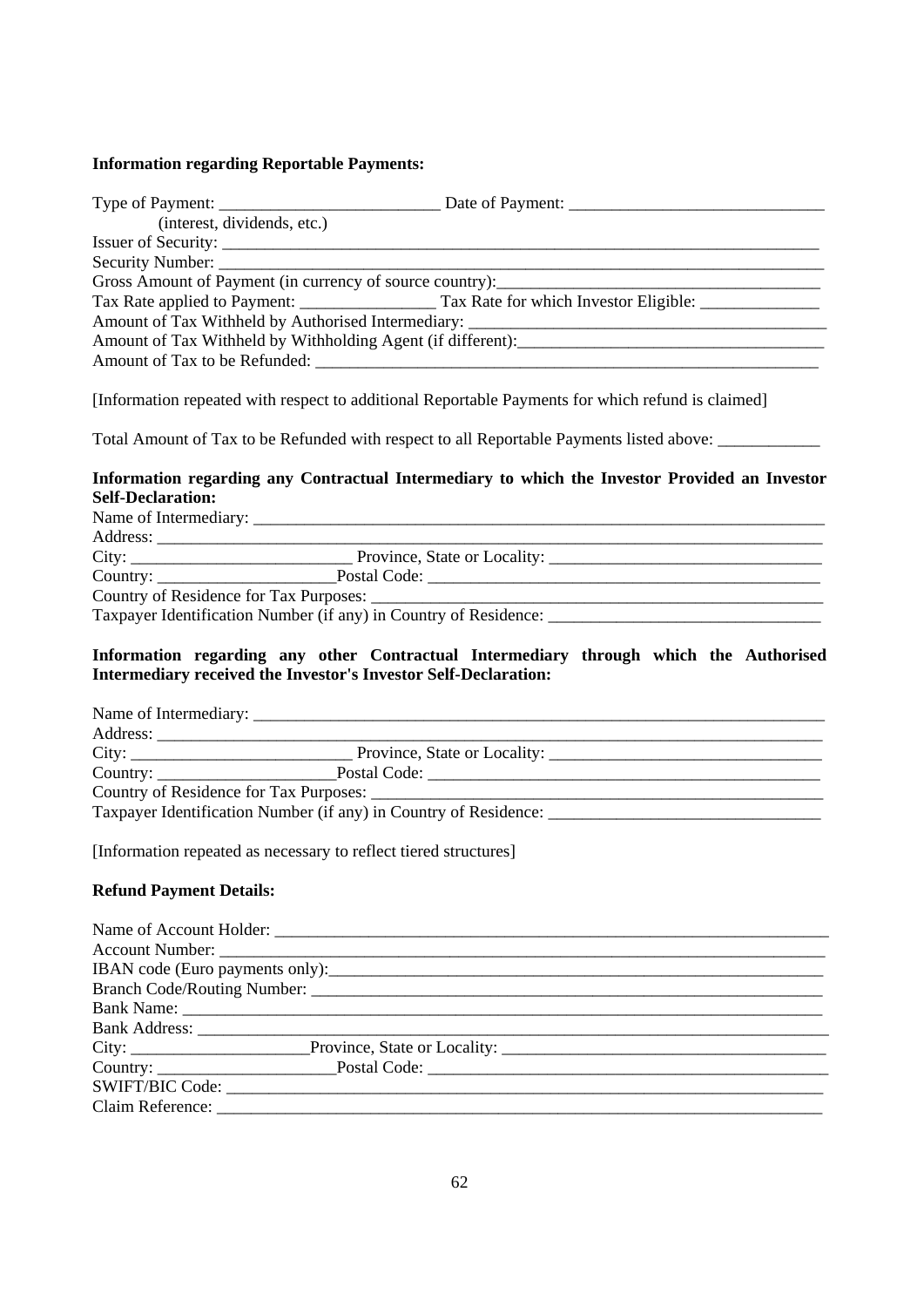On behalf of the Authorised Intermediary, I declare that all statements made in this request are, to the best of my knowledge and belief, correct and complete.

| Signature                                   | Date                                             |
|---------------------------------------------|--------------------------------------------------|
| Name of Signatory in block capitals or type | Position with respect to Authorised Intermediary |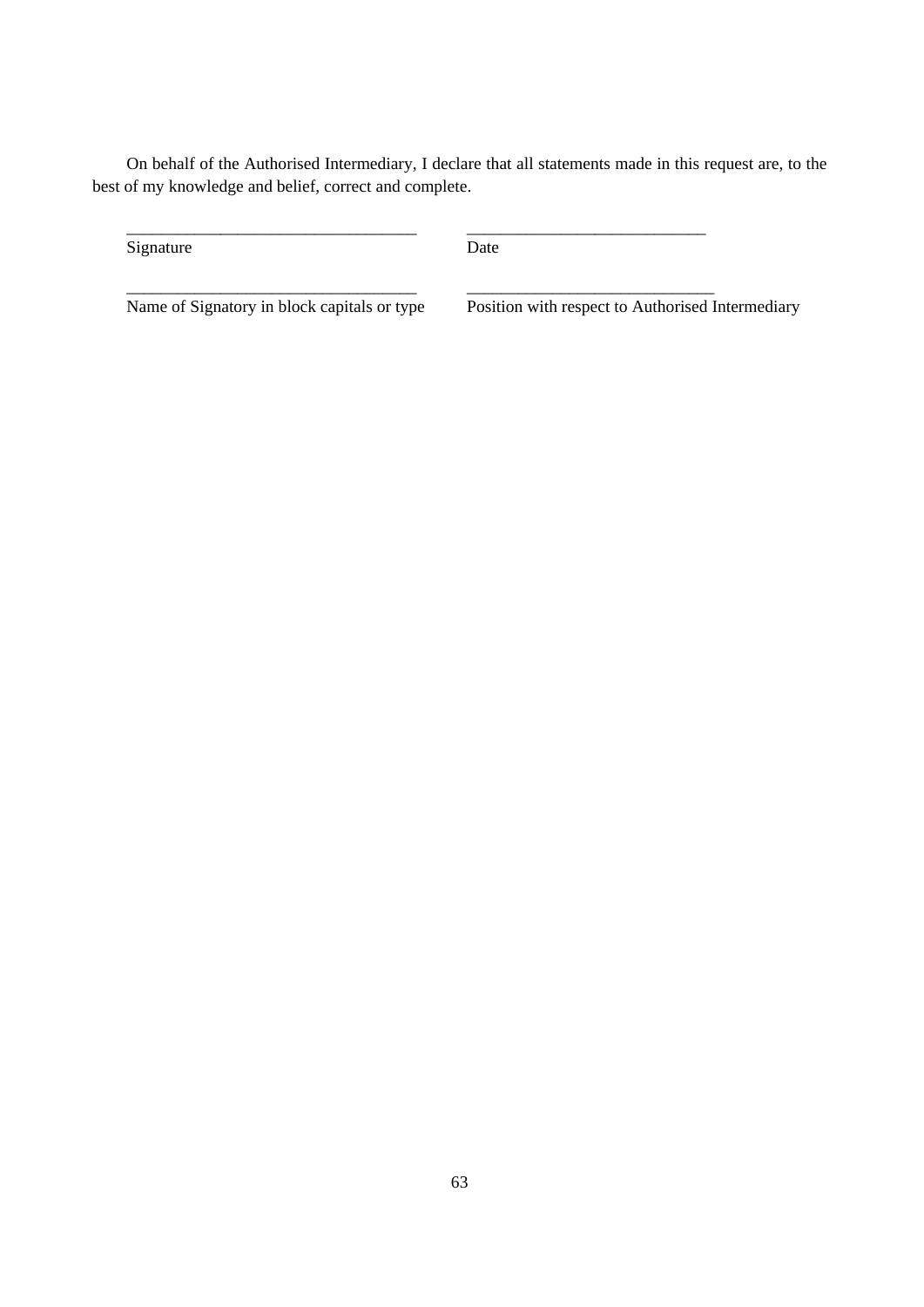## **OPTIONAL NOTIFICATION FROM THE COMPETENT AUTHORITY TO AN AUTHORISED INTERMEDIARY THAT A REFUND HAS BEEN PAID**

Name of Person at Authorised Intermediary designated as the Contact Person regarding the Claim:

| City: |                                      |  |
|-------|--------------------------------------|--|
|       | Country: Postal Code: Postal Code:   |  |
|       | Telephone: Fax: Fax: e-mail: e-mail: |  |
|       |                                      |  |

This notification confirms that a refund with respect to the referenced Claim relating to the listed Reportable Payments made to the named Investor has been paid to the account stated.

Payment of the refund was made on: \_\_\_\_\_\_\_\_\_\_\_\_\_\_\_\_\_\_\_\_\_\_.

#### **Refund Payment Details:**

|  |  | Country: Postal Code: Postal Code: |
|--|--|------------------------------------|
|  |  |                                    |
|  |  |                                    |

## *(If Permitted by Applicable Rules regarding Confidentiality of Taxpayer Information)*

## **Information regarding the Investor:**

|          | Name of Investor:                                          |                                                                                                                                                                                                                                |
|----------|------------------------------------------------------------|--------------------------------------------------------------------------------------------------------------------------------------------------------------------------------------------------------------------------------|
| Address: |                                                            |                                                                                                                                                                                                                                |
| City:    |                                                            | Province, State or Locality:                                                                                                                                                                                                   |
|          |                                                            | Postal Code: The contract of the contract of the contract of the contract of the contract of the contract of the contract of the contract of the contract of the contract of the contract of the contract of the contract of t |
|          | Residence Country Taxpayer Identification Number (if any): |                                                                                                                                                                                                                                |

#### **Information regarding Reportable Payments:**

| Type of Payment:            | Date of Payment: |
|-----------------------------|------------------|
| (interest, dividends, etc.) |                  |
| Issuer of Security:         |                  |
| Security Number:            |                  |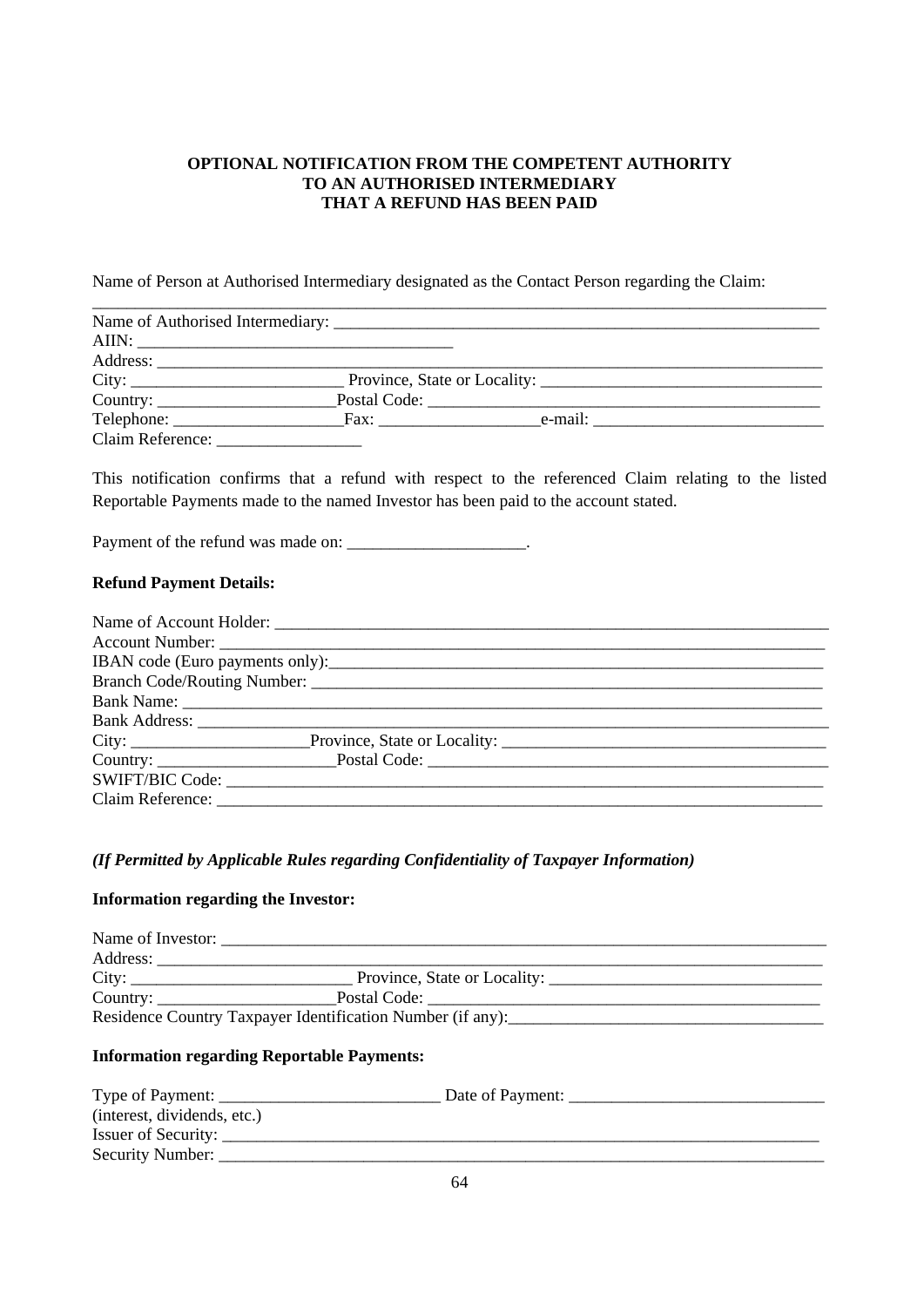Gross Amount of Payment (in currency of source country):\_\_\_\_\_\_\_\_\_\_\_\_\_\_\_\_\_\_\_\_\_\_\_\_\_\_\_\_\_\_\_\_\_\_\_\_\_\_ Tax Rate applied to Payment: \_\_\_\_\_\_\_\_\_\_\_\_\_\_\_\_\_\_\_\_\_\_ Amount of Tax Withheld: \_\_\_\_\_\_\_\_\_\_\_\_\_\_\_\_\_\_\_\_\_\_\_\_\_\_\_\_\_\_\_\_\_\_ Amount of Tax Refunded: \_\_\_\_\_\_\_\_\_\_\_\_\_\_\_\_\_\_\_

[Information repeated with respect to additional Reportable Payments for which refund is paid]

Total Amount of Tax Refunded with respect to all Reportable Payments listed above: \_\_\_\_\_\_\_\_\_\_\_\_\_\_\_\_\_\_\_\_\_\_\_\_\_\_\_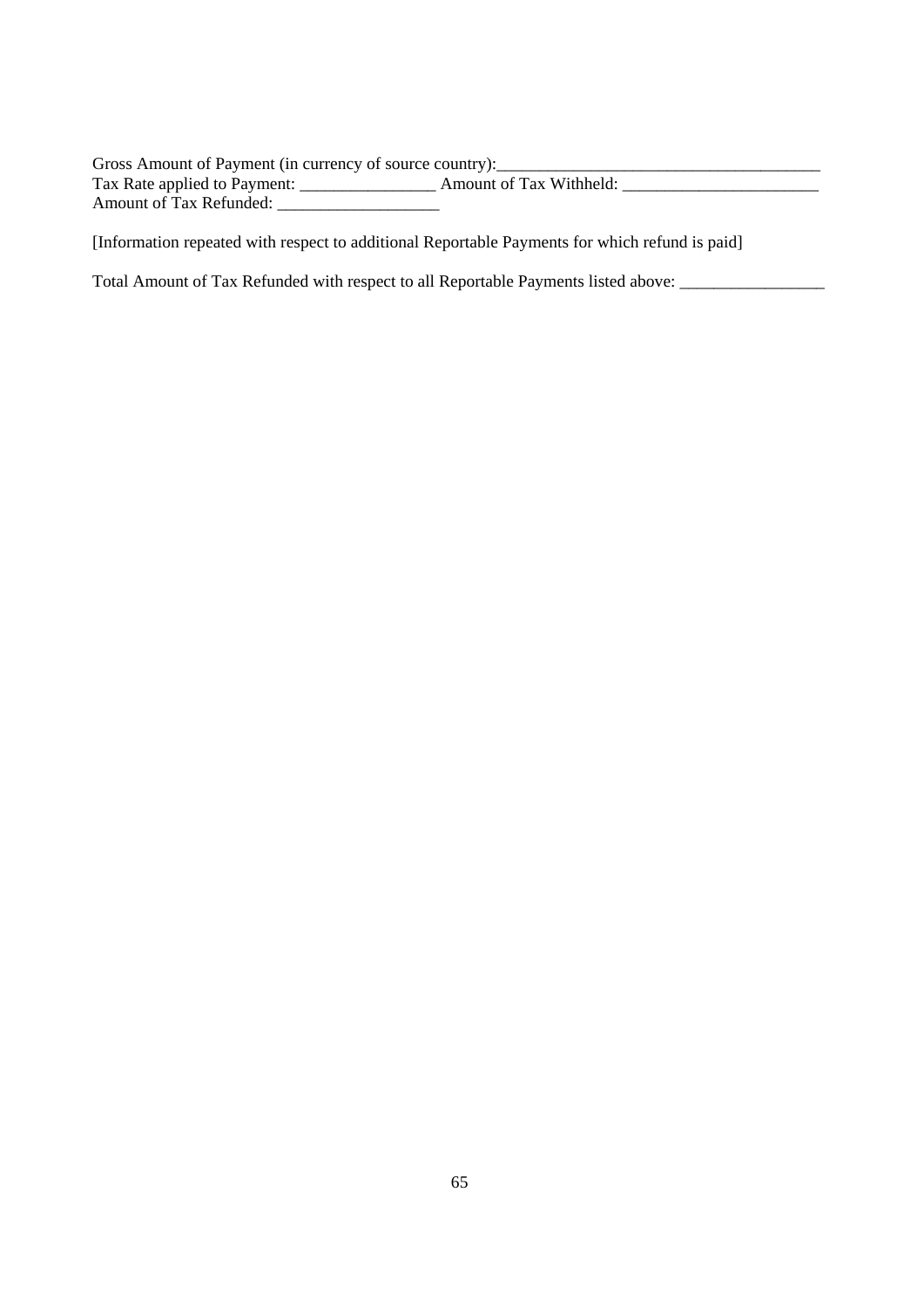### **ANNEX 2:**

#### **PROCEDURES FOR INDEPENDENT REVIEWERS**

#### **I. PURPOSE OF THE GUIDANCE.**

This document provides a framework for the Independent Reviewer's Report required by Paragraph VII.B.2 of the Procedures Regarding the Operation of a Financial Intermediary as an Authorised Intermediary (the "Procedures") set out in Appendix B to an agreement (the "Agreement") with the taxing authorities of the Source Country. In order to prepare the Independent Reviewer's Report described herein, the Independent Reviewer will follow the procedures and make the reports described in the detailed guidance for Independent Reviewers in Annex 3 to Appendix B. Terms not defined herein shall be defined in accordance with the Procedures. The guidance in this Annex 2 to Appendix B forms part of the Agreement and is subject to the specific undertakings contained therein.

#### **II. OBLIGATIONS OF THE INDEPENDENT REVIEWER.**

 **(A) In General.** The purpose of the Independent Reviewer's Report is fact-finding with respect to the AI's compliance with the Procedures. In particular, it is intended to provide the Source Country with information regarding the extent to which, with respect to Covered Payments made through the AI:

(1) if a reduction or exemption from withholding tax has been claimed with respect to a certain amount of a payment, the relevant amount of the payment in fact flows to the person on whose behalf benefits have been claimed; and

(2) those who are claiming such benefits are in fact eligible for the claimed benefits.

 **(B) Standard Review to Focus on Processing.** To verify the extent of the AI's compliance with the Agreement, the Independent Reviewer's Report will focus on the AI's processing of Covered Payments, including the application of tax withholding in accordance with Paragraph 6 of the Agreement and the documentation secured under Section V of the Procedures and information reporting in accordance with Section VII. Thus, the Report will provide the results of the Independent Reviewer's review of:

(1) the reconciliation between a random sample of Covered Payments made to the AI and the Account Holders receiving Covered Payments, in accordance with Section III below;

(2) the extent to which the AI has complied with the requirements of Section V of the Procedures with respect to procuring the Investor Self-Declarations and Intermediary Declarations and other tax rate/allocation information supporting the claims with respect to the Account Holders (or a random sample thereof) receiving the Reportable Payments falling under Subparagraph 1 and determining whether the AI has any information that indicates that the information provided in such Declarations is unreliable or incorrect, in accordance with Section IV below; and

(3) the annual information report filed by the AI with respect to the Account Holders described in Subparagraph 2, in accordance with Section V below.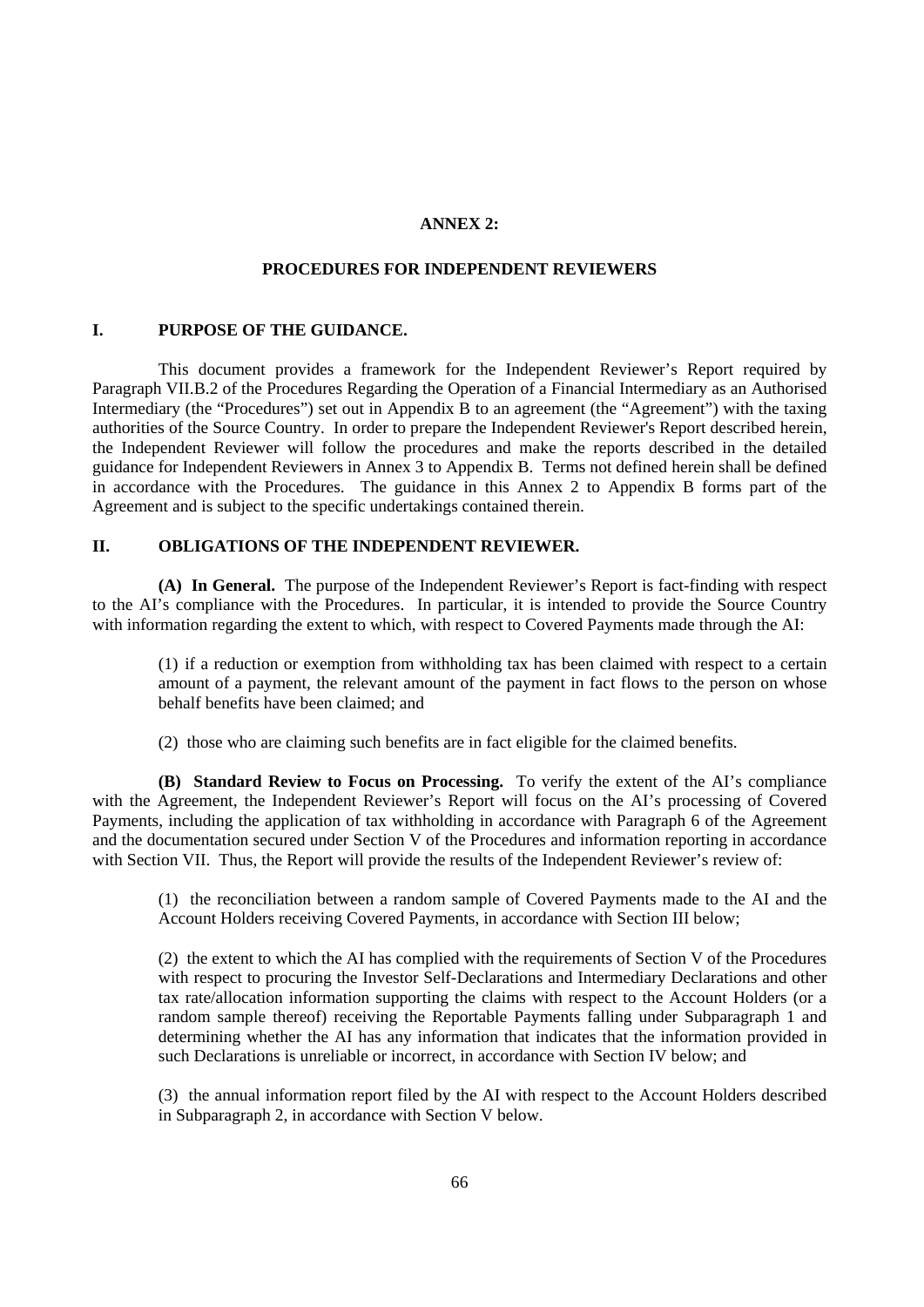**(C) Potential Supplementary Review.** If, after receiving the results of the standard review conducted by the Independent Reviewer, a Competent Authority has reasonable concerns regarding the AI's compliance with the Agreement and the Procedures, the Competent Authority may require the AI to provide supplementary information in accordance with Section VI. Such supplementary information may consist of:

(1) the results of the Independent Reviewer performing the procedures described in Sections III-V with respect to a greater number of payments or accounts; and/or

(2) details of the AI's controls and procedures.

The purpose of such a supplementary review is to identify the underlying causes of any deficiencies in the AI's compliance with the Agreement and to determine whether corrective action readily can be devised. For example, the standard review may show that the Independent Reviewer determined that the AI had based its Tax Rate Information on Investor Self-Declarations that were inconsistent with other information in client records indicating that the relevant Account Holders were not in fact resident for tax purposes in the countries claimed. Through discussion with the AI and the Independent Reviewer, the Competent Authority may then determine that the problem was attributable to deficient account-opening procedures in one of the AI's branches. The AI would then be expected to take the steps necessary to ensure that the branch had appropriately corrected procedures for opening new accounts.

#### **III. REVIEWING THE RECONCILIATION PROCESS.**

 **(A) In General.** The Independent Reviewer would track a number of sample Covered Payments received by the AI, selected in accordance with Paragraph B below, from receipt by the AI to division and crediting to the underlying accounts in accordance with Paragraph C below. This process would involve:

(1) Obtaining evidence of the receipt of each sample Covered Payment;

(2) Obtaining a list of the destination accounts and the corresponding Account Holders for the Covered Payment, together with a statement of the amount of the Covered Payment credited to each such destination account; and

(3) Determining that the aggregate amounts in Subparagraph (2) total the amount of the sample Covered Payment received by the AI.

The Independent Reviewer will note in the Independent Reviewer's Report the number of instances and the circumstances surrounding any differences in the aggregate amounts in Subparagraph (1) and Subparagraph (3). The Independent Reviewer will report whether any such difference is a result of a payment awaiting reconciliation.

 **(B) Selection of Sample Payments.** The Independent Reviewer will select for review in accordance with Paragraph A a random sample of Covered Payments to be reviewed. Such random sample shall include at least one payment arising in each country with respect to which the AI acts as an Authorised Intermediary in accordance with the Procedures. Alternatively, each such source country may identify no more than two payments to be reviewed by the Independent Reviewer by notification no later than 60 days after receiving the annual information report required by Section VII of the Procedures. Sample Covered Payments should be limited to those distributions that generate Reportable Payments.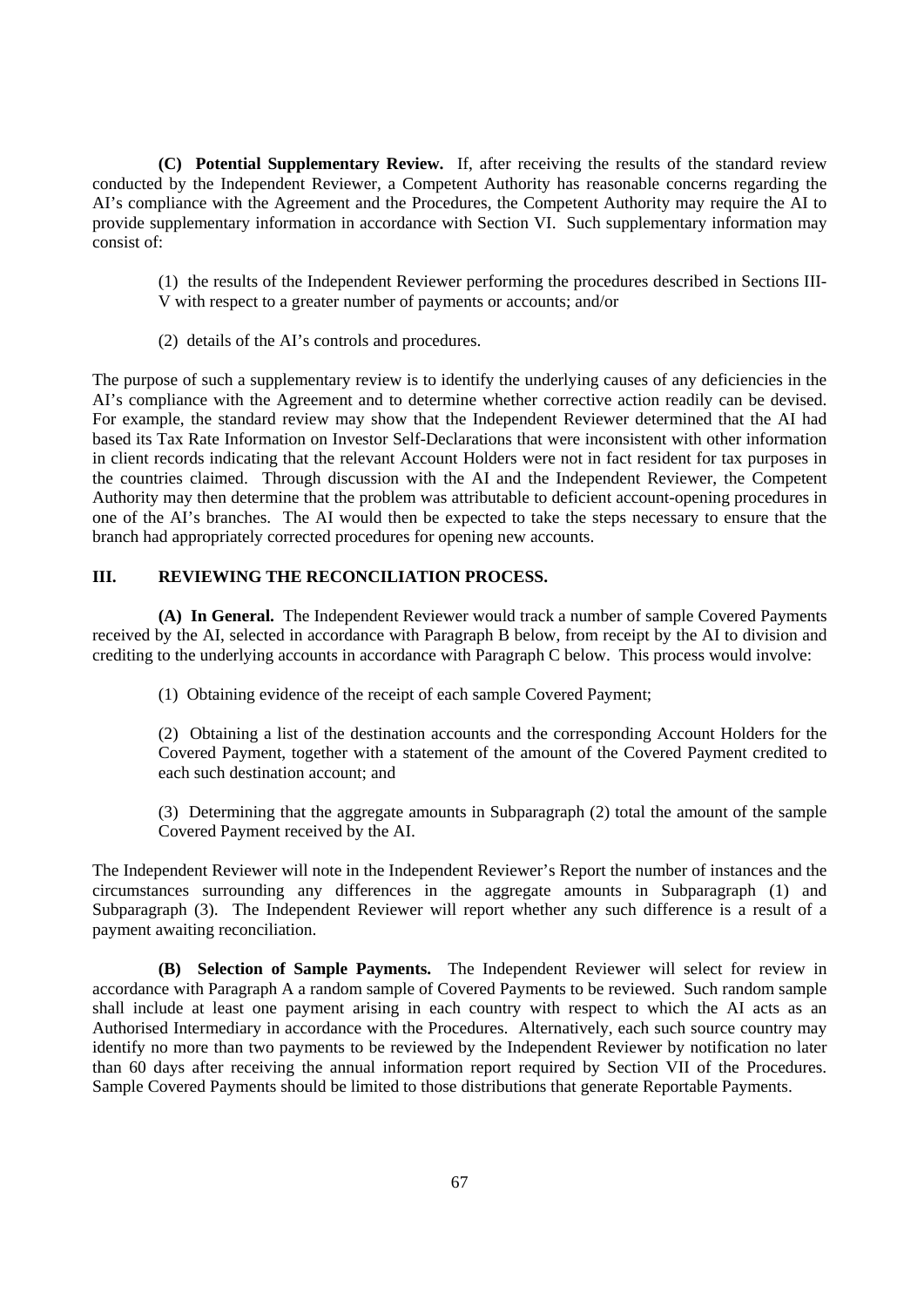## **IV. REVIEWING SUPPORTING DOCUMENTATION.**

 **(A) In General.** The Independent Reviewer will review a random sample of customer accounts, selected in accordance with Paragraph B below, to determine whether the AI has received valid Investor Self-Declarations and Intermediary Declarations with respect to the corresponding customer accounts. With respect to Account Holders that are Investors, the Independent Reviewer will review the Investor Self-Declarations and other customer information in accordance with Paragraph C below. With respect to payments to other Intermediaries, the Independent Reviewer will review the information provided by the Intermediaries in accordance with Paragraph D below.

 **(B) Selection of Customer Accounts.** With respect to the Covered Payments selected in accordance with Section III, the Independent Reviewer will select a random sample of the accounts held by the AI's Direct and Indirect Account Holders (the "Accounts") that have received the Covered Payments and with respect to which the payments are Reportable Payments.

 **(C) Account Holders that are Investors.** With respect to Direct Account Holders and Indirect Account Holders that are Investors, the Independent Reviewer will review the Investor Self-Declarations corresponding to those Account Holders. The Independent Reviewer will determine whether the Investor Self-Declarations are complete and internally consistent and support the rate of tax withheld. The Independent Reviewer will also review other information in the AI's records relating to the Account Holder to determine whether there is any information contained in such records that would suggest that the Investor Self-Declaration is unreliable or incorrect under the standards set out in Paragraph V.B of the Procedures. The Independent Reviewer will note in the Independent Reviewer's Report the number of instances and the circumstances surrounding Investor Self-Declarations that have been reviewed and that do not meet the requirements of Sections IV and V of the Procedures.

 **(D) Account Holders that are Intermediaries.** With respect to Account Holders that are Intermediaries, the Independent Reviewer will review the Intermediary Declaration provided by each such Intermediary. It will also determine whether each such Intermediary is, or was at the time it received a Reportable Payment from the AI, an Excluded Intermediary. With respect to Account Holders that are Authorised Intermediaries, the Independent Reviewer will also review the Tax Rate Information provided by the Authorised Intermediary to determine whether it supports the amount of the payment made to the Authorised Intermediary. With respect to Contractual Intermediaries, the Independent Reviewer will also review the allocation information provided by the Intermediary to ensure that it provides the information necessary for the AI to match the distribution to the underlying Account Holders. The Independent Reviewer will note in the Independent Reviewer's Report the instances in which information provided by Intermediaries that has been reviewed does not meet the requirements of Sections IV and V of the **Procedures** 

#### **V. REVIEWING INFORMATION REPORTING.**

With respect to each of the customer accounts reviewed under Section IV, the Independent Reviewer will review the information reports filed in accordance with Section VII of the Procedures. In particular, the Independent Reviewer will review the payee details and details of the Reportable Payments, including the rate of withholding tax applied, with respect to the sample Covered Payment. The Independent Reviewer will note in the Independent Reviewer's Report any inconsistencies between the information reports and any other information relating to the relevant customer, payment or tax withheld.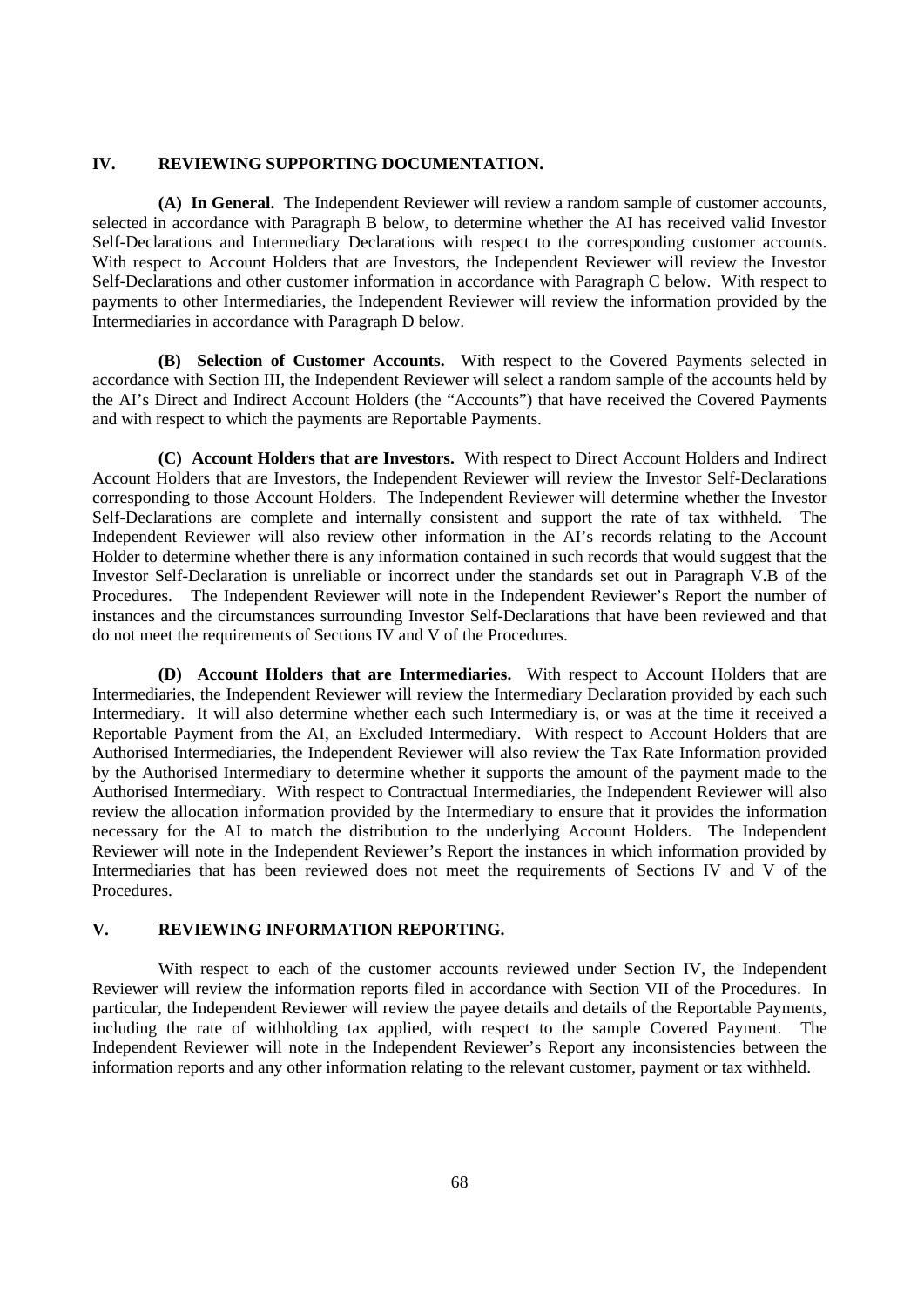### **VI. SUPPLEMENTARY REVIEW.**

 **(A) In General.** If, after receiving the results of the standard review conducted by the Independent Reviewer, a Competent Authority has reasonable concerns regarding the AI's compliance with the Agreement and the Procedures, the Competent Authority may require the AI to provide supplementary information.

**(B) Expanded Samples.** After reviewing the Independent Reviewer's Report relating to the standard review conducted in accordance with Sections III-V, the Competent Authority may determine that additional fact finding is necessary in order to determine whether any deficiencies are widespread and the source of any deficiencies. In order to do so, the Competent Authority may direct the Independent Reviewer to complete a review of additional payments, accounts or reports. The Competent Authority may specify which payments, accounts or reports are to be reviewed, or allow the Independent Reviewer to select a larger random sample to review. The results of such supplementary review shall be reported to the Competent Authority in the same form as set out in Sections III-V.

**(C) Controls and Procedures.** The Competent Authority may, in addition to or instead of the review of expanded samples under Paragraph B, request that the Independent Reviewer review the AI's controls and procedures. In such a case, the Independent Reviewer generally will review the AI's procedures manual, other written materials and directives, other systems of controls and training with respect to each of the functions of reconciliation, documentation and information reporting. Such a systems review may be general in nature, relating to the entire AI, or it may focus on one or more branches or offices, depending on whether the initial processing review indicated a generalised or localised problem. The Competent Authority may also narrow the request for review by function, so that the Independent Reviewer will focus its review on only one or two of the functions of reconciliation, documentation and information reporting rather than all three. In connection with preparing its report, the Independent Reviewer must obtain factual statements from the AI in respect of each failure of procedures/controls and the remedial action that it has taken. These may be included in the report as a factual statement, footnoted or otherwise ["in relation to the above, the Independent Reviewer understands that…"].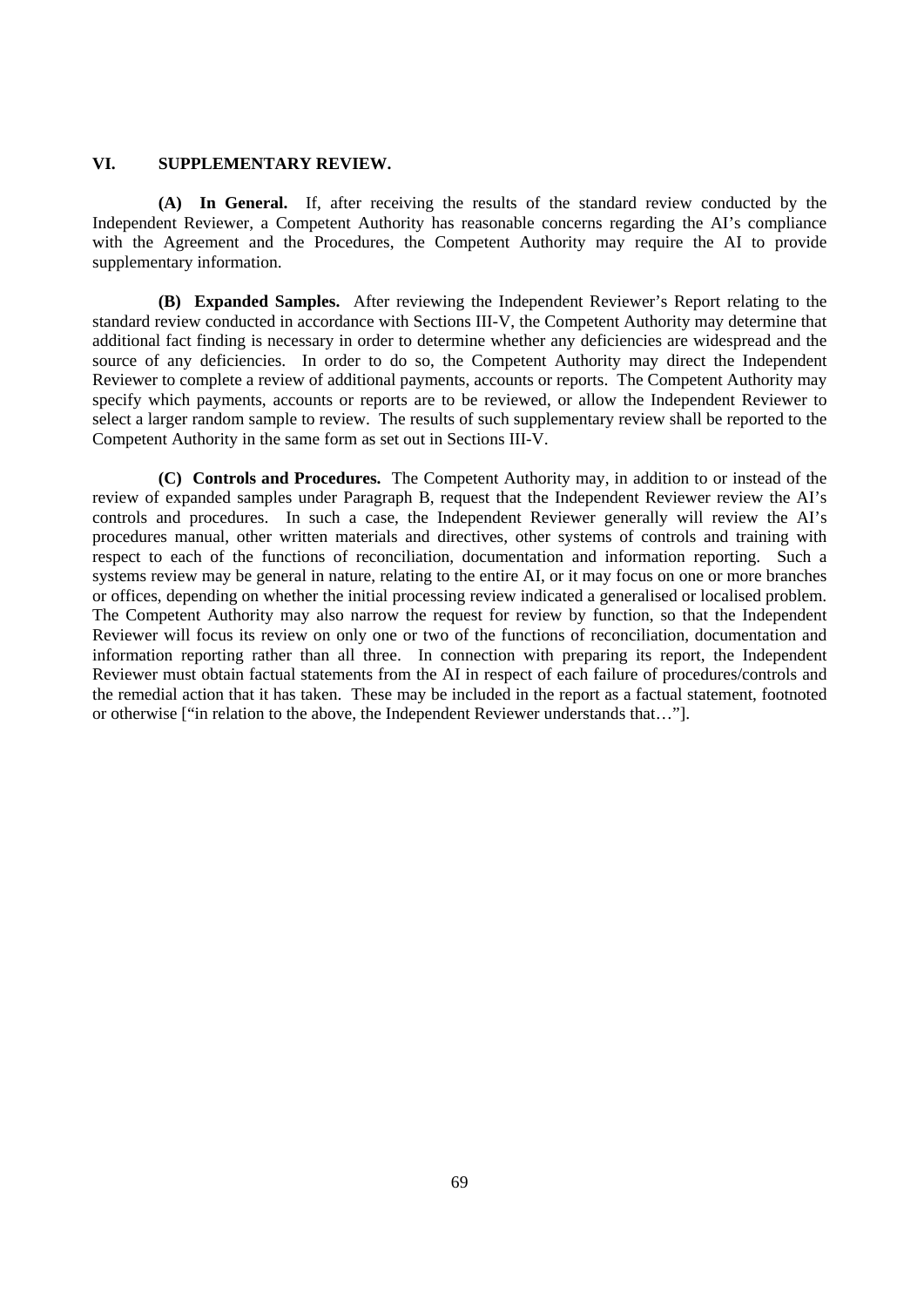## **ANNEX 3:**

### **GUIDANCE FOR INDEPENDENT REVIEWERS OF AUTHORISED INTERMEDIARIES**

The following guidance is provided for an Independent Reviewer engaged by an Authorised Intermediary ("AI") to verify compliance with the agreements (the "Agreements") pursuant to which it acts as an Authorised Intermediary with respect to one or more countries (each a "Source Country"). Under such agreements, the AI agrees to comply with certain procedures (the "Procedures") regarding making claims for reductions or exemptions from withholding tax on a "pooled" basis and to provide, annually, investorspecific information regarding certain types of payments made to such investors. In Section VIII of the Procedures, the AI agrees to engage an Independent Reviewer to conduct a review to determine whether the AI is in compliance with the Agreements. The Independent Reviewer will conduct a single review in accordance with these procedures and provide its Independent Reviewer's Report to each Source Country. In the Independent Reviewer's Report, aggregate information regarding all of the payments and accounts reviewed will be provided to each Source Country; the Independent Reviewer will also provide such information as it relates to each Source Country in a separate annex that is provided only to that Source Country.

The Independent Reviewer will conduct the review and report the factual findings resulting from the work in accordance with the International Standard on Related Services 4400 "Engagements to Perform Agreed-Upon Procedures Regarding Financial Information" (previously ISA 920).

Terms used herein shall have the meaning given to them in the Procedures, as they may be modified by one or more Agreements.

### **I. STANDARD REVIEW**

#### **(A) Selection of Sample Payments.**

The Independent Reviewer will select for review a random sample of Covered Payments. Such random sample will include at least one payment arising in each country with respect to which the AI acts as an Authorised Intermediary in accordance with the Procedures. Alternatively, each such Source Country may identify no more than 2 payments to be reviewed by the Independent Reviewer as part of the Standard Review by notification no later than 60 days after receiving the annual information report required by Section VII of the Procedures. Sample Covered Payments should be selected only if they generate Reportable Payments.

#### **(B) Selection of Customer Accounts.**

(1) Sample Size. With respect to the Covered Payments selected in accordance with Section I, the Independent Reviewer will select a random sample of the accounts held by the AI's Direct and Indirect Account Holders, other than Account Holders that hold through one or more Authorised Intermediaries that are also Account Holders with respect to the AI (the "Accounts") to review in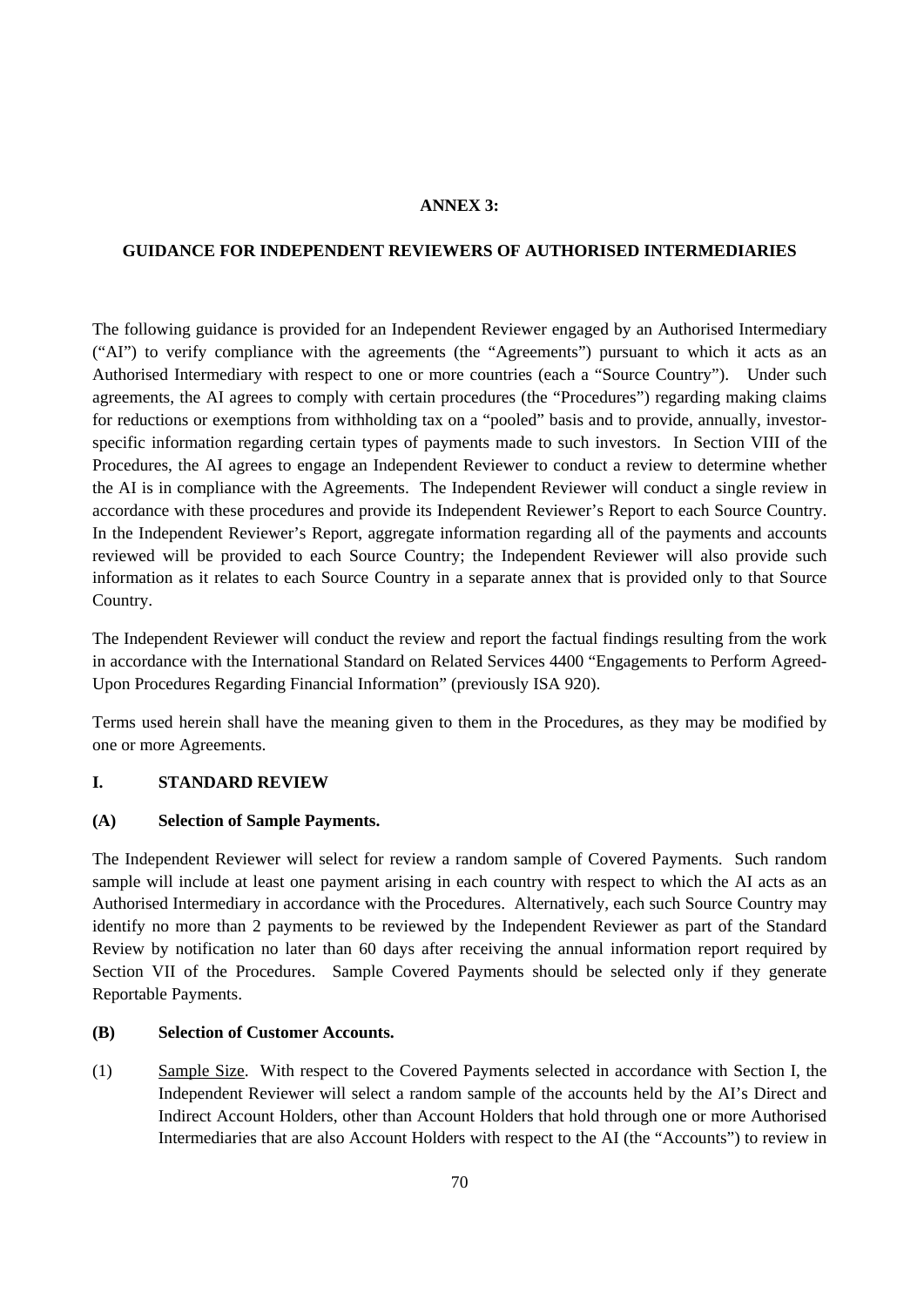accordance with this Section II. The Independent Reviewer will select from the Accounts a sample consisting of all the Accounts in receipt of the selected Covered Payments (the "Population") or, if there are more than 100 Accounts in the Population, a random sample of 100 of such Accounts. If more than 50 Source Countries are covered by the Agreements, the Independent Reviewer shall increase the sample size so as to provide a 95 percent confidence level based on the number of Source Countries from which Covered Payments are received by the AI, using the following formula:

$$
\text{Sample Size} = \frac{\frac{t^2 PQ}{d^2}}{1 + \frac{1}{N} \left(\frac{t^2 PQ}{d^2} - 1\right)}
$$

where  $t = 1.645$  (confidence coefficient at 95 percent one-sided)

 $P = 5$  percent (error rate)

- $Q = 1 P$
- $d = 2$  percent (precision level)

 $N =$  total population

- (2) Division of Accounts into Groups. The Independent Reviewer must allocate the number of Accounts in the Population into the following groups:
	- (a) The group of all Accounts held by the AI's Direct Account Holders that are Investors;
	- (b) The group of all Accounts held by the AI's Direct Account Holders that are Intermediaries; and
	- (c) The group of all Accounts held by the AI's Indirect Account Holders that are Investors and that do not hold through one or more Authorised Intermediaries that are Account Holders of the AI.
- (3) Determination of the Number of Accounts in the Sample to be Allocated to each Group. The Independent Reviewer must determine the number of Accounts in each group that will be reviewed by multiplying the number of Accounts in the Sample by a fraction, the numerator of which is the total number of Accounts in that group and the denominator of which is the total number of Accounts in the Population. The minimum allocation to each group is the lesser of (1) 25 Accounts or (2) the total number of Accounts in that group. If there are fewer than 25 Accounts in any group, all Accounts in that group must be reviewed and the difference between 25 and the number of Accounts in the group must be reallocated to the other groups pro rata. If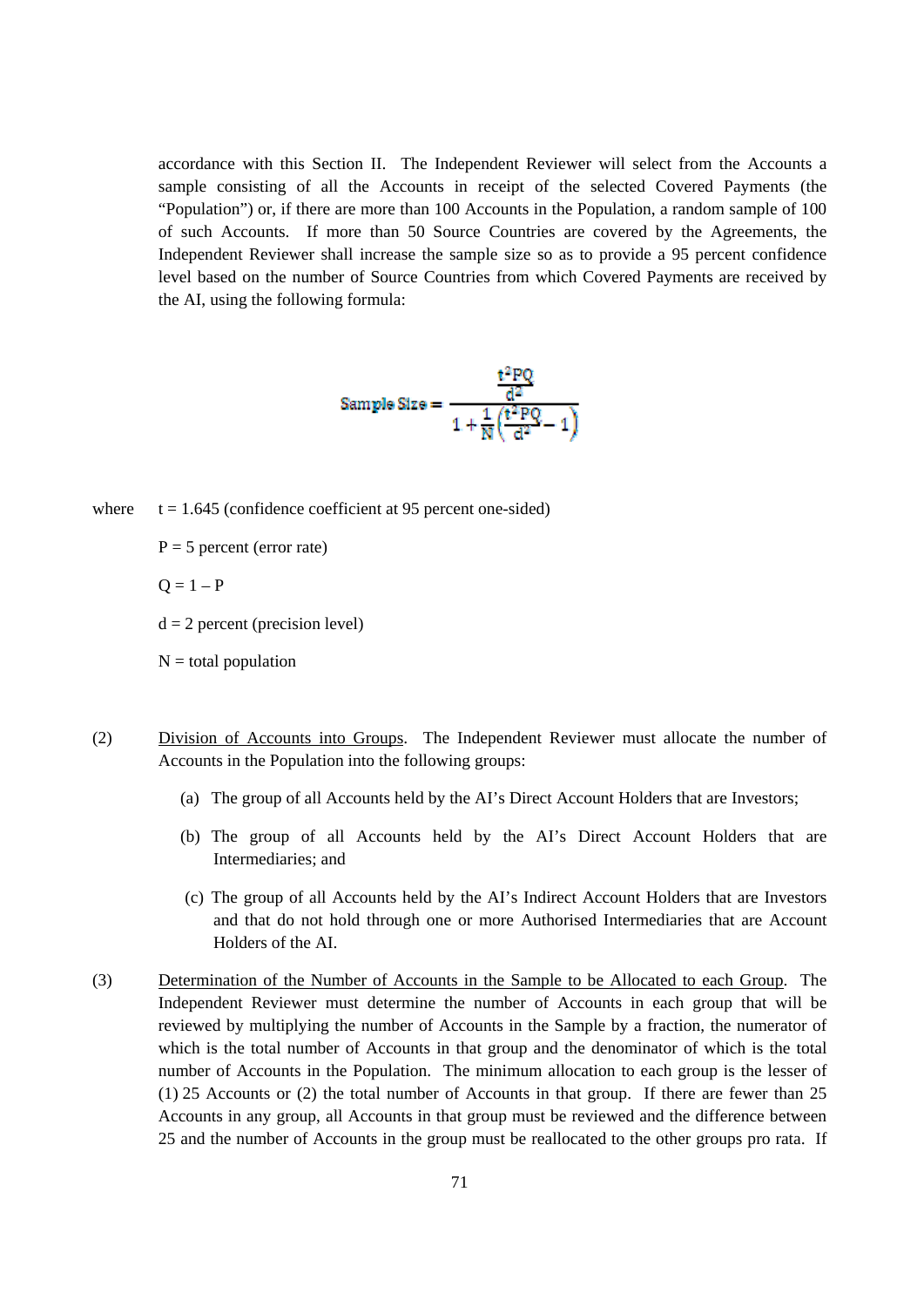there are 25 or more Accounts in the group, but the allocation, as determined under the fraction above, is less than 25 Accounts, the number of Accounts in that group is 25 Accounts. In that case, the difference between 25 and the number of Accounts allocated to that group, as originally determined, must reduce the number of Accounts allocated to all other groups that exceed 25 Accounts on a pro rata basis.

- (4) Selection of Accounts from the Group. The Independent Reviewer must select the Accounts from each group by using a random number generator. Information regarding the random number generator used must be included in the records required in Paragraph 5 below. The Accounts selected for review should be limited to those Accounts that have received a Reportable Payment. Moreover, the Accounts to be reviewed are to include (1) a minimum of 2 Accounts that are in receipt of a Covered Payment from each Source Country and (2) where possible, at least one Account will be with respect to an Account Holder that is in receipt of a Covered Payment from the Source Country of which it is a resident and at least one Account will be with respect to an Account Holder that is not a resident of the Source Country with respect to that Covered Payment.
- (5) Records of Sampling Methodology. The Independent Reviewer is required to keep records of the methods used to generate the sample and to maintain the ability to reconstruct the sample if requested.

#### **(C) Review of Reconciliation Process**

- (1) Review of Process. In the Standard Review, the Independent Reviewer must:
- Step 1: With respect to each Covered Payment selected in accordance with Section I(A), obtain:
	- (a) The AI's records regarding receipt of the Covered Payment from the relevant Payor(s);
	- (b) The AI's records of payments to its Direct Account Holders.
- (2) Report of Reconciliation Process. The Independent Reviewer must specifically report:
- Report 1: The number of instances and the circumstances surrounding any differences between the aggregate amounts at Step  $1(a)$  and at Step  $1(b)$ , including whether any such payment is still awaiting reconciliation.

## **(D) Review of Supporting Documentation**

- (1) Review of Documentation Validity. In the Standard Review, and, if a Competent Authority so directs, in a Supplementary Review, the Independent Reviewer must:
- Step 1: Identify all of the Accounts selected in accordance with Paragraph B that are held by Direct Account Holders.
- Step 2: Sort the Accounts identified under Step 1 according to whether the account holder has provided the following types of documentation:
	- (a) An Investor Self-Declaration Individuals;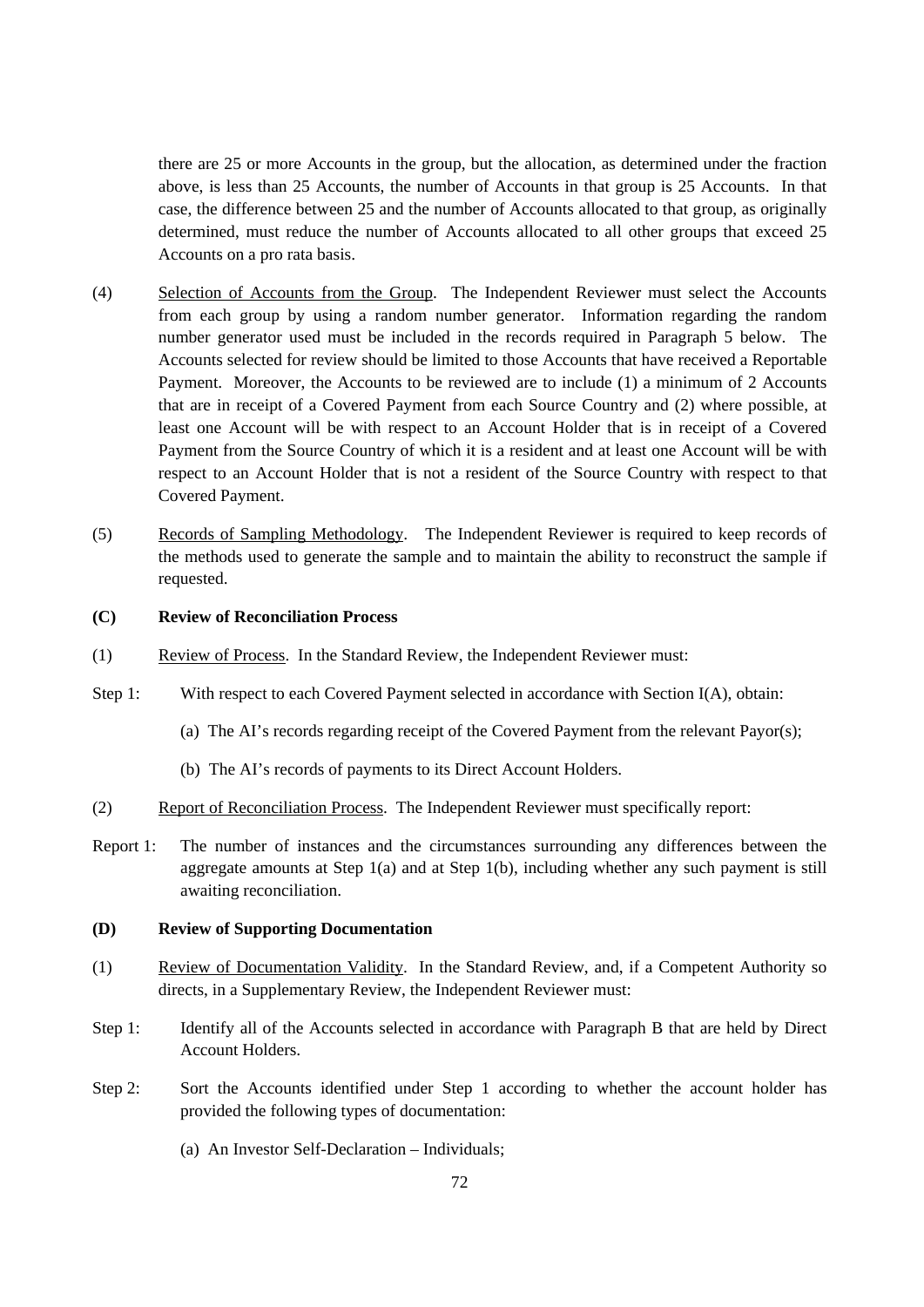- (b) An Investor Self-Declaration Entities;
- (c) An Intermediary Declaration Authorised Intermediary;
- (d) An Intermediary Declaration Contractual Intermediary;
- (e) No documentation.
- Step 3: Investor Self-Declaration Individuals

(a) For Accounts documented with an Investor Self-Declaration – Individuals, inspect the form. Determine that the following items have been completed and that items 1, 2, 5, 6 and 7 are consistent with each other:

- (1) Name of Investor;
- (2) Permanent Address;
- (3) Date of Birth and Place of Birth;
- (4) Account Numbers Covered by the Declaration;
- (5) Residence Country Certification and Residence Country Taxpayer Identification Number or Certification (paragraph 1);
- (6) Treaty Certification (paragraph 3);
- (7) Signature block; and
- (8) Date.
	- (i) Determine that the date of the relevant Covered Payment was within five full calendar years following the year of signature; and
	- (ii) Determine that the certifications, authorisations and undertakings in paragraphs 4 through 7, and the declaration, have not been modified.

(b) If the investor has provided an additional mailing address in a different country, or has completed paragraph 2(b), on the Investor Self-Declaration, the Independent Reviewer must determine whether the Investor Self-Declaration falls within any of the specific examples of Section V.B.2 of the Procedures and, if so, whether the AI has satisfied the additional requirements of that Section.

Step 4: Investor Self-Declaration – Entities

(a) For Accounts documented with Investor Self-Declaration – Entities, inspect the form. Determine that the following items have been completed and that items 1, 2, 3, 6, 7 and 9 are consistent with each other:

(1) Name of Investor;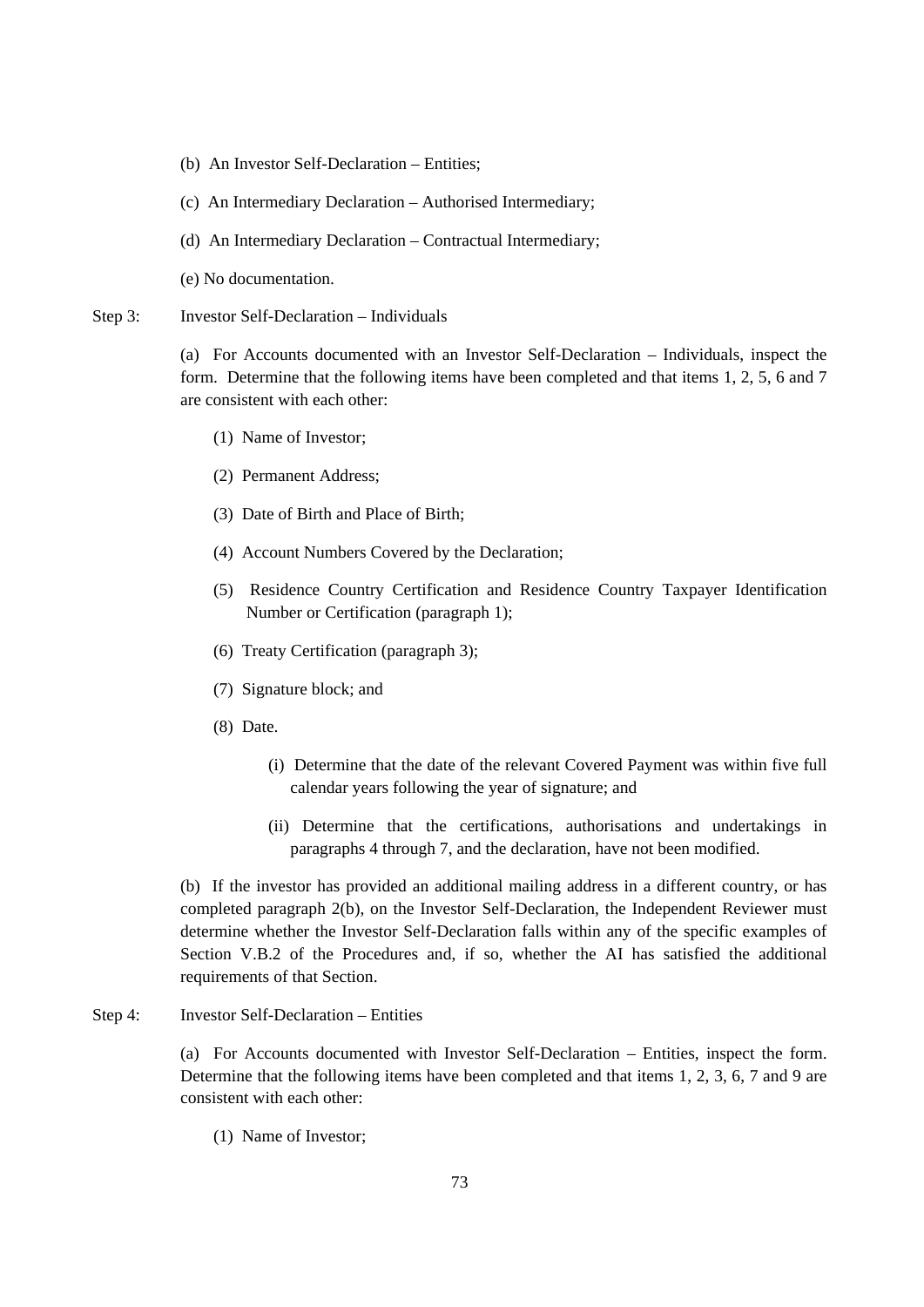- (2) Statutory Address;
- (3) Place of Incorporation/Organisation;
- (4) Date of Incorporation/Organisation;
- (5) Account Numbers Covered by the Declaration;
- (6) Residence Country Certification and Residence Country Taxpayer Identification Number or Certification (paragraph 1);
- (7) Treaty Certification (paragraph 3);
- (8) Entity Type (paragraph 4);
- (9) Signature block; and
- (10) Date.
	- (i) Unless the investor completed paragraph 5 or 6, determine that the date of the relevant Covered Payment was within five full calendar years following the year of signature; and
	- (ii) Determine that the certifications, authorisations and undertakings in paragraphs 10 through 13, and the declaration, have not been modified.

(b) If the investor has provided an additional mailing address in a different country, or has completed paragraph 2(b), on the Investor Self-Declaration, the Independent Reviewer must determine whether the Investor Self-Declaration falls within any of the specific examples of Section V.B.2 of the Procedures and, if so, whether the AI has satisfied the additional requirements of that Section.

(c) If any of paragraph 5, 6, 7 or 8 has been completed, the Independent Reviewer must determine whether the relevant item or items are consistent with the Entity Type designated in paragraph 4.

(d) If Attachment A or B has been provided, the Independent Reviewer must determine whether paragraph 7 or 8 has been completed and whether identifying information on the Attachment is consistent with the items listed in (a).

Step 5: Intermediary Declaration – Authorised Intermediary

(a) For Accounts documented with Intermediary Declaration – Authorised Intermediary, inspect the form. Determine that the following items have been completed:

- (1) Name of Intermediary;
- (2) Address;
- (3) Account Numbers Covered by the Declaration;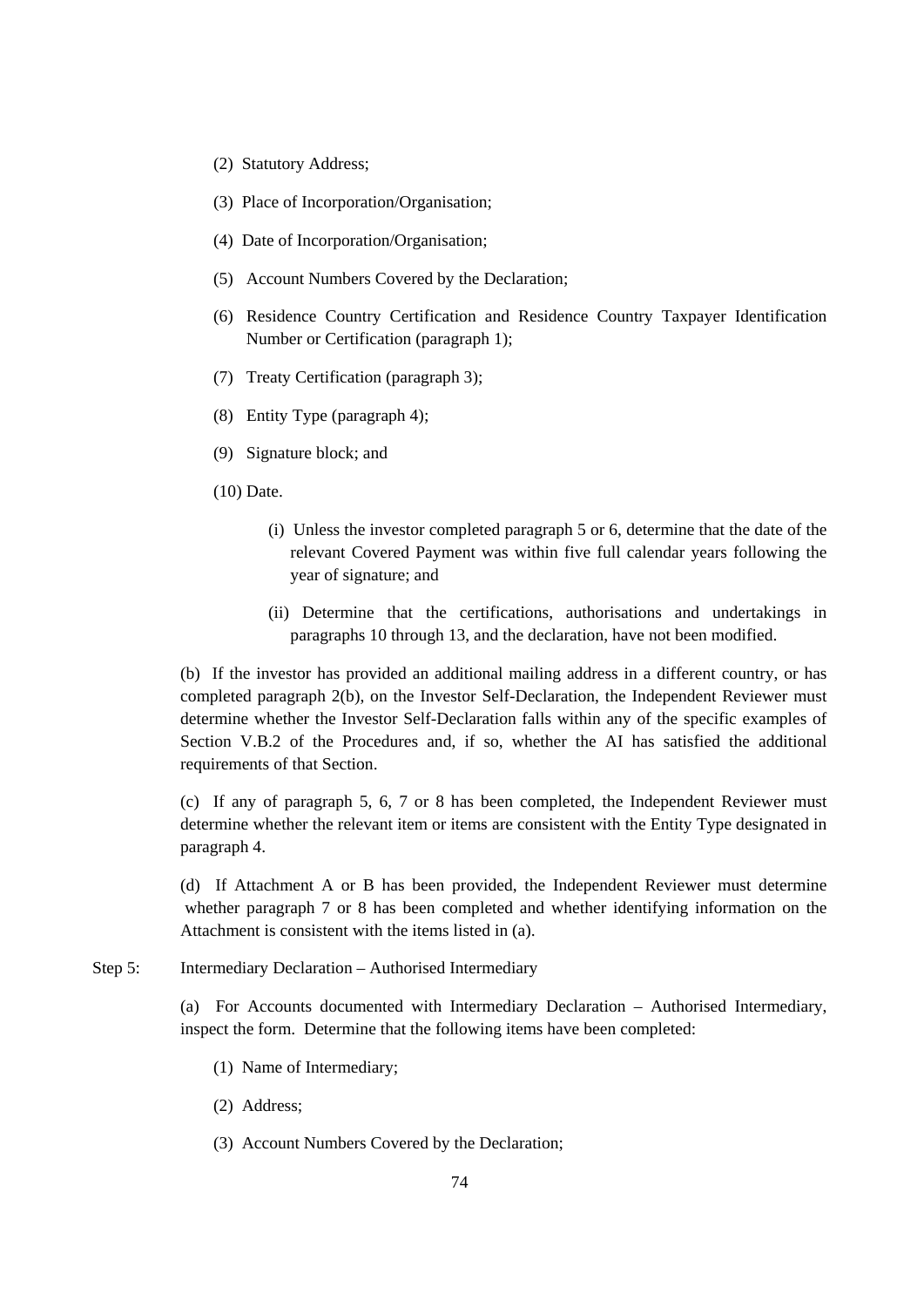- (4) Signature block; and
- (5) Date.
	- (i) Determine that the certifications, authorisations and undertakings in paragraphs 1 through 5, and the declaration, have not been modified.

(b) Inspect the chart of Source Countries and AIINs to determine whether each of the Source Countries with respect to which the Independent Review is being conducted is listed. If not, determine whether an Intermediary Declaration – Contractual Intermediary has been provided with respect to that Source Country and, if so, perform the procedures in Step 6 with respect to income arising in those Source Countries. Determine whether an AIIN has been provided with respect to each Source Country included in the chart. If the Covered Payment is not a payment of dividends or interest, determine whether the chart indicates that the definition of a covered payment has been modified with respect to that Authorised Intermediary and whether the payment is consistent with the modified definition.

Step 6: Intermediary Declaration – Contractual Intermediary

(a) For Accounts documented with Intermediary Declaration – Contractual Intermediary, inspect the form. Determine that the following items have been completed and are consistent with each other:

- (1) Name of Intermediary;
- (2) Address;
- (3) Account Numbers Covered by the Declaration;
- (4) Residence Country Certification and Residence Country Taxpayer Identification Number or Certification (paragraph 1);
- (5) Signature block; and
- (6) Date.
	- (i) Determine that the certifications, authorisations and undertakings in paragraphs 2 through 8, and the declaration, have not been modified.

(b) Inspect the list of Source Countries to determine whether each of the Source Countries with respect to which the Independent Review is being conducted is listed. If not, determine whether an Intermediary Declaration – Authorised Intermediary has been provided with respect to that Source Country and, if so, perform the procedures in Step 5 with respect to income arising in those Source Countries.

Step 7: For each account determined to be documented under Steps 3 and 4, examine the most recently updated information for the year being reviewed drawn from the account opening statement, and other account documents or memoranda and any correspondence associated with the account (for purposes of this section, "the account holder's file"). Determine: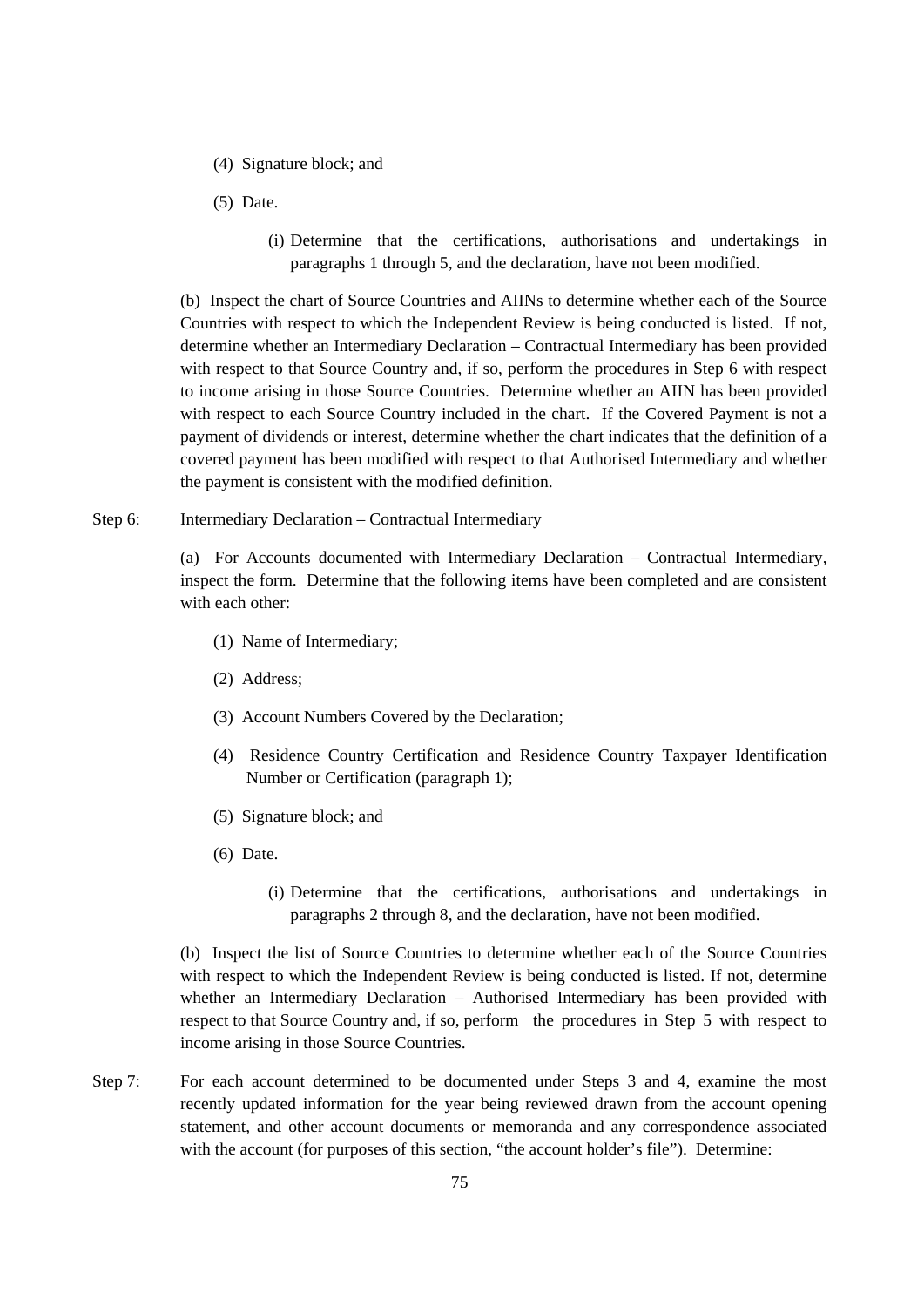(a) Whether the identifying information in the Investor Self-Declaration matches the most current identifying information in the account holder's file (taking into account any information that links the identifying information in the documentation to the identifying information in the account holder's file);

(b) Whether the account holder's file shows a residence address or mailing address in a country that is not listed in the Investor Self-Declaration. If so, the Independent Reviewer must determine whether the Investor Self-Declaration falls within any of the specific examples of Section V.B.2 of the Procedures and, if so, whether the AI has satisfied the additional requirements of that Section.

Step 8: For each account determined to be documented under Steps 5 and 6:

(a) Examine the most recently updated information for the year being reviewed drawn from the account holder's file. Determine whether the identifying information in the Intermediary Declaration matches the most current identifying information in the account holder's file (taking into account any information that links the identifying information in the documentation to the identifying information in the account holder's file); and

(b) Determine whether the Intermediary was an Unreliable Intermediary with respect to the relevant Source Country for the period under review.

Step 9: Include in the category of Accounts with no documentation:

(a) All Accounts that are not documented with one of the forms listed in (a) to (d) of Step 2; and

(b) Those Accounts that are documented with such forms that are inadequate after applying Steps 7 and 8.

Step 10: (a) Identify all of the Accounts selected in accordance with Paragraph B that are held by Indirect Account Holders of the AI (unless such an Indirect Account Holder holds through another Authorised Intermediary that is an Account Holder of the AI) .

> (b) Inspect the documentation for each Indirect Account Holder identified in Step 10(a) by performing the procedures in Steps 2 through 9.

- (2) Documentation Validity Report. The Independent Reviewer must specifically report:
- Report 1: The number of Accounts identified or selected under Step 1.
- Report 2: The number of Accounts in each of the categories in Step  $2(a)$  through (e).
- Report 3: (a) The number of Investor Self-Declarations inspected under Step 3(a) and the number of such Investor Self-Declarations that did not satisfy the criteria under that Step.

(b) Any explanations provided by the AI in respect of Investor Self-Declarations reported in Report 3(a).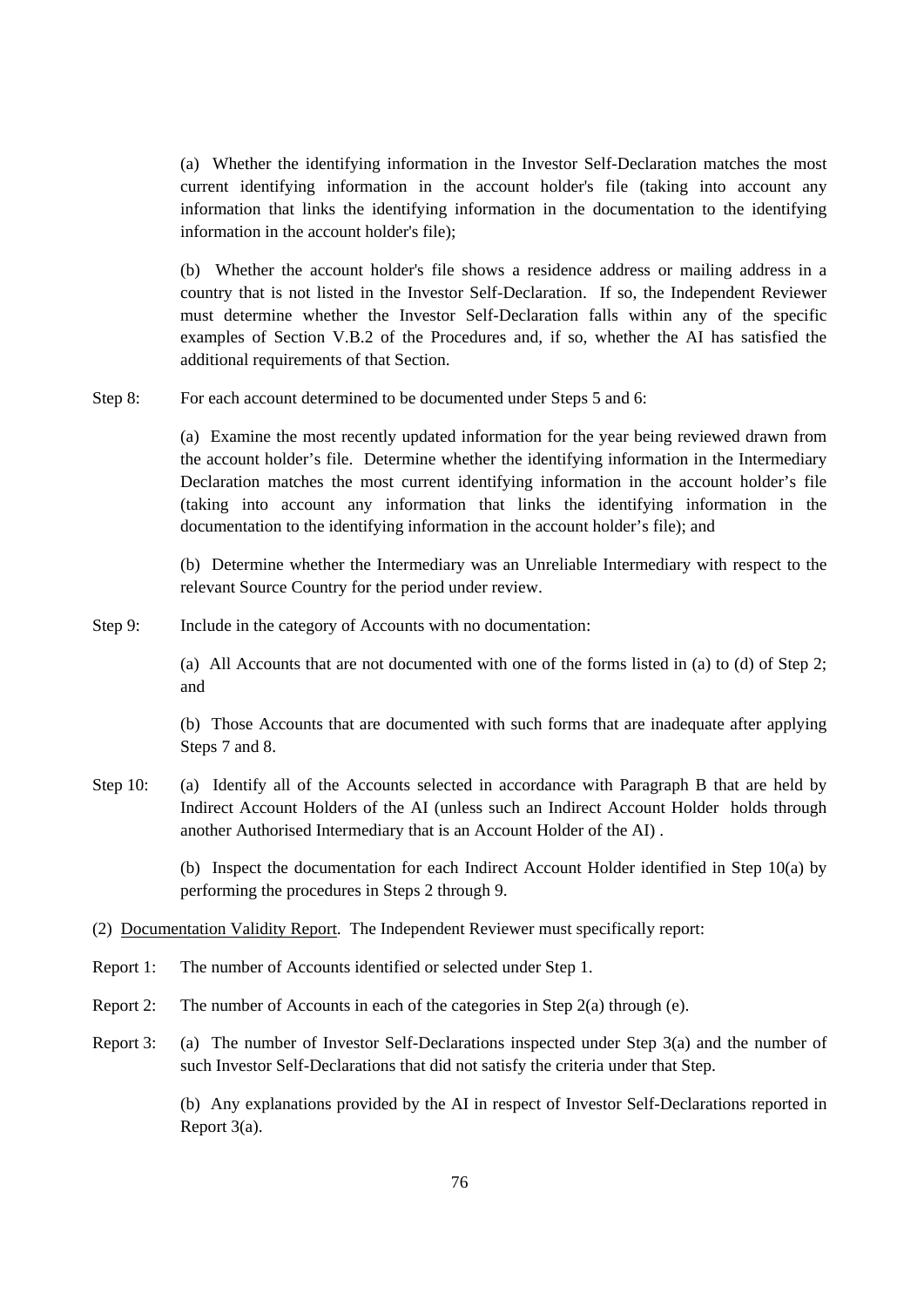- Report 4: The number of Investor Self-Declarations inspected under Step 3(b) and the number of Investor Self-Declarations that did not satisfy the criteria under that Step.
- Report 5: (a) The number of Investor Self-Declarations inspected under Step 4(a) and the number of such Investor Self-Declarations that did not satisfy the criteria under that Step.

(b) Any explanations provided by the AI in respect of Investor Self-Declarations reported in Report 5(a).

- Report 6: The number of Investor Self-Declarations inspected under Step 4(b) and the number of such Investor Self-Declarations that did not satisfy the criteria under that Step.
- Report 7: The number of Investor Self-Declarations inspected under Step 4(c) and the number of such Investor Self-Declarations that did not satisfy the criteria under that Step.
- Report 8: The number of Investor Self-Declarations inspected under Step 4(d) and the number of such Investor Self-Declarations that did not satisfy the criteria under that Step.
- Report 9: The number of Intermediary Declarations inspected under Step 5(a) and the number of such Intermediary Declarations that did not satisfy the criteria under that Step.
- Report 10: The number of Intermediary Declarations inspected under Step 5(b) and the number of such Intermediary Declarations that did not satisfy the criteria under that Step.
- Report 11: The number of Intermediary Declarations inspected under Step 6(a) and the number of such Intermediary Declarations that did not satisfy the criteria under that Step.
- Report 12: The number of Intermediary Declarations inspected under Step 6(b) and the number of such Intermediary Declarations that did not satisfy the criteria under that Step.
- Report 13: The number of Accounts:
	- (a) That did not satisfy the criteria of Step 7(a); and

(b) Described in Step 7(b) and the number of Accounts that did not satisfy the additional criteria of that Step.

- Report 14: The number of Accounts described in each of (a) and (b) of Step 8.
- Report 15: The number of Accounts described in each of (a) and (b) of Step 9.
- Report 16: The Independent Reviewer must complete Reports 2 through 15 with respect to each of the Accounts that were identified in Step 10 as held by Indirect Account Holders of the AI (unless such an Indirect Account Holder holds through another Authorised Intermediary that is an Account Holder of the AI) as if the Indirect Account Holder were a Direct Account Holder.

## **(E) Review of Withholding Rate Determination**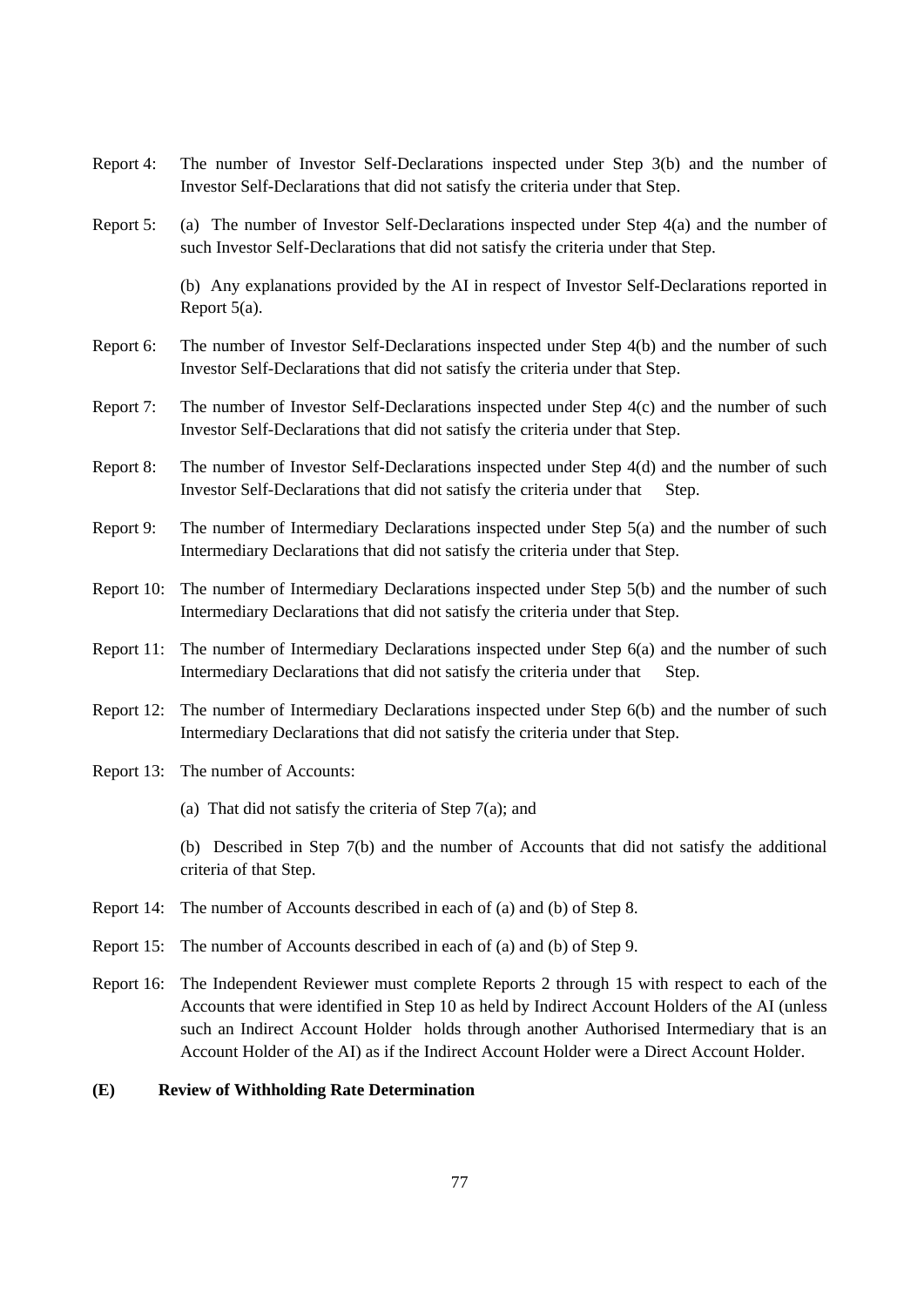(1) Review of Withholding Rates. In the Standard Review, and, if a Competent Authority so directs, in a Supplementary Review, the Independent Reviewer must, with respect to each Covered Payment being reviewed:

- Step 1: With respect to the Accounts identified in Paragraph D, segregate those Accounts for which the Direct Account Holder is an Intermediary.
- Step 2: With respect to the Accounts identified in Paragraph D for which the Direct Account Holder is an Investor, review the documentation for the account (after the procedures under Review of Documentation have been performed) and determine the withholding rate in accordance with the relevant Agreement with the Source Country.
- Step 3: For each account, determine the amount (if any) by which the amount of withholding determined under Step 2 exceeds the amount withheld from the Covered Payment as of 31 December of the year being reviewed.
- Step 4: For each account, make adjustments to the under-withholding (if any) determined under Step 3 to the extent necessary to reflect the correct amount of under-withholding (e.g. an adjustment to reflect amounts of tax reported and paid with the AI's Year-End Summary of Covered Payments).
- Step 5: With respect to the Accounts segregated in Step 1, identify those Accounts for which the Direct Account Holder is an Authorised Intermediary.
- Step 6: For each of the Accounts identified in Step 5, review the Tax Rate Information provided by the Authorised Intermediary to the AI and determine whether the Covered Payment paid to the Authorised Intermediary Account Holder is consistent with the Tax Rate Information provided by the Authorised Intermediary Account Holder.
- Step 7: (a) With respect to the Accounts segregated in Step 1 that are not identified in Step 5, identify each Indirect Account Holder of the AI that holds through one or more Contractual Intermediaries (unless such an Indirect Account Holder holds through another Authorised Intermediary that is an Account Holder of the AI).

(b) With respect to each Account Holder described in (a), review the allocation information provided by each Contractual Intermediary to determine whether it satisfies Section IV.D.2 of the Procedures.

(c) Apply Steps 2 through 6 to each of the Indirect Account Holders identified in (a) as if that Indirect Account Holder were a Direct Account Holder.

- (2) Report of Withholding Rate Determination. The Independent Reviewer must report:
- Report 1: The amount of under-withholding for each account examined in Step 2.
- Report 2: (a) Each adjustment made under Step 4 to the amount of under-withholding for each account.
	- (b) Any explanations provided by the AI in respect of adjustments reported in Report 2(a).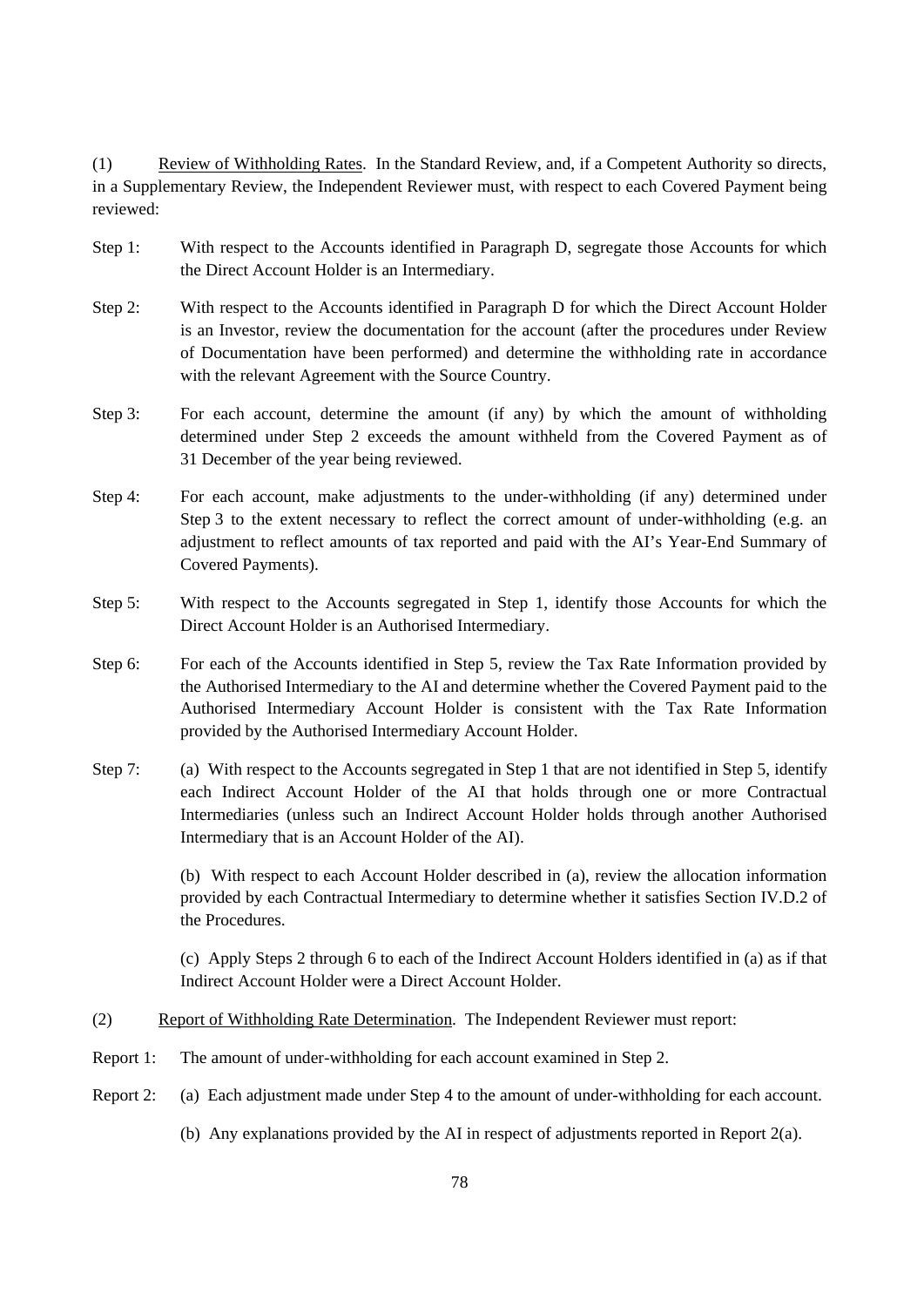- Report 3: Any inconsistency identified under Step 6 between the Tax Rate Information reviewed and the amount of the payment to the Authorised Intermediary Account Holder.
- Report 4: Any deficiency in the allocation information provided by a Contractual Intermediary under Step 7(b).
- Report 5: The amount of under-withholding for each Indirect Account Holder examined under Step  $7(c)$ .
- Report 6: (a) Each adjustment made under Step 7(c) to the amount of under-withholding for an account.

(b) Any explanations provided by the AI in respect of adjustments reported in Report 6(a).

### **(F) Review of Information Reporting**

- (1) Information Reporting Review. In the Standard Review, and, if a Competent Authority so directs, in a Supplementary Review, the Independent Reviewer must, with respect to each Covered Payment being reviewed:
- Step 1: With respect to the Accounts identified in Paragraph D, segregate those Accounts for which the Direct Account Holder is an Intermediary.
- Step 2: With respect to each account identified in Paragraph D for which the Direct Account Holder is an Investor, obtain copies of:
	- (a) the Investor Self-Declaration provided by the Account Holder; and

(b) the AI's records of payments to such account with respect to the selected Covered Payments.

- Step 3: With respect to each account identified in Paragraph D for which the Direct Account Holder is an Investor, obtain a copy of the Annual Information Report, if any, filed by the AI with the relevant Source Country Competent Authority.
- Step 4: Examine the investor information listed on the Annual Information Report in Step 3 to determine whether it is complete and consistent with the Investor Self-Declaration in Step  $2(a)$ .
- Step 5: Examine the information listed on the Annual Information Report in Step 3 regarding the Reportable Payment to determine whether it is complete and consistent with the AI's records of payments in Step 2(b).
- Step 6: With respect to the Accounts segregated in Step 1, identify those Accounts for which the Direct Account Holder is an Authorised Intermediary.
- Step 7: With respect to each account identified in Step 6, obtain:
	- (a) The Intermediary Declaration provided by that Authorised Intermediary;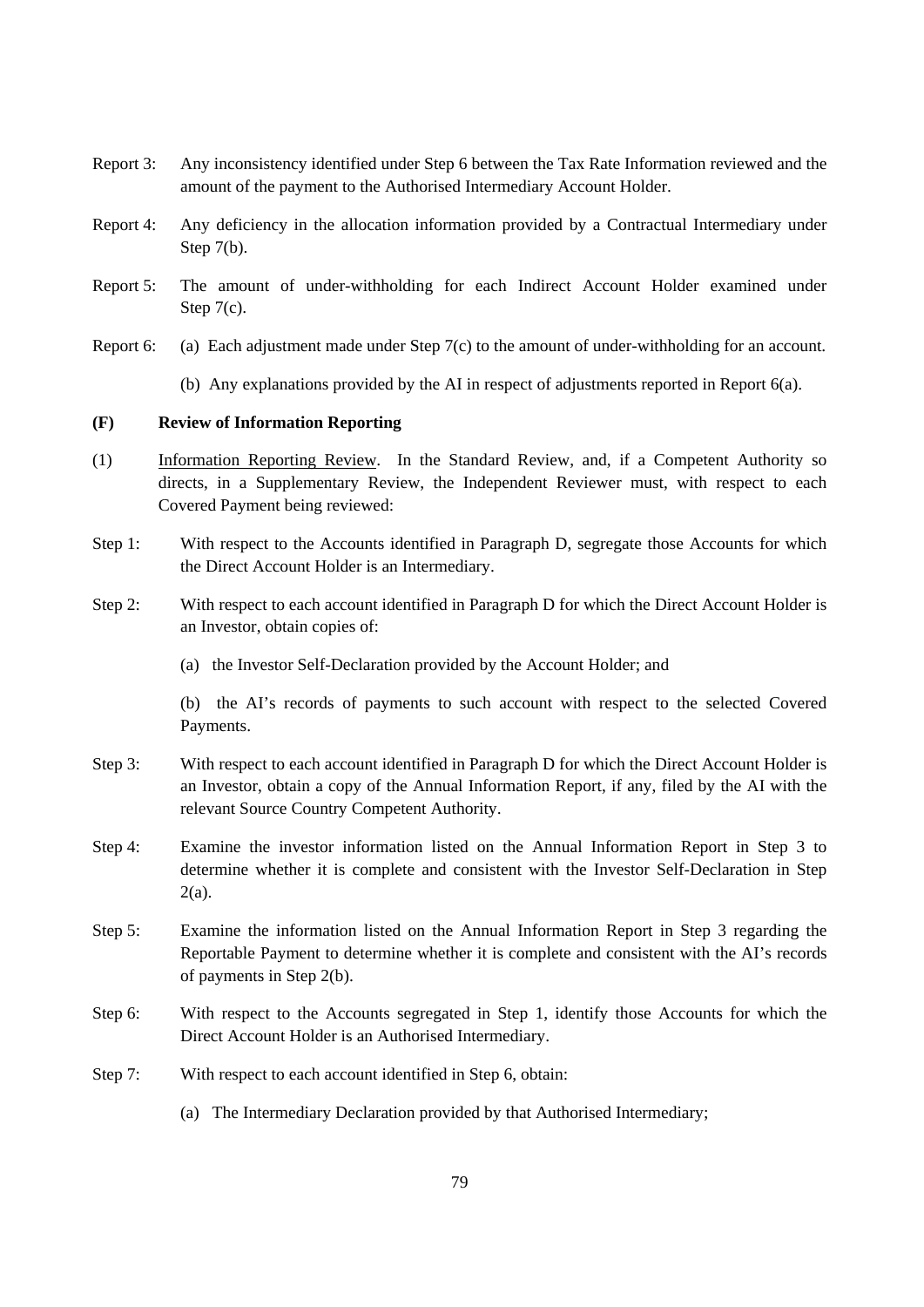(b) Tax Rate Information provided by the Account Holder with respect to the selected Covered Payments;

(c) The Annual Information Report with respect to the selected Covered Payments made to that Authorised Intermediary; and

(d) Information regarding the AI's payments to such account with respect to the selected Covered Payments.

- Step 8: Examine the information regarding the Authorised Intermediary Payee listed on the Annual Information Report in Step 7(c) to determine whether it is complete and consistent with the Intermediary Declaration in Step 7(a).
- Step 9: Examine the information regarding the Covered Payment listed on the Annual Information Report in Step 7(c) to determine whether it is complete and consistent with the AI's records of payments in Step 7(d).
- Step 10: With respect to the Accounts segregated in Step 1 that are not identified in Step 6, identify each Indirect Account Holder that holds through one or more Contractual Intermediaries (unless such an Indirect Account Holder holds through another Authorised Intermediary that is an Account Holder of the AI).
- Step 11: With respect to each account identified in Step 10, obtain copies of:

(a) the Investor Self-Declaration provided by the Account Holder if the Account Holder is an Investor;

(b) the Intermediary Declaration provided by the Account Holder if the Account Holder is an Authorised Intermediary

(c) the Intermediary Declaration provided by each Contractual Intermediary through which the Account Holder holds its Accounts relating to the selected Covered Payments; and

(d) the allocation information with respect to the selected Covered Payments provided by each Contractual Intermediary through which the Account Holder holds its Accounts.

- Step 12: Apply Steps 3 through 9 to each Indirect Account Holder identified in Step 10 as if that Indirect Account Holder were a Direct Account Holder.
- Step 13: With respect to the Indirect Account Holders identified in Step 10, examine the information on the Annual Information Report regarding the Contractual Intermediary to which the Investor provided an Investor Self-Declaration and any other Contractual Intermediaries through which the Covered Payment was made to determine whether the information regarding each such Contractual Intermediary is complete and consistent with the Investor Self-Declaration, the Intermediary Declarations in Step11(c) and the allocation information in Step 11(d).
- (2) Information Reporting Report. The Independent Reviewer must report: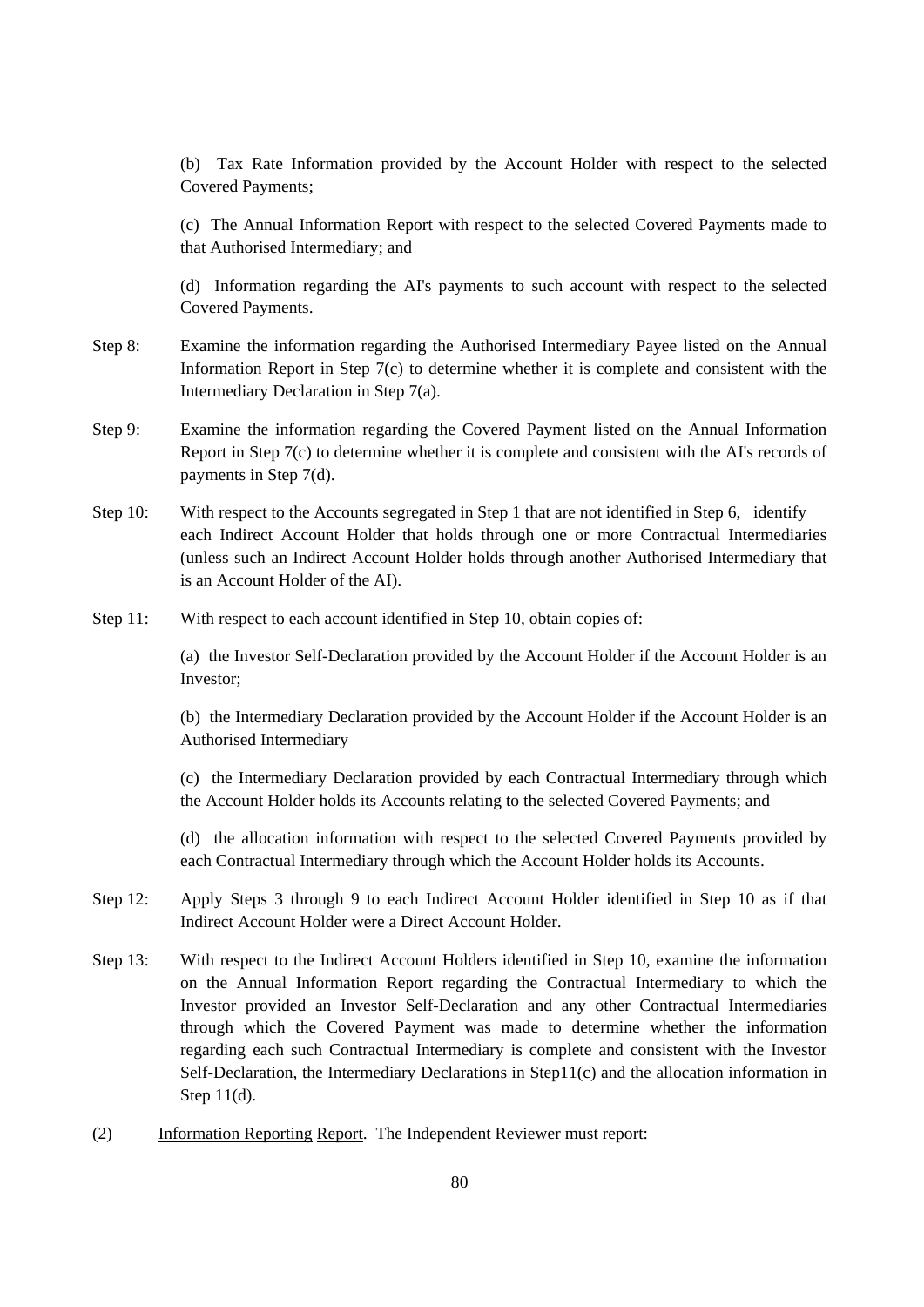- Report 1: The number of Accounts identified or selected in Step 1.
- Report 2: The number of Reportable Payments identified under Step 3 for which Annual Information Reports were not filed by the AI.
- Report 3: The number of Annual Information Reports inspected under Step 4 and the number of such Annual Information Reports that did not satisfy the criteria under that Step.
- Report 4: The number of Annual Information Reports inspected under Step 5 and the number of such Annual Information Reports that did not satisfy the criteria under that Step.
- Report 5: The number of Accounts identified in Step 6.
- Report 6: The number of Annual Information Reports inspected under Step 8 and the number of such Annual Information Reports that did not satisfy the criteria under that Step.
- Report 7: The number of Annual Information Reports inspected under Step 9 and the number of such Annual Information Reports that did not satisfy the criteria under that Step.
- Report 8: The number of Accounts identified in Step 10.
- Report 9: The Independent Reviewer must complete Reports 2 through 7 with respect to each Indirect Account Holder identified in Step 10 as if the Indirect Account Holder were a Direct Account Holder.
- Report 10: The number of Annual Information Reports inspected under Step 13 and the number of such Annual Information Reports that did not satisfy the criteria under that Step.

## **(G) Review of Deposits**

- (1) Review of Timely Deposits. If the AI has taken on primary withholding responsibilities with respect to any selected Covered Payment, in the Standard Review the Independent Reviewer must:
- Step 1: Obtain the AI's records of the selected Covered Payments, the AI's Year-End Summary of Covered Payments and the AI's records of tax deposits.
- Step 2: Determine that the dates and amounts of deposits in respect of the selected Covered Payments were consistent with the applicable deposit requirements in the relevant Source Country.
- (2) Timely Deposit Report. The Independent Reviewer must report:
- Report 1: Any deposits that were inconsistent with applicable deposit requirements.

#### **(H) Knowledge of KYC Investigations**

- (1) Questioning KYC Investigations. In the Standard Review, the Independent Reviewer must:
- Step 1: Obtain a letter signed by a senior officer of the AI, and by the AI's legal counsel, stating whether either is aware that the AI is in material violation or is under investigation for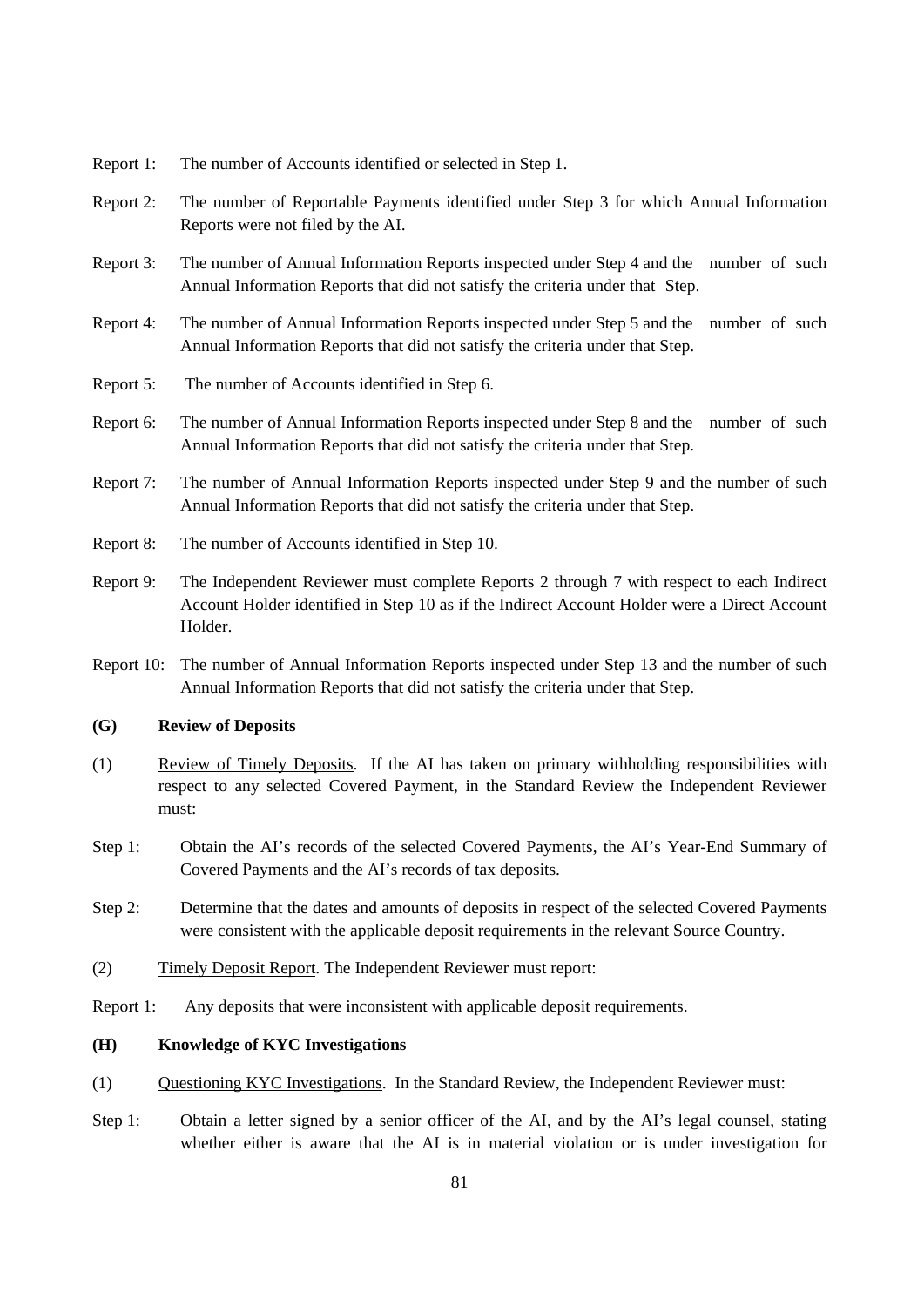violation of any of the Know Your Customer Rules applicable to any Offices of the AI that act as Authorised Intermediaries.

- (2) KYC Investigations Report. The Independent Reviewer must specifically:
- Report 1: Report whether, based on the information in the letter described in Step 1 and on its own information, the Independent Reviewer is aware of any such material violations or investigations and, if so, identify them.
- Report 2: Include in its report a summary of the letter described in Step 1.

# **(I) Change in Circumstances**

- (1) Questioning Change in Circumstances. In the Standard Review, the Independent Reviewer must:
- Step 1: Obtain a letter signed by a senior officer of the AI, and by the AI's legal counsel, stating:

(a) Whether there has been an acquisition of all, or substantially all, of the AI's assets in any transaction unless, in the case of a merger, the AI is the surviving legal;

(b)Whether there has been any change in any applicable law or policy that affects the validity of any representation made by the AI in its applications to become an Authorised Intermediary with respect to each Source Country, affects the validity of any provision of the Agreements, materially affects the procedures contained in the Procedures, or affects the AI's ability to perform its obligations under the Agreements and the Procedures;

(c)Whether there has been a final ruling of any court that affects the validity of any provision of the Agreement or the Procedures; or

(d)Any other significant change in the AI's circumstances that affects the AI's ability to meet its obligations under the Agreements and the Procedures.

- (2) Change in Circumstances Report. The Independent Reviewer must report a change in circumstances by:
- Report 1: Including a summary of the letter received under Step 1.

# **(J) Removal of Residents of the Source Country from AI-Designated Accounts**

- (1) Questioning Closed Accounts. In the Standard Review, the Independent Reviewer must:
- Step 1: Identify all those Accounts identified in Section D.1.Step 1 that are held by residents of the Source Country in which the Covered Payment arises.
- Step 2: Inspect the account records relating to the account to determine whether it was closed during the year being reviewed.
- Step 3: With respect to any Accounts that were identified under Step 2 as having been closed, obtain a letter signed by a senior officer of the AI, and by the AI's legal counsel, stating whether, during the year being reviewed, any assets in that account have been transferred to another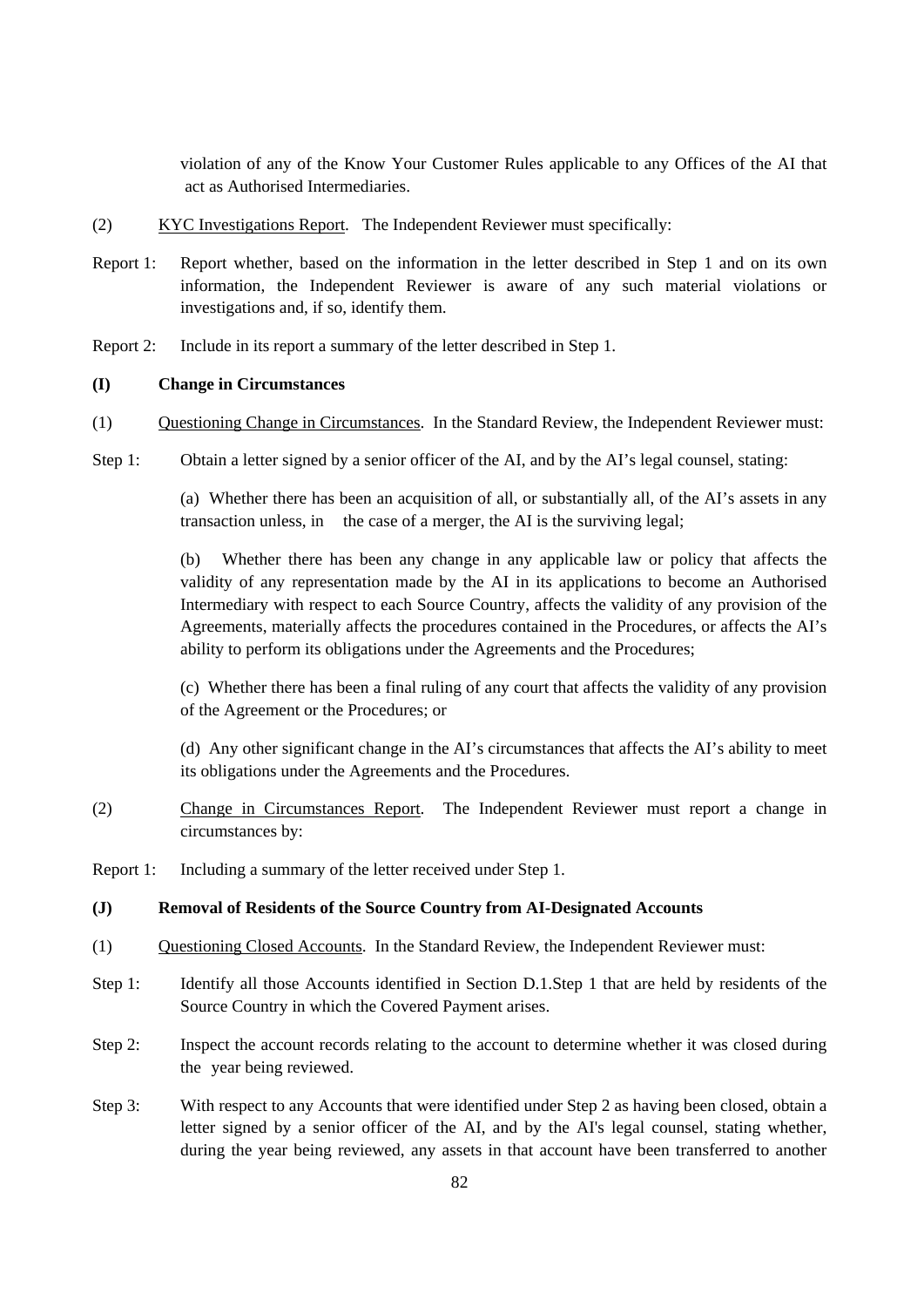account held by the same Account Holder with respect to which the AI is not acting in its capacity as an AI.

(2) Closed Accounts Reports. The Independent Reviewer must specifically report:

Report 1: The number of Accounts identified in Step 1 that were closed during the year being reviewed.

Report 2: A summary of the letter received under Step 3.

## **II. SUPPLEMENTARY REVIEW**

If, after receiving the results of the Standard Review conducted by the Independent Reviewer, a Competent Authority has reasonable concerns regarding the AI's compliance with the Agreement and the Procedures, that Competent Authority may require a supplementary review in accordance with this Section.

# **(A) Expanded Samples**

After reviewing the Independent Reviewer's Report relating to the Standard Review conducted in accordance with Section I, the Competent Authority may determine that additional fact finding is necessary in order to determine the source of any deficiencies and whether they are widespread. In order to do so, the Competent Authority may direct the AI to have the Independent Reviewer complete a review of additional payments, accounts or reports. The Competent Authority may specify which payments, accounts or reports are to be reviewed, or allow the Independent Reviewer to select a larger random sample to review. The results of such supplementary review shall be reported to the Competent Authority in the same form as set out in Paragraphs C through F of Section I.

# **(B) Controls and Procedures**

The Competent Authority may, in addition to or instead of the review of expanded samples under paragraph A, request that the Independent Reviewer review the AI's controls and procedures. In such a case, the Independent Reviewer generally will review the AI's procedures manual, other written materials and directives, other systems of controls and training with respect to each of the functions of reconciliation, documentation and information reporting. Such a systems review may be general in nature, relating to the entire AI, or it may focus on one or more branches or offices, depending on whether the Standard Review indicated a generalised or localised problem. The Competent Authority may also narrow the request for review by function, so that the Independent Reviewer will focus its review on only one or two of the functions of reconciliation, documentation, withholding and information reporting rather than all four. In connection with preparing its report, the Independent Reviewer must obtain factual statements from the AI in respect of each failure of procedures/controls and the remedial action that it has taken. These may be included in the report as a factual statement, footnoted or otherwise ["in relation to the above, the AI comments that…"].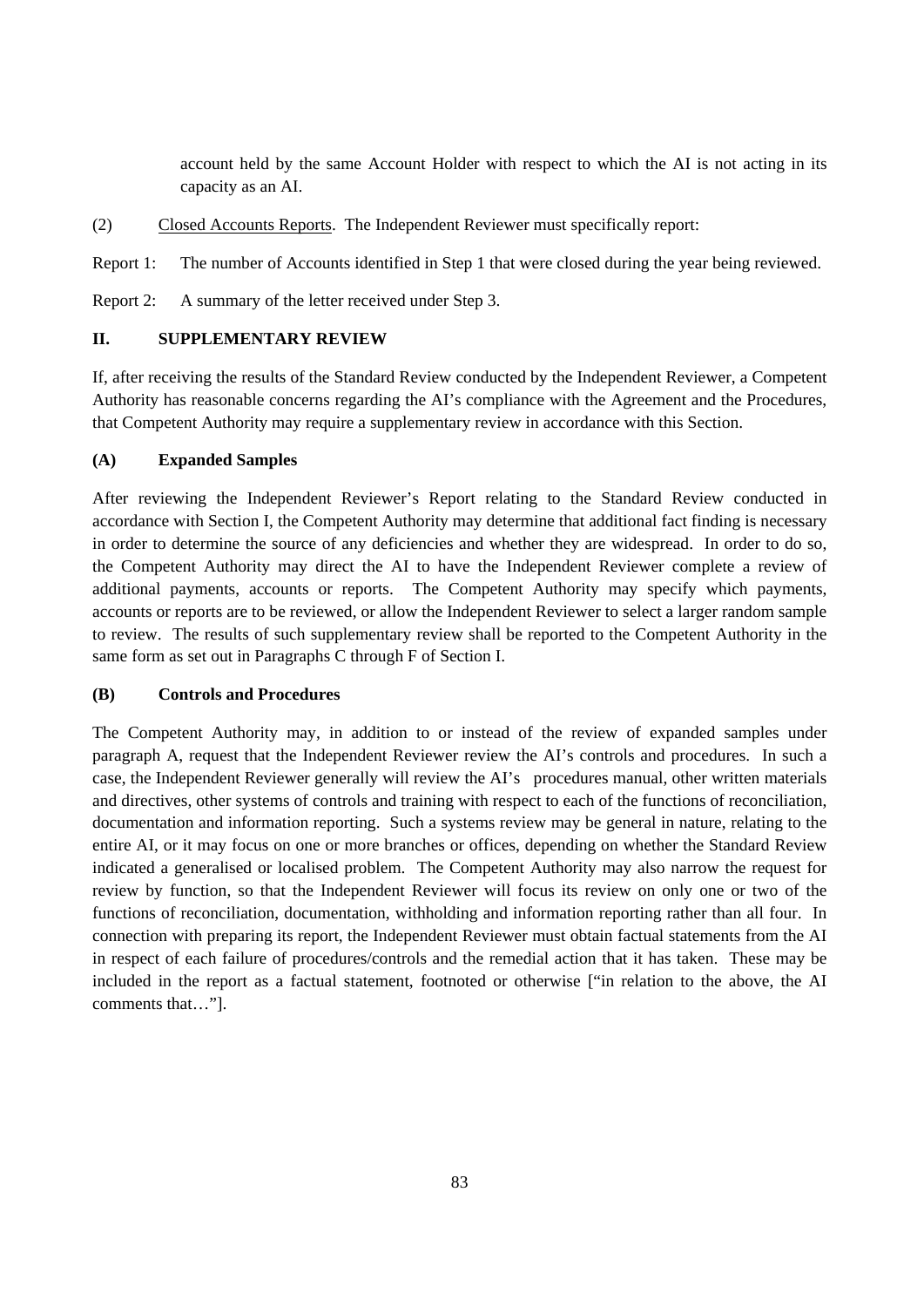# **APPENDIX C:**

# **ADDITIONAL PROCEDURES FOR AUTHORISED INTERMEDIARY THAT ASSUMES PRIMARY WITHHOLDING RESPONSIBILITIES**

## **I. PURPOSE.**

This document provides guidance (the "Additional Procedures") regarding the procedures to be followed by an Authorised Intermediary (the "AI") that has agreed, under an agreement (the "Agreement") to which these procedures are appended as Appendix C, with the taxing authorities of the Source Country, to undertake primary withholding responsibilities with respect to certain payments arising in the Source Country. These Additional Procedures are in addition to the Procedures set out in Appendix B to the Agreement. Terms not defined herein shall be defined in accordance with the Procedures. These Additional Procedures form part of the Agreement and are subject to the specific undertakings contained therein.

## **II. OBLIGATIONS OF THE AUTHORISED INTERMEDIARY.**

With respect to each account with respect to which the AI has assumed primary withholding responsibility, the AI shall, in addition to the obligations set out in Section II of the Procedures:

- **(A)** withhold the correct amount of tax in accordance with Section III;
- **(B)** deposit amounts withheld under Section III in accordance with Section IV.

# **III. WITHHOLDING BY THE AI.**

**(A) In General.** The AI shall withhold from any Covered Payment at the rate provided in paragraph 6(f) of the Agreement except to the extent provided in this Section.

**(B) Withholding Rate with respect to Persons that are not Authorised Intermediaries.** The AI shall withhold at the rates provided in paragraphs 6(a), (b) or (c) of the Agreement with respect to a Covered Payment paid to a Direct Account Holder if it has received documentation that meets the requirements of those paragraphs and of Section V of the Procedures and which supports a reduction or exemption from withholding with respect to such Covered Payment.

**(C) Tax Rate Information provided by Another Authorised Intermediary.** If a Direct Account Holder with respect to the AI is an Authorised Intermediary, the AI may apply the lower rates of withholding, or an exemption from withholding, at the rates provided in Paragraph 6(e) of the Agreement, with respect to a Reportable Payment if the AI has received from such Authorised Intermediary Tax Rate Information that meets the requirements of Section IV of the Procedures.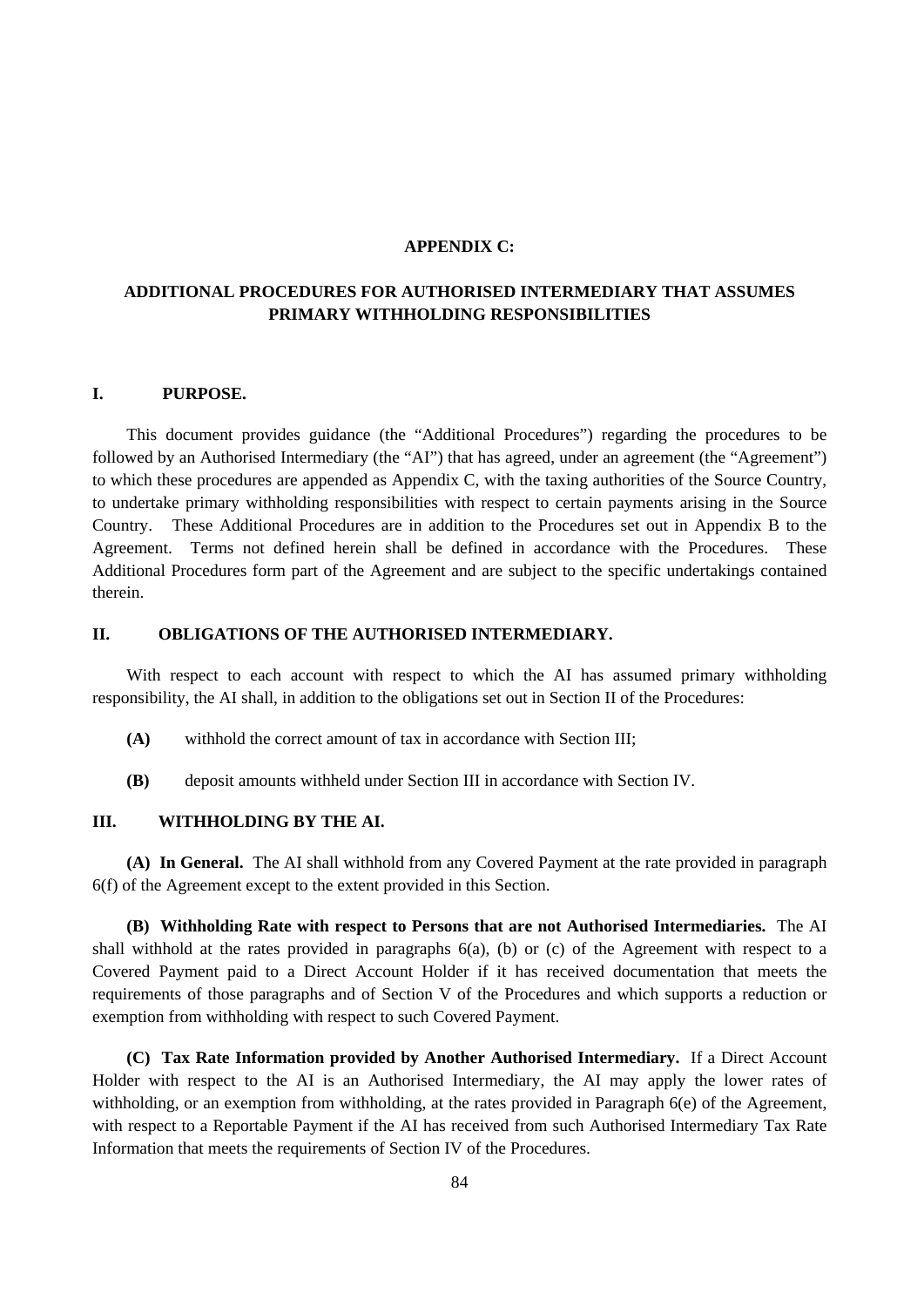# **IV. DEPOSIT REQUIREMENTS.**

**(A) In General.** The AI shall deposit amounts withheld in accordance with the provisions of Section III, taking into account any adjustments for over- or under-withholding in accordance with Section VI of the Procedures.

**(B) Time and Manner of Deposit.** The AI shall deposit the taxes by electronic funds transfer to [relevant payment details], with respect to each calendar [month, quarter or other period specified in domestic law of Source Country]. Such deposits shall be made by [relevant dates provided in domestic law of Source Country]. In making such deposits, the AI shall comply with the requirements of [reference to relevant provisions of domestic law of the Source Country]. In determining whether the AI has withheld and deposited the correct amount of tax, there shall be taken into account any adjustments made by the AI with respect to over- and under-withholding in accordance with Section VI of the Procedures.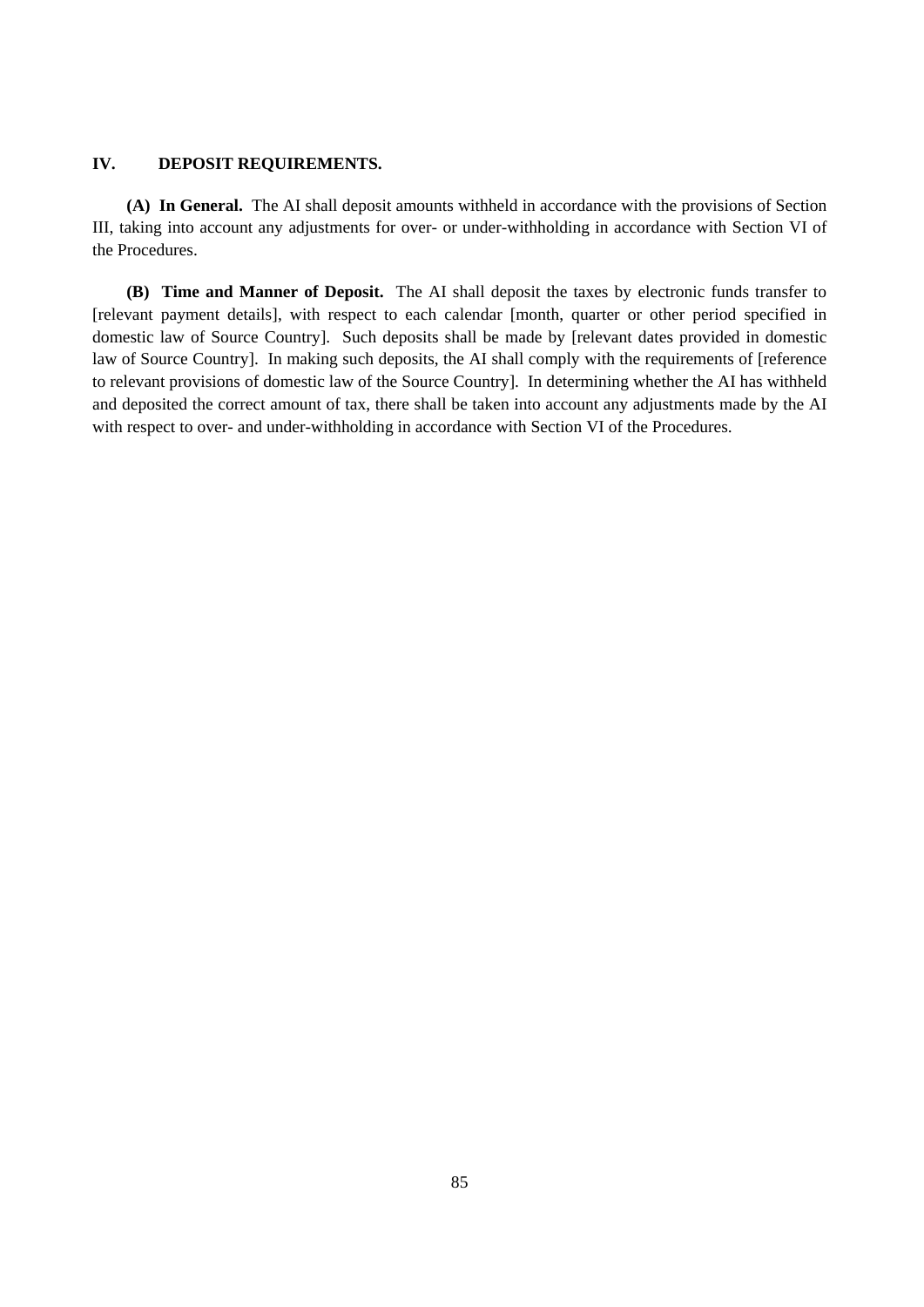# **MODEL MUTUAL AGREEMENTS ON COLLECTIVE INVESTMENT VEHICLES UNDER EXISTING CONVENTIONS**

# **OVERVIEW**

The following model mutual agreements could be used under existing or future tax conventions to allow collective investment vehicles ("CIVs") established in a Contracting State to claim benefits with respect to income arising in the other Contract State. The model mutual agreements are designed to implement the recommendations of the Informal Consultative Group on the Taxation of Collective Investment Vehicles and Procedures for Tax Relief for Cross-Border Investors (the "ICG") in its January 2009 Report on "Granting of Treaty Benefits with respect to the Income of Collective Investment Vehicles",<sup>[6](#page-85-0)</sup> pursuant to which Contracting States are encouraged to agree on the circumstances in which each other's CIVs are entitled to claim treaty benefits either in their own name or on behalf of their investors. In line with those recommendations, the model mutual agreements do not provide a single suggested treatment that would apply to all CIVs. Instead, each of the mutual agreements provides a variety of treatments that governments may agree to apply to different types of CIVs. It is assumed however, that a mutual agreement will provide a single treatment for each type of CIV in each country (although CIVs with the same legal description may merit different treatment in different States depending on their tax and other economic characteristics). Accordingly, if a type of CIV is listed in paragraph 1 of a mutual agreement as being entitled to benefits on its own behalf, but fails a general limitation on benefits requirement to which all investors are subject, that CIV would not then be able to claim benefits under paragraph 2 or 3 with respect to the proportion of its investors that are in fact entitled to benefits.

Similarly, each model agreement's section on procedures that may be used to determine ownership of the CIVs provides a variety of options that governments may choose among, depending on the circumstances of the CIVs in the Contracting States. In general, these mutual agreements are drafted to apply only to CIVs as defined in the Report of the ICG. Accordingly, it is anticipated that the vehicles covered by the agreements would be limited to funds (including "funds of funds") that are widely-held, hold a diversified portfolio of securities and are subject to investor-protection regulation in the country in which they are established. The model mutual agreements provide several simplified methods for determining the ownership of these types of vehicles because of the difficulty in tracing investment income received by the CIV to specific investors. Whether tracing is possible with respect to a particular vehicle is a question of fact that depends on the number of owners of interests in the CIV and, more importantly, the

1

<span id="page-85-0"></span><sup>6</sup>

Available at [http://www.oecd.org/document/27/0,3343,en\\_2649\\_33747\\_41962651\\_1\\_1\\_1\\_1,00.html](http://www.oecd.org/document/27/0,3343,en_2649_33747_41962651_1_1_1_1,00.html).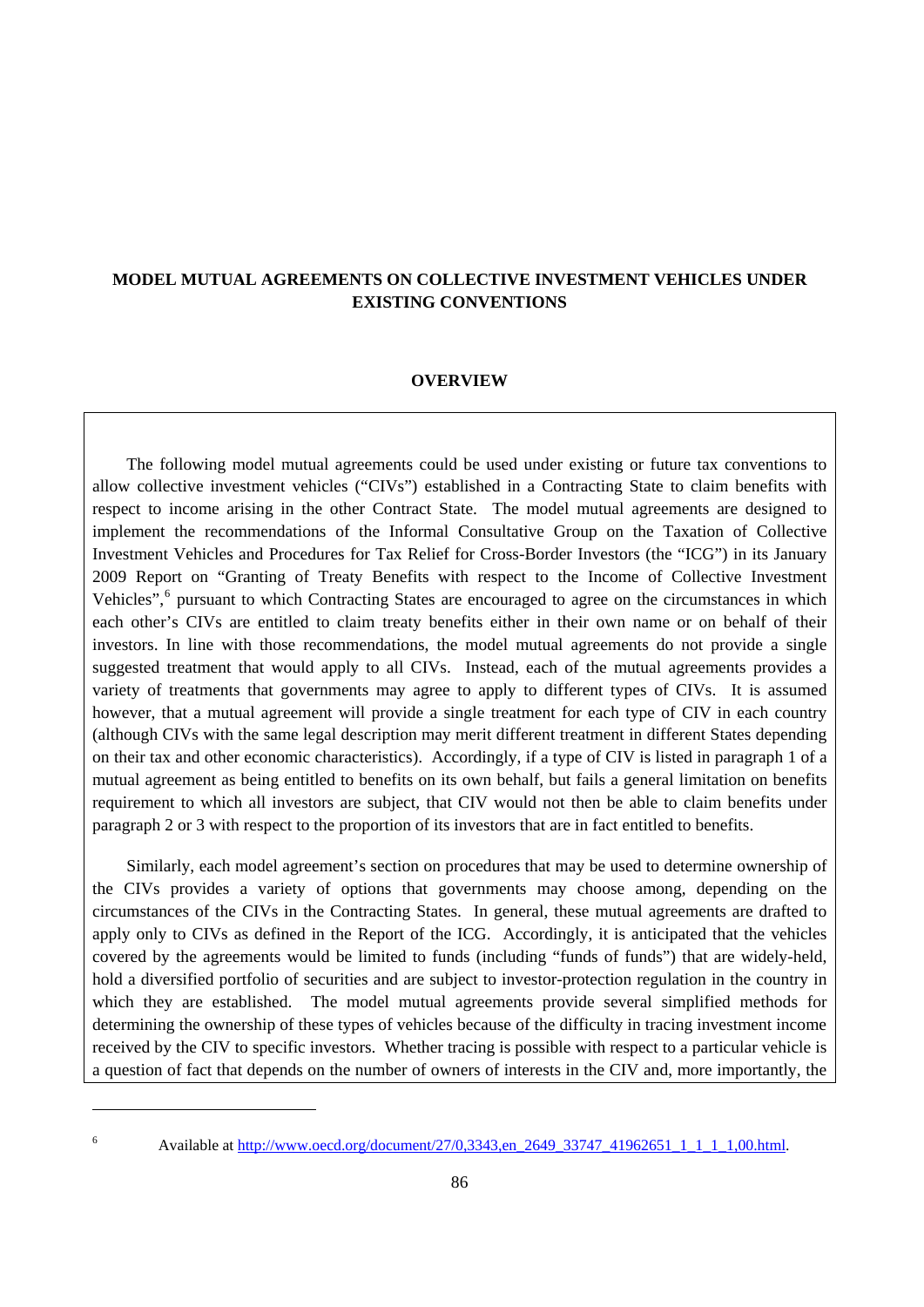amount of turnover in such ownership. Therefore, there may be cases where ownership in a vehicle that meets the definition of a "CIV" provided above is likely to be sufficiently stable or clear to allow the manager, custodian, depositary or other fiduciary to credit specific income received by the vehicle to specific investors. In those cases, it should also be possible to determine treaty benefits with respect to those investors. The mutual agreements therefore include the option to allow the CIV to make those claims on behalf of its investors. Moreover, some governments may wish to have a comprehensive mutual agreement that covers all types of investment vehicles, including those that do not meet the above definition of a "CIV." As with all of the other provisions of the model mutual agreements, it is left to the governments to determine whether such an option should be included and the types of vehicles to which it would apply.

One of the methods for determining ownership of interests in a CIV provides for quarterly ownership determinations. The quarterly testing requirement, which was the most frequent period anticipated in the ICG's Report, was chosen because it is the most complicated provision to draft. Governments may, of course, choose to allow these determinations to be made less frequently. In that case, modifications to the rules and examples should be relatively straightforward. However, care would have to be taken in choosing the determination dates to ensure that the CIV would have enough time to update the selfdeclaration and avoid over-withholding at the beginning of each relevant period.

Three variations of model mutual agreements are provided to provide alternative language depending on whether the agreements are bilateral or multilateral and whether they provide benefits with respect only to residents of the State in which the CIV is established or with respect also to equivalent beneficiaries in third states.

A model Investor Self-Declaration is included with the model mutual agreements. This model Investor Self-Declaration may be provided to a CIV by individual investors in the CIV for purposes of certifying to the CIV the individual's country of tax residence.

These model mutual agreements provide procedures for determining the ownership of collective investment vehicles that are compatible with, but not dependent on, adoption of the procedures relating to authorised intermediaries that are set out in the remainder of the Implementation Package which, like this document, was developed by the Pilot Group on Improving Procedures for Tax Relief for Cross-Border Investors to implement the recommendations of the ICG's January 2009 Report on "Possible Improvements to Procedures for Tax Relief for Cross-Border Investors".<sup>[7](#page-86-0)</sup> That is, a source country could enter into mutual agreements, or new treaties that utilise the procedures in the model mutual agreements, without implementing the relief at source system provided in the Implementation Package as a whole. In that case, the source country may want to incorporate in the agreements definitions of certain terms that are defined in the Implementation Package. Conversely, a source country could adopt the relief at source system without entering into any mutual agreements relating to the treatment of collective investment vehicles (although questions could arise in that case about the proper treatment of collective investment vehicles).

<span id="page-86-0"></span><sup>1</sup> 7

Available at [http://www.oecd.org/document/27/0,3343,en\\_2649\\_33747\\_41962651\\_1\\_1\\_1\\_1,00.html](http://www.oecd.org/document/27/0,3343,en_2649_33747_41962651_1_1_1_1,00.html).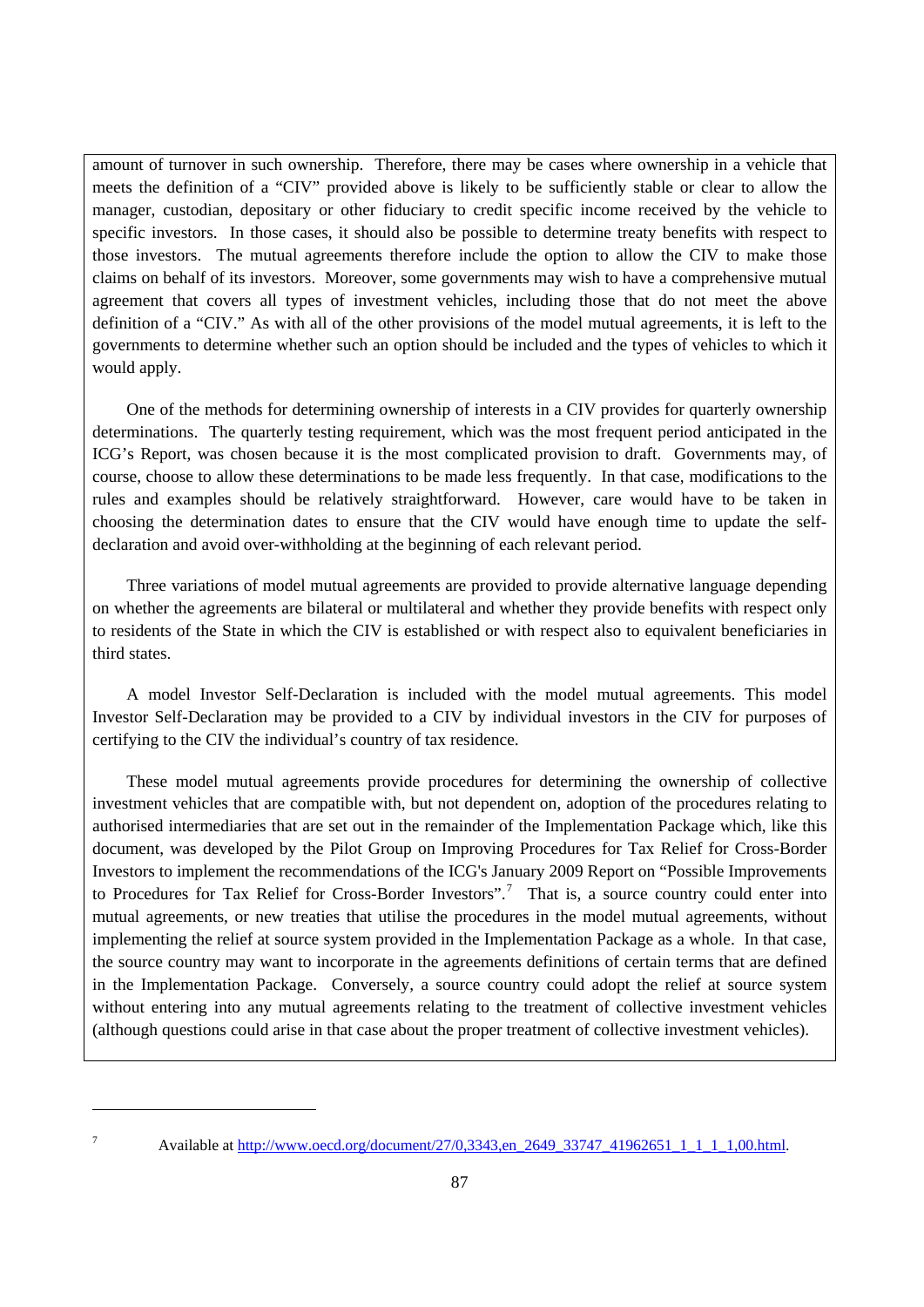#### **BILATERAL – EQUIVALENT BENEFICIARIES**

Date:

# MEMORANDUM OF UNDERSTANDING

Based on Article 25 of the Convention between [State A] and [State B] for the Avoidance of Double Taxation with respect to Taxes on Income and on Capital (the "Convention"), the competent authorities have reached the following mutual agreement regarding the entitlement to treaty benefits of collective investment vehicles ("CIVs") established in the two Contracting States:

#### **Part I. Qualification for Benefits.**

<span id="page-87-0"></span>1 8

1. It is understood that any CIV of the following type [list of the types of CIVs established in each Contracting State, if any, that are to be granted treaty benefits without regard to ownership (other than a generally applicable limitation on benefits clause)] shall be treated for purposes of applying the Convention[, other than subparagraph  $(2)(a)$  of Article 10,]<sup>[8](#page-87-0)</sup> to income received by such CIV from sources in the other Contracting State as a resident of the Contracting State in which it is established and as the beneficial owner of the income it receives (unless a resident of that State that is not a CIV who would have received the income in the same circumstances would not have been considered to be the beneficial owner thereof). This provision shall not be construed as restricting in any way a Contracting State's right to tax the residents of that State.

2. (a) It is understood that income from sources in a Contracting State received by any CIV of the following type [list of the types of CIVs established in each Contracting State, if any, that are to be granted proportional treaty benefits based on ownership] (or, in the case of such a CIV with separate classes of interests, any such income allocated to any such separate class) shall be treated for purposes of applying the Convention, other than subparagraph (2)(a) of Article 10, as income beneficially owned by a resident of the Contracting State in which the CIV is established (unless a resident of that State that is not a CIV who would have received the income in the same circumstances would not have been considered to be the beneficial owner thereof), but only to the extent that the beneficial interests in the CIV (or beneficial interests in any such separate class of interests) are owned by equivalent beneficiaries, as determined in accordance with Parts II-III. [If at least [ ] percent of the beneficial interests in the CIV (or in a separate class of interests in the CIV) is owned by equivalent beneficiaries, all of the income received by the CIV (or, in the case of a separate class of interests, allocated to that class) from sources in the other Contracting State shall be treated for such purposes as beneficially owned by a resident of the Contracting State in which the CIV is established (unless a resident of that State that is not a CIV who would have received the

This phrase may be inserted if it is intended that a CIV may claim only the rates applicable to general portfolio investors, and not any lower rates applicable to direct investors, and if the CIVs listed in this paragraph would not be entitled to the rate provided in subparagraph (2)(a) of Article 10 in the absence of an agreement between the competent authorities.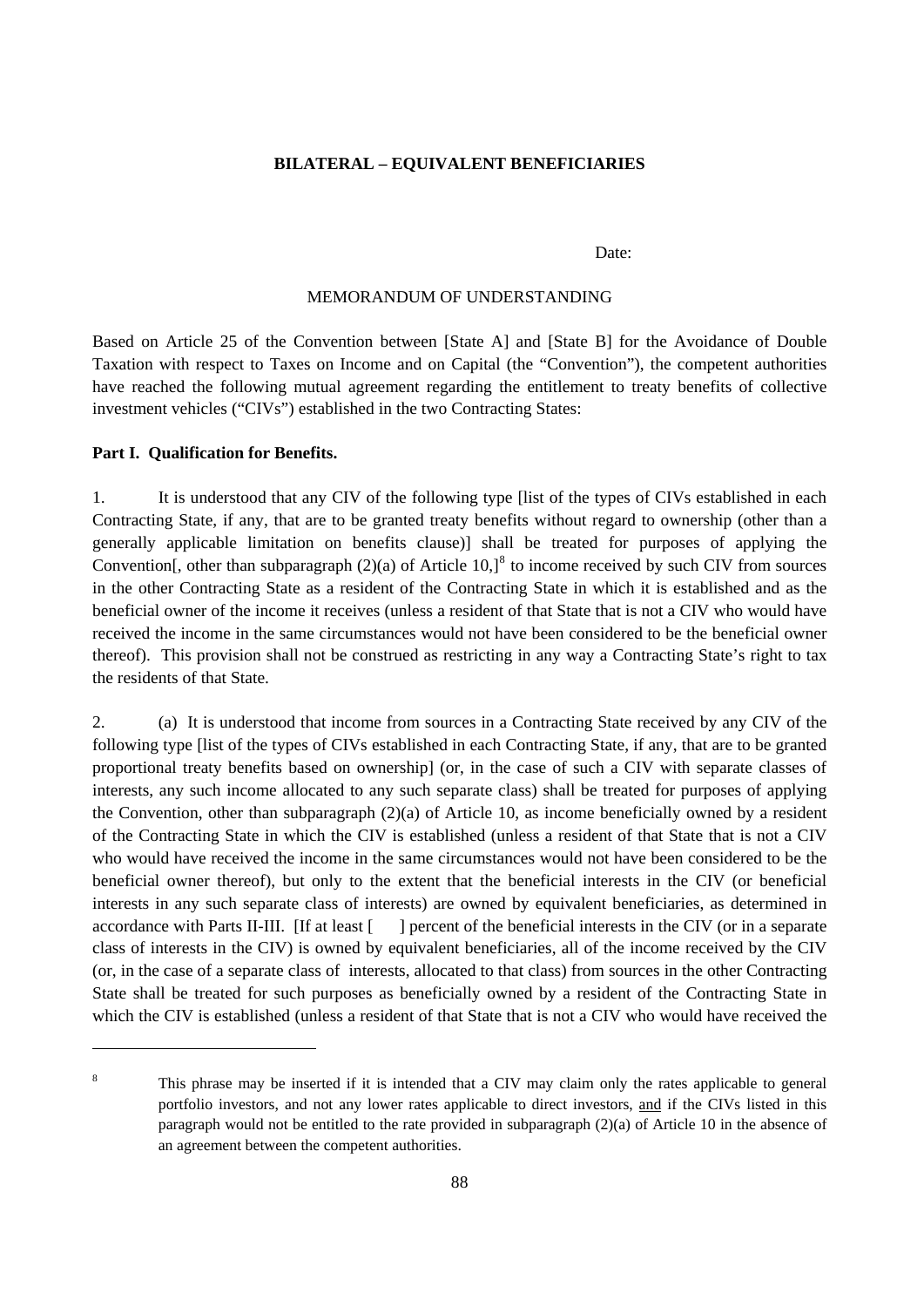income in the same circumstances would not have been considered to be the beneficial owner thereof).] This provision shall not be construed as restricting in any way a Contracting State's right to tax the residents of that State. If any claim or claims for benefits are made with respect to income allocated to one or more separate classes of interests in a CIV, the availability of benefits for income allocated to the remainder of the CIV shall be determined as if such remainder were a separate CIV.

(b) For purposes of subparagraph (a), the term "equivalent beneficiary" means the owner of a beneficial interest in the CIV that is a resident of the Contracting State in which the CIV is established or a resident of any other State who would, if he received directly, rather than through the CIV, the particular item of income for which benefits are being claimed, be entitled to a rate of tax with respect to that item of income that is at least as low as the rate claimed by the CIV with respect to that item of income, under either an income tax convention or the domestic law of the Contracting State in which the income arises, but only if the Contracting State in which the income arises has an effective information exchange relationship with the State of which the owner of the interest in the CIV is a resident allowing an exchange of information to confirm the identity and entitlement to benefits of such owner.

3. (a) It is understood that any CIV of the following type [list of the types of CIVs established in each Contracting State, if any, that are to claim benefits at the rate applicable to owners of beneficial interests in the CIV] which receives income arising in the other Contracting State may itself, in lieu of and instead of the owners of the beneficial interests in the CIV (or in lieu of and instead of the owners of the beneficial interests in a separate class of interests in the CIV), claim the tax reductions, exemptions or other benefits that would have been available to such owners under the Convention or any other income tax convention to which that other Contracting State is a party, or under the domestic law of the Contracting State in which the income arises, had they received such income directly.

(b) A CIV may not make a claim under subparagraph (a) for benefits on behalf of any owner of the beneficial interests in such CIV if the owner has itself made an individual claim for benefits with respect to income received by the CIV.

**Part II. Permissible Methods of Determining Qualification for Benefits.** This Part provides alternative methods by which a CIV or its manager, custodian, depositary or representatives may make a claim for benefits for purposes of the relevant paragraphs of Part I. These provisions do not prevent the Contracting State in which income arises from reviewing a claim with respect to the CIV and determining that the proportion of beneficial interests owned by equivalent beneficiaries is different from that claimed in accordance with this Part II.

4. Quarterly Determinations.(a) For purposes of making claims for treaty benefits under paragraph 2 of Part I for a calendar year, the manager, custodian, depositary or representative of a CIV shall determine by December 31 of the preceding calendar year the proportion of beneficial interests in the CIV, or in a separate class of interests in the CIV, that is owned by equivalent beneficiaries. Such annual determination shall be made by determining the proportion of beneficial interests in the CIV or class that is owned by equivalent beneficiaries at the end of each of the four calendar quarters ending prior to the date of the determination (such period beginning with the first day of the first of such calendar quarters and ending with the last day of the fourth of such calendar quarters being known as the "Look-Back Period") and averaging those results. For example, a determination made on December 31, 2008, would be based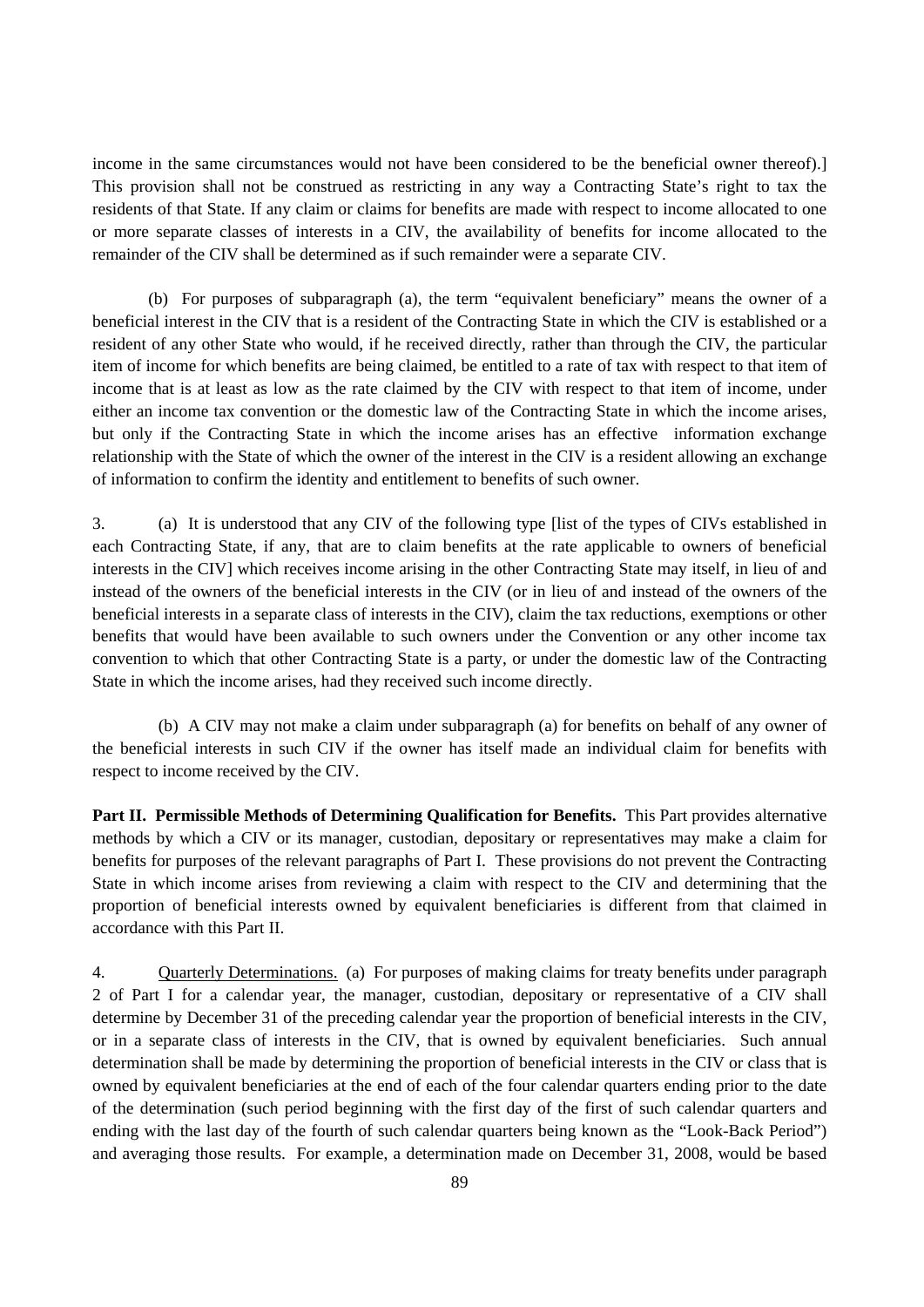on averaging the equivalent beneficiary ownership percentages from December 31, 2007, March 31, 2008, June 30, 2008, and September 30, 2008 and would apply with respect to the whole of 2009. If interests in a CIV, or a class of interests in a CIV, are first distributed during the Look-Back Period, the manager, custodian, depositary or representative of the CIV may make claims with respect to the CIV or the relevant class during the Look-Back Period and the next calendar year by determining the proportion of beneficial interests in the CIV or class that is owned by equivalent beneficiaries at the end of each of the calendar quarters (or, in the case of the first period, at the end of that quarter) ending during the Look-Back Period and after the date on which interests in the CIV or class were first distributed and averaging those results. For example, if interests in a CIV (or in a separate class) were first distributed on April 30, 2008, the manager or representative of a CIV could make claims after June 30, 2008 on the basis of the proportion of owners of beneficial interests in the CIV (or the separate class) that are equivalent beneficiaries as of June 30, 2008. With respect to claims to be made during 2009, the determination would be made by averaging the equivalent beneficiary ownership percentages from June 30, 2008 and September 30, 2008.

 (b) For purposes of making a claim for treaty benefits under paragraph 3 with respect to an item of income to be received by a CIV during a calendar year, the manager, custodian, depositary or representative of a CIV shall determine by December 31 of the preceding calendar year the proportion of beneficial interests in the CIV, or in a separate class of interests in the CIV, that is owned by persons that qualify for each of the withholding rates that could be applicable to that item of income under the Convention, or under any other income tax convention to which the Contracting State in which the income arises is a party, or under the domestic law of the Contracting State in which the income arises. Such determination shall be made by averaging the determinations made on a quarterly basis at the time and in the manner described in subparagraph (a) with respect to each such rate to be claimed by the CIV on behalf of its investors.

5. Sales Restrictions. (a) If the manager or representative of a CIV limits ownership of interests in the CIV, or in a separate class of interests in the CIV, in accordance with one of the restrictions in subparagraph (b), that limitation is reflected in the distribution arrangements as described herein, and such interests are not freely transferable (on a listed stock exchange, for example), then the rules of this paragraph shall apply with respect to that CIV, or with respect to interests in that separate class. If all of the distribution and sub-distribution agreements between the CIV, or its manager or representative, or, in the case of a sub-distribution agreement, the distributor, and the distributors and sub-distributors of interests in the CIV impose the Investor Restriction or the Geographic Restriction with respect to the CIV or to a separate class of interests in the CIV, then the manager, custodian, depositary or representative of the CIV may make a claim for benefits under paragraph 2 with respect to income received by the CIV (or in the case of a separate class, with respect to income allocated to such class) by treating 100 percent of the owners of interests in the CIV or in the class as equivalent beneficiaries. If all of such distribution and subdistribution agreements impose the Preferential Rate Restriction with respect to the CIV or separate class, then the manager, custodian, depositary or representative may make a claim for benefits with respect to income received by the CIV (or in the case of a separate class, with respect to income allocated to such class) by treating 100 percent of the owners of interests in the CIV or in the class as persons that are exempt from taxation in the Contracting State in which the income arises. The determinations required under paragraph 4 shall not apply with respect to the CIV or, if the sales restriction is imposed only with respect to a specific class, with respect to that class. If some, but not all, of such distribution and subdistribution agreements contain one of the sales restrictions, the manager, custodian, depositary or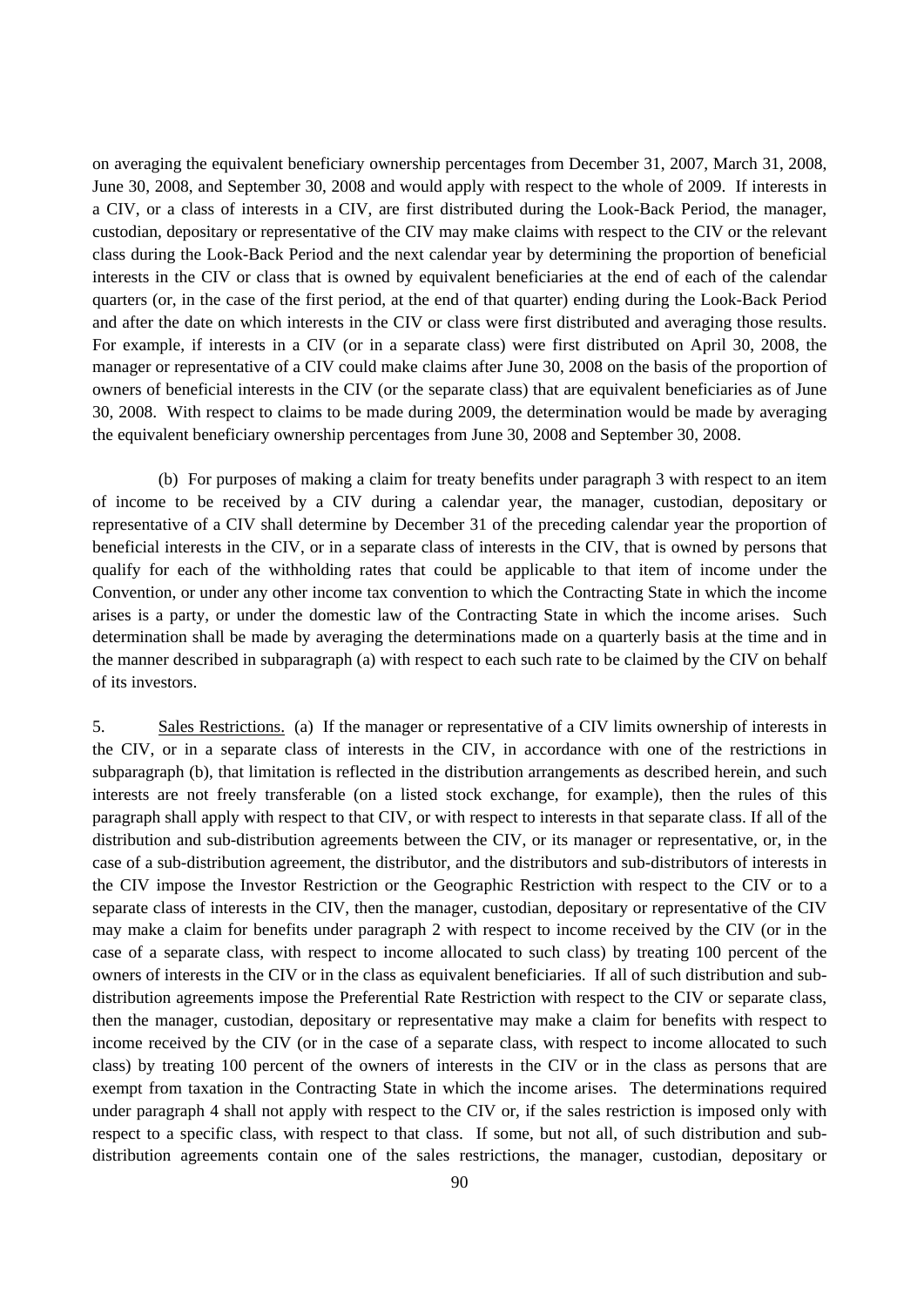representative of the CIV may make a claim for benefits under paragraph 2 with respect to the income of the CIV or, if the sales restriction applies to a class of interests, with respect to the income allocable to that class, by treating as equivalent beneficiaries or persons exempt from taxation in the Contracting State in which the income arises, as the case may be, only those owners of interests in the CIV or that class whose acquisition of such interests was subject to the appropriate sales restrictions. If the manager or representative of the CIV makes a claim for benefits with respect to the CIV or a class on the basis of the preceding sentence, no further claim may be made with respect to that CIV or that class on the basis of the quarterly determinations provided for by paragraph 4.

(b) For purposes of subparagraph (a):

 (i) The term "Investor Restriction" shall refer to a restriction that limits ownership and distribution of interests in a CIV, or of interests in a separate class, to potential investors that are equivalent beneficiaries;

 (ii) The term "Geographic Restriction" shall refer to a restriction that limits ownership and distribution of interests in a CIV, or of interests in a separate class, to potential investors that are resident for tax purposes in the Contracting State in which the CIV is established and [list of other approved states];

 (iii) The term "Preferential Rate Restriction" shall refer to a restriction that limits ownership and distribution of interests in a CIV, or of interests in a separate class, to potential investors that are exempt from taxation in the Contracting State in which the income arises on the types of income to be derived by the CIV.

 (c) For purposes of making a claim for treaty benefits under paragraph 3 with respect to an item of income to be received by a CIV, the manager, custodian, depositary or representative of a CIV may apply this paragraph by establishing classes based on one or more of the withholding rates that could be applicable to that item of income under the Convention, or under any other income tax convention to which the Contracting State in which the income arises is a party, or under the domestic law of the Contracting State in which the income arises, and then limiting ownership and sales in an appropriate manner. For example, the CIV could provide that beneficial interests in the CIV could be owned only by persons that are exempt from taxation in the Contracting State in which the income arises on the types of income to be derived by the CIV, in which case the manager, custodian, depositary or representative would claim a complete exemption from taxation in the Contracting State in which the income arises. Alternatively, it could establish two classes – one for such exempt owners and another that would be subject to the Geographic Restriction. In that case, the manager, custodian, depositary or representative would claim the exemption for the first class and the applicable general portfolio rates for the relevant income with respect to the second class. Finally, the CIV could have a third class that was not subject to any sales restrictions, with respect to which the manager, custodian, depositary or representative would not claim any treaty benefits (or, to the extent possible, would claim benefits in accordance with either paragraph 4 or 6). The manager, custodian, depositary or representative of a CIV may decide not to establish a class with respect to a particular rate or rates (if, for example, it believes that the proportion of beneficial interests in the CIV that is owned by persons that would qualify for that rate is too small to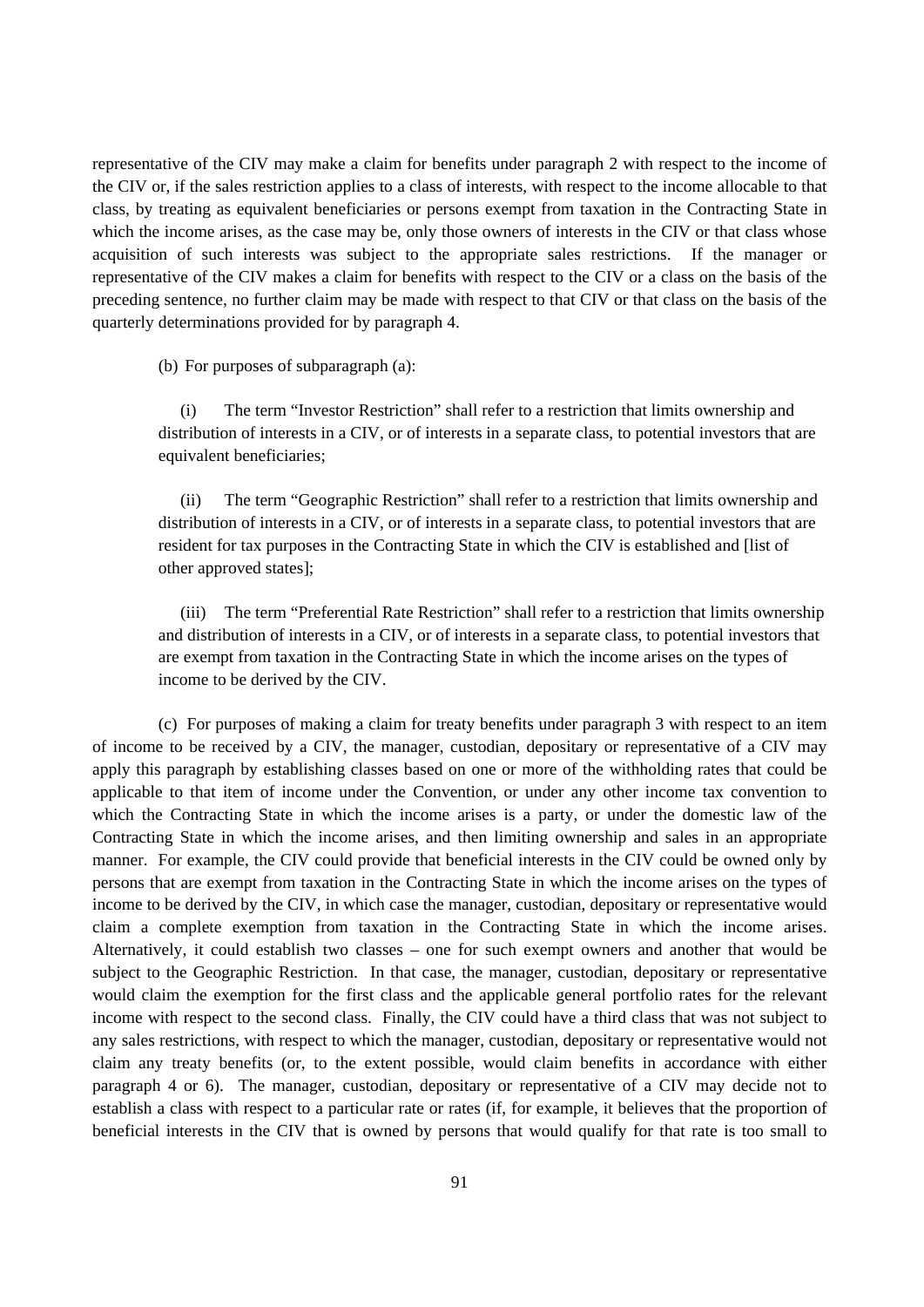justify the additional administrative expense of the determination and those persons would not have claimed benefits on their own behalf in any event).

6. Direct Tracing. Where the manager, custodian, depositary or representative of a CIV described in paragraph 3 of Part I is able to allocate specific income received by the CIV to specific investors, the manager, custodian, depositary or representative of a CIV may claim benefits under paragraph 3 at specific income payment dates on the basis of the ownership of beneficial interests in the CIV as of such payment dates.

## **Part III. Procedures for Quarterly Determinations.**

7. Procedures Applicable to the CIV. The manager, custodian, depositary or representative of a CIV making a claim for treaty benefits under paragraph 2 or 3 of Part I using the quarterly determination method described in paragraph 4 shall make the determinations described therein to the best of his knowledge and belief. Such manager, custodian, depositary or representative will be responsible for determining the withholding rates applicable only to those owners of beneficial interests in the CIV that have provided an investor self-declaration directly to the CIV (or its agent). With respect to owners of beneficial interests in the CIV whose ownership is held through distributors, custodians, agents, nominees or other financial intermediaries ("financial intermediaries"), the manager, custodian, depositary or representative may base the claim for treaty benefits on information received from such financial intermediaries regarding the withholding rates applicable to, or tax residence of, owners of beneficial interests in the CIV, unless the manager, custodian, depositary or representative knows or has reason to know that the information provided by the financial intermediary is unreliable or incorrect.

8. Procedures Applicable to Intermediaries. A financial intermediary need not provide investorspecific information to the manager, custodian, depositary or representative of the CIV, or to other financial intermediaries between the owner of beneficial interests and the CIV, at the time the determination is made, but may provide pooled information regarding the owners of beneficial interests. If the manager, custodian, depositary or representative of the CIV has provided to the financial intermediary, at least 15 days prior to the relevant determination date, a list of the source countries in which the CIV is invested, the financial intermediary shall provide pooled information regarding the withholding rates applicable. In other cases, the financial intermediary shall provide pooled information regarding the countries in which the investors are resident for tax purposes, determined on the basis of investor selfdeclarations provided directly to the financial intermediary by the investor, or of pooled information provided to the financial intermediary by a lower-tier financial intermediary, although the financial intermediary may not include in its own claim any information received from a lower-tier financial intermediary if the financial intermediary knows or has reason to know that the information provided by such lower-tier financial intermediary or the investor self-declaration provided by such an investor is unreliable or incorrect.

9. Excluded Intermediary.Neither the manager, custodian, depositary or representative of the CIV nor another financial intermediary may rely on information provided by a financial intermediary that has been designated by the tax authorities of the Contracting State in which the income arises as an excluded intermediary. The tax authorities shall maintain a list of intermediaries that have been identified as excluded intermediaries. Notwithstanding any obligations as to secrecy or other restriction upon disclosure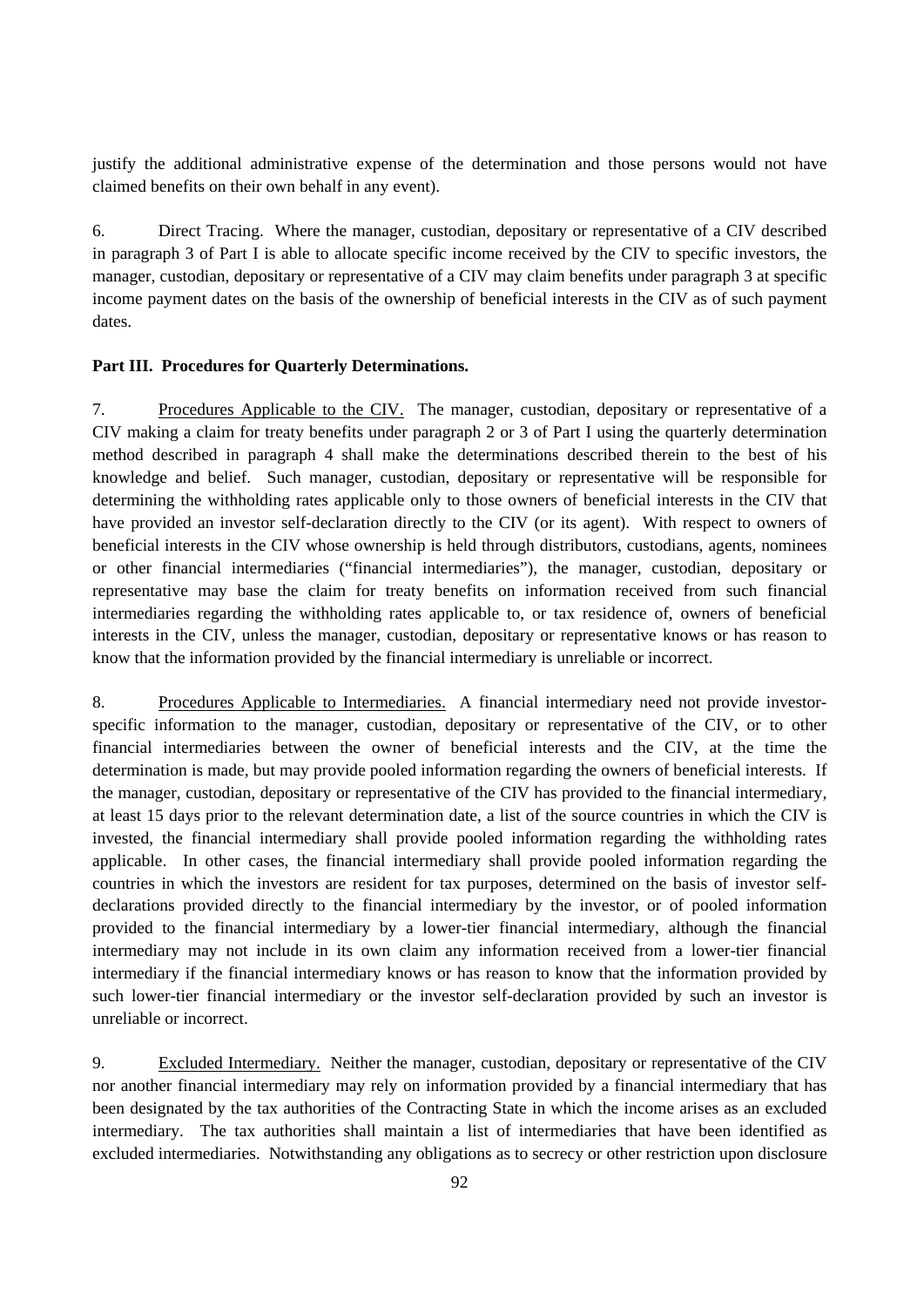of information imposed by or under any statute or otherwise, the tax authorities will make available to any person upon request the name and address of any such intermediary which has been so designated and may if they so choose publish such information. Such designation shall take effect with respect to the CIV, its manager, custodian, depositary or representative or another intermediary as of the earliest of: (i) the date that it has received notification from the excluded intermediary of the latter's designation as such; (ii) the date the Competent Authority has posted to its website such information; or (iii) the date the CIV, its manager, custodian, depositary or representative or the intermediary otherwise discovers that the intermediary has been designated an excluded intermediary.

# **Part IV. Co-Operation with Tax Authorities.**

10. Information regarding Investors. It is a condition of making a claim pursuant to this mutual agreement, that the CIV, as well as any financial intermediary that has provided pooled information to the manager, custodian, depositary, representative or another financial intermediary, must, upon request from the Contracting State in which the income arises, provide to that Contracting State any information in its possession affecting the claims for benefits that have been made with respect to the owners of beneficial interests in the CIV whose interests have counted favourably towards the CIV's claim for benefits under the Convention. This requirement includes not only information regarding specific owners of beneficial interests but also the pooled information provided to the CIV or upper-tier intermediary and information regarding the method used to make those determinations.

### **Part V. Effective Date.**

11. The procedures set out in Parts II through IV shall apply to income paid to a CIV on or after [ ].

THE COMPETENT AUTHORITY OF [ THE COMPETENT AUTHORITY OF [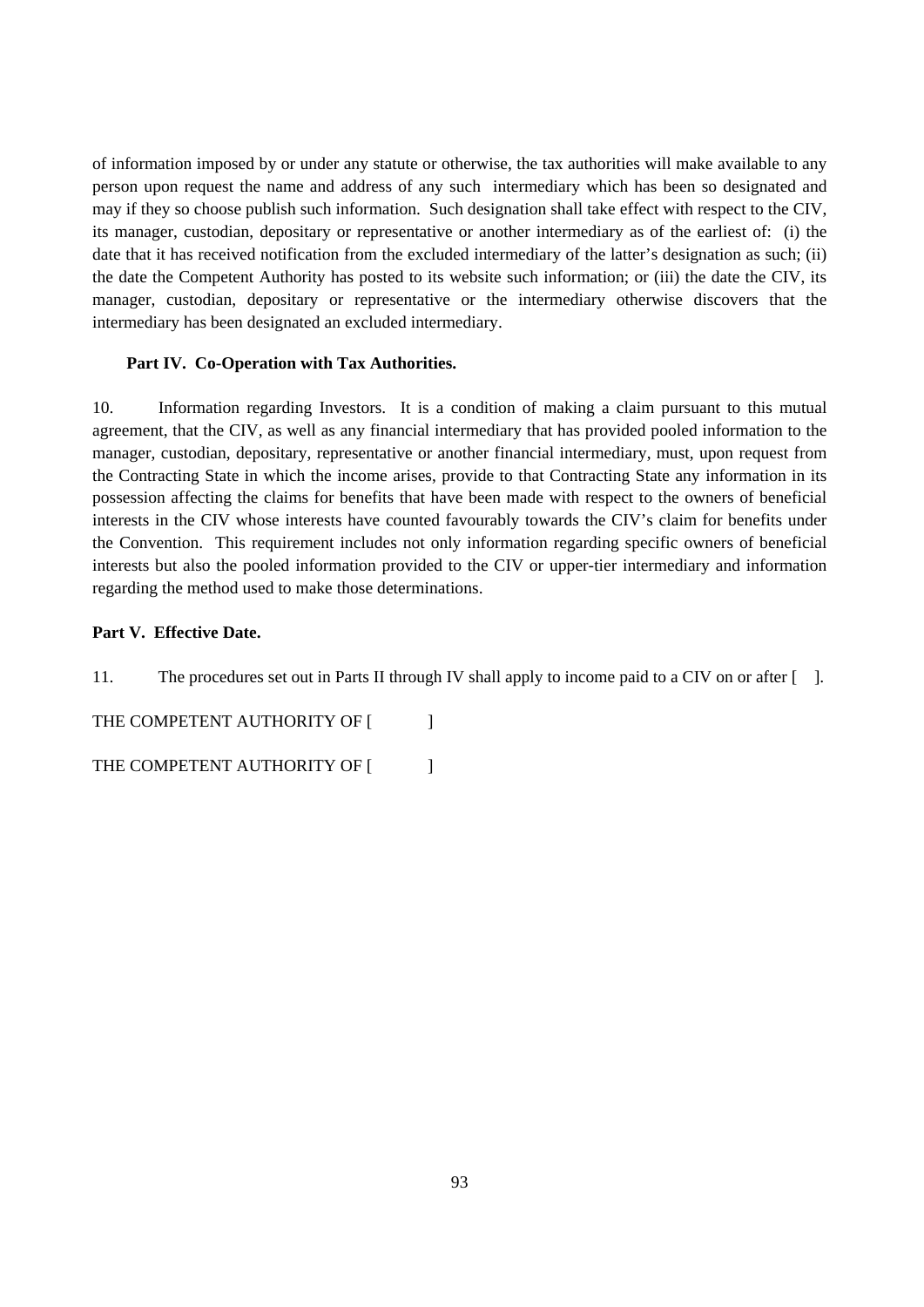# **BILATERAL – RESIDENTS**

Date:

# MEMORANDUM OF UNDERSTANDING

Based on Article 25 of the Convention between [State A] and [State B] for the Avoidance of Double Taxation with respect to Taxes on Income and on Capital (the "Convention"), the competent authorities have reached the following mutual agreement regarding the entitlement to treaty benefits of collective investment vehicles ("CIVs") established in the two Contracting States:

#### **Part I. Qualification for Benefits.**

<span id="page-93-0"></span>1 9

1. It is understood that any CIV of the following type [list of the types of CIVs established in each Contracting State, if any, that are to be granted treaty benefits without regard to ownership (other than a generally applicable limitation on benefits clause)] shall be treated for purposes of applying the Convention[, other than subparagraph (2)(a) of Article 10,][9](#page-93-0) to income received by such CIV from sources in the other Contracting State as a resident of the Contracting State in which it is established and as the beneficial owner of the income it receives (unless a resident of that State that is not a CIV who would have received the income in the same circumstances would not have been considered to be the beneficial owner thereof). This provision shall not be construed as restricting in any way a Contracting State's right to tax the residents of that State.

2. It is understood that income from sources in a Contracting State received by any CIV of the following type [list of the types of CIVs established in each Contracting State, if any, that are to be granted proportional treaty benefits based on ownership] (or, in the case of such a CIV with separate classes of interest, any such income allocated to any such separate class) shall be treated for purposes of applying the Convention, other than subparagraph (2)(a) of Article 10, as income beneficially owned by a resident of the Contracting State in which the CIV is established (unless a resident of that State that is not a CIV who would have received the income in the same circumstances would not have been considered to be the beneficial owner thereof), but only to the extent that the beneficial interests in the CIV (or beneficial interests in any such separate class of interests) are owned by residents of the Contracting State in which the CIV is established, as determined in accordance with Parts II – III. [If at least  $\lceil \cdot \rceil$  percent of the beneficial interests in the CIV (or in a separate class of interests in the CIV) is owned by residents of the Contracting State in which the CIV is established, all of the income received by the CIV (or, in the case of a separate class of interests, allocated to that class) from sources in the other Contracting State shall be treated for such purposes as beneficially owned by a resident of the Contracting State in which the CIV is

This phrase may be inserted if it is intended that a CIV may claim only the rates applicable to general portfolio investors, and not any lower rates applicable to direct investors, and if the CIVs listed in this paragraph would not be entitled to the rate provided in subparagraph (2)(a) of Article 10 in the absence of an agreement between the competent authorities.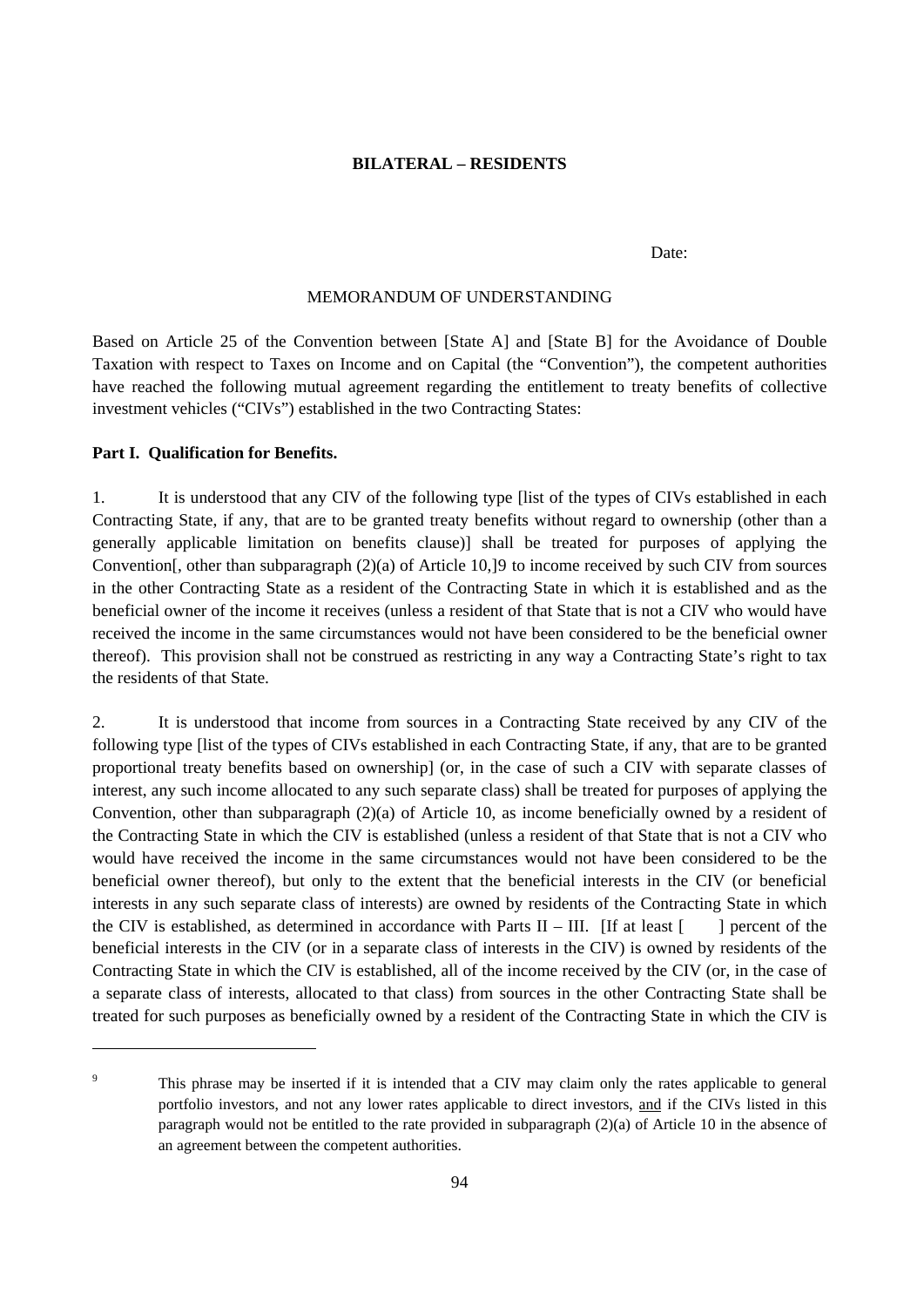established (unless a resident of that State that is not a CIV who would have received the income in the same circumstances would not have been considered to be the beneficial owner thereof).] This provision shall not be construed as restricting in any way a Contracting State's right to tax the residents of that State. If any claim or claims for benefits are made with respect to income allocated to one or more separate classes of interests in a CIV, the availability of benefits for income allocated to the remainder of the CIV shall be determined as if such remainder were a separate CIV.

3. (a) It is understood that any CIV of the following type [list of the types of CIVs established in each Contracting State, if any, that are to claim benefits at the rate applicable to owners of beneficial interests in the CIV] which receives income arising in the other Contracting State may itself, in lieu of and instead of the owners of the beneficial interests in the CIV (or in lieu of and instead of the owners of the beneficial interests in a separate class of interests in the CIV), claim the tax reductions, exemptions or other benefits that would have been available to such owners under the Convention, or under the domestic law of the Contracting State in which the income arises, had they received such income directly.

(b) A CIV may not make a claim under subparagraph (a) for benefits on behalf of any owner of the beneficial interests in such CIV if the owner has itself made an individual claim for benefits with respect to income received by the CIV.

**Part II. Permissible Methods of Determining Qualification for Benefits.** This Part provides alternative methods by which a CIV or its manager, custodian, depositary or representatives may make a claim for benefits for purposes of the relevant paragraphs of Part I. These provisions do not prevent the Contracting State in which income arises from reviewing a claim with respect to the CIV and determining that the proportion of beneficial interests owned by residents of the Contracting State in which the CIV is established is different from that claimed in accordance with this Part II.

4. Quarterly Determinations. **(**a) For purposes of making claims for treaty benefits under paragraph 2 of Part I for a calendar year, the manager, custodian, depositary or representative of a CIV shall determine by December 31 of the preceding calendar year the proportion of beneficial interests in the CIV, or in a separate class of interests in the CIV, that is owned by residents of the Contracting State in which the CIV is established. Such annual determination shall be made by determining the proportion of beneficial interests in the CIV or class that is owned by residents of the Contracting State in which the CIV is established at the end of each of the four calendar quarters ending prior to the date of the determination (such period beginning with the first day of the first of such calendar quarters and ending with the last day of the fourth of such calendar quarters being known as the "Look-Back Period") and averaging those results. For example, a determination made on December 31, 2008, would be based on averaging the resident ownership percentages from December 31, 2007, March 31, 2008, June 30, 2008, and September 30, 2008 and would apply with respect to the whole of 2009. If interests in a CIV, or a class of interests in a CIV, are first distributed during the Look-Back Period, the manager, custodian, depositary or representative of the CIV may make claims with respect to the CIV or the relevant class during the Look-Back Period and the next calendar year by determining the proportion of beneficial interests in the CIV or class that is owned by residents of the Contracting State in which the CIV is established at the end of each of the calendar quarters (or, in the case of the first calendar quarter, at the end of that quarter) ending during the Look-Back Period and after the date on which interests in the CIV or class were first distributed and averaging those results. For example, if interests in a CIV (or in a separate class) were first distributed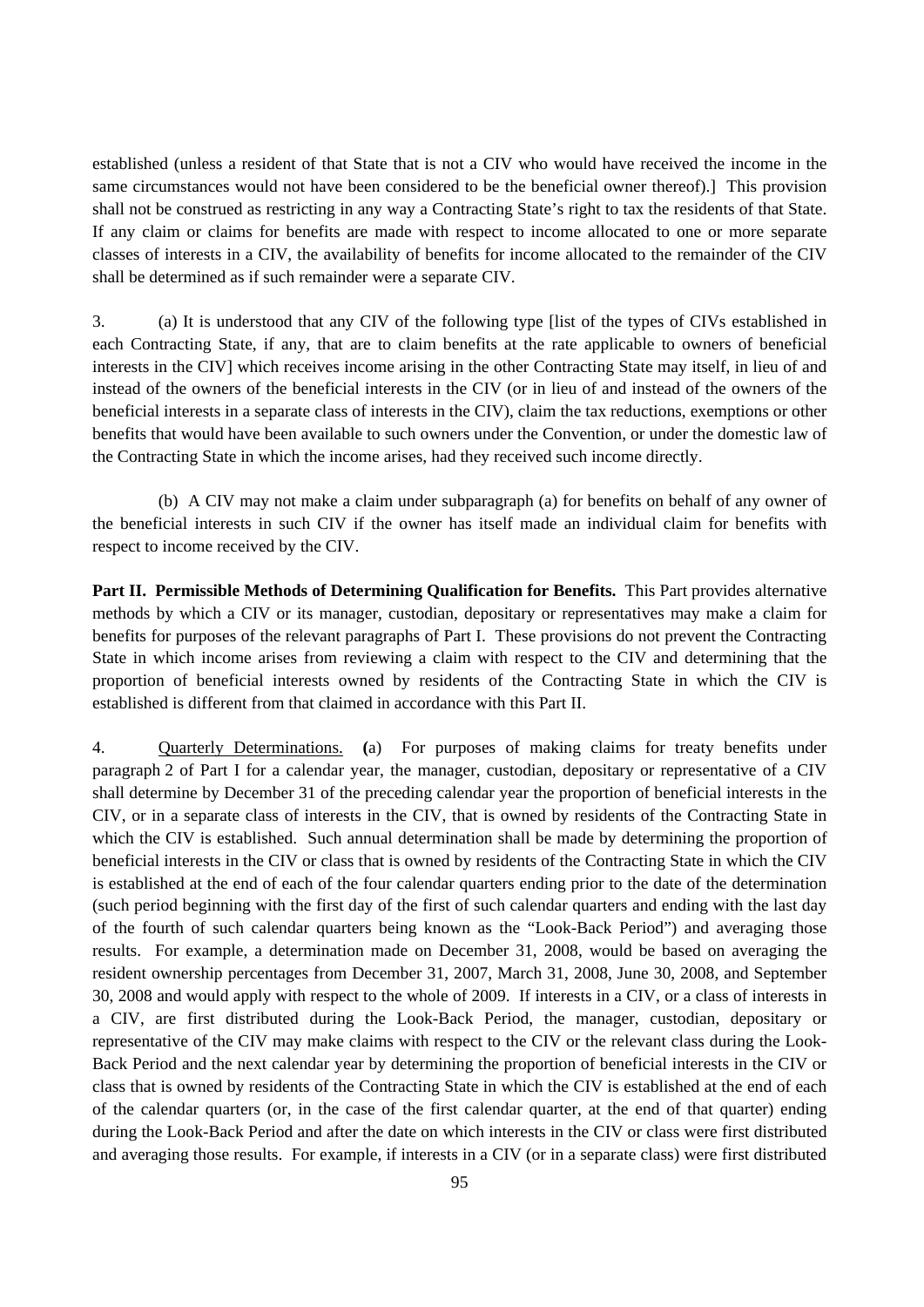on April 30, 2008, the manager or representative of a CIV could make claims after June 30, 2008 on the basis of the proportion of owners of beneficial interests in the CIV (or the separate class) that are residents of the Contracting State in which the CIV is established as of June 30, 2008. With respect to claims to be made during 2009, the determination would be made by averaging the resident ownership percentages from June 30, 2008 and September 30, 2008.

 (b) For purposes of making a claim for treaty benefits under paragraph 3 with respect to an item of income to be received by a CIV during a calendar year, the manager, custodian, depositary or representative of a CIV shall determine by December 31 of the preceding calendar year the proportion of beneficial interests in the CIV, or in a separate class of interests in the CIV, that is owned by persons that qualify for each of the withholding rates that could be applicable to that item of income under the Convention, or under the domestic law of the Contracting State in which the income arises. Such determination shall be made by averaging the determinations made on a quarterly basis at the time and in the manner described in subparagraph (a) with respect to each such rate to be claimed by the CIV on behalf of its investors.

5. Sales Restrictions. (a) If the manager or representative of a CIV limits ownership of interests in the CIV, or in a separate class of interests in the CIV, in accordance with one of the restrictions in subparagraph (b), that limitation is reflected in the distribution arrangements as described herein, and such interests are not freely transferable (on a listed stock exchange, for example), then the rules of this paragraph shall apply with respect to that CIV, or with respect to interests in that separate class. If all of the distribution and sub-distribution agreements between the CIV, or its manager or representative, or, in the case of a sub-distribution agreement, the distributor, and the distributors and sub-distributors of interests in the CIV impose the Geographic Restriction with respect to the CIV or to a separate class of interests in the CIV, then the manager, custodian, depositary or representative of the CIV may make a claim for benefits under paragraph 2 with respect to income received by the CIV (or in the case of a separate class, with respect to income allocated to such class) by treating 100 percent of the owners of interests in the CIV or in the class as residents of the Contracting State in which the CIV is established. If all of such distribution and sub-distribution agreements impose the Preferential Rate Restriction with respect to the CIV or separate class, then the manager, custodian, depositary or representative may make a claim for benefits with respect to income received by the CIV (or in the case of a separate class, with respect to income allocated to such class) by treating 100 percent of the owners of interests in the CIV or in the class as persons that are exempt from taxation in the Contracting State in which the income arises. The determinations required under paragraph 4 shall not apply with respect to the CIV or, if the sales restriction is imposed only with respect to a specific class, with respect to that class. If some, but not all, of such distribution and sub-distribution agreements contain one of the sales restrictions, the manager, custodian, depositary or representative of the CIV may make a claim for benefits under paragraph 2 with respect to the income of the CIV or, if the sales restriction applies to a class of interests, with respect to the income allocable to that class, by treating as residents of the Contracting State in which the CIV is established, or as persons exempt from taxation in the Contracting State in which the income arises, as the case may be, only those owners of interests in the CIV or that class whose acquisition of such interests was subject to the appropriate sales restrictions. If the manager or representative of the CIV makes a claim for benefits with respect to the CIV or a class on the basis of the preceding sentence, no further claim may be made with respect to that CIV or that class on the basis of the quarterly determinations provided for by paragraph 4.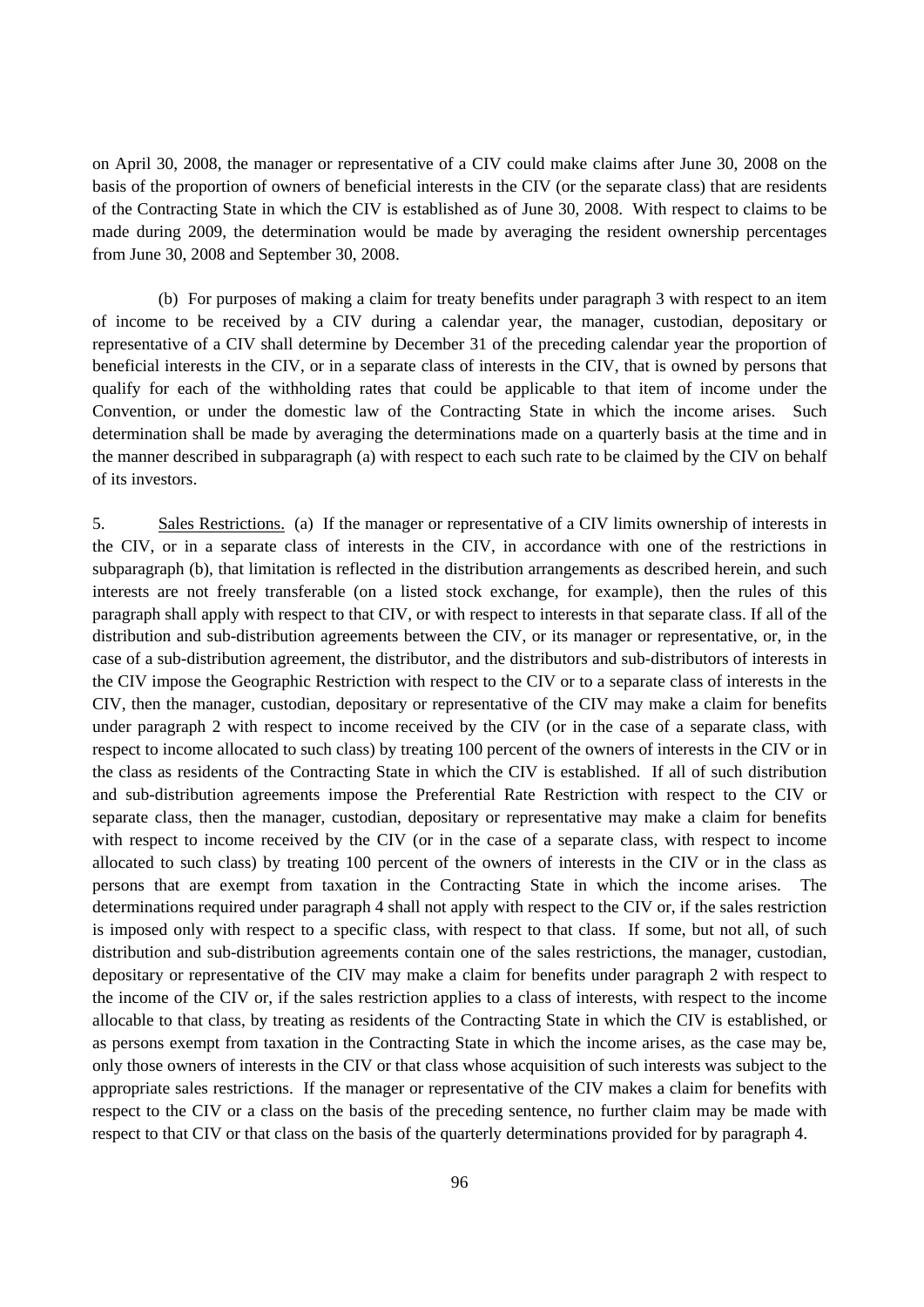(b) For purposes of subparagraph (a):

 (i) The term "Geographic Restriction" shall refer to a restriction that limits ownership and distribution of interests in a CIV, or of interests in a separate class, to potential investors that are resident for tax purposes in the Contracting State in which the CIV is established; and

 (ii) The term "Preferential Rate Restriction" shall refer to a restriction that limits ownership and distribution of interests in a CIV, or of interests in a separate class, to potential investors that are exempt from taxation in the Contracting State in which the income arises on the types of income to be derived by the CIV.

 (c) For purposes of making a claim for treaty benefits under paragraph 3 with respect to an item of income to be received by a CIV, the manager, custodian, depositary or representative of a CIV may apply this paragraph by establishing classes based on one or more of the withholding rates that could be applicable to that item of income under the Convention, or under the domestic law of the Contracting State in which the income arises, and then limiting ownership and sales in an appropriate manner. For example, the CIV could provide that beneficial interests in the CIV could be owned only by persons that are exempt from taxation in the Contracting State in which the income arises on the types of income to be derived by the CIV, in which case the manager, custodian, depositary or representative would claim a complete exemption from taxation in the Contracting State in which the income arises. Alternatively, it could establish two classes – one for such exempt owners and another that would be subject to the Geographic Restriction. In that case, the manager, custodian, depositary or representative would claim the exemption for the first class and the applicable general portfolio rates for the relevant income with respect to the second class. Finally, the CIV could have a third class that was not subject to any sales restrictions, with respect to which the manager, custodian, depositary or representative would not claim any treaty benefits (or, to the extent possible, would claim benefits in accordance with either paragraph 4 or 6). The manager, custodian, depositary or representative of a CIV may decide not to establish a class with respect to a particular rate or rates (if, for example, it believes that the proportion of beneficial interests in the CIV that is owned by persons that would qualify for that rate is too small to justify the additional administrative expense of the determination and those persons would not have claimed benefits on their own behalf in any event).

6. Direct Tracing. Where the manager, custodian, depositary or representative of a CIV described in paragraph 3 of Part I is able to allocate specific income received by the CIV to specific investors, the manager, custodian, depositary or representative of a CIV may claim benefits under paragraph 3 at specific income payment dates on the basis of the ownership of beneficial interests in the CIV as of such payment dates.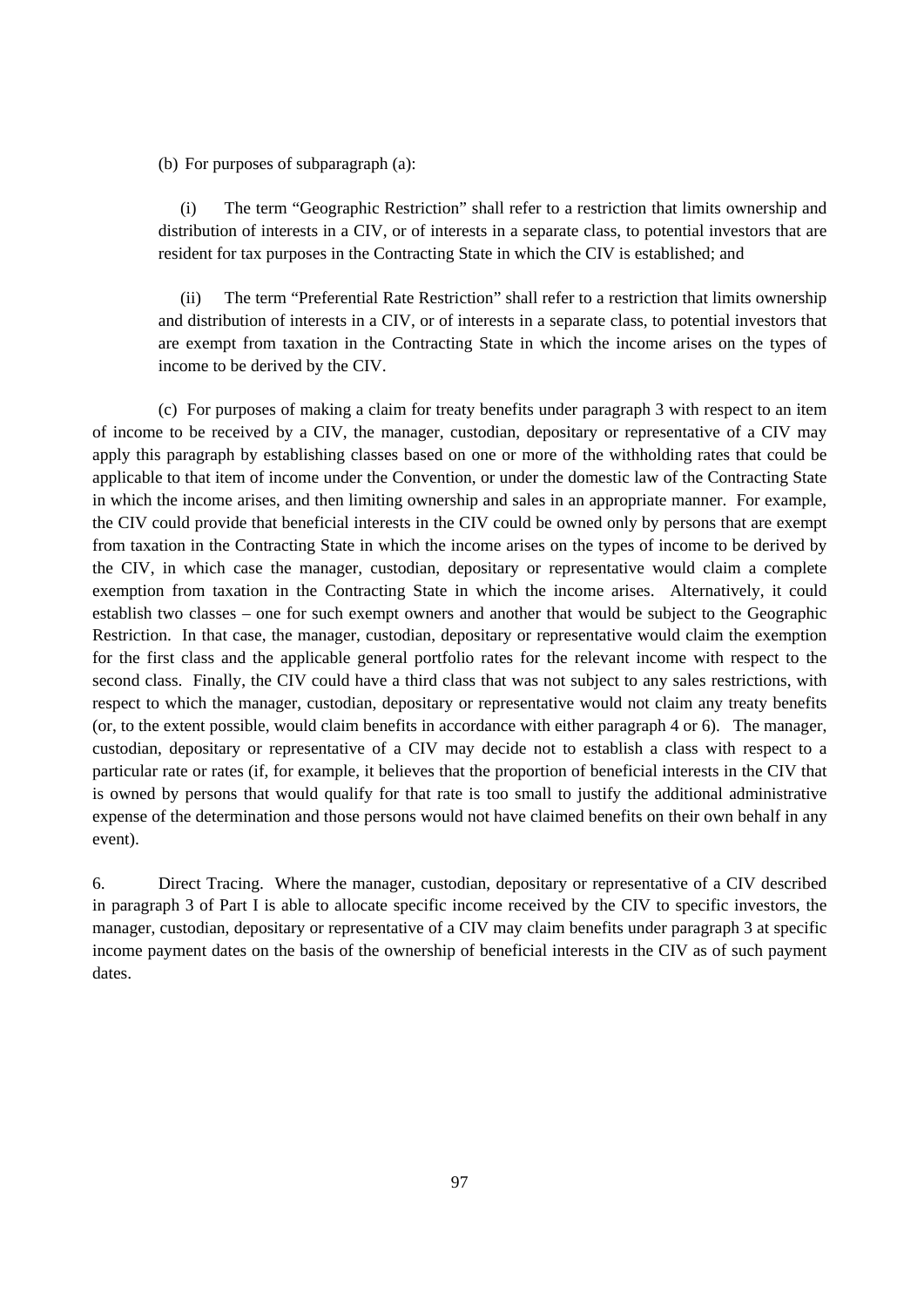#### **Part III. Procedures for Quarterly Determinations.**

7. Procedures Applicable to the CIV. The manager, custodian, depositary or representative of a CIV making a claim for treaty benefits under paragraph 2 or 3 of Part I using the quarterly determination method described in paragraph 4 shall make the determinations described therein to the best of his knowledge and belief. Such manager, custodian, depositary or representative will be responsible for determining the withholding rates applicable only to those owners of beneficial interests in the CIV that have provided an investor self-declaration directly to the CIV (or its agent). With respect to owners of beneficial interests in the CIV whose ownership is held through distributors, custodians, agents, nominees or other financial intermediaries ("financial intermediaries"), the manager, custodian, depositary or representative may base the claim for treaty benefits on information received from such financial intermediaries regarding the withholding rates applicable to, or tax residence of, owners of beneficial interests in the CIV, unless the manager, custodian, depositary or representative knows or has reason to know that the information provided by the financial intermediary is unreliable or incorrect.

8. Procedures Applicable to Intermediaries. A financial intermediary need not provide investorspecific information to the manager, custodian, depositary or representative of the CIV, or to other financial intermediaries between the owner of beneficial interests and the CIV, at the time the determination is made, but may provide pooled information regarding the owners of beneficial interests. If the manager, custodian, depositary or representative of the CIV has provided to the financial intermediary, at least 15 days prior to the relevant determination date, a list of the source countries in which the CIV is invested, the financial intermediary shall provide pooled information regarding the withholding rates applicable. In other cases, the financial intermediary shall provide pooled information regarding the countries in which the investors are resident for tax purposes, determined on the basis of investor selfdeclarations provided directly to the financial intermediary by the investor, or of pooled information provided to the financial intermediary by a lower-tier financial intermediary, although the financial intermediary may not include in its own claim any information received from a lower-tier financial intermediary if the financial intermediary knows or has reason to know that the information provided by such lower-tier financial intermediary or the investor self-declaration provided by such an investor is unreliable or incorrect.

9. Excluded Intermediary.Neither the manager, custodian, depositary or representative of the CIV nor another intermediary may rely on information provided by a financial intermediary that has been designated by the tax authorities of the Contracting State in which the income arises as an excluded intermediary. The tax authorities shall maintain a list of intermediaries that have been identified as excluded intermediaries. Notwithstanding any obligations as to secrecy or other restriction upon disclosure of information imposed by or under any statute or otherwise, the tax authorities will make available to any person upon request the name and address of any such intermediary which has been so designated and may if they so choose publish such information. Such designation shall take effect with respect to the CIV, its manager, custodian, depositary or representative or another intermediary as of the earliest of: (i) the date that it has received notification from the excluded intermediary of the latter's designation as such; (ii) the date the Competent Authority has posted to its website such information; or (iii) the date the CIV, its manager, custodian, depositary or representative or the intermediary otherwise discovers that the intermediary has been designated an excluded intermediary.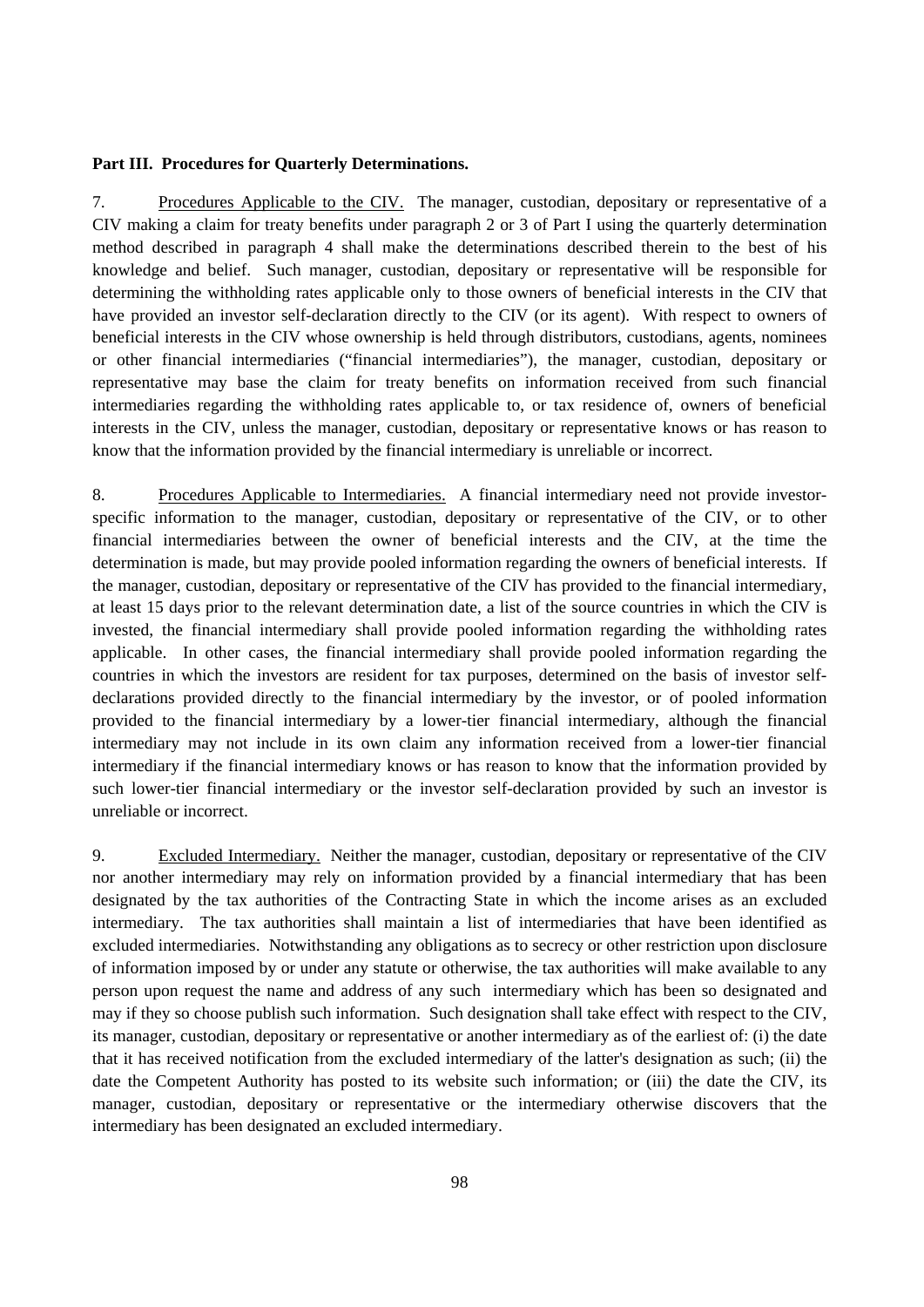# **Part IV. Co-Operation with Tax Authorities.**

10. Information regarding Investors. It is a condition of making a claim pursuant to this mutual agreement, that the CIV, as well as any financial intermediary that has provided pooled information to the manager, custodian, depositary, representative or another financial intermediary, must, upon request from the Contracting State in which the income arises, provide to that Contracting State any information in its possession affecting the claims for benefits that have been made with respect to the owners of beneficial interests in the CIV whose interests have counted favourably towards the CIV's claim for benefits under the Convention. This requirement includes not only information regarding specific owners of beneficial interests but also the pooled information provided to the CIV or upper-tier intermediary and information regarding the method used to make those determinations.

# **Part V. Effective Date.**

11. The procedures set out in Parts II through IV shall apply to income paid to a CIV on or after [ ].

THE COMPETENT AUTHORITY OF [  $\qquad$  ]

THE COMPETENT AUTHORITY OF [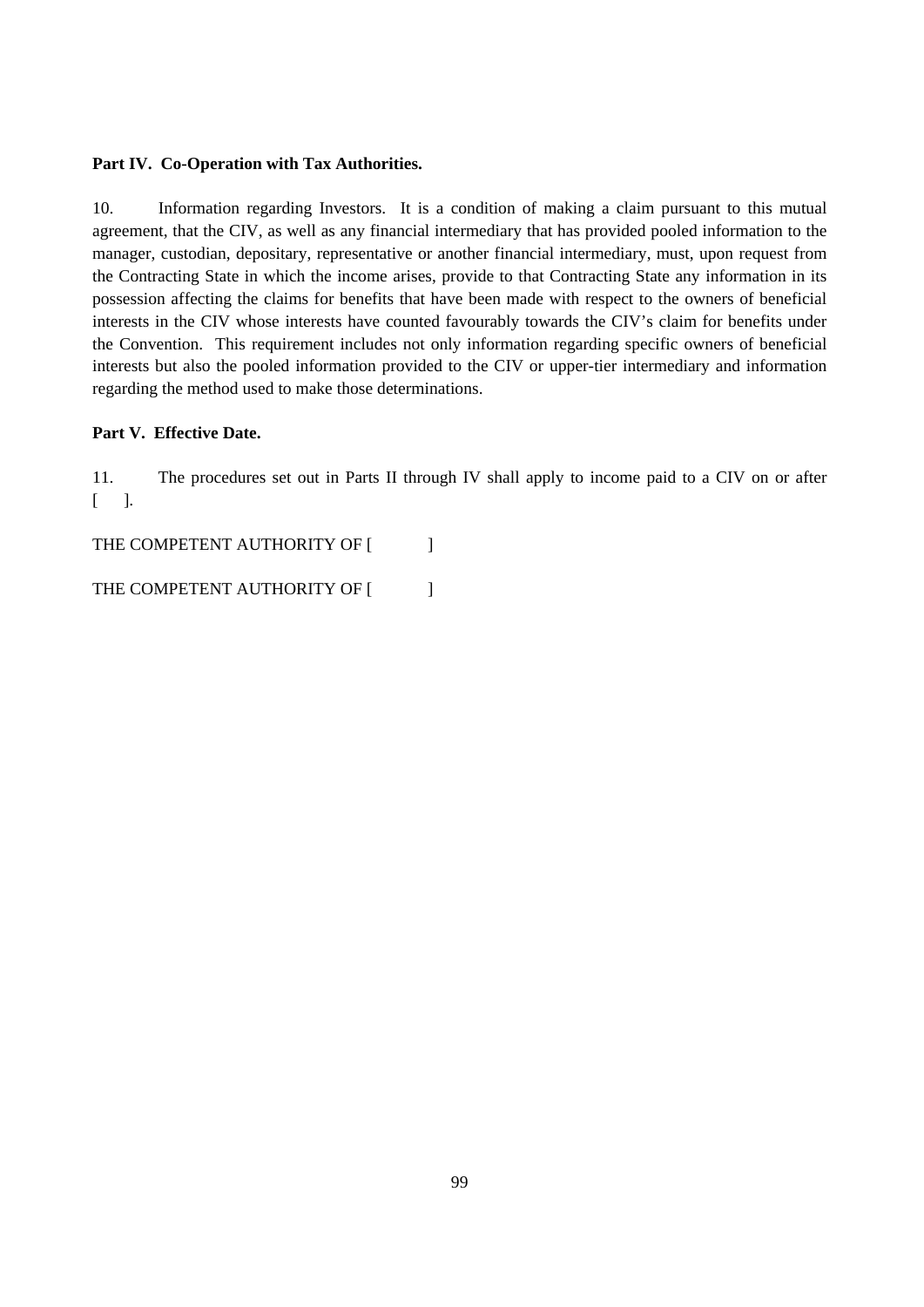#### **MULTILATERAL – EQUIVALENT BENEFICIARIES**

Date:

#### MEMORANDUM OF UNDERSTANDING

The competent authorities of [State A, State B and State C, etc.] (the "Contracting States") have reached the following mutual agreement regarding the treatment of collective investment vehicles established in the Contracting States ("CIVs"), based on the relevant provisions regarding the conclusion of mutual agreements of the conventions between each of [State A, State B, State C, etc.] for the avoidance of double taxation with respect to taxes on income which are listed in Annex 1 (the "Conventions"):

#### **Part I. Qualification for Benefits.**

1

1. It is understood that any CIV of the following type [list of the types of CIVs established in each Contracting State, if any, that are to be granted treaty benefits without regard to ownership (other than a generally applicable limitation on benefits clause)] shall be treated for purposes of applying the Conventions[, other than subparagraph  $(2)(a)$  of Article [10](#page-99-0) of each Convention,]<sup>10</sup> to income received by the CIV as a resident of the Contracting State in which it is established and as the beneficial owner of the income it receives (unless a resident of that State that is not a CIV who would have received the income in the same circumstances would not have been considered to be the beneficial owner thereof). This provision shall not be construed as restricting in any way a Contracting State's right to tax the residents of that State.

2. (a) It is understood that income from sources in a Contracting State received by any CIV of the following type [list of the types of CIVs established in each Contracting State, if any, that are to be granted proportional treaty benefits based on ownership] (or, in the case of such a CIV with separate classes of interests, any such income allocated to any such separate class) shall be treated for purposes of applying the Conventions, other than subparagraph  $(2)(a)$  of Article 10 of each Convention, as income beneficially owned by a resident of the Contracting State in which the CIV is established (unless a resident of that State that is not a CIV who would have received the income in the same circumstances would not have been considered to be the beneficial owner thereof), but only to the extent that the beneficial interests in the CIV (or beneficial interests in any such separate class of interests) are owned by equivalent beneficiaries, as determined in accordance with Parts II-III. [If at least [ ] percent of the beneficial interests in the CIV (or in a separate class of interests in the CIV) is owned by equivalent beneficiaries, all of the income received by the CIV (or, in the case of a separate class of interests, allocated to that class) from sources in the other Contracting State shall be treated for such purposes as beneficially owned by a resident of the

<span id="page-99-0"></span><sup>&</sup>lt;sup>10</sup> This phrase may be inserted if it is intended that a CIV may claim only the rates applicable to general portfolio investors, and not any lower rates applicable to direct investors, and if the CIVs listed in this paragraph would not be entitled to the rate provided in subparagraph (2)(a) of Article 10 in the absence of an agreement between the competent authorities.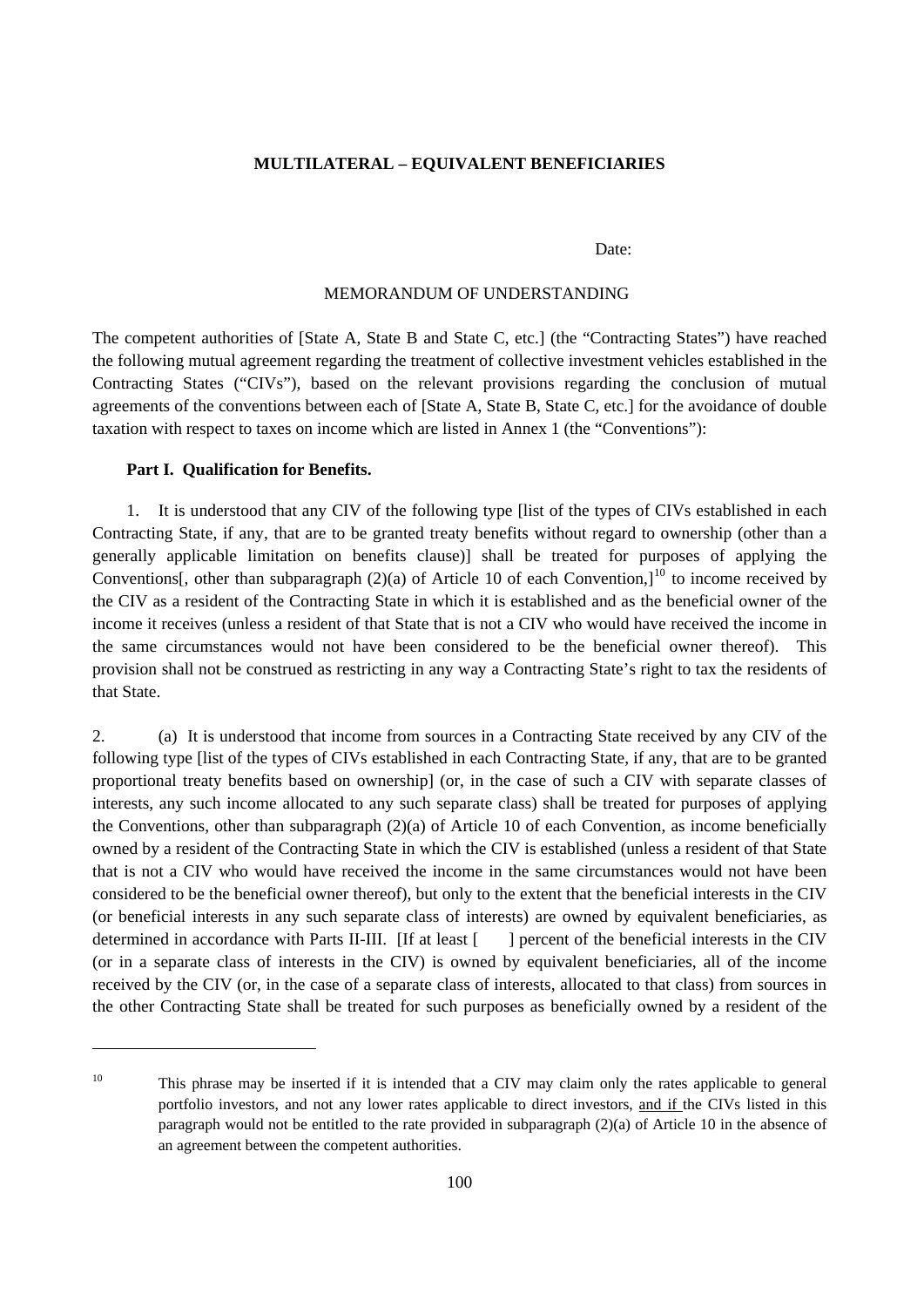Contracting State in which the CIV is established (unless a resident of that State that is not a CIV who would have received the income in the same circumstances would not have been considered to be the beneficial owner thereof).] This provision shall not be construed as restricting in any way a Contracting State's right to tax the residents of that State. If any claim or claims for benefits are made with respect to income allocated to one or more separate classes of interests in a CIV, the availability of benefits for income allocated to the remainder of the CIV shall be determined as if such remainder were a separate CIV.

(b) For purposes of subparagraph (a), the term "equivalent beneficiary" means the owner of a beneficial interest in the CIV that is a resident of the Contracting State in which the CIV is established or a resident of any other State who would, if he received directly, rather than through the CIV, the particular item of income for which benefits are being claimed, be entitled to a rate of tax with respect to that item of income that is at least as low as the rate claimed by the CIV with respect to that item of income, under either an income tax convention or the domestic law of the Contracting State in which the income arises, but only if the Contracting State in which the income arises has an effective information exchange relationship with the State of which the owner of the interest in the CIV is a resident allowing an exchange of information to confirm the identity and entitlement to benefits of such owner.

3. (a) It is understood that any CIV of the following type [list of the types of CIVs established in each Contracting State, if any, that are to claim benefits at the rate applicable to owners of beneficial interests in the CIV] which receives income arising in another Contracting State may itself, in lieu of and instead of the owners of the beneficial interests in the CIV (or in lieu of and instead of the owners of the beneficial interests in a separate class of interests in the CIV), claim the tax reductions, exemptions or other benefits that would have been available to such owners under the Conventions or any other income tax convention to which that other Contracting State is a party, or under the domestic law of the Contracting State in which the income arises, had they received such income directly.

(b) A CIV may not make a claim under subparagraph (a) for benefits on behalf of any owner of the beneficial interests in such CIV if the owner has itself made an individual claim for benefits with respect to income received by the CIV.

**Part II. Permissible Methods of Determining Qualification for Benefits.** This Part provides alternative methods by which a CIV or its manager, custodian, depositary or representatives may make a claim for benefits for purposes of the relevant paragraphs of Part I. These provisions do not prevent the Contracting State in which income arises from reviewing a claim with respect to the CIV and determining that the proportion of beneficial interests owned by equivalent beneficiaries is different from that claimed in accordance with this Part II.

4. Quarterly Determinations.(a) For purposes of making claims for treaty benefits under paragraph 2 of Part I for a calendar year, the manager, custodian, depositary or representative of a CIV shall determine by December 31 of the preceding calendar year the proportion of beneficial interests in the CIV, or in a separate class of interests in the CIV, that is owned by equivalent beneficiaries. Such annual determination shall be made by determining the proportion of beneficial interests in the CIV or class that is owned by equivalent beneficiaries at the end of each of the four calendar quarters ending prior to the date of the determination (such period beginning with the first day of the first of such calendar quarters and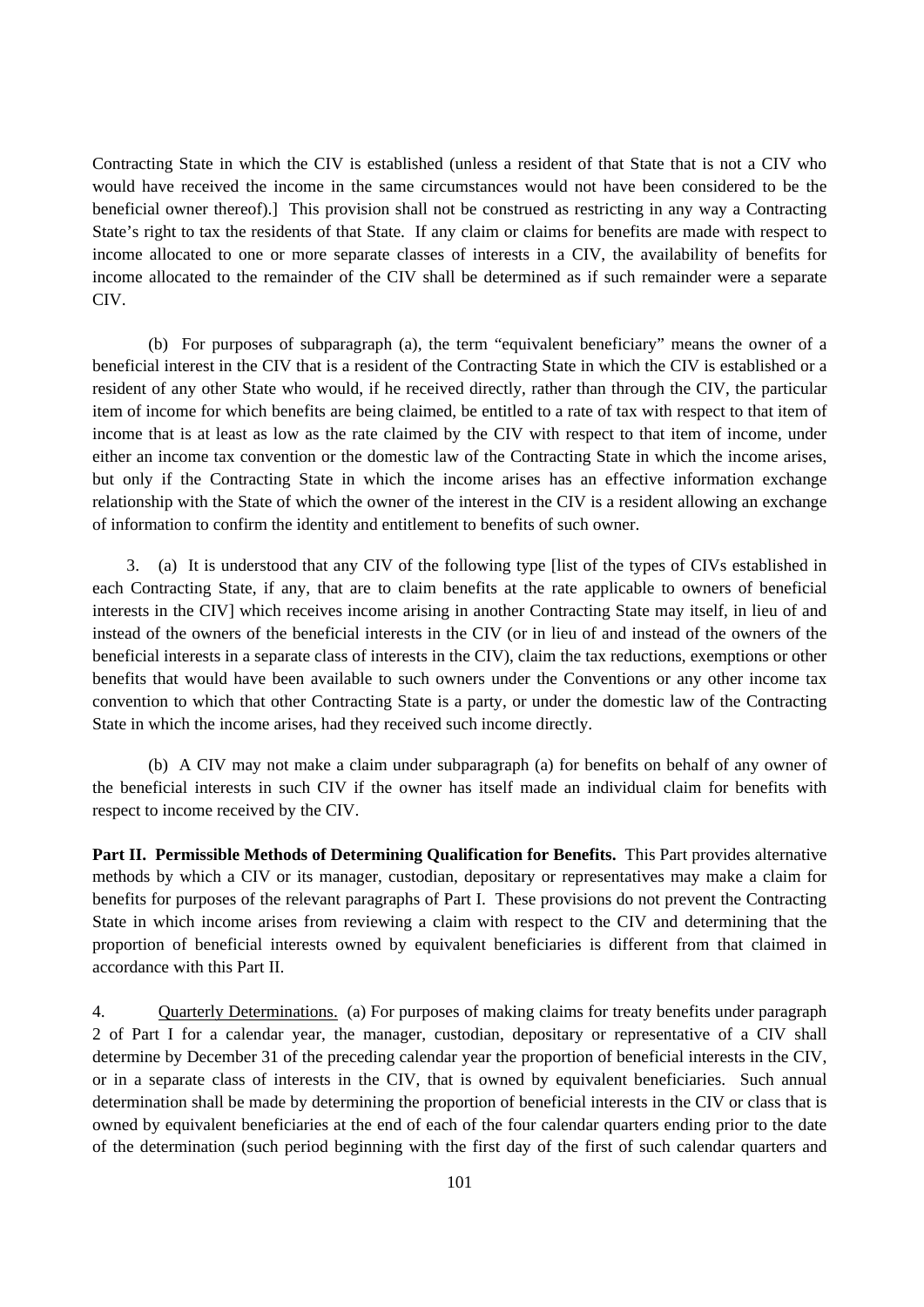ending with the last day of the fourth of such calendar quarters being known as the "Look-Back Period") and averaging those results. For example, a determination made on December 31, 2008, would be based on averaging the equivalent beneficiary ownership percentages from December 31, 2007, March 31, 2008, June 30, 2008, and September 30, 2008 and would apply with respect to the whole of 2009. If interests in a CIV, or a class of interests in a CIV, are first distributed during the Look-Back Period, the manager, custodian, depositary or representative of the CIV may make claims with respect to the CIV or the relevant class during the Look-Back Period and the next calendar year by determining the proportion of beneficial interests in the CIV or class that is owned by equivalent beneficiaries at the end of each of the calendar quarters (or, in the case of the first calendar quarter, at the end of that quarter) ending during the Look-Back Period and after the date on which interests in the CIV or class were first distributed and averaging those results. For example, if interests in a CIV (or in a separate class) were first distributed on April 30, 2008, the manager or representative of a CIV could make claims after June 30, 2008 on the basis of the proportion of owners of beneficial interests in the CIV (or the separate class) that are equivalent beneficiaries as of June 30, 2008. With respect to claims to be made during 2009, the determination would be made by averaging the equivalent beneficiary ownership percentages from June 30, 2008 and September 30, 2008.

 (b) For purposes of making a claim for treaty benefits under paragraph 3 with respect to an item of income to be received by a CIV during a calendar year, the manager, custodian, depositary or representative of a CIV shall determine by December 31 of the preceding calendar year the proportion of beneficial interests in the CIV, or in a separate class of interests in the CIV, that is owned by persons that qualify for each of the withholding rates that could be applicable to that item of income under the Conventions, or under any other income tax convention to which the Contracting State in which the income arises is a party, or under the domestic law of the Contracting State in which the income arises. Such determination shall be made by averaging the determinations made on a quarterly basis at the time and in the manner described in subparagraph (a) with respect to each such rate to be claimed by the CIV on behalf of its investors.

5. Sales Restrictions. (a) If the manager or representative of a CIV limits ownership of interests in the CIV, or in a separate class of interests in the CIV, in accordance with one of the restrictions in subparagraph (b), that limitation is reflected in the distribution arrangements as described herein, and such interests are not freely transferable (on a listed stock exchange, for example), then the rules of this paragraph shall apply with respect to that CIV, or with respect to interests in that separate class. If all of the distribution and sub-distribution agreements between the CIV, or its manager or representative, or, in the case of a sub-distribution agreement, the distributor, and the distributors and sub-distributors of interests in the CIV impose the Investor Restriction or the Geographic Restriction with respect to the CIV or to a separate class of interests in the CIV, then the manager, custodian, depositary or representative of the CIV may make a claim for benefits under paragraph 2 with respect to income received by the CIV (or in the case of a separate class, with respect to income allocated to such class) by treating 100 percent of the owners of interests in the CIV or in the class as equivalent beneficiaries. If all of such distribution and subdistribution agreements impose the Preferential Rate Restriction with respect to the CIV or separate class, then the manager, custodian, depositary or representative may make a claim for benefits with respect to income received by the CIV (or in the case of a separate class, with respect to income allocated to such class) by treating 100 percent of the owners of interests in the CIV or in the class as persons that are exempt from taxation in the Contracting State in which the income arises. The determinations required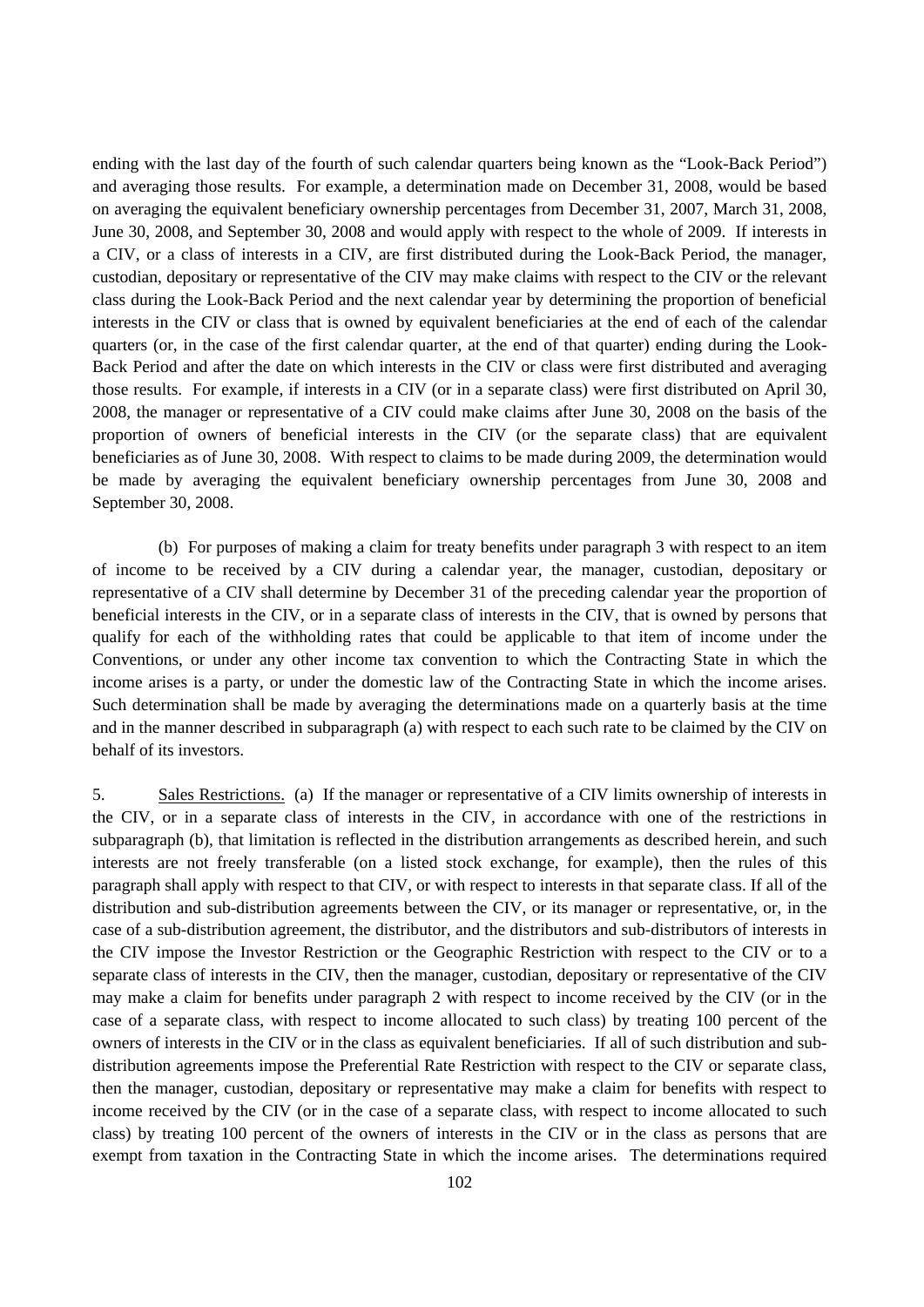under paragraph 4 shall not apply with respect to the CIV or, if the sales restriction is imposed only with respect to a specific class, with respect to that class. If some, but not all, of such distribution and subdistribution agreements contain one of the sales restrictions, the manager, custodian, depositary or representative of the CIV may make a claim for benefits under paragraph 2 with respect to the income of the CIV or, if the sales restriction applies to a class of interests, with respect to the income allocable to that class, by treating as equivalent beneficiaries or persons exempt from taxation in the Contracting State in which the income arises, as the case may be, only those owners of interests in the CIV or that class whose acquisition of such interests was subject to the appropriate sales restrictions. If the manager or representative of the CIV makes a claim for benefits with respect to the CIV or a class on the basis of the preceding sentence, no further claim may be made with respect to that CIV or that class on the basis of the quarterly determinations provided for by paragraph 4.

(b) For purposes of subparagraph (a):

 (i) The term "Investor Restriction" shall refer to a restriction that limits ownership and distribution of interests in a CIV, or of interests in a separate class, to potential investors that are equivalent beneficiaries;

 (ii) The term "Geographic Restriction" shall refer to a restriction that limits ownership and distribution of interests in a CIV, or of interests in a separate class, to potential investors that are resident for tax purposes in the Contracting State in which the CIV is established and [list of other approved states];

 (iii) The term "Preferential Rate Restriction" shall refer to a restriction that limits ownership and distribution of interests in a CIV, or of interests in a separate class, to potential investors that are exempt from taxation in the Contracting State in which the income arises on the types of income to be derived by the CIV.

 (c) For purposes of making a claim for treaty benefits under paragraph 3 with respect to an item of income to be received by a CIV, the manager, custodian, depositary or representative of a CIV may apply this paragraph by establishing classes based on one or more of the withholding rates that could be applicable to that item of income under the Convention, or under any other income tax convention to which the Contracting State in which the income arises is a party, or under the domestic law of the Contracting State in which the income arises, and then limiting ownership and sales in an appropriate manner. For example, the CIV could provide that beneficial interests in the CIV could be owned only by persons that are exempt from taxation in the Contracting State in which the income arises on the types of income to be derived by the CIV, in which case the manager, custodian, depositary or representative would claim a complete exemption from taxation in the Contracting State in which the income arises. Alternatively, it could establish two classes – one for such exempt owners and another that would be subject to the Geographic Restriction. In that case, the manager, custodian, depositary or representative would claim the exemption for the first class and the applicable general portfolio rates for the relevant income with respect to the second class. Finally, the CIV could have a third class that was not subject to any sales restrictions, with respect to which the manager, custodian, depositary or representative would not claim any treaty benefits (or, to the extent possible, would claim benefits in accordance with either paragraph 4 or 6). The manager, custodian, depositary or representative of a CIV may decide not to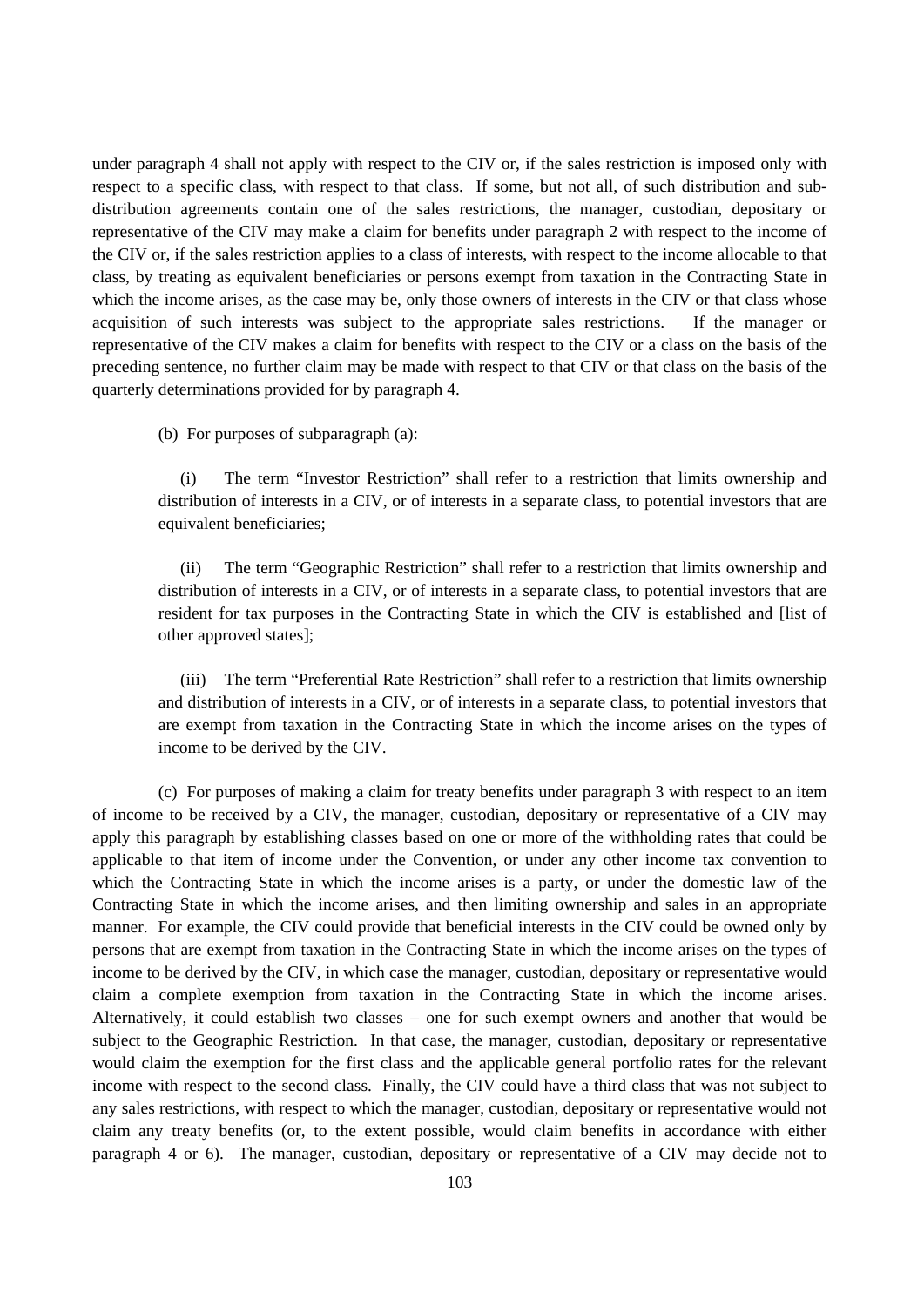establish a class with respect to a particular rate or rates (if, for example, it believes that the proportion of beneficial interests in the CIV that is owned by persons that would qualify for that rate is too small to justify the additional administrative expense of the determination and those persons would not have claimed benefits on their own behalf in any event).

6. Direct Tracing. Where the manager, custodian, depositary or representative of a CIV described in paragraph 3 of Part I is able to allocate specific income received by the CIV to specific investors, the manager, custodian, depositary or representative of a CIV may claim benefits under paragraph 3 at specific income payment dates on the basis of the ownership of beneficial interests in the CIV as of such payment dates.

# **Part III. Procedures for Quarterly Determinations.**

7. Procedures Applicable to the CIV. The manager, custodian, depositary or representative of a CIV making a claim for treaty benefits under paragraph 2 or 3 of Part I using the quarterly determination method described in paragraph 4 shall make the determinations described therein to the best of his knowledge and belief. Such manager, custodian, depositary or representative will be responsible for determining the withholding rates applicable only to those owners of beneficial interests in the CIV that have provided an investor self-declaration directly to the CIV (or its agent). With respect to owners of beneficial interests in the CIV whose ownership is held through distributors, custodians, agents, nominees or other financial intermediaries ("financial intermediaries"), the manager, custodian, depositary or representative may base the claim for treaty benefits on information received from such financial intermediaries regarding the withholding rates applicable to, or tax residence of, owners of beneficial interests in the CIV, unless the manager, custodian, depositary or representative knows or has reason to know that the information provided by the financial intermediary is unreliable or incorrect.

8. Procedures Applicable to Intermediaries. A financial intermediary need not provide investorspecific information to the manager, custodian, depositary or representative of the CIV, or to other financial intermediaries between the owner of beneficial interests and the CIV, at the time the determination is made, but may provide pooled information regarding the owners of beneficial interests. If the manager, custodian, depositary or representative of the CIV has provided to the financial intermediary, at least 15 days prior to the relevant determination date, a list of the source countries in which the CIV is invested, the financial intermediary shall provide pooled information regarding the withholding rates applicable. In other cases, the financial intermediary shall provide pooled information regarding the countries in which the investors are resident for tax purposes, determined on the basis of investor selfdeclarations provided directly to the financial intermediary by the investor, or of pooled information provided to the financial intermediary by a lower-tier financial intermediary, although the financial intermediary may not include in its own claim any information received from a lower-tier financial intermediary if the financial intermediary knows or has reason to know that the information provided by such lower-tier financial intermediary or the investor self-declaration provided by such an investor is unreliable or incorrect.

9. Excluded Intermediary.Neither the manager, custodian, depositary or representative of the CIV nor another financial intermediary may rely on information provided by a financial intermediary that has been designated by the tax authorities of the Contracting State in which the income arises as an excluded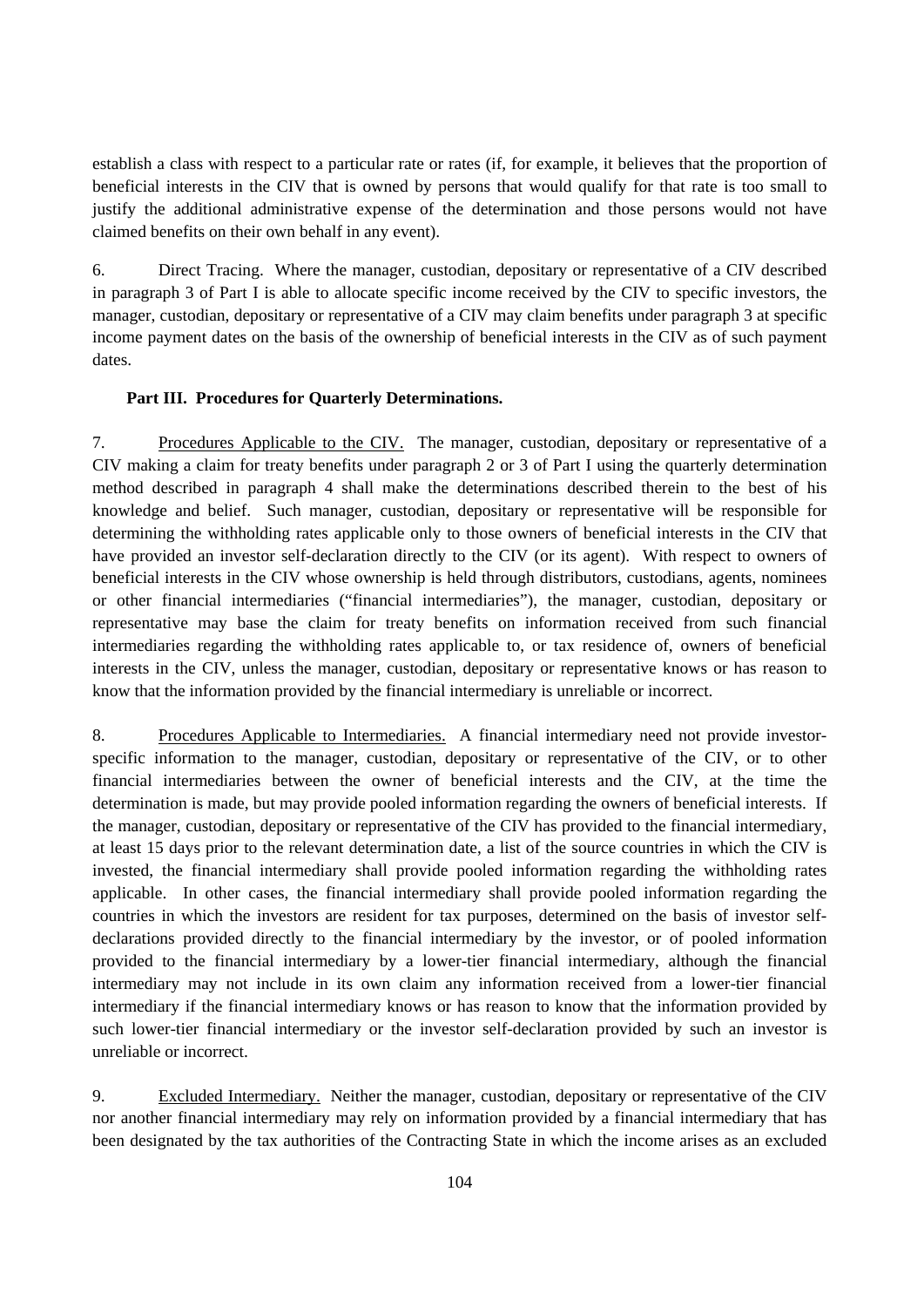intermediary. The tax authorities shall maintain a list of intermediaries that have been identified as excluded intermediaries. Notwithstanding any obligations as to secrecy or other restriction upon disclosure of information imposed by or under any statute or otherwise, the tax authorities will make available to any person upon request the name and address of any such intermediary which has been so designated and may if they so choose publish such information. Such designation shall take effect with respect to the CIV, its manager, custodian, depositary or representative or another intermediary as of the earliest of: (i) the date that it has received notification from the excluded intermediary of the latter's designation as such; (ii) the date the Competent Authority has posted to its website such information; or (iii) the date the CIV, its manager, custodian, depositary or representative or the intermediary otherwise discovers that the intermediary has been designated an excluded intermediary.

# **Part IV. Co-Operation with Tax Authorities.**

10. Information regarding Investors. It is a condition of making a claim pursuant to this mutual agreement, that the CIV, as well as any financial intermediary that has provided pooled information to the manager, custodian, depositary, representative or another financial intermediary, must, upon request from the Contracting State in which the income arises, provide to that Contracting State any information in its possession affecting the claims for benefits that have been made with respect to the owners of beneficial interests in the CIV whose interests have counted favourably towards the CIV's claim for benefits under the Convention. This requirement includes not only information regarding specific owners of beneficial interests but also the pooled information provided to the CIV or upper-tier intermediary and information regarding the method used to make those determinations.

# **Part V. Effective Date.**

12. The procedures set out in Parts II through IV shall apply to income paid to a CIV on or after  $\lceil$  ].

THE COMPETENT AUTHORITY OF [ THE COMPETENT AUTHORITY OF [ THE COMPETENT AUTHORITY OF [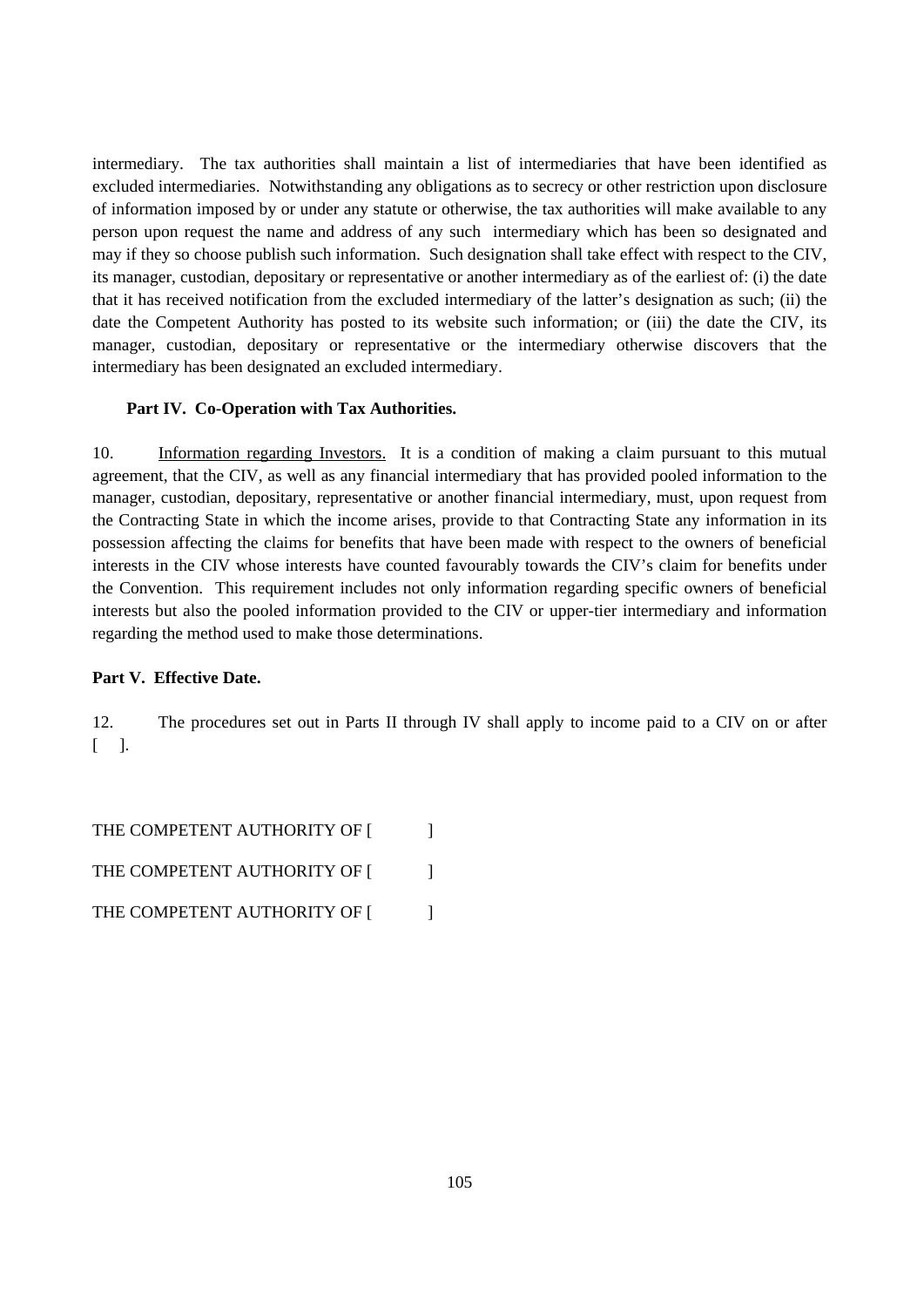# **INVESTOR SELF-DECLARATION FOR INDIVIDUALS PURCHASING DIRECT INVESTMENTS FROM A CIV**

| Name of Investor:     |                 |                |  |
|-----------------------|-----------------|----------------|--|
|                       |                 |                |  |
| City:                 |                 |                |  |
| Country, Postal Code: |                 |                |  |
|                       | Place of Birth: | Date of Birth: |  |

I hereby certify that I (the "Investor") am a resident of \_\_\_\_\_\_\_\_\_\_\_\_\_\_\_\_\_\_\_\_\_\_\_\_\_ for tax purposes and that my Taxpayer Identification Number is \_\_\_\_\_\_\_\_\_\_\_\_\_\_\_\_. I am the beneficial owner of the income that is to be paid or credited to my account(s) with [CIV fund manager] (the "Recipient"). I am not aware of any circumstances that would prevent me from being entitled to the benefits of tax treaties entered into by my State of residence and hereby agree that the Recipient or its agent will be solely responsible for making any claim for a treaty benefit arising from these treaties on my behalf to the extent that the Recipient is authorized to make that treaty claim directly under a tax treaty (that is, I will not make any such claim for treaty benefit as regards income for which the CIV is authorized to make a claim). I hereby authorise the Recipient to provide, directly or indirectly, to any relevant tax authorities a copy of this form and to disclose to such tax authorities the information contained herein and any additional information that the Recipient may have in its possession that is relevant to any claim for tax benefits made on the basis of this Investor Self-Declaration. I acknowledge and agree that information regarding income paid or credited to or for the benefit of my account(s) with the Recipient may be reported to the tax authorities of the country of which I am a resident for tax purposes. I undertake to advise the Recipient promptly of any change in circumstances which causes the information contained herein to become incorrect and to provide the Recipient with a suitably updated Self-Declaration within 30 days of such change in circumstances.

Signed: Title: Mr./Ms./etc.

\_\_\_\_\_\_\_\_\_\_\_\_\_\_\_\_\_\_\_\_\_\_\_\_\_\_\_\_\_\_\_\_\_\_\_ Name of Signatory in block capitals or type

Date: \_\_\_\_\_\_\_\_\_\_\_\_\_\_][11](#page-105-0)

1

<span id="page-105-0"></span><sup>&</sup>lt;sup>11</sup> The signature block may be omitted if the Investor Self-Declaration is included in an account-opening application or form that has a separate signature block with the same information.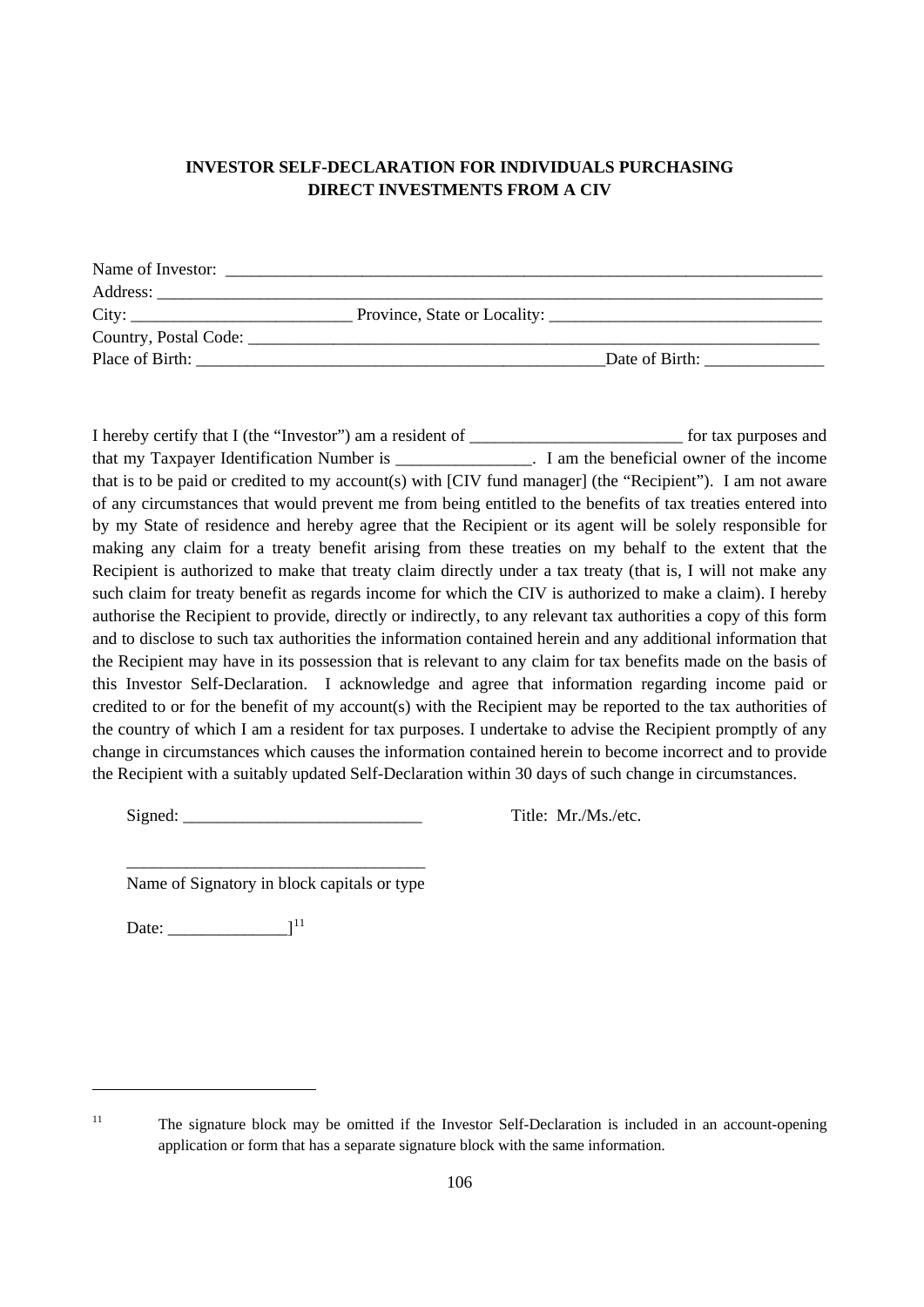# **MEMBERS OF THE PILOT GROUP ON IMPROVING PROCEDURES FOR TAX RELIEF FOR CROSS-BORDER INVESTORS**

| Chairperson/Président(e) | Mr. Brendan McCORMACK<br>Director<br>Direct Taxes - International<br><b>Revenue Commissioners</b><br>Ireland |
|--------------------------|--------------------------------------------------------------------------------------------------------------|
| <b>Austria/Autriche</b>  | Ms. Judith HERDIN-WINTER<br>Deputy Head of Division                                                          |
|                          | International Tax Law, Division IV/4                                                                         |
|                          | Federal Ministry of Finance                                                                                  |
| Belgium/Belgique         | Mr. Piet DEVOS                                                                                               |
|                          | First Attaché                                                                                                |
|                          | Ministry of Finance                                                                                          |
|                          | M. Harald PIÉRARD                                                                                            |
|                          | 1er Attaché des Finances                                                                                     |
|                          | Administration des Affaires Fiscales-direction 3/1                                                           |
|                          | Ministère des Finances                                                                                       |
| Canada/Canada            | Ms. Stephanie SMITH                                                                                          |
|                          | Senior Advisor - Tax Treaties                                                                                |
|                          | Canada Revenue Agency                                                                                        |
| <b>France/France</b>     | M. Aymeric BOUARD                                                                                            |
|                          | <b>Tax Expert</b>                                                                                            |
|                          | Direction de la Législation Fiscale - Fiscalité internationale                                               |
|                          | Ministère des Finances                                                                                       |
|                          | M. Jean-François LATOUR                                                                                      |
|                          | <b>Tax Expert</b>                                                                                            |
|                          | Direction de la Législation Fiscale - Fiscalité internationale<br>Ministère des Finances                     |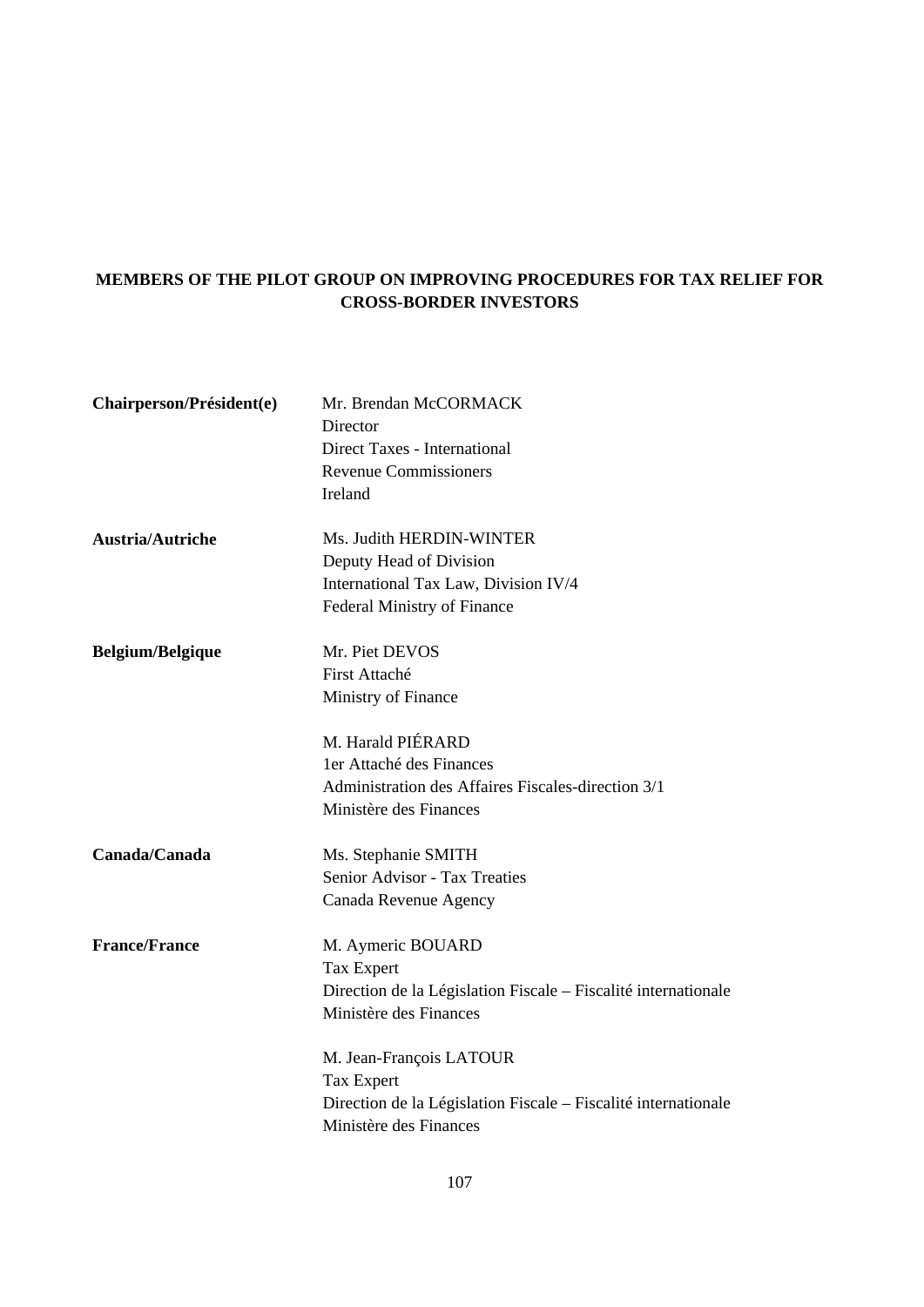|                          | Mme Manuelle MAHEO                                    |
|--------------------------|-------------------------------------------------------|
|                          | Inspectrice principale des impôts                     |
|                          | DGI - Bureau du Contrôle Fiscal Internationale        |
|                          | Ministère du Budget (DGFIP)                           |
| <b>Germany/Allemagne</b> | Mr. Frank BURMEISTER                                  |
|                          | Senior Tax Expert                                     |
|                          | Federal Ministry of Finance (BMF)                     |
|                          | Ms. Steffi MAGARIN                                    |
|                          | <b>Tax Expert</b>                                     |
|                          | <b>Tax Department</b>                                 |
|                          | Federal Ministry of Finance                           |
| <b>Ireland/Irlande</b>   | Mr. Denis HARRINGTON                                  |
|                          | Principal Officer                                     |
|                          | Office of the Revenue Commissioners                   |
|                          | Mr. Patrick RYAN                                      |
|                          | <b>Assistant Principal</b>                            |
|                          | Office of the Revenue Commissioners                   |
| <b>Italy/Italie</b>      | Mr. Claudio NOTTI                                     |
|                          | Tax Inspector                                         |
|                          | Agenzia delle Entrate                                 |
|                          | Italian Revenue Agency                                |
| Japan/Japon              | Mr. Mitsuhito MAEDA                                   |
|                          | Section Chief, International Tax Policy Division      |
|                          | Tax Bureau                                            |
|                          | Ministry of Finance                                   |
|                          | Mr. Yuji MIYAKI                                       |
|                          | Assistant Director, International Tax Policy Division |
|                          | <b>Tax Bureau</b>                                     |
|                          | Ministry of Finance                                   |
| Luxembourg/Luxembourg    | Mr. Georges BRUCH                                     |
|                          | Inspecteur de Direction                               |
|                          | Division des relations internationales                |
|                          | Administration des Contributions Directes             |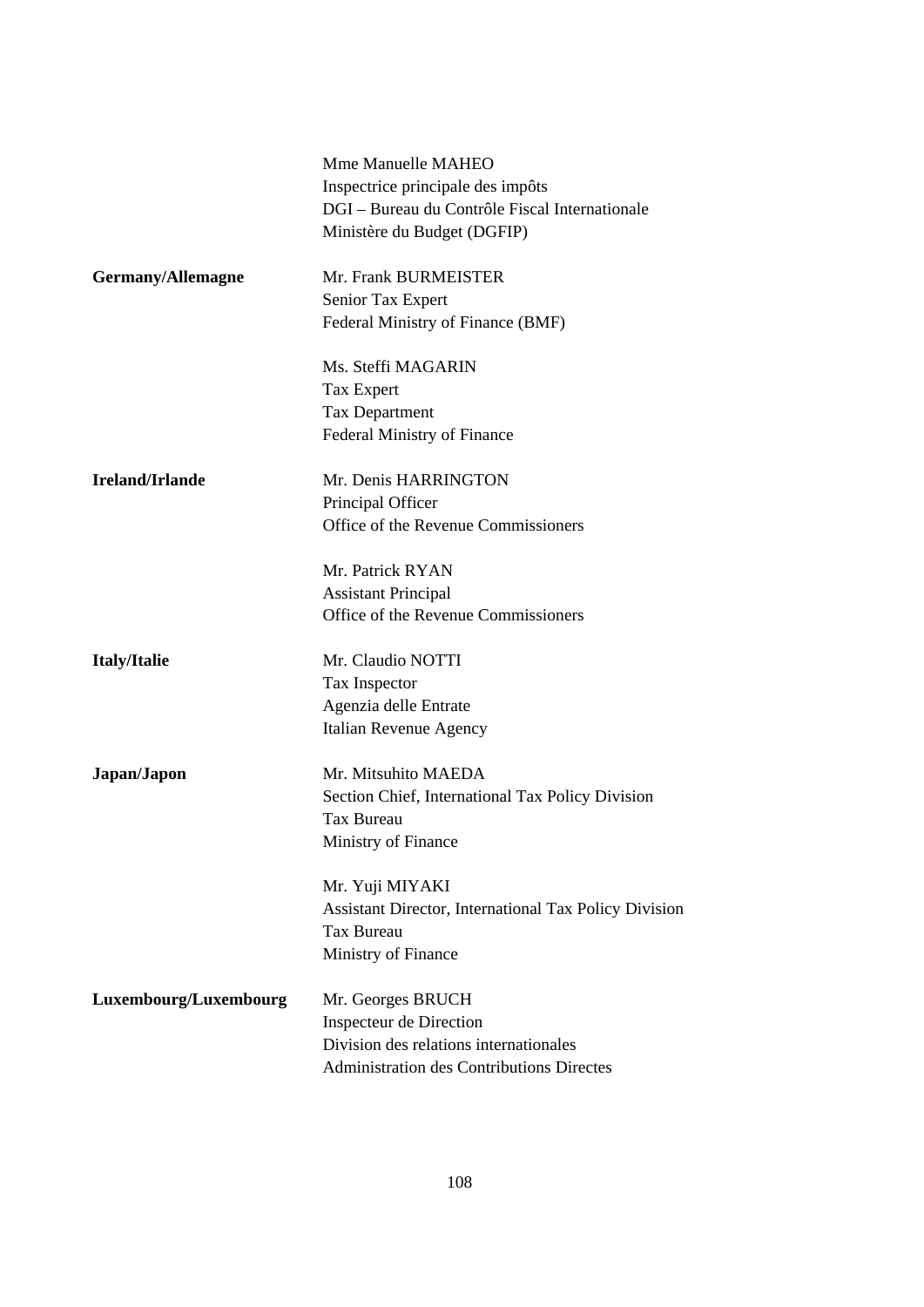|                             | Mrs. Sandra DENIS<br>Conseillère de Direction adjointe<br>Ministère des Finances                                                     |
|-----------------------------|--------------------------------------------------------------------------------------------------------------------------------------|
| <b>Netherlands/Pays-Bas</b> | Mr. Jasper ARENDSE<br>Senior Policy Advisor<br>Ministry of Finance                                                                   |
|                             | Dr. Arnaud DE GRAAF<br><b>Senior Staff Member</b><br>Directorate for International Tax Policy and Legislation<br>Ministry of Finance |
|                             | Mr. Lu-Shen QUA<br>Senior Policy Advisor<br>Ministry of Finance                                                                      |
|                             | Ms. Marjolein VAN DEN BERG<br>Policy Advisor, International Tax Policy and Legislation Directorate<br>Ministry of Finance            |
|                             | Mr. Ko ZONRUITER<br>Senior Policy Advisor<br>Tax and Customs Administration, International Affairs Team<br>Ministry of Finance       |
| Norway/Norvège              | Mrs. Johanne RIAN<br>Legal Adviser<br>Tax Law Department<br>Ministry of Finance                                                      |
| <b>Poland/Pologne</b>       | Mr. Adrian LEWANDOWSKI<br>Specialist<br><b>Income Taxes Departament</b><br>Ministry of Finance                                       |
| Spain/Espagne               | Mrs. Elena DE LA MORENAS<br><b>International Tax Coordinator</b><br>Ministry of Economy and Finance                                  |
|                             | M. Antonio LAGUARTA<br><b>Conseiller Financier</b><br>Délégation Permanente                                                          |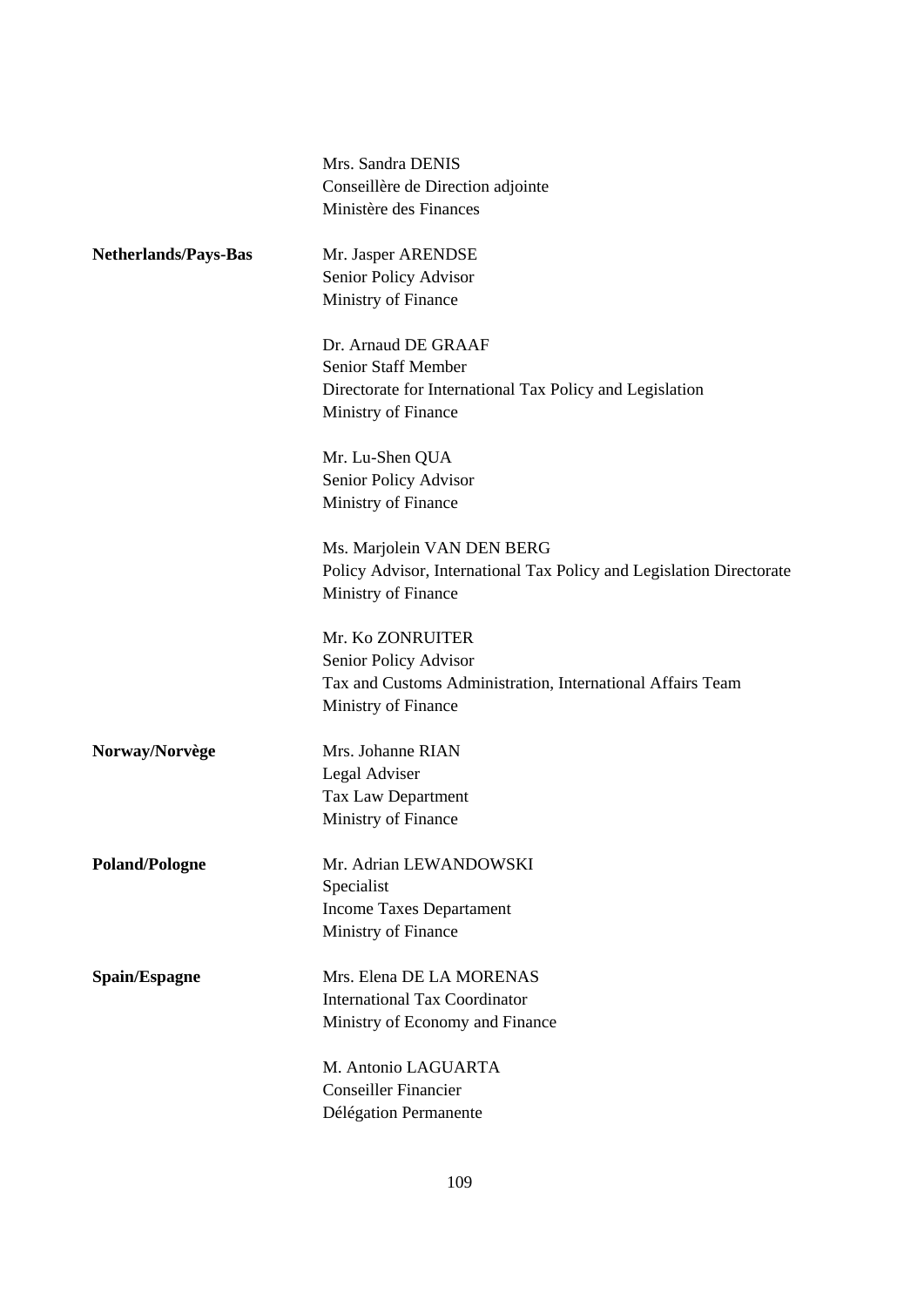|                                 | Mr. Plácido MARTOS                                        |
|---------------------------------|-----------------------------------------------------------|
|                                 | General Directorate of Taxation                           |
|                                 | Ministry of Economy and Finance                           |
| <b>Switzerland/Suisse</b>       | Mr. Sebastian BENZ                                        |
|                                 | <b>Head of Section</b>                                    |
|                                 | <b>Federal Tax Administration</b>                         |
|                                 | Mr. Pascal DUSS                                           |
|                                 | <b>Head Country Service 1</b>                             |
|                                 | <b>Federal Tax Administration</b>                         |
| <b>Turkey/Turquie</b>           | Mr. Süleyman Hayri BALCI                                  |
|                                 | Acting Head of Group                                      |
|                                 | Presidency of Revenue Administration -Ministry of Finance |
|                                 | Mr. Ercan DURGUN                                          |
|                                 | Head of Revenue Administration Department                 |
|                                 | Ministry of Finance                                       |
| <b>United</b>                   | Mr. David CAMIDGE                                         |
| Kingdom/Royaume-Uni             | <b>Technical Advisor</b>                                  |
|                                 | Charity, Assets and Residence                             |
|                                 | HM Revenue & Customs                                      |
|                                 | Miss Hayley DENOUAL                                       |
|                                 | Senior Technical Advisor                                  |
|                                 | <b>Offshore Personal Tax Team</b>                         |
|                                 | HM Revenue & Customs                                      |
|                                 | Mr. Owen Howell Philips JONES                             |
|                                 | Senior Technical Advisor                                  |
|                                 | <b>HMRC</b> Residency                                     |
|                                 | HM Revenue & Customs                                      |
|                                 | Mr. Edward STUART                                         |
|                                 | HM Inspector of Taxes                                     |
|                                 | HM Revenue & Customs                                      |
| <b>United States/Etats-Unis</b> | Mr. Aziz BENBRAHIM                                        |
|                                 | Tax Attaché, Paris                                        |
|                                 | <b>Internal Revenue Service</b>                           |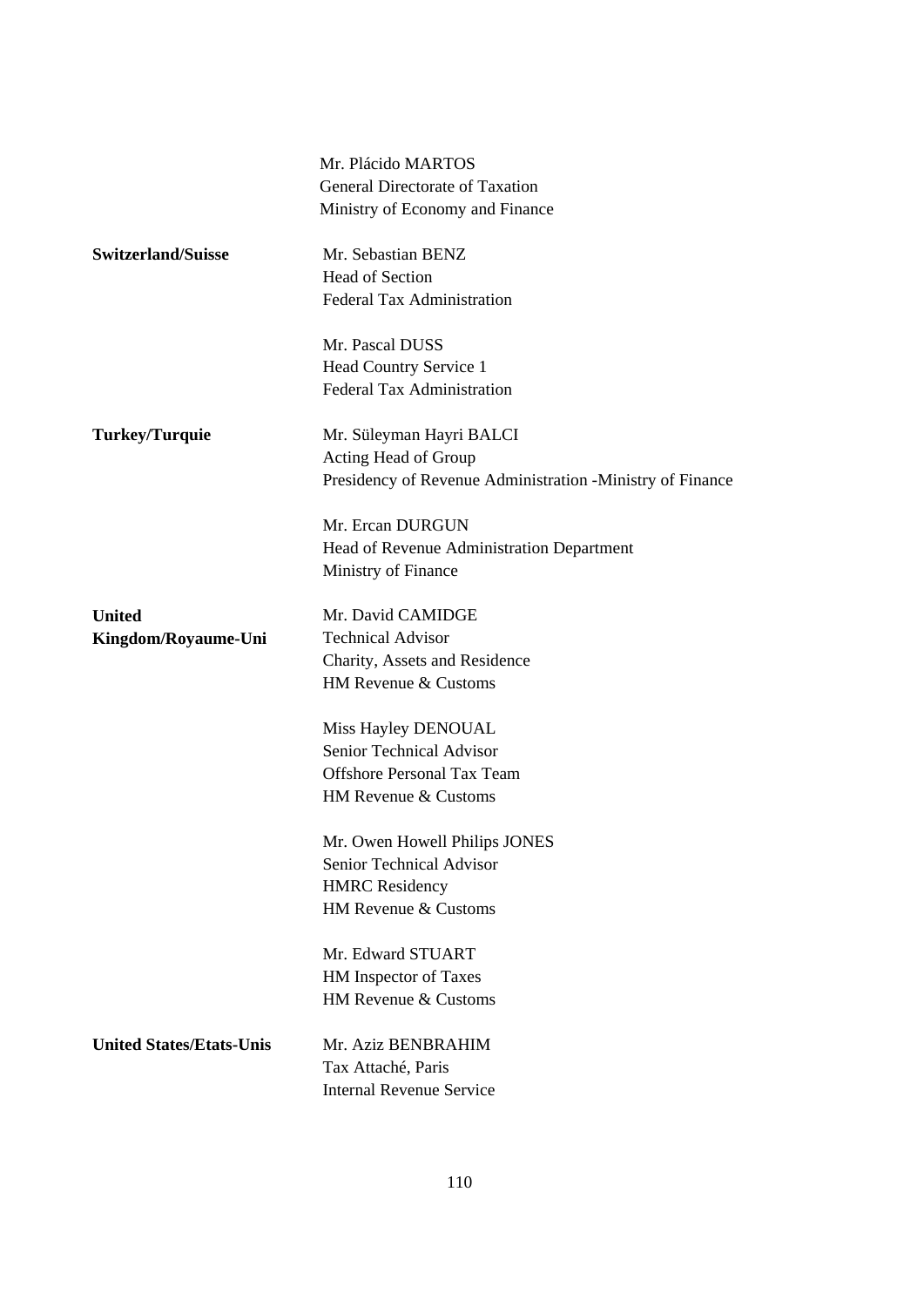|       | Mr. Carl COOPER                                       |
|-------|-------------------------------------------------------|
|       | <b>Senior Counsel</b>                                 |
|       | Office of the Associate Chief Counsel (International) |
|       | <b>Internal Revenue Service</b>                       |
|       |                                                       |
|       | Mr. Itai GRINBERG                                     |
|       | Attorney-Advisor                                      |
|       | Office of the International Tax Counsel               |
|       | U.S. Department of the Treasury                       |
|       | Ms. Mae J. LEW                                        |
|       | <b>Special Counsellor</b>                             |
|       | Office of the Associate Chief Counsel (International) |
|       | <b>Internal Revenue Service</b>                       |
|       |                                                       |
|       | Mrs. Lori L. NICHOLS                                  |
|       | Director, International Compliance Strategy           |
|       | LMSB: INT'L                                           |
|       | <b>Internal Revenue Service</b>                       |
|       |                                                       |
|       | Mr. Michael Harwick PLOWGIAN                          |
|       | Attorney-Advisor                                      |
|       | Office of the International Tax Counsel               |
|       | U.S Department of the Treasury                        |
| EC/CE | Ms. Niamh CARMODY                                     |
|       | <b>Head of Sector</b>                                 |
|       | Taxation & Customs Union                              |
|       | European Commission                                   |
|       |                                                       |
|       | Ms. Federica LIBERATORE                               |
|       | <b>Seconded National Expert</b>                       |
|       | DG TAXUD                                              |
|       | <b>European Commission</b>                            |
|       | Mr. Colin O'DRISCOLL                                  |
|       | Policy Officer                                        |
|       | <b>DG TAXUD</b>                                       |
|       | <b>European Commission</b>                            |
|       |                                                       |
|       | Mr. Tomas THORSEN                                     |
|       | Principal Administrator                               |
|       | <b>DG MARKT</b>                                       |
|       | <b>European Commission</b>                            |
|       |                                                       |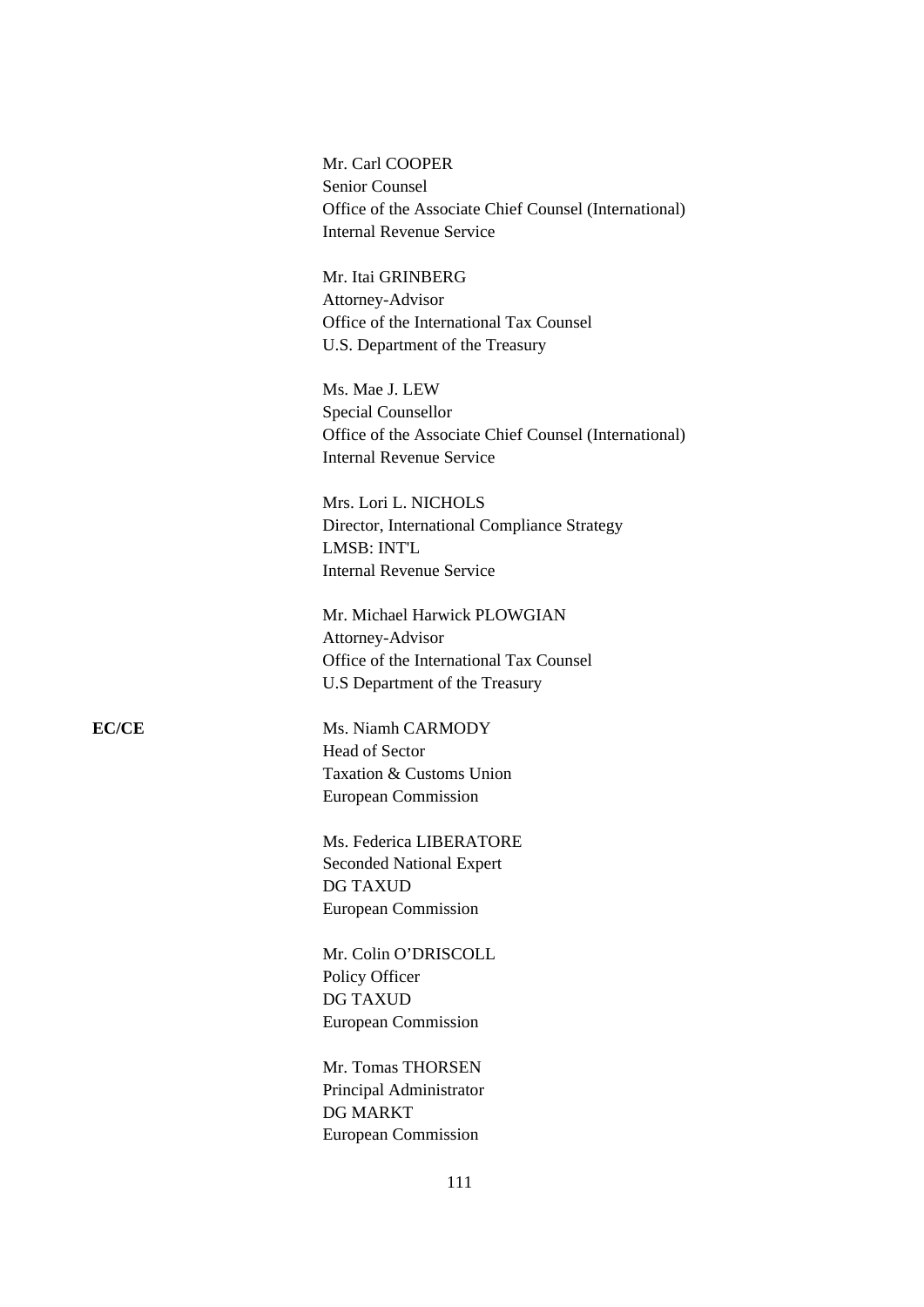|                                     | Mr. Rogier WEZENBEEK                                     |
|-------------------------------------|----------------------------------------------------------|
|                                     | Principal Administrator                                  |
|                                     | <b>DG MARKT</b>                                          |
|                                     | <b>European Commission</b>                               |
| <b>Business and Industry</b>        | Mr. Markus FOELLMI                                       |
| <b>Advisory Committee</b>           | Vice Chair, BIAC Tax Committee                           |
| (BIAC)/Comité consultatif           | Executive Director, Group Tax                            |
| économique et industriel            | UBS AG                                                   |
| (BIAC)                              | Switzerland                                              |
|                                     | <b>Ms. Nicole PRIMMER</b>                                |
|                                     | Senior Policy Manager                                    |
|                                     | <b>Permanent Delegation</b>                              |
|                                     | France                                                   |
|                                     | Ms. Lynda WALKER                                         |
|                                     | Vice President and International Tax Counsel             |
|                                     | United States Council for International Business (USCIB) |
|                                     | <b>United States</b>                                     |
| <b>Private Sector/Secteur Privé</b> | Mr. Masayuki AZUMA                                       |
|                                     | <b>General Manager</b>                                   |
|                                     | <b>Asset Management Products Division</b>                |
|                                     | Nikko Cordial Securities, Inc                            |
|                                     | Japan                                                    |
|                                     | Mr. Robert BRIDSON                                       |
|                                     | Director                                                 |
|                                     | Deloitte LLP                                             |
|                                     | <b>United Kingdom</b>                                    |
|                                     | Mr. Robin DEANS                                          |
|                                     | Vice President                                           |
|                                     | JP Morgan Asset Management                               |
|                                     | <b>United Kingdom</b>                                    |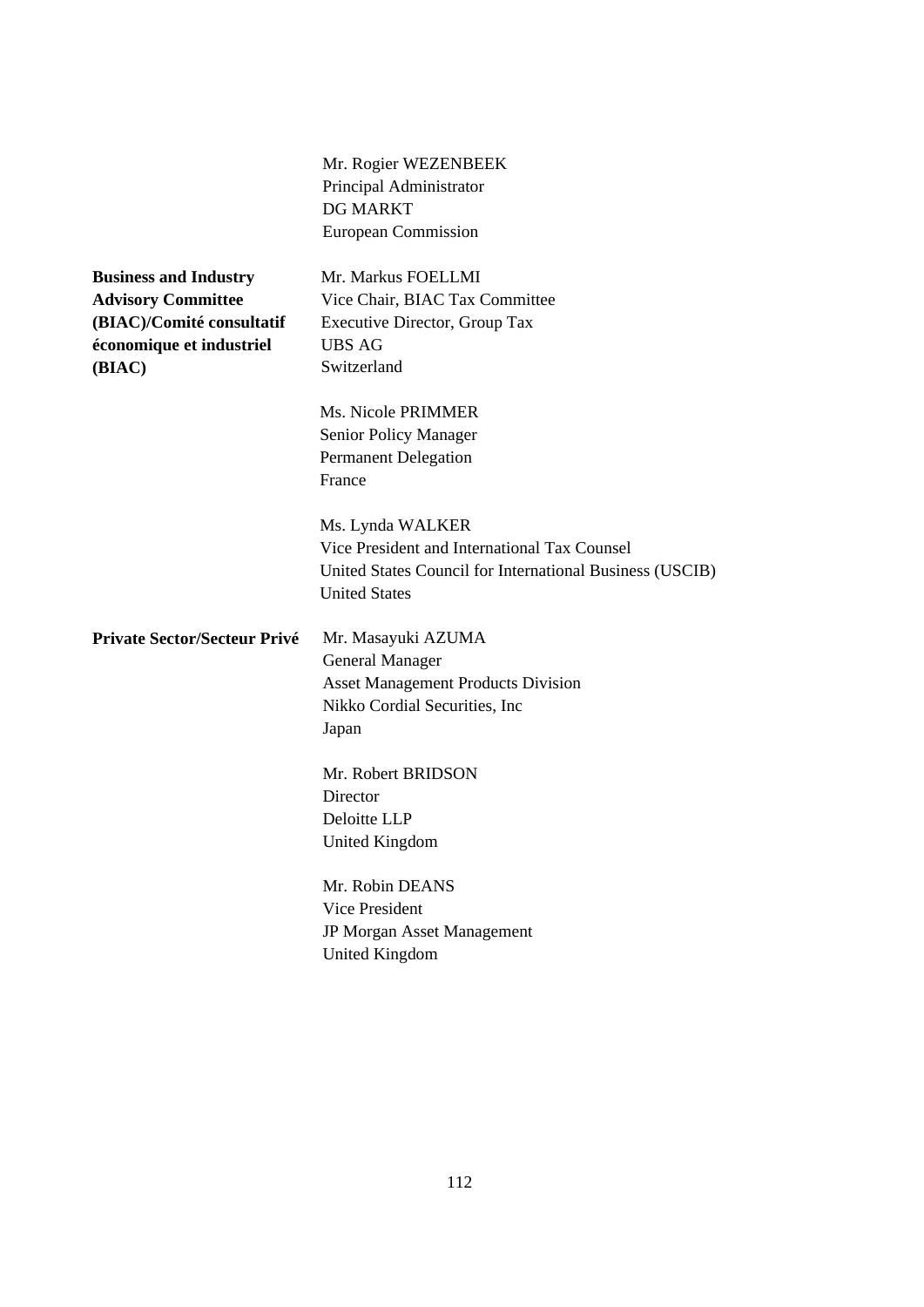Mrs. Lynne ED Tax Partner Ernst & Young United Kingdom

Mr. John EVERETT Head of Tax Services HSBC Securities Services United Kingdom

Mr. Chris GILBERT Executive Director JPMorgan Chase Bank N.A. United Kingdom

Mme Arianna IMMACOLATO Head of Taxation Assogestioni Italy

Mr. Nigel JOHNSTON Partner McCarthy Tétrault LLP Canada

Mr. Roger KAISER Senior Adviser European Banking Federation (FBE) Belgium

Mr. Urs KAPALLE Director, Taxation and Fiscal Policy Swiss Bankers Association (SBA) Switzerland

Mr. Woo Taik KIM Kim & Chang Korea

Mrs. Gabriele LANGE Vice President Tax and Accounting BVI Bundesverband Investment und Asset Management Germany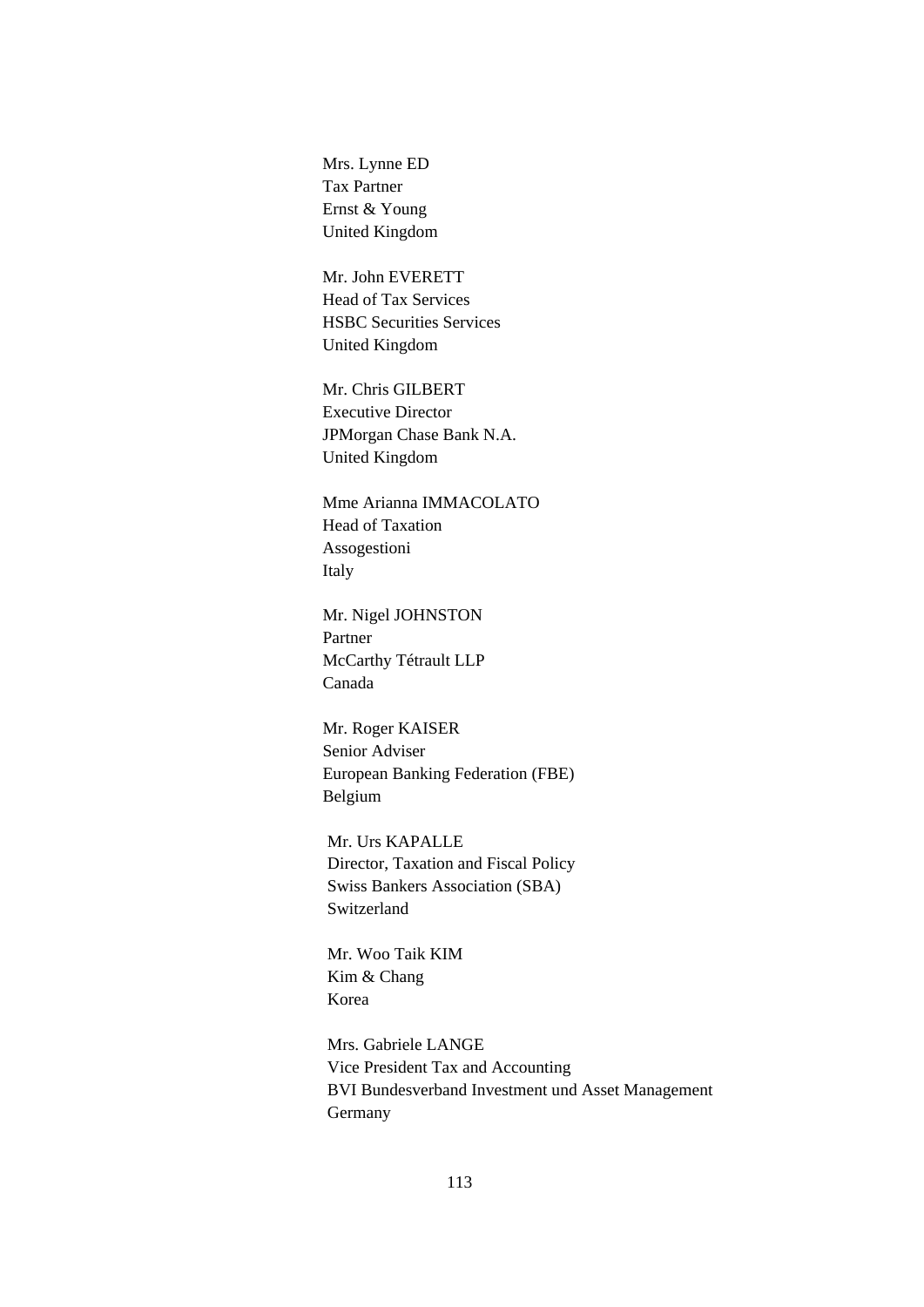Mr. Keith LAWSON Senior Counsel (Tax Law) Investment Company Institute United States

Ms. Elaine MARINO Managing Director - Tax KPMG LLP United States

Mme Annick MONTEL Directrice des Affaires Fiscales et Comptables Association Française de la Gestion Financière (AFG) France

Mr. Morihiro NAKANO Senior Manager of International Department Japan Securities Depository Center Inc Japan

Mr. Keith O'DONNELL ATOZ Tax Advisers Luxembourg

Mrs. Julie PATTERSON Director, Authorised Funds and Tax Investment Management Association (IMA) United Kingdom

Mr. Paul RADCLIFFE Senior Vice President CITIBANK United Kingdom

Mr. YUJI SATO Senior Manager Japan Securities Depository Center, Inc Tokyo

Mr. Ryuichi SHIINA General Manager, International Affairs Division Japan Securities Dealers Association Japan